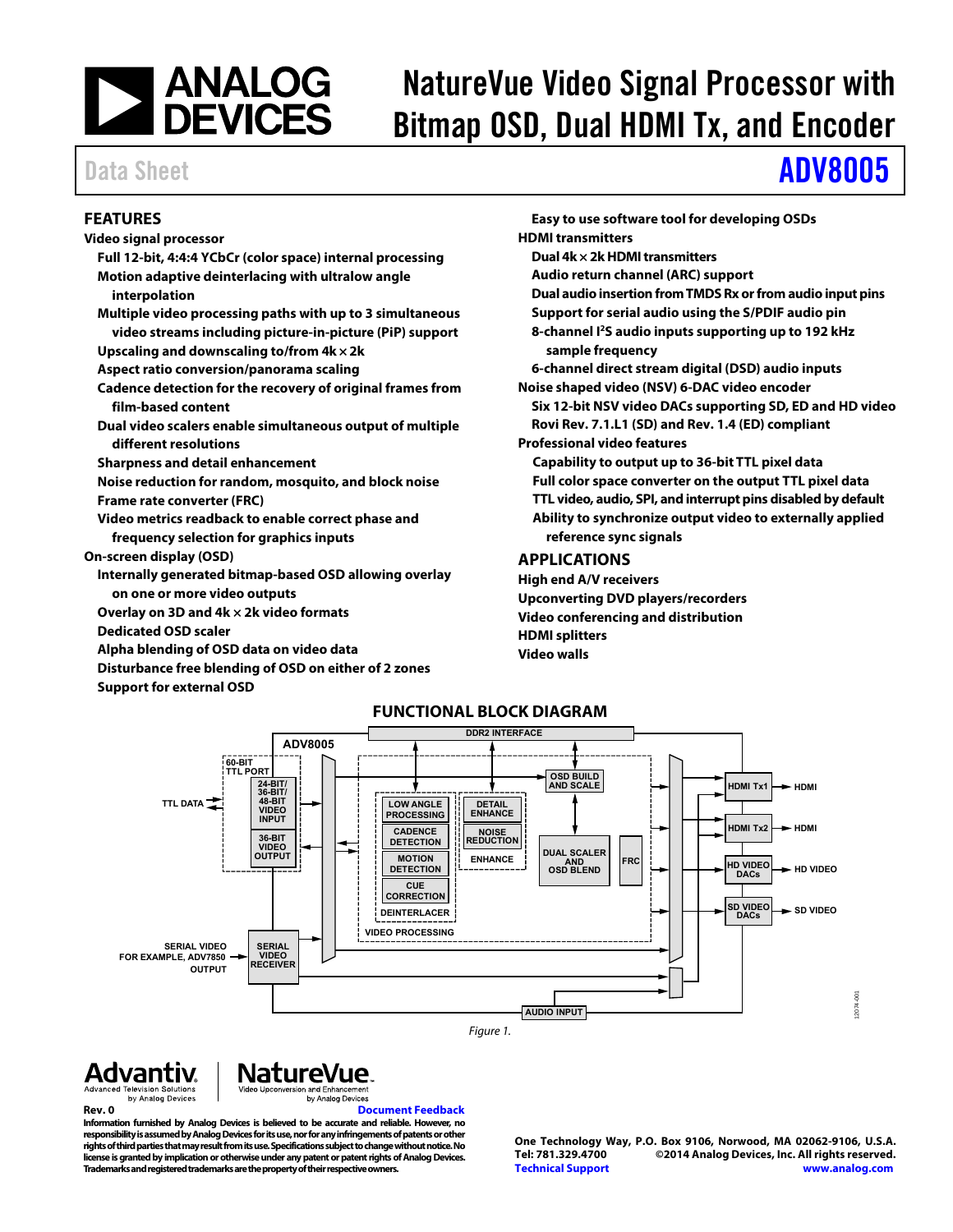## **ADV8005**

## **TABLE OF CONTENTS**

### <span id="page-1-0"></span>**REVISION HISTORY**

6/14-Revision 0: Initial Version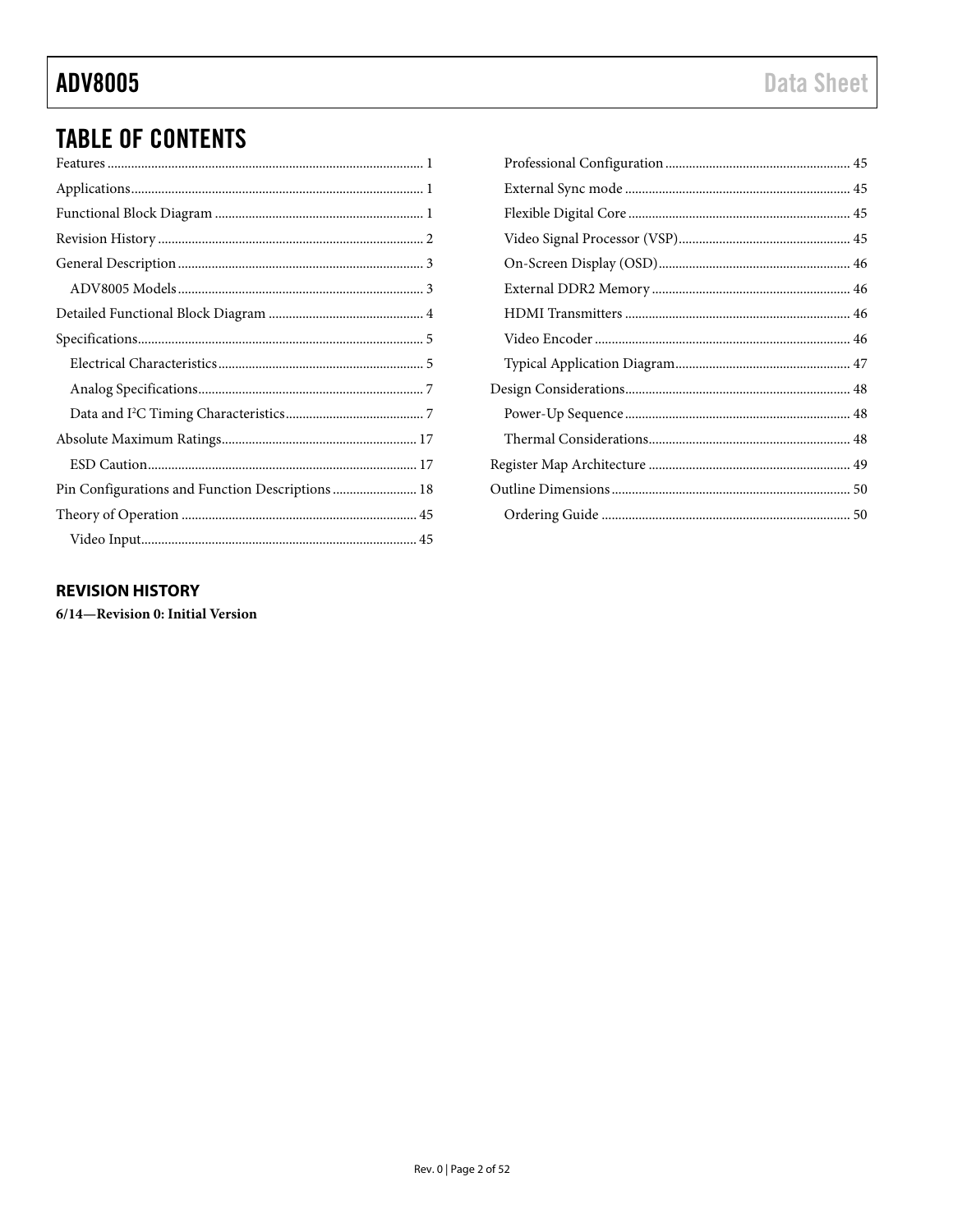## <span id="page-2-0"></span>GENERAL DESCRIPTION

Th[e ADV8005](http://www.analog.com/adv8005?doc=adv8005.pdf) is a multiple input video signal processor that can deinterlace and scale standard definition (SD), enhanced definition (ED), or high definition (HD) video data to ultra HD formats; generate a bitmap on-screen display (OSD); and output the video with OSD overlaid on two High-Definition Multimedia Interface (HDMI®) transmitters and a video encoder.

The 60-bit TTL video port can be used to input video to the [ADV8005 i](http://www.analog.com/adv8005?doc=adv8005.pdf)n a number of ways: using the 48-bit TTL pixel port, using the 24-bit external OSD TTL pixel port, or from a device with an HDMI transmitter such as th[e ADV7850.](http://www.analog.com/adv7850?doc=adv8005.pdf) The [ADV8005](http://www.analog.com/adv8005?doc=adv8005.pdf) supports many of the formats outlined in the CEA-861-F and VESA specifications, as well as several other widely used timing formats.

The [ADV8005 f](http://www.analog.com/adv8005?doc=adv8005.pdf)eatures primary and secondary video scalers that enable simultaneous output of multiple different resolutions. The primary video scaler can upscale to  $4k \times 2k$  modes. The secondary video scaler can upscale to 1080p or UXGA graphics.  $4k \times 2k$  downscaling is performed using the secondary video scaler, leaving the primary video scaler available for other video processing.

Th[e ADV8005](http://www.analog.com/adv8005?doc=adv8005.pdf) primary video scaler can perform high performance, motion adaptive interlaced to progressive conversion on SD and HD content. Additional functionality has also been added to [ADV8005](http://www.analog.com/adv8005?doc=adv8005.pdf) to facilitate upscaling and downscaling to VESA formats with pixel clock frequencies below 300 MHz.

Detail enhancement and image enhancing techniques such as random, mosquito, and block noise reduction allow improved final image quality. The frame rate converter of th[e ADV8005](http://www.analog.com/adv8005?doc=adv8005.pdf) allows the conversion between common frame rates with support to output two different frame rates simultaneously under certain conditions.

Th[e ADV8005 c](http://www.analog.com/adv8005?doc=adv8005.pdf)an accept OSD information from an external OSD source on one of its inputs, or it can internally generate a high quality, bitmap-based OSD. The internal OSD is highly flexible and allows the system designer to easily incorporate features

like scrolling text and animation in various color depths up to 24-bit true color.

Analog Devices, Inc., provides an OSD development tool (Blimp) to assist in the design, debug, and emulation of the OSD prior to integration with the system application. When the design is complete, the OSD development tool automatically generates code to which system application programming interfaces (APIs) can be added before integration with the system application and an OSD design resource, which must be downloaded to an external SPI flash memory.

Video can be output from th[e ADV8005 u](http://www.analog.com/adv8005?doc=adv8005.pdf)sing one or both of the HDMI transmitters and/or the six-DAC SD/HD video encoder. The six 12-bit NSV® video DACs allow composite (CVBS), S-Video (Y/C), and component (YPrPb) analog outputs in standard, enhanced, and high definition video formats. Oversampling of 216 MHz (SD and ED) and 297 MHz (HD) removes the requirement for external output filtering. Rovi® and non-Rovi variants of th[e ADV8005 a](http://www.analog.com/adv8005?doc=adv8005.pdf)re available.

Both of the HDMI transmitters on th[e ADV8005 s](http://www.analog.com/adv8005?doc=adv8005.pdf)upport  $4k \times 2k$ and all mandatory and many optional 3D video resolutions. Each transmitter features an audio return channel receiver (ARC). The [ADV8005 c](http://www.analog.com/adv8005?doc=adv8005.pdf)an receive up to eight channels of I<sup>2</sup>S, S/PDIF, direct stream digital (DSD), and high bit rate (HBR) audio passed from either the serial video Rx or from the externally available audio input pins.

The [ADV8005 s](http://www.analog.com/adv8005?doc=adv8005.pdf)upports the I<sup>2</sup>C protocol for communication with the system microcontroller.

### <span id="page-2-1"></span>**[ADV8005 M](http://www.analog.com/adv8005?doc=adv8005.pdf)ODELS**

The [ADV8005 i](http://www.analog.com/adv8005?doc=adv8005.pdf)ncludes a number of models, each featuring different capabilities; all are provided in the same 19 mm × 19 mm, 425-ball CSP\_BGA package (see [Table 9\)](#page-49-2).

Note that the functionality of th[e ADV8005K](http://www.analog.com/adv8005?doc=adv8005.pdf)BCZ-8A is described throughout this data sheet. Some sections are not relevant to other models because not all of the blocks found in the [ADV8005K](http://www.analog.com/adv8005?doc=adv8005.pdf)BCZ-8A are included in those models[. Table 9](#page-49-2)  lists the functionality for each model.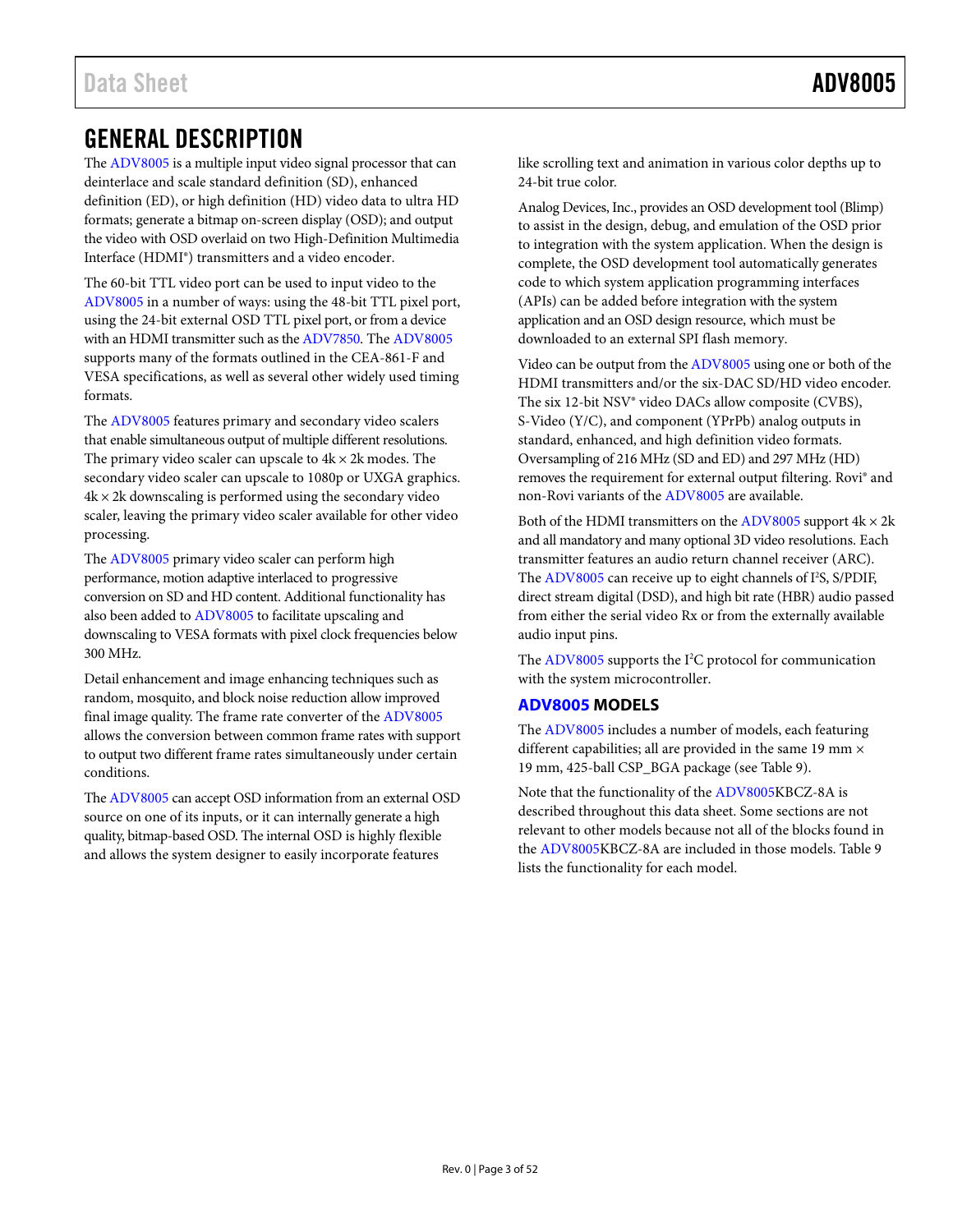12074-003

## <span id="page-3-0"></span>DETAILED FUNCTIONAL BLOCK DIAGRAM

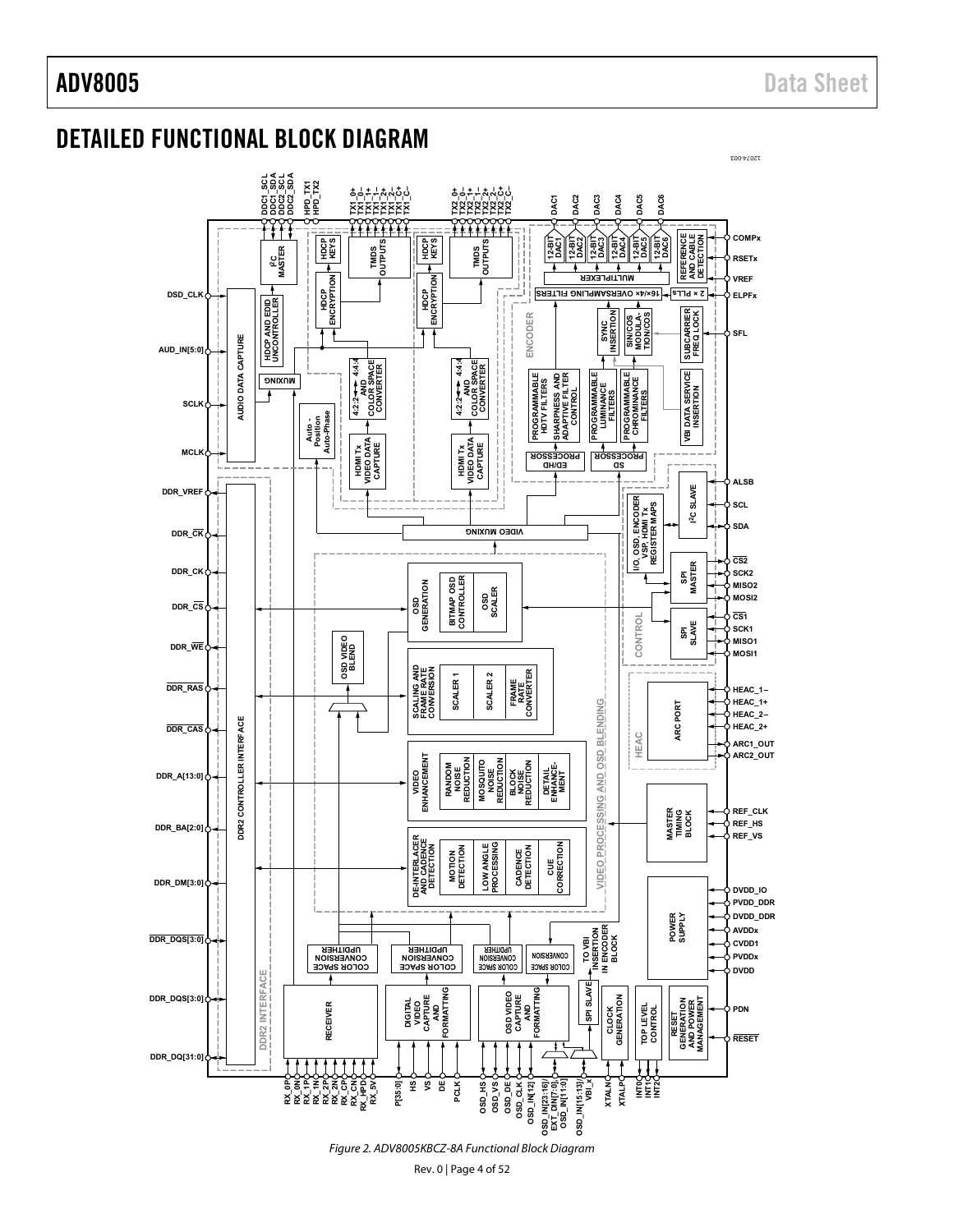## <span id="page-4-0"></span>**SPECIFICATIONS**

Measured at DVDD = 1.746 V to 1.854 V, DVDD\_DDR = 1.746 V to 1.854 V, PVDD1 = 1.746 V to 1.854 V, PVDD2 = 1.746 V to 1.854 V, PVDD3 = 1.746 V to 1.854 V, PVDD5 = 1.789 V to 1.90 V, PVDD6 = 1.789 V to 1.90 V, PVDD\_DDR = 1.746 V to 1.854 V, AVDD3 = 1.746 V to 1.854 V, AVDD4 = 1.746 V to 1.854 V, CVDD1 = 1.746 V to 1.854 V, AVDD1 = 3.20 V to 3.40 V, AVDD2 = 3.20 V to 3.40 V, DVDD\_IO = 3.20 V to 3.40 V,  $T_{\text{MIN}}$  to  $T_{\text{MAX}}$  = 0°C to 70°C, unless otherwise noted.

### <span id="page-4-1"></span>**ELECTRICAL CHARACTERISTICS**

### <span id="page-4-3"></span><span id="page-4-2"></span>**Table 1.**

| <b>Parameter</b>                            | Symbol                      | <b>Test Conditions/Comments</b>                            | Min          | <b>Typ</b> | Max          | <b>Unit</b> |
|---------------------------------------------|-----------------------------|------------------------------------------------------------|--------------|------------|--------------|-------------|
| <b>STATIC PERFORMANCE</b>                   |                             |                                                            |              |            |              |             |
| Resolution (Each DAC)                       |                             |                                                            |              | 12         |              | <b>Bits</b> |
| Integral Nonlinearity, +ve <sup>1</sup>     | INL                         | DAC outputs sampled at 500 kHz                             |              | 0.389      |              | <b>LSB</b>  |
| Integral Nonlinearity, -ve <sup>1</sup>     | <b>INL</b>                  | DAC outputs sampled at 500 kHz                             |              | $-0.322$   |              | <b>LSB</b>  |
| Differential Nonlinearity, +ve <sup>2</sup> | <b>DNL</b>                  | DAC outputs sampled at 500 kHz                             |              | 0.183      |              | <b>LSB</b>  |
| Differential Nonlinearity, $-ve^2$          | <b>DNL</b>                  | DAC outputs sampled at 500 kHz                             |              | $-0.208$   |              | <b>LSB</b>  |
| <b>DIGITAL INPUTS</b>                       |                             |                                                            |              |            |              |             |
| Input High Voltage                          | V <sub>IH</sub>             |                                                            | $0.7 \times$ |            |              | $\vee$      |
|                                             |                             |                                                            | DVDD_IO      |            |              |             |
| Input Low Voltage                           | $V_{IL}$                    |                                                            |              |            | $0.3 \times$ | V           |
|                                             |                             |                                                            |              |            | DVDD_IO      |             |
| Input Leakage Current                       | I <sub>IN</sub>             | <b>HDMI Ethernet and audio channel</b><br>(HEAC_x±) inputs |              |            | ±60          | μA          |
|                                             |                             | DDR_DQS[x] inputs                                          |              |            | ±60          | μA          |
|                                             |                             | Other digital inputs                                       |              |            | ±10          | μA          |
|                                             |                             | <b>RESET</b>                                               |              |            | ±60          | μA          |
| Input Capacitance                           | $C_{\text{IN}}$             |                                                            |              | 13         |              | pF          |
| DIGITAL INPUTS (5 V TOLERANT)               |                             |                                                            |              |            |              |             |
| Input High Voltage                          | V <sub>IH</sub>             |                                                            | 3.4          |            |              | V           |
| Input Low Voltage                           | $V_{IL}$                    |                                                            |              |            | 0.8          | V           |
| Input Leakage Current                       | IM                          |                                                            |              |            | ±60          | μA          |
| <b>DIGITAL OUTPUTS</b>                      |                             |                                                            |              |            |              |             |
| Output High Voltage                         | $V_{OH}$                    |                                                            | 2.4          |            |              | v           |
| <b>Output Low Voltage</b>                   | $V_{OL}$                    |                                                            |              |            | 0.4          | v           |
| High Impedance Leakage                      | <b>ILEAK</b>                |                                                            |              |            | ±10          | μA          |
| Current                                     |                             |                                                            |              |            |              |             |
| <b>Output Capacitance</b>                   | $C_{OUT}$                   |                                                            |              | 13         |              | рF          |
| POWER REQUIREMENTS <sup>3,4</sup>           |                             |                                                            |              |            |              |             |
| <b>Digital Power Supplies</b>               | DVDD, DVDD_DDR,<br>PVDD_DDR |                                                            | 1.746        | 1.8        | 1.854        | V           |
| PLL Analog Supply                           | PVDD1                       |                                                            | 1.746        | 1.8        | 1.854        | V           |
| <b>PLL Digital Supply</b>                   | PVDD <sub>2</sub>           |                                                            | 1.746        | 1.8        | 1.854        | v           |
| <b>Encoder PLL Supply</b>                   | PVDD3                       |                                                            | 1.746        | 1.8        | 1.854        | v           |
| HDMI PLL Power Supply <sup>5</sup>          |                             |                                                            |              |            |              |             |
| Transmitter 1 (Tx1)                         | PVDD5                       |                                                            | 1.789        | 1.845      | 1.90         | v           |
| Transmitter 2 (Tx2)                         | PVDD6                       |                                                            | 1.789        | 1.845      | 1.90         | V           |
| <b>HDMI Analog Power Supply</b>             |                             |                                                            |              |            |              |             |
| Tx1                                         | AVDD3                       |                                                            | 1.746        | 1.8        | 1.854        | V           |
| Tx2                                         | AVDD4                       |                                                            | 1.746        | 1.8        | 1.854        | V           |
| <b>Comparator Power Supply</b>              | CVDD1                       |                                                            | 1.746        | 1.8        | 1.854        | $\vee$      |
| <b>HDMI Rx Inputs Analog</b>                | AVDD1                       |                                                            | 3.20         | 3.3        | 3.40         | V           |
| Supply                                      |                             |                                                            |              |            |              |             |
| <b>Encoder Analog Power</b><br>Supply       | AVDD <sub>2</sub>           |                                                            | 3.20         | 3.3        | 3.40         | v           |
| Digital Interface Supply                    | DVDD_IO                     |                                                            | 3.20         | 3.3        | 3.40         | v           |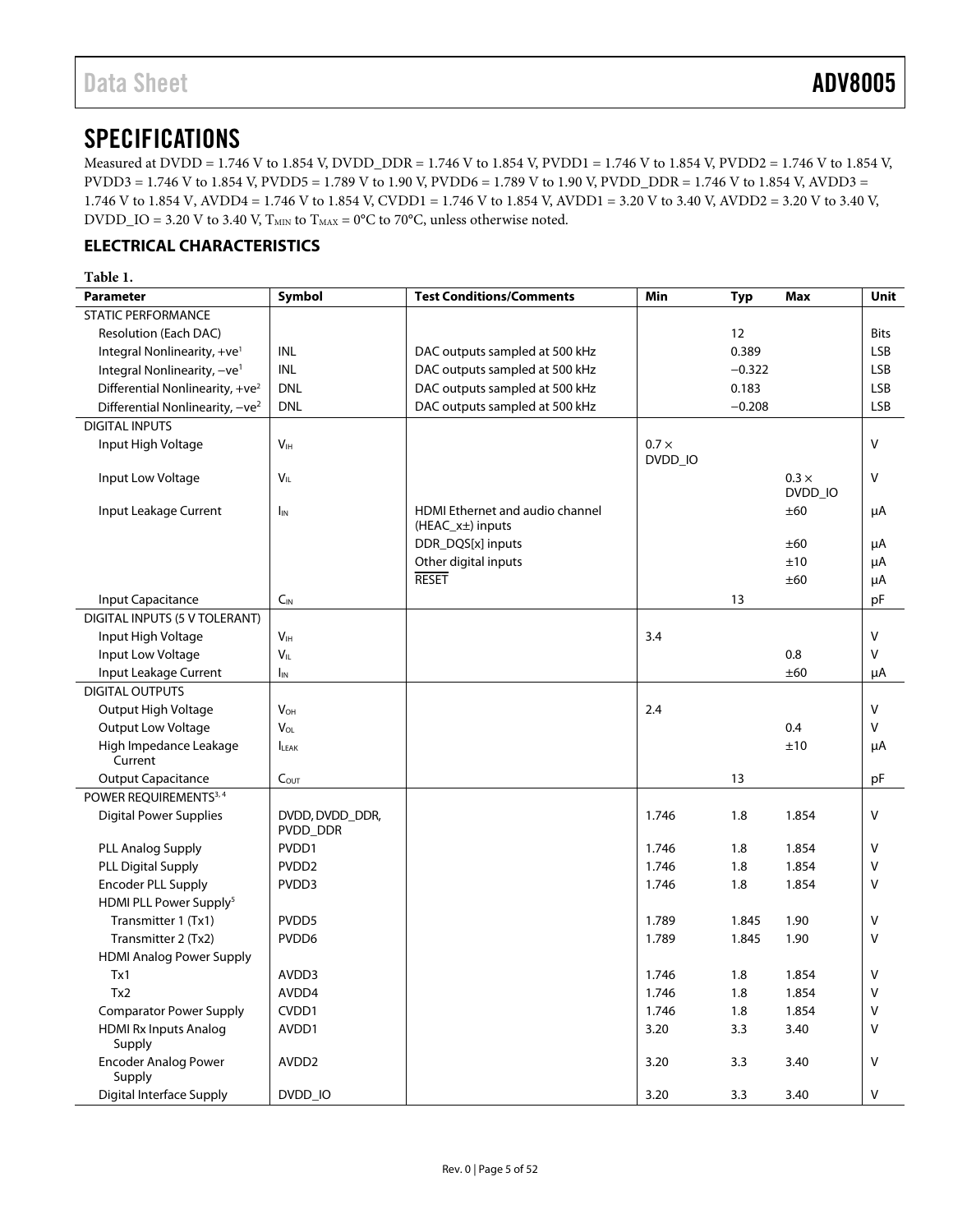<span id="page-5-0"></span>

| <b>Parameter</b>                                      | Symbol                     | <b>Test Conditions/Comments</b> | Min | Max<br>Typ | Unit |
|-------------------------------------------------------|----------------------------|---------------------------------|-----|------------|------|
| <b>Digital Power Supply</b><br>Currents               | IDVDD, IDVDD DR, IPVDD DDR | Mode 1                          |     | 1693.9     | mA   |
|                                                       |                            | Mode 2                          |     | 1508.1     | mA   |
|                                                       |                            | Power-down mode                 |     | 11.7       | mA   |
| PLL Analog Supply Current                             | PVDD1                      | Mode 1                          |     | 23.0       | mA   |
|                                                       |                            | Mode 2                          |     | 20.5       | mA   |
|                                                       |                            | Power-down mode                 |     | 0.9        | mA   |
| PLL Digital Supply Current                            | PVDD <sub>2</sub>          | Mode 1                          |     | 21.3       | mA   |
|                                                       |                            | Mode 2                          |     | 19.26      | mA   |
|                                                       |                            | Power-down mode                 |     | 0.06       | mA   |
| <b>Encoder PLL Supply Current</b>                     | PVDD3                      | Mode 1                          |     | 13.8       | mA   |
|                                                       |                            | Mode 2                          |     | 3.27       | mA   |
|                                                       |                            | Power-down mode                 |     | 0.01       | mA   |
| HDMI Tx1 PLL Supply Current                           | <b>IPVDD5</b>              | Mode 1                          |     | 74.9       | mA   |
|                                                       |                            | Mode 2                          |     | 59.0       | mA   |
|                                                       |                            | Power-down mode                 |     | $\Omega$   | mA   |
| HDMI Tx2 PLL Supply Current                           | <b>IPVDD6</b>              | Mode 1                          |     | 75.0       | mA   |
|                                                       |                            | Mode 2                          |     | 0.5        | mA   |
|                                                       |                            | Power-down mode                 |     | $\Omega$   | mA   |
| HDMI Tx1 Analog Power<br><b>Supply Current</b>        | $I_{AVDD3}$                | Mode 1                          |     | 29.4       | mA   |
|                                                       |                            | Mode 2                          |     | 19.7       | mA   |
|                                                       |                            | Power-down mode                 |     | $\Omega$   | mA   |
| <b>HDMI Tx2 Analog Power</b><br><b>Supply Current</b> | AVDD4                      | Mode 1                          |     | 26.6       | mA   |
|                                                       |                            | Mode 2                          |     | 0.6        | mA   |
|                                                       |                            | Power-down mode                 |     | $\Omega$   | mA   |
| <b>Comparator Power Supply</b><br>Current             | I <sub>CVDD1</sub>         | Mode 1                          |     | 78.4       | mA   |
|                                                       |                            | Mode 2                          |     | 73.4       | mA   |
|                                                       |                            | Power-down mode                 |     | 1.1        | mA   |
| <b>HDMI Rx Inputs Analog</b><br><b>Supply Current</b> | AVDD1                      | Mode 1                          |     | 63.1       | mA   |
|                                                       |                            | Mode 2                          |     | 57.6       | mA   |
|                                                       |                            | Power-down mode                 |     | 0.2        | mA   |
| <b>Encoder Analog Power Supply</b>                    | AVDD <sub>2</sub>          | Mode 1                          |     | 38.0       | mA   |
|                                                       |                            | Mode 2                          |     | 34.9       | mA   |
|                                                       |                            | Power-down mode                 |     | 2.1        | mA   |
| <b>Digital Interface Supply</b><br>Current            | <b>IDVDD</b> IO            | Mode 1                          |     | 3.0        | mA   |
|                                                       |                            | Mode 2                          |     | 1.3        | mA   |
|                                                       |                            | Power-down mode                 |     | 0          | mA   |

1 Integral nonlinearity (INL) measures the deviation of the actual DAC transfer function from the ideal. For +ve INL, the actual line lies above the ideal line value. For −ve INL, the actual line lies below the ideal line value.

2 Differential nonlinearity (DNL) measures the deviation of the actual DAC output voltage step from the ideal. For +ve DNL, the actual step value lies above the ideal step value. For −ve DNL, the actual step value lies below the ideal step value.

 $^3$  Mode 1 involves a 1080i, 60 Hz input to the [ADV8005](http://www.analog.com/adv8005?doc=adv8005.pdf) receiver and a 720p, 60 Hz input to the [ADV8005 T](http://www.analog.com/adv8005?doc=adv8005.pdf)TL external OSD input. Both inputs are run through the frontend color space converters. The 1080i, 60 Hz video stream is deinterlaced and upscaled to 4k × 2k at 24 Hz. The 720p video stream is input to the OSD block and is blended onto the 4k × 2k at 24 Hz video stream using the OSD block scaler. Both HDMI transmitters are then driven using the 4k × 2k at 24 Hz output. <sup>4</sup> Mode 2 involves a 1080i, 60 Hz input to the [ADV8005](http://www.analog.com/adv8005?doc=adv8005.pdf) receiver. This input is run through the front-end color space converter. The 1080i, 60 Hz video stream is

deinterlaced and is output to HDMI Tx1. The secondary VSP is used to convert the 1080p video stream to 480i and is output using the SD encoder. <sup>5</sup> For normal operation, set the Tx PVDD5 and PVDD6 supplies to 1.845 V ± 3%. However, if the [ADV8005 d](http://www.analog.com/adv8005?doc=adv8005.pdf)ie temperature is kept below 100°C, it is possible to use PVDD5 and PVDD6 with a reduced nominal voltage supply level of 1.8 V ± 3%. It is possible to measure the die temperature (T<sub>J</sub>) of th[e ADV8005](http://www.analog.com/adv8005?doc=adv8005.pdf) using the method outlined in the Thermal Considerations section. If using this reduced voltage level with Tx PVDD5 and PVDD6, it is the responsibility of the customer to ensure that the die temperature is below 100°C when used in the highest power mode of the application and at its highest ambient temperature.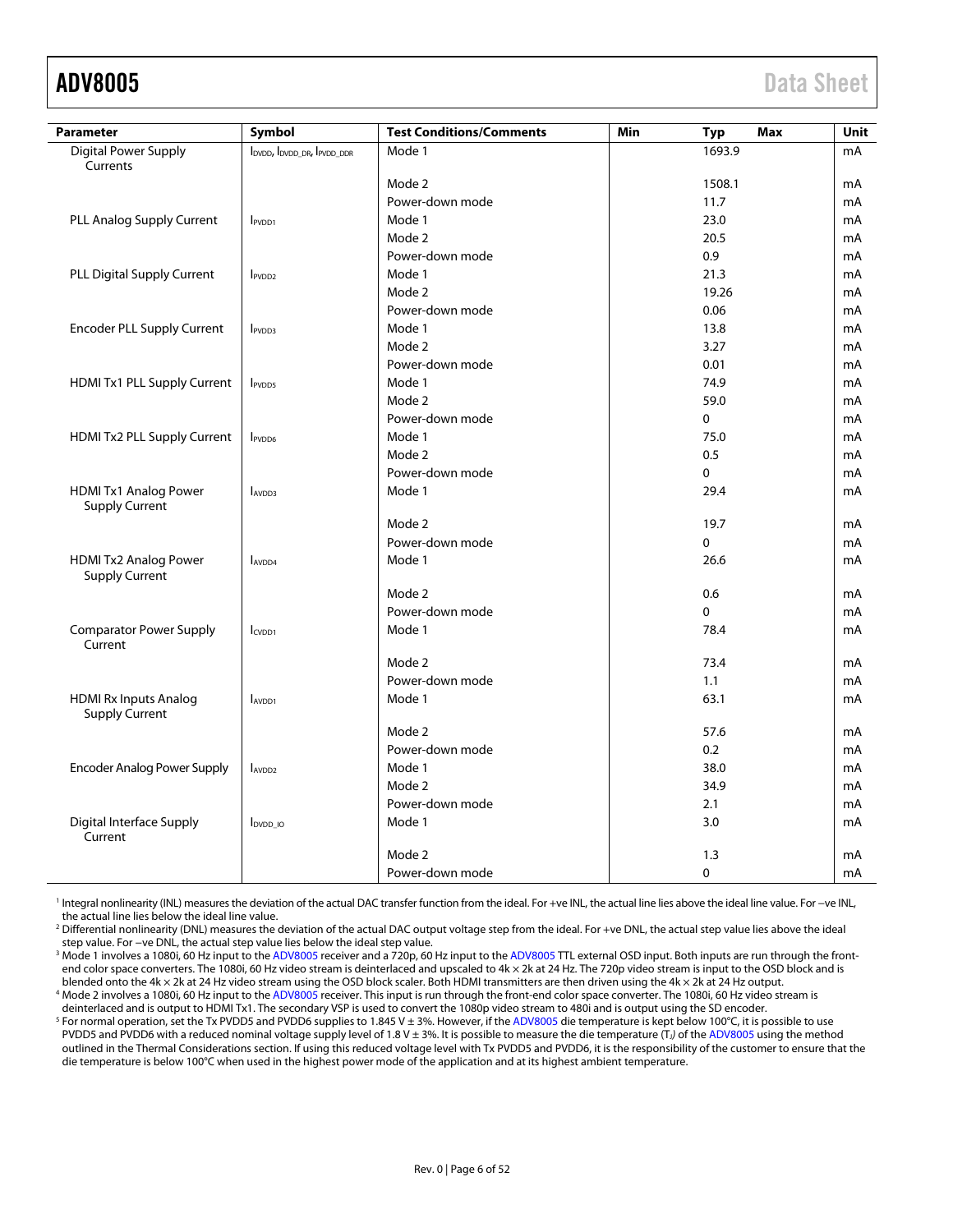## <span id="page-6-0"></span>**ANALOG SPECIFICATIONS**

### **Table 2.**

| <b>Parameter</b>                      | Symbol           | <b>Test Conditions/Comments</b>                                       | Min  | Typ | Max | Unit |
|---------------------------------------|------------------|-----------------------------------------------------------------------|------|-----|-----|------|
| <b>OUTPUT</b>                         |                  |                                                                       |      |     |     |      |
| Low Drive Output Current (Full Scale) |                  | $R_{\text{SET}} = 4.12 \text{ k}\Omega$ , $R_{\text{L}} = 300 \Omega$ | 3.95 | 4.3 | 4.5 | mA   |
| <b>Output Compliance</b>              | Voc              |                                                                       |      |     | 1.4 |      |
| <b>Output Capacitance</b>             | $C_{\text{OUT}}$ | DAC1, DAC2, DAC3                                                      |      | 9   |     | рF   |
|                                       |                  | DAC4, DAC5, DAC6                                                      |      | 9   |     | pF   |
| <b>DAC</b>                            |                  |                                                                       |      |     |     |      |
| DAC-to-DAC Matching                   |                  | DAC1 to DAC6                                                          |      | 0.9 |     | %    |
| DAC Analog Output Skew                |                  | DAC1 to DAC6                                                          |      | 0.2 |     | ns   |

### <span id="page-6-1"></span>**DATA AND I2 C TIMING CHARACTERISTICS**

For input timing measurements,  $V_{IH} = DVDD$  and  $V_{IL} = GND$ .

<span id="page-6-7"></span><span id="page-6-6"></span><span id="page-6-5"></span><span id="page-6-4"></span><span id="page-6-3"></span><span id="page-6-2"></span>

| Table 3.                                        |                     |                                                                    |                              |            |                                |             |
|-------------------------------------------------|---------------------|--------------------------------------------------------------------|------------------------------|------------|--------------------------------|-------------|
| <b>Parameter</b>                                | Symbol              | <b>Test Conditions/Comments</b>                                    | Min                          | <b>Typ</b> | Max                            | <b>Unit</b> |
| <b>TMDS CLOCK</b>                               |                     |                                                                    |                              |            |                                |             |
| <b>TMDS Input Clock Frequency</b>               |                     |                                                                    | 25                           |            | 297                            | <b>MHz</b>  |
| <b>TMDS Output Clock Frequency</b>              |                     |                                                                    | 25                           |            | 297                            | <b>MHz</b>  |
| <b>CLOCK AND CRYSTAL</b>                        |                     |                                                                    |                              |            |                                |             |
| Crystal (XTAL) Frequency                        |                     |                                                                    |                              | 27         |                                | <b>MHz</b>  |
| Stability                                       |                     |                                                                    |                              |            | ±50                            | ppm         |
| Video Input Clock Frequency<br>Range            |                     |                                                                    |                              |            |                                |             |
| Primary                                         |                     |                                                                    | 13.5                         |            | 162                            | <b>MHz</b>  |
| Secondary                                       |                     |                                                                    | 13.5                         |            | 162                            | <b>MHz</b>  |
| Video Output Clock Frequency                    |                     |                                                                    | 13.5                         |            | 162                            | <b>MHz</b>  |
| Range                                           |                     |                                                                    |                              |            |                                |             |
| Serial Clock Frequency                          |                     |                                                                    |                              |            |                                |             |
| Serial Port 1 (SCK1)                            |                     |                                                                    |                              |            | 50                             | <b>MHz</b>  |
| Serial Port 2 (SCK2)                            |                     |                                                                    | 11.5                         |            | 81                             | <b>MHz</b>  |
| Serial Port 3 (VBI SCK)                         |                     |                                                                    |                              |            | 27                             | <b>MHz</b>  |
| <b>Audio Frequency</b>                          |                     |                                                                    |                              |            |                                |             |
| <b>SCLK</b>                                     |                     |                                                                    |                              |            | 49.152                         | <b>MHz</b>  |
| <b>MCLK</b>                                     |                     |                                                                    |                              |            | 98.304                         | <b>MHz</b>  |
| DSD_CLK                                         |                     |                                                                    |                              |            | 5.6448                         | MHz         |
| FAST I <sup>2</sup> C PORTS <sup>1</sup>        |                     | See Figure 3                                                       |                              |            |                                |             |
| <b>SCL Frequency</b>                            |                     |                                                                    |                              |            | 400                            | kHz         |
| SCL Minimum Pulse Width High                    | $t_1$               |                                                                    | 600                          |            |                                | ns          |
| <b>SCL Minimum Pulse Width Low</b>              | t <sub>2</sub>      |                                                                    | 1.3                          |            |                                | μs          |
| <b>Start Condition Hold Time</b>                | t <sub>3</sub>      |                                                                    | 600                          |            |                                | ns          |
| <b>Start Condition Setup Time</b>               | t <sub>4</sub>      |                                                                    | 600                          |            |                                | ns          |
| SDA Setup Time                                  | t <sub>5</sub>      |                                                                    | 100                          |            |                                | ns          |
| <b>SCL and SDA Rise Time</b>                    | t <sub>6</sub>      |                                                                    |                              |            | 300                            | ns          |
| <b>SCL and SDA Fall Time</b>                    | t <sub>7</sub>      |                                                                    |                              |            | 300                            | ns          |
| <b>Stop Condition Setup Time</b>                | $t_{8}$             |                                                                    | 0.6                          |            |                                | μs          |
| SERIAL PORT <sup>2, 3</sup>                     |                     |                                                                    |                              |            |                                |             |
| Master Serial Port (Serial Port 2)              |                     | See Figure 4, Figure 5, and<br>Figure 6                            |                              |            |                                |             |
| CS2 Falling Edge to SCK2<br>Rising/Falling Edge | $t_9, t_{10}$       | $t_9$ or $t_{10}$ , depending on the<br>values of CPHA and CPOL    | $1 \times$ SCK2 <sup>4</sup> |            | $1.5 \times$ SCK2 <sup>4</sup> | ns          |
| SCK2 Rising/Falling Edge to<br>CS2 Rising Edge  | $t_{11}$ , $t_{12}$ | $t_{11}$ or $t_{12}$ , depending on the<br>values of CPHA and CPOL | $1 \times$ SCK2 <sup>4</sup> |            | $1.5 \times$ SCK2 <sup>4</sup> | ns          |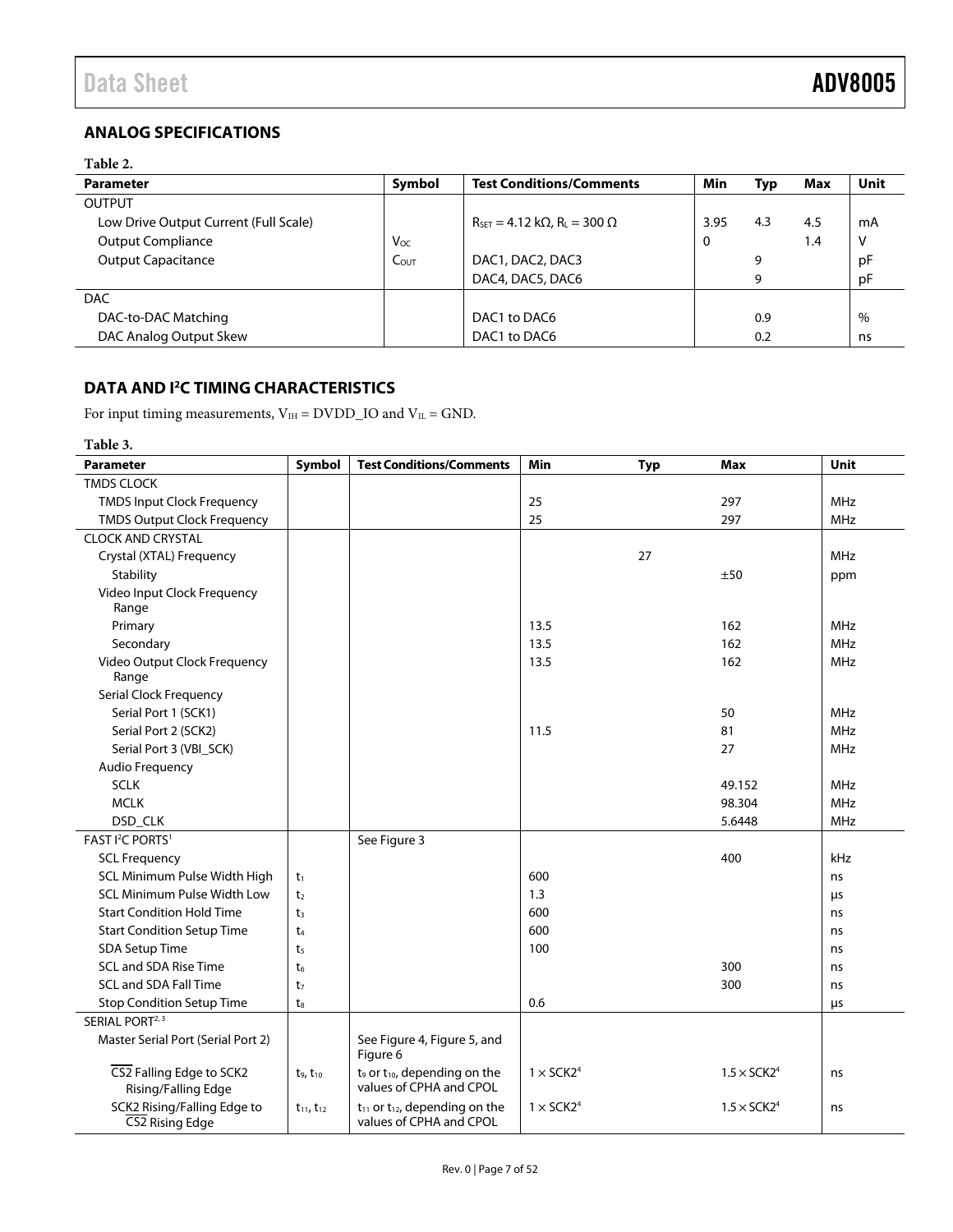## ADV8005 Data Sheet

| <b>Parameter</b>                                           | Symbol              | <b>Test Conditions/Comments</b>                                    | Min                             | <b>Typ</b>                   | Max                             | <b>Unit</b>  |
|------------------------------------------------------------|---------------------|--------------------------------------------------------------------|---------------------------------|------------------------------|---------------------------------|--------------|
| CS2 Pulse Width                                            | $t_{13}$            |                                                                    | 1880                            |                              | 1900                            | ns           |
| SCK2 High Time                                             | $t_{14}$            |                                                                    | $0.45 \times$ SCK2 <sup>4</sup> |                              | $0.55 \times SCK24$             | % duty cycle |
| <b>SCK2 Low Time</b>                                       |                     |                                                                    | $0.45 \times$ SCK2 <sup>4</sup> |                              | $0.55 \times$ SCK2 <sup>4</sup> | % duty cycle |
| MOSI2 Start of Data Invalid to<br><b>SCK2 Falling Edge</b> | $t_{15}$            | SPI Mode 0, SPI Mode 3                                             |                                 |                              | 1.45                            | ns           |
| CS2 Start of Data Invalid to<br>SCK2 Falling Edge          | $t_{15}$            | SPI Mode 0, SPI Mode 3                                             |                                 |                              | 1.21                            | ns           |
| SCK2 Falling Edge to MOSI2 End<br>of Data Invalid          | $t_{16}$            | SPI Mode 0, SPI Mode 3                                             |                                 |                              | 0.08                            | ns           |
| SCK2 Falling Edge to CS2 End<br>of Data Invalid            | $t_{16}$            | SPI Mode 0, SPI Mode 3                                             |                                 |                              | 0.19                            | ns           |
| MISO2 Setup Time                                           | $t_{17}$            | Valid regardless of the<br>SCK2 active edge used                   | 11.19                           |                              |                                 | ns           |
| MISO2 Hold Time                                            | $t_{18}$            | Valid regardless of the<br>SCK2 active edge used                   | 0.0                             |                              |                                 | ns           |
| MOSI2 Start of Data Invalid to<br><b>SCK2 Rising Edge</b>  | $t_{19}$            | SPI Mode 1, SPI Mode 2                                             |                                 |                              | 1.45                            | ns           |
| CS2 Start of Data Invalid to<br><b>SCK2 Rising Edge</b>    | $t_{19}$            | SPI Mode 1, SPI Mode 2                                             |                                 |                              | 1.21                            | ns           |
| SCK2 Rising Edge to MOSI2 End<br>of Data Invalid           | $t_{20}$            | SPI Mode 1, SPI Mode 2                                             |                                 |                              | 0.08                            | ns           |
| SCK2 Rising Edge to CS2 End<br>of Data Invalid             | $t_{20}$            | SPI Mode 1, SPI Mode 2                                             |                                 |                              | 0.19                            | ns           |
| MISO2 Setup Time                                           | $t_{21}$            | Valid regardless of the<br>SCK2 active edge used                   | 11.19                           |                              |                                 | ns           |
| MISO2 Hold Time                                            | $t_{22}$            | Valid regardless of the<br>SCK2 active edge used                   | 0.0                             |                              |                                 | ns           |
| Slave Mode (Serial Port 1)                                 |                     | See Figure 7, Figure 8, and<br>Figure 9                            |                                 |                              |                                 |              |
| CS1 Falling Edge to SCK1<br>Rising/Falling Edge            | $t_{23}$ , $t_{24}$ | $t_{23}$ or $t_{24}$ , depending on the<br>values of CPHA and CPOL | 50.0                            |                              |                                 | ns           |
| SCK1 Rising/Falling Edge to<br>CS1 Rising Edge             | $t_{25}$ , $t_{26}$ | $t_{25}$ or $t_{26}$ , depending on the<br>values of CPHA and CPOL | 50.0                            |                              |                                 | ns           |
| CS1 Pulse Width                                            | $t_{27}$            |                                                                    |                                 | $5 \times$ SCK1 <sup>4</sup> |                                 | ns           |
| SCK1 High Time                                             | $t_{30}$            |                                                                    | $0.45 \times$ SCK1 <sup>4</sup> |                              | $0.55 \times SCK14$             | % duty cycle |
| <b>SCK1 Low Time</b>                                       |                     |                                                                    | $0.45 \times SCK14$             |                              | $0.55 \times SCK14$             | % duty cycle |
| MOSI1 Setup Time                                           | $t_{31}$            | SPI Mode 0, SPI Mode 3                                             | 1.63                            |                              |                                 | ns           |
| MOSI1 Hold Time                                            | $t_{32}$            | SPI Mode 0, SPI Mode 3                                             | 0.66                            |                              |                                 | ns           |
| SCK1 Falling Edge to MISO1<br><b>Start of Data Invalid</b> | $t_{33}$            | SPI Mode 0, SPI Mode 3                                             |                                 |                              | 5.7                             | ns           |
| SCK1 Falling Edge to MISO1 End<br>of Data Invalid          | $t_{34}$            | SPI Mode 0, SPI Mode 3                                             |                                 |                              | 12.16                           | ns           |
| MOSI1 Setup Time                                           | $t_{35}$            | SPI Mode 1, SPI Mode 2                                             | 1.63                            |                              |                                 | ns           |
| MOSI1 Hold Time                                            | $t_{36}$            | SPI Mode 1, SPI Mode 2                                             | 0.66                            |                              |                                 | ns           |
| SCK1 Rising Edge to MISO1 Start<br>of Data Invalid         | $t_{37}$            | SPI Mode 1, SPI Mode 2                                             |                                 |                              | 5.7                             | ns           |
| SCK1 Rising Edge to MISO1 End<br>of Data Invalid           | $t_{38}$            | SPI Mode 1, SPI Mode 2                                             |                                 |                              | 12.16                           | ns           |
| Slave Mode (Serial Port 3)                                 |                     | See Figure 10                                                      |                                 |                              |                                 |              |
| VBI_SCK High Time                                          | $t_{39}$            |                                                                    | $0.45 \times VBI\_SCK4$         |                              | $0.55 \times VBI\_SCK4$         | % duty cycle |
| <b>VBI_SCK Low Time</b>                                    |                     |                                                                    | $0.45 \times VBI\_SCK4$         |                              | $0.55 \times VBI\_SCK4$         | % duty cycle |
| VBI_CS Pulse Width                                         |                     |                                                                    |                                 | $5 \times VBI\_SCK$          |                                 | ns           |
| VBI_CS, VBI_MOSI Setup Time                                | $t_{40}$            | SPI Mode 0 only                                                    | 1.27                            |                              |                                 | ns           |
| VBI_CS, VBI_MOSI Hold Time                                 | $t_{41}$            | SPI Mode 0 only                                                    | 0.15                            |                              |                                 | ns           |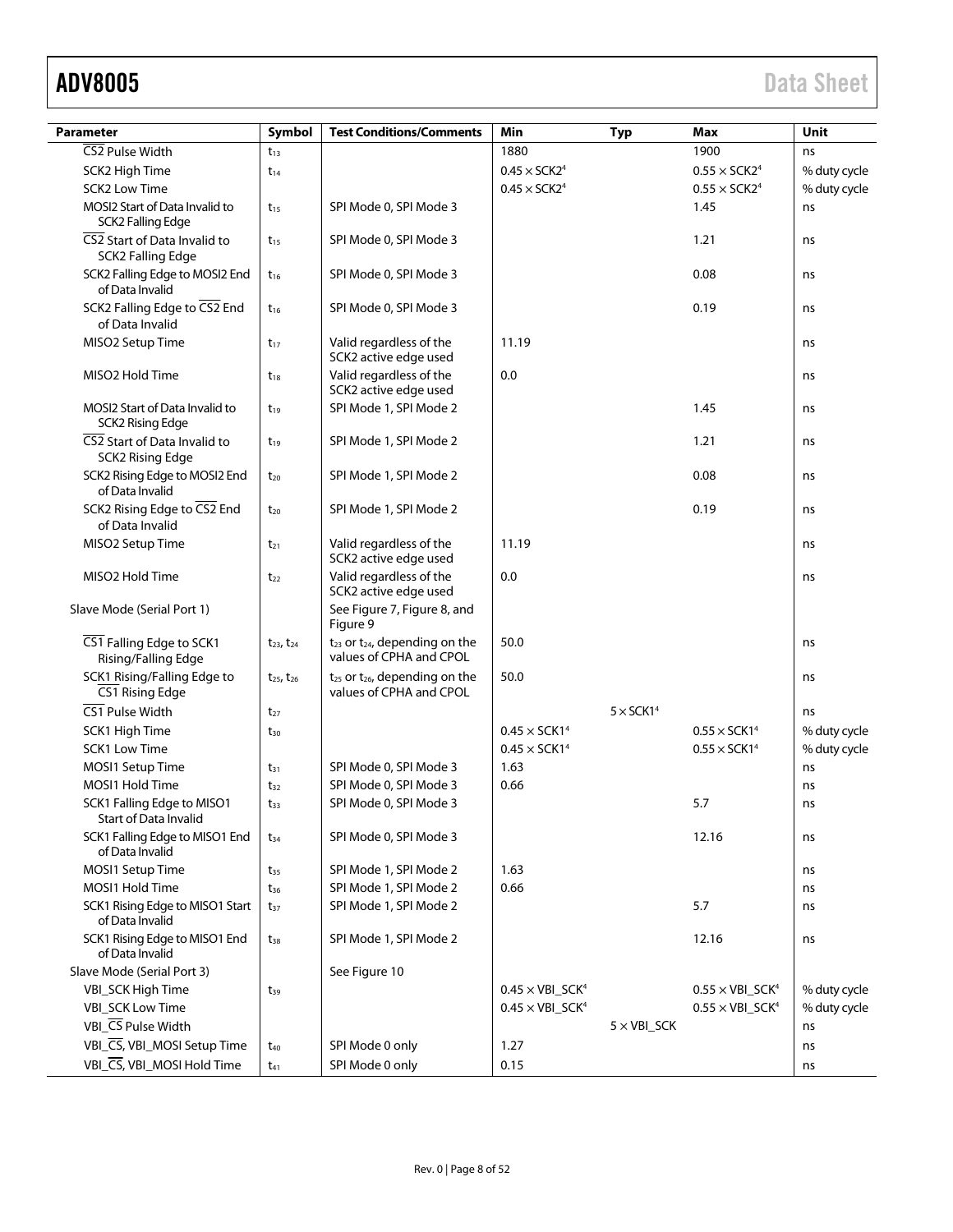| <b>Parameter</b>                                                                     | Symbol   | <b>Test Conditions/Comments</b> | Min<br><b>Typ</b>                  | Max                                | Unit         |
|--------------------------------------------------------------------------------------|----------|---------------------------------|------------------------------------|------------------------------------|--------------|
| SPI Passthrough Mode                                                                 |          | See Figure 11                   |                                    |                                    |              |
| Data Transition on SCK1 to<br>Start of Data Invalid on SCK2                          | $t_{42}$ |                                 |                                    | 4.97                               | ns           |
| Data Transition on SCK1 to End<br>of Data Invalid on SCK2                            | $t_{43}$ |                                 |                                    | 10.10                              | ns           |
| Data Transition on MOSI1 to<br>Start of Data Invalid on<br>MOSI <sub>2</sub>         | $t_{42}$ |                                 |                                    | 5.32                               | ns           |
| Data Transition on MOSI1 to<br>End of Data Invalid on<br>MOSI <sub>2</sub>           | $t_{43}$ |                                 |                                    | 10.82                              | ns           |
| Data Transition on MISO2 to<br>Start of Data Invalid on<br>MISO1                     | $t_{42}$ |                                 |                                    | 4.36                               | ns           |
| Data Transition on MISO2 to<br>End of Data Invalid on<br>MISO1                       | $t_{43}$ |                                 |                                    | 8.85                               | ns           |
| Data Transition on CS1 to<br>Start of Data Invalid on CS2                            | $t_{42}$ |                                 |                                    | 5.32                               | ns           |
| Data Transition on CS1 to End<br>of Data Invalid on CS2                              | $t_{43}$ |                                 |                                    | 10.91                              | ns           |
| <b>RESET FUNCTION</b>                                                                |          |                                 |                                    |                                    |              |
| <b>Reset Pulse Width</b>                                                             |          |                                 | 5                                  |                                    | ms           |
| VIDEO DATA AND CONTROL INPUTS <sup>3</sup>                                           |          | See Figure 12 to Figure 16      |                                    |                                    |              |
| PCLK High Time                                                                       | $t_{44}$ |                                 | $0.45 \times PCLK4$                | $0.55 \times PCLK4$                | % duty cycle |
| <b>PCLK Low Time</b>                                                                 |          |                                 | $0.45 \times PCLK4$                | $0.55 \times PCLK4$                | % duty cycle |
| OSD_CLK High Time                                                                    | $t_{51}$ | OSD_CLK signal of Pin A3        | $0.45 \times$ OSD_CLK <sup>4</sup> | $0.55 \times$ OSD_CLK <sup>4</sup> | % duty cycle |
| OSD_CLK Low Time                                                                     |          | OSD_CLK signal of Pin A3        | $0.45 \times$ OSD_CLK <sup>4</sup> | $0.55 \times$ OSD_CLK <sup>4</sup> | % duty cycle |
| Main Video Input, SDR and DDR<br>Modes Setup Time (Data<br>Latched on Rising Edge)   | $t_{45}$ |                                 | 1.28                               |                                    | ns           |
| Main Video Input, SDR and DDR<br>Modes Hold Time (Data<br>Latched on Rising Edge)    | $t_{46}$ |                                 | 1.67                               |                                    | ns           |
| Main Video Input, DDR Mode<br>Setup Time (Data Latched on<br>Falling Edge)           | $t_{47}$ |                                 | 1.28                               |                                    | ns           |
| Main Video Input, DDR Mode<br>Hold Time (Data Latched on<br>Falling Edge)            | $t_{48}$ |                                 | 1.67                               |                                    | ns           |
| Interleaved Video Input, SDR<br>Setup Time (Data Latched on<br><b>Rising Edge)</b>   | $t_{49}$ | Used for 300 MHz TTL data       | 1.28                               |                                    | ns           |
| Interleaved Video Input, SDR<br>Hold Time (Data Latched on<br><b>Rising Edge)</b>    | $t_{50}$ | Used for 300 MHz TTL data       | 1.67                               |                                    | ns           |
| External OSD Input, SDR and DDR<br>Modes Setup Time (Data<br>Latched on Rising Edge) | $t_{52}$ |                                 | 1.28                               |                                    | ns           |
| External OSD Input, SDR and DDR<br>Modes Hold Time (Data<br>Latched on Rising Edge)  | $t_{53}$ |                                 | 1.67                               |                                    | ns           |
| External OSD Input, DDR Mode<br>Setup Time (Data Latched on<br><b>Rising Edge)</b>   | $t_{54}$ |                                 | 1.28                               |                                    | ns           |
| External OSD Input, DDR Mode<br>Hold Time (Data Latched on<br><b>Rising Edge)</b>    | $t_{55}$ |                                 | 1.67                               |                                    | ns           |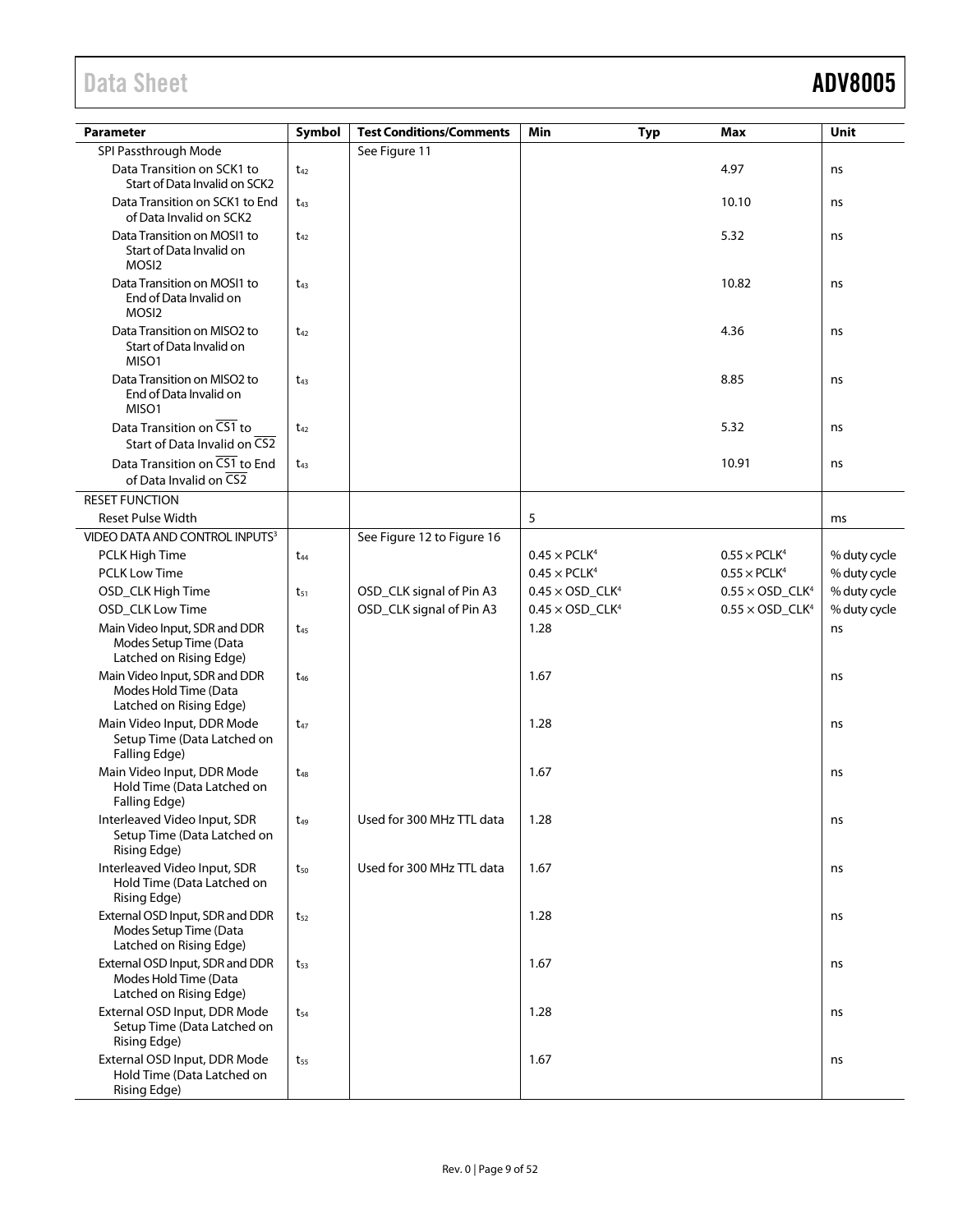<span id="page-9-0"></span>ADV8005 Data Sheet

| <b>Parameter</b>                                                                                      | Symbol   | <b>Test Conditions/Comments</b> | Min                                | <b>Typ</b> | Max                                | Unit         |
|-------------------------------------------------------------------------------------------------------|----------|---------------------------------|------------------------------------|------------|------------------------------------|--------------|
| VIDEO DATA AND CONTROL<br>OUTPUTS <sup>3</sup>                                                        |          | See Figure 17 and Figure 18     |                                    |            |                                    |              |
| OSD_CLK High Time                                                                                     | $t_{56}$ |                                 | $0.40 \times$ OSD_CLK <sup>4</sup> |            | $0.60 \times$ OSD CLK <sup>4</sup> | % duty cycle |
| OSD_CLK Low Time                                                                                      |          |                                 | $0.40 \times$ OSD_CLK <sup>4</sup> |            | $0.60 \times$ OSD_CLK <sup>4</sup> | % duty cycle |
| Data and Control Start of Data<br>Invalid to OSD CLK Active<br>Edge (Data Latched on Falling<br>Edge) | $t_{57}$ |                                 |                                    |            | 0.3                                | ns           |
| OSD_CLK Active Edge to Data<br>and Control End of Data<br>Invalid (Data Latched on<br>Falling Edge)   | $t_{58}$ |                                 |                                    |            | 1.66                               | ns           |
| Data and Control Start of Data<br>Invalid to OSD CLK Active<br>Edge (Data Latched on Rising<br>Edge)  | $t_{59}$ |                                 |                                    |            | 0.62                               | ns           |
| OSD_CLK Active Edge to Data<br>and Control End of Data<br>Invalid (Data Latched on Rising<br>Edge)    | $t_{60}$ |                                 |                                    |            | 1.12                               | ns           |
| S/PDIF INPUT <sup>3</sup>                                                                             |          | See Figure 19 and Figure 20     |                                    |            |                                    |              |
| <b>MCLK High Time</b>                                                                                 | $t_{61}$ |                                 | $0.45 \times MCLK4$                |            | $0.55 \times MCLK4$                | % duty cycle |
| <b>MCLK Low Time</b>                                                                                  |          |                                 | $0.45 \times MCLK4$                |            | $0.55 \times MCLK4$                | % duty cycle |
| S/PDIF Data Setup Time                                                                                | $t_{62}$ |                                 | 1.4                                |            |                                    | ns           |
| S/PDIF Data Hold Time                                                                                 | $t_{63}$ |                                 | 1.38                               |            |                                    | ns           |
| I <sup>2</sup> S PORT, SLAVE MODE <sup>3</sup>                                                        |          | See Figure 21                   |                                    |            |                                    |              |
| <b>SCLK High Time</b>                                                                                 | $t_{64}$ |                                 | $0.45 \times \text{SCLK}^4$        |            | $0.55 \times \text{SCLK}^4$        | % duty cycle |
| <b>SCLK Low Time</b>                                                                                  |          |                                 | $0.45 \times \text{SCLK}^4$        |            | $0.55 \times \text{SCLK}^4$        | % duty cycle |
| I <sup>2</sup> S Data Setup Time                                                                      | $t_{65}$ |                                 | 1.91                               |            |                                    | ns           |
| <sup>12</sup> S Data Hold Time                                                                        | $t_{66}$ |                                 | 1.1                                |            |                                    | ns           |
| <b>DSD PORT3</b>                                                                                      |          | See Figure 26                   |                                    |            |                                    |              |
| DSD_CLK High Time                                                                                     | $t_{67}$ |                                 | $0.45 \times$ DSD_CLK <sup>4</sup> |            | $0.55 \times$ DSD CLK <sup>4</sup> | % duty cycle |
| DSD_CLK Low Time                                                                                      |          |                                 | $0.45 \times$ DSD_CLK <sup>4</sup> |            | $0.55 \times$ DSD_CLK <sup>4</sup> | % duty cycle |
| <b>DSD Data Setup Time</b>                                                                            | $t_{68}$ |                                 | 1.66                               |            |                                    | ns           |
| <b>DSD Data Hold Time</b>                                                                             | $t_{69}$ |                                 | 1.44                               |            |                                    | ns           |
| EXTERNAL SYNC TIMING MODE <sup>3</sup>                                                                |          | See Figure 27                   |                                    |            |                                    |              |
| REF_CLK High Time                                                                                     | $t_{70}$ |                                 | $0.45 \times$ REF_CLK <sup>4</sup> |            | $0.55 \times$ REF_CLK <sup>4</sup> | % duty cycle |
| REF_CLK Low Time                                                                                      |          |                                 | $0.45 \times$ REF_CLK <sup>4</sup> |            | $0.55 \times$ REF_CLK <sup>4</sup> | % duty cycle |
| REF Data Setup Time                                                                                   | $t_{71}$ |                                 | 1.35                               |            |                                    | ns           |
| <b>REF Data Hold Time</b>                                                                             | $t_{72}$ |                                 | 1.33                               |            |                                    | ns           |

<sup>1</sup> It is possible to run I<sup>2</sup>C at faster speeds; however, it has been characterized to run only in fast mode.<br><sup>2</sup> All serial port measurements are for the default polarity and phase settings (clock low in idle state and n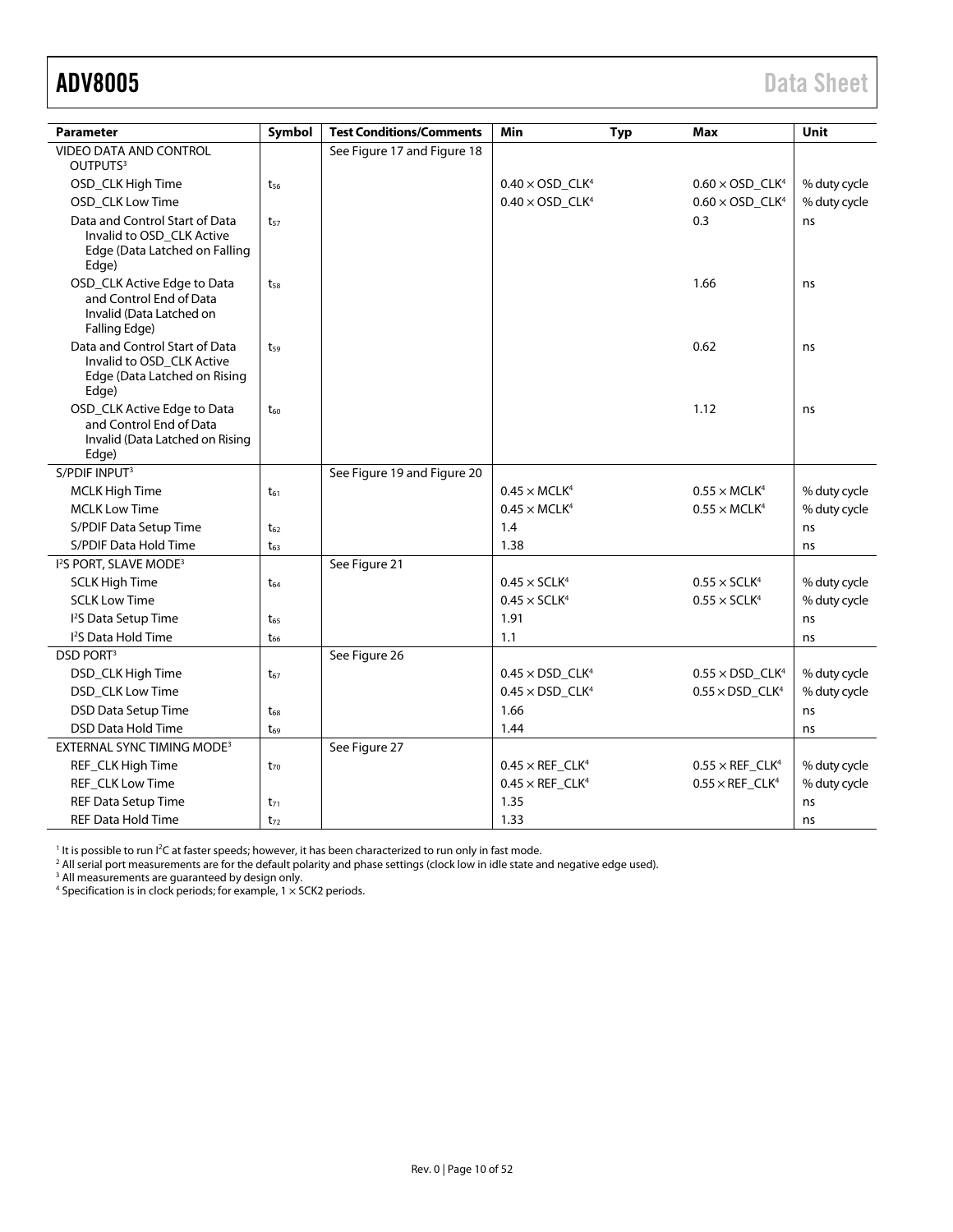### **Timing Diagrams**

<span id="page-10-0"></span>

Figure 4. Detailed SPI Master Timing Diagram (Serial Port 2)

<span id="page-10-1"></span>

Figure 5. Serial Port 2 Master Mode Timing (SPI Mode 0 and SPI Mode 3)

<span id="page-10-7"></span><span id="page-10-6"></span><span id="page-10-5"></span><span id="page-10-4"></span><span id="page-10-2"></span>

<span id="page-10-3"></span>Rev. 0 | Page 11 of 52 Figure 6. Serial Port 2 Master Mode Timing (SPI Mode 1 and SPI Mode 2)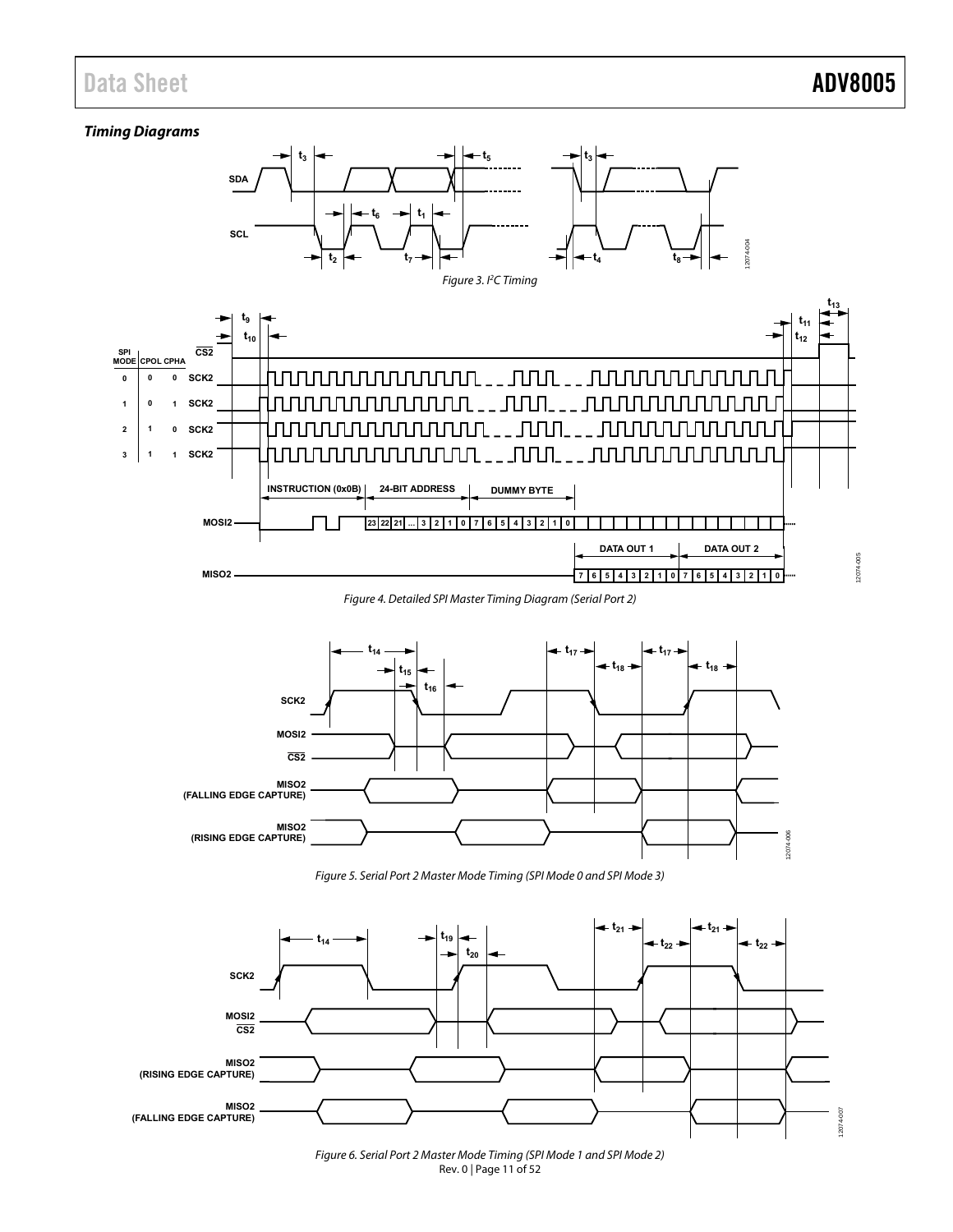

<span id="page-11-0"></span>

Figure 8. Serial Port 1 Slave Mode Timing (SPI Mode 0 and SPI Mode 3)

<span id="page-11-1"></span>

Figure 9. Serial Port 1 Slave Mode Timing (SPI Mode 1 and SPI Mode 2)

<span id="page-11-3"></span><span id="page-11-2"></span>

Figure 10. Serial Port 3 Slave Mode Timing (SPI Mode 0 Only)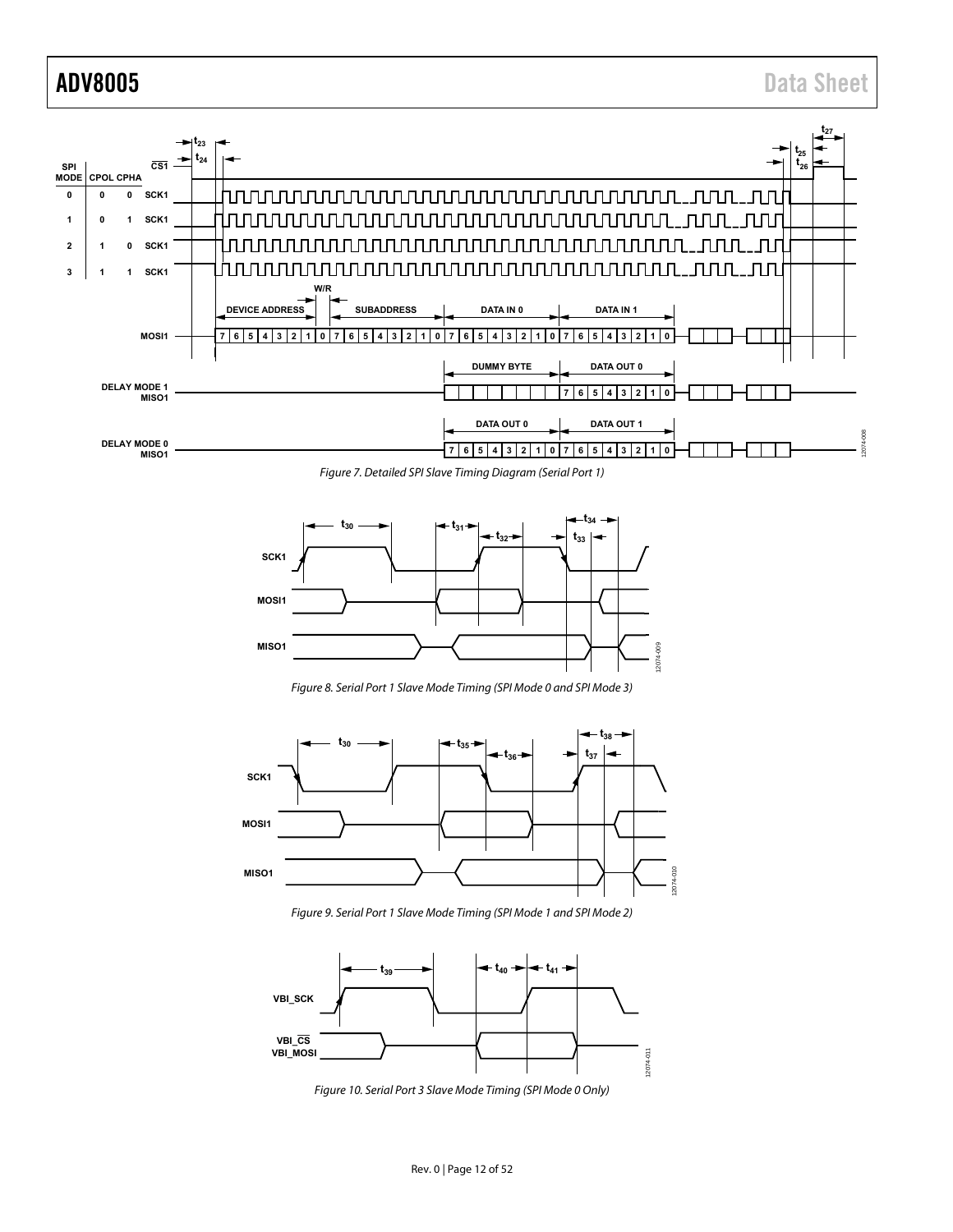

Figure 11. SPI Passthrough Mode (Serial Port 1 and Serial Port 2)



Figure 12. Main Video Input, Noninterleaved SDR Video Data and Control Timing

<span id="page-12-1"></span>

<span id="page-12-0"></span>

Figure 14. Interleaved SDR Video Data and Control Input Timing

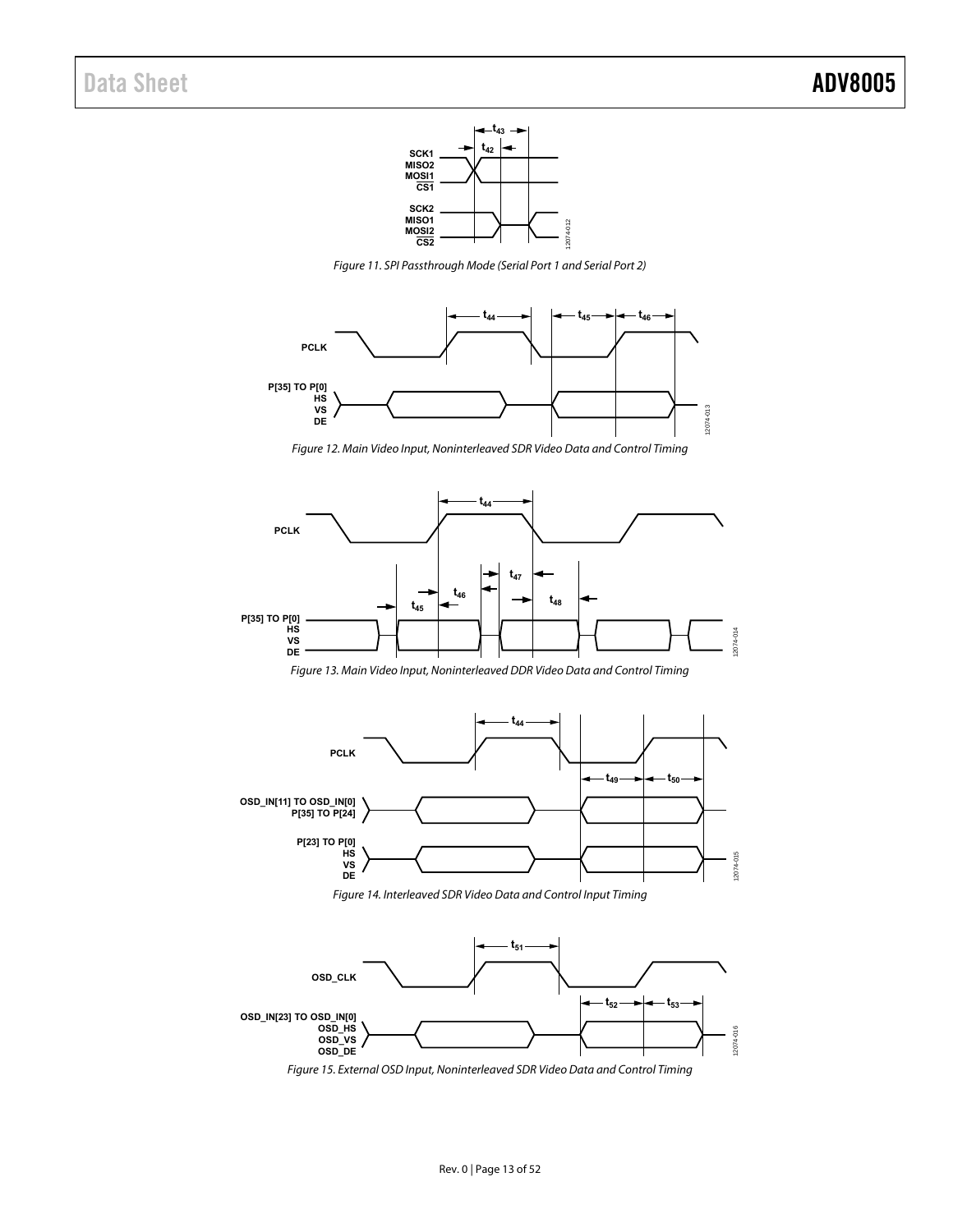

Figure 16. External OSD Input, Noninterleaved DDR Video Data and Control Timing

<span id="page-13-0"></span>

Figure 17. SDR Video Data and Control Output Timing (Data Launched on Falling Edge)

<span id="page-13-2"></span><span id="page-13-1"></span>

Figure 18. SDR Video Data and Control Output Timing (Data Launched on Rising Edge)



Figure 19. S/PDIF Input Timing, Data Latched on Rising Edge

<span id="page-13-4"></span><span id="page-13-3"></span>

Figure 20. S/PDIF Data Timing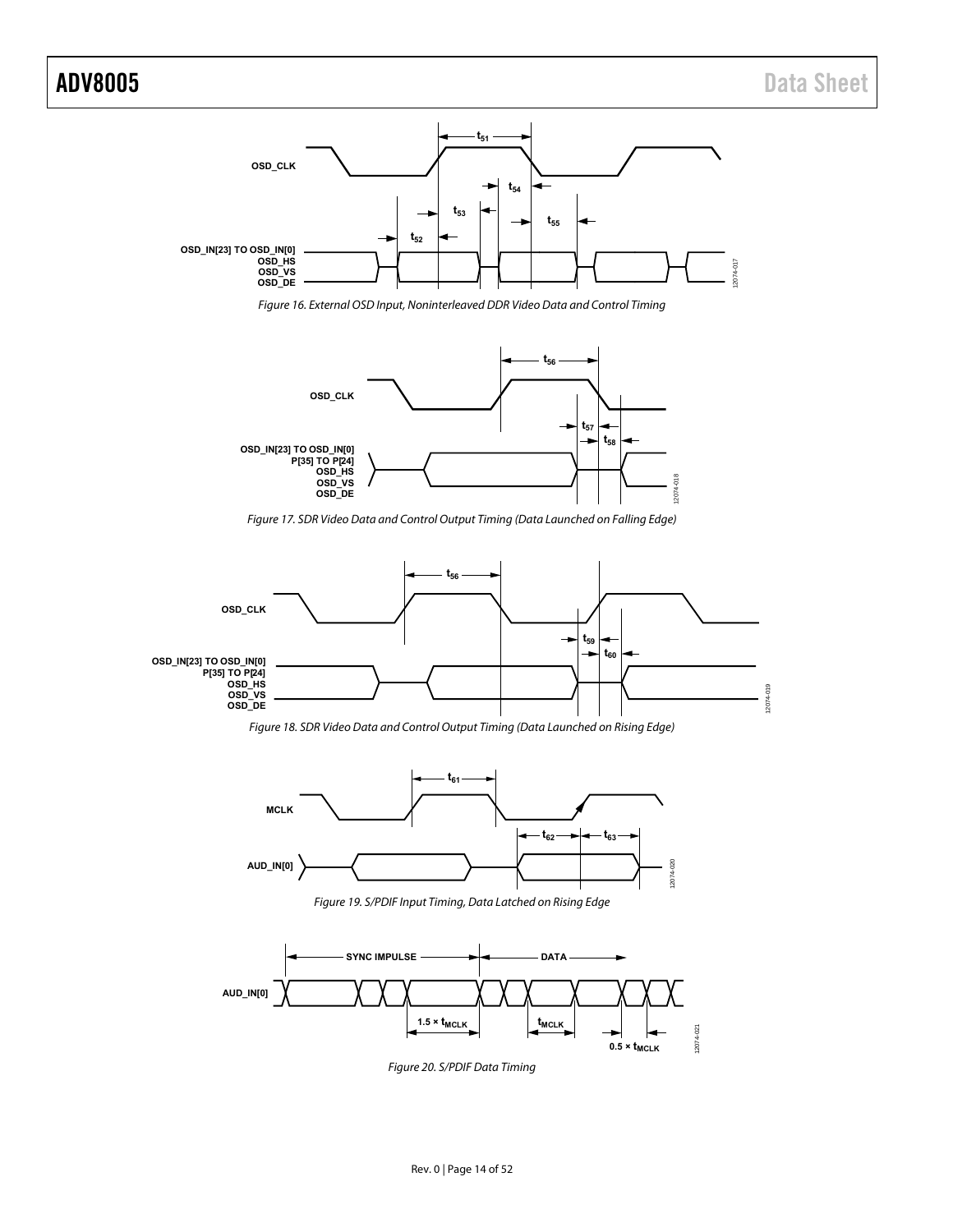<span id="page-14-0"></span>





Figure 24. Serial Audio—Left Justified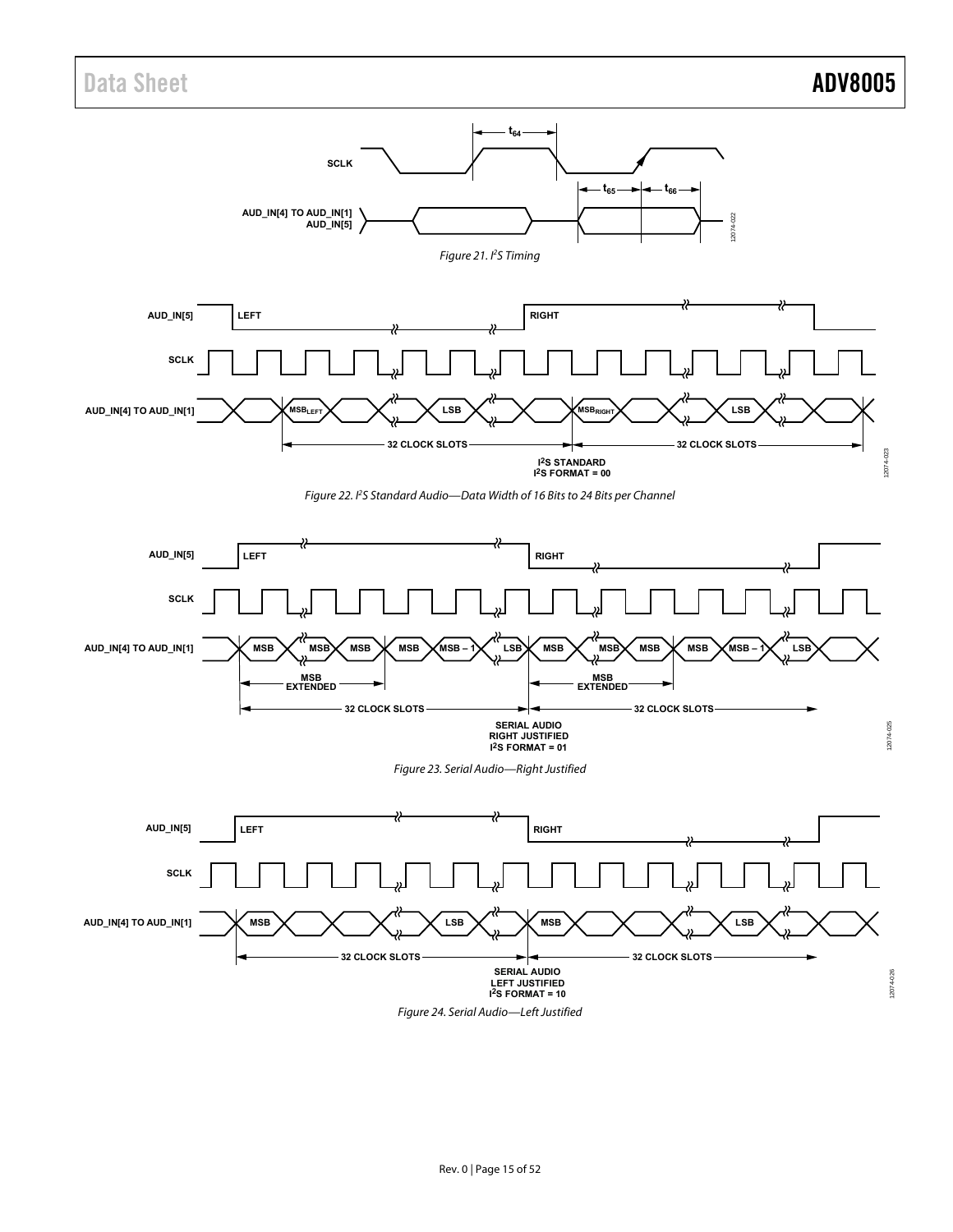<span id="page-15-1"></span><span id="page-15-0"></span>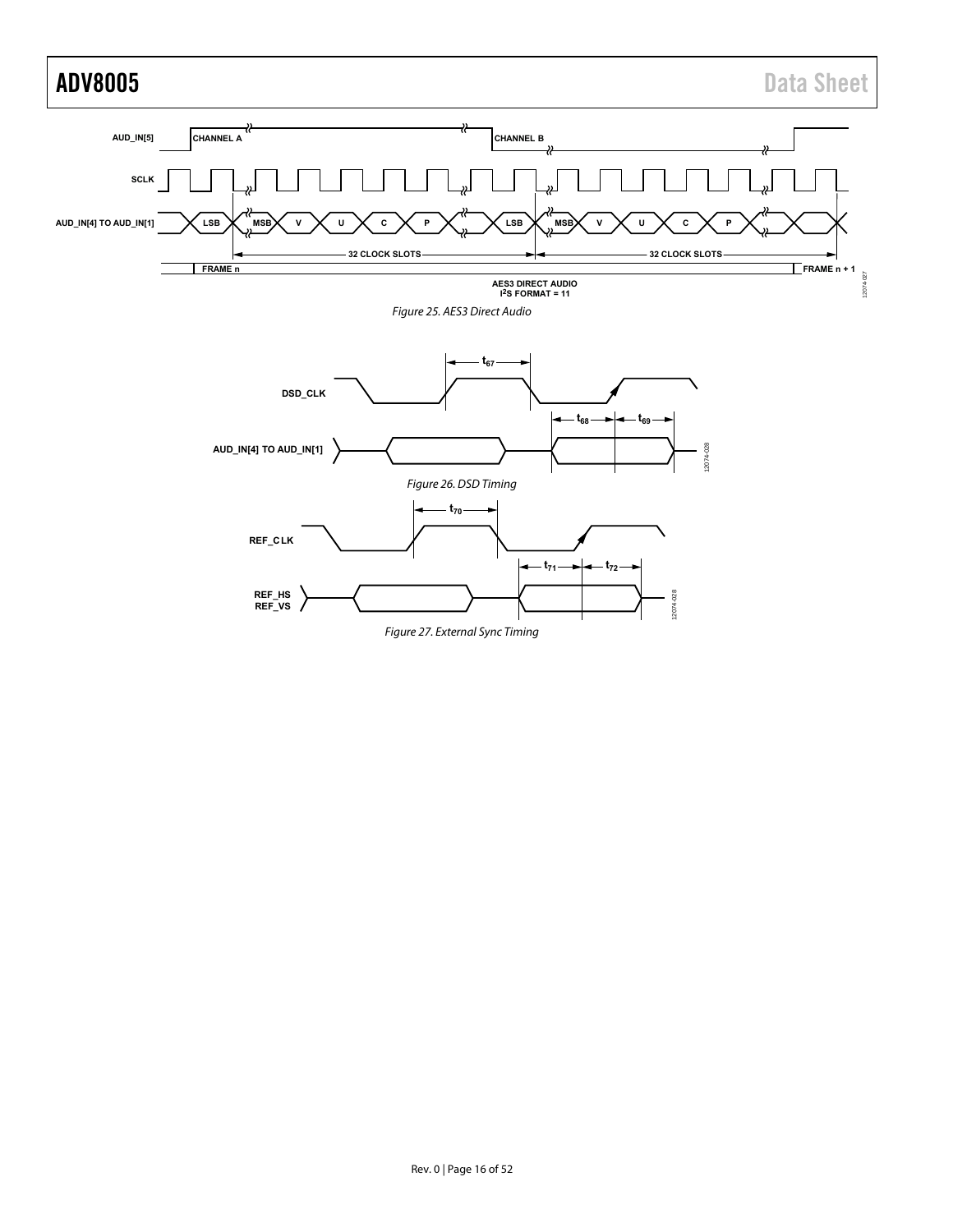## <span id="page-16-0"></span>ABSOLUTE MAXIMUM RATINGS

### **Table 4.**

| <b>Parameter</b>                                               | Rating                              |
|----------------------------------------------------------------|-------------------------------------|
| AVDD1, ADDD2, DVDD_IO to GND                                   | 3.9V                                |
| DVDD, PVDDx, CVDD1, AVDD3, AVDD4,<br>DVDD DDR, PVDD DDR to GND | 2.2V                                |
| DVDD to Other 1.8 V Power Supplies <sup>1</sup>                | $-0.3$ V to $+0.3$ V                |
| PVDD1 to Other 1.8 V Power Supplies <sup>1</sup>               | $-0.3$ V to $+0.3$ V                |
| PVDD2 to Other 1.8 V Power Supplies <sup>1</sup>               | $-0.3$ V to $+0.3$ V                |
| PVDD3 to Other 1.8 V Power Supplies <sup>1</sup>               | $-0.3$ V to $+0.3$ V                |
| PVDD5 to Other 1.8 V Power Supplies <sup>1</sup>               | $-0.3$ V to $+0.3$ V                |
| PVDD6 to Other 1.8 V Power Supplies <sup>1</sup>               | $-0.3$ V to $+0.3$ V                |
| CVDD1 to Other 1.8 V Power Supplies <sup>1</sup>               | $-0.3$ V to $+0.3$ V                |
| AVDD3 to Other 1.8 V Power Supplies <sup>1</sup>               | $-0.3$ V to $+0.3$ V                |
| AVDD4 to Other 1.8 V Power Supplies <sup>1</sup>               | $-0.3$ V to $+0.3$ V                |
| DVDD DDR to Other 1.8 V Power<br>Supplies <sup>1</sup>         | $-0.3$ V to $+0.3$ V                |
| PVDD DDR to Other 1.8 V Power<br>Supplies <sup>1</sup>         | $-0.3$ V to $+0.3$ V                |
| Digital Inputs to GND                                          | $-0.3$ V to DVDD IO + 0.3 V         |
| Serial Video Inputs to GND                                     | $-0.3$ V to CVDD1 + 0.3 V           |
| DDR VREF to GND                                                | $-0.3$ V to DVDD DDR + 0.3 V        |
| DDR Inputs to GND                                              | $-0.3$ V to DVDD DDR + 0.3 V        |
| <b>DDR Outputs to GND</b>                                      | $-0.3$ V to DVDD DDR + 0.3 V        |
| 5 V Tolerant Digital Inputs to GND <sup>2</sup>                | $-0.3$ V to $+5.5$ V                |
| 1.8 V Analog Inputs to GND                                     | $-0.3$ V to AVDD3 + 0.3 V           |
| 3.3 V Analog Inputs to GND                                     | $-0.3$ V to AVDD2 + 0.3 V           |
| <b>HDMI Digital Outputs to GND</b>                             | $-0.3$ V to AVDD3 + 0.3 V           |
| Digital Outputs Voltage to GND                                 | $-0.3$ V to DVDD IO + 0.3 V         |
| Analog Outputs Voltage to GND <sup>3</sup>                     | $-0.3$ V to AVDD2 + 0.3 V           |
| Maximum Junction Temperature (TJ MAX)                          | 125°C                               |
| Storage Temperature Range                                      | $-65^{\circ}$ C to $+150^{\circ}$ C |
| Infrared Reflow Soldering (20 sec)                             | 260°C                               |

<span id="page-16-2"></span><sup>1</sup> This includes the 1.8 V power supplies (DVDD, PVDD1, PVDD2, PVDD3, CVDD1, AVDD3, AVDD4, DVDD\_DDR, and PVDD\_DR) and the 1.845 V supplies (PVDD5 and PVDD6).

<span id="page-16-4"></span><span id="page-16-3"></span><sup>2</sup> The following inputs are 5 V tolerant:, DDC1\_SCL, DDC2\_SCL, DDC1\_SDA, DDC2\_SDA, HEAC\_1−, HEAC\_1+, HEAC\_2−, HEAC\_2+, RX\_5V, and RX\_HPD. <sup>3</sup> Except the ELPF1 and ELPF2 outputs, which are kept to −0.3 V to PVDD3 + 0.3 V; the RTERM output, which is kept to −0.3 V to CVDD1 + 0.3 V; and the R\_TX1 and R\_TX2 outputs, which are kept to −0.3 V to PVDD5 + 0.3 V.

Stresses at or above those listed under Absolute Maximum Ratings may cause permanent damage to the product. This is a stress rating only; functional operation of the product at these or any other conditions above those indicated in the operational section of this specification is not implied. Operation beyond the maximum operating conditions for extended periods may affect product reliability.

### <span id="page-16-1"></span>**ESD CAUTION**



ESD (electrostatic discharge) sensitive device. Charged devices and circuit boards can discharge without detection. Although this product features patented or proprietary protection circuitry, damage may occur on devices subjected to high energy ESD. Therefore, proper ESD precautions should be taken to avoid performance degradation or loss of functionality.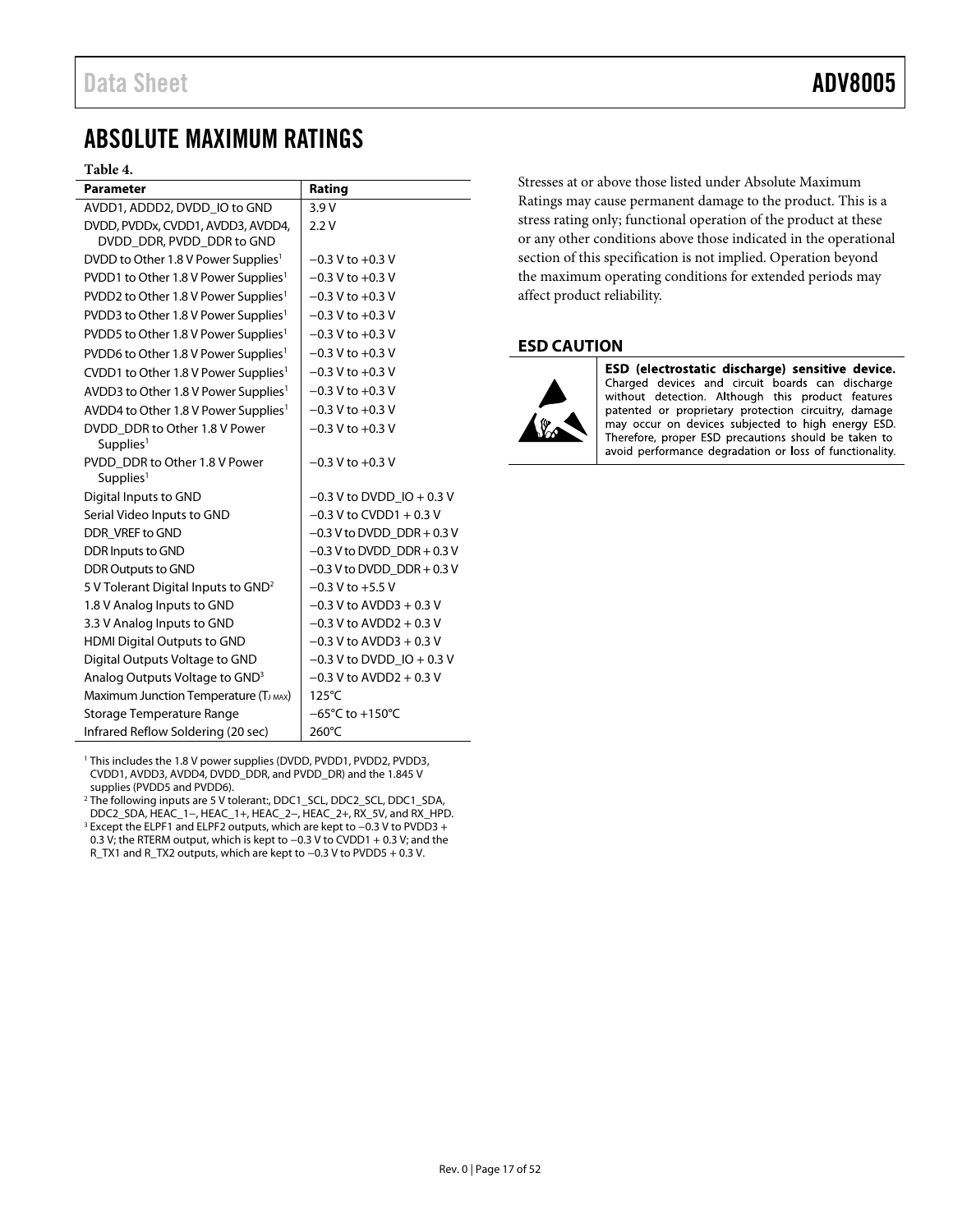## <span id="page-17-0"></span>PIN CONFIGURATIONS AND FUNCTION DESCRIPTIONS

|    | 1                                                         | $\mathbf{2}$                                             | 3                                             | 4                                | 5                              | 6                         | $\overline{7}$              | 8                       | 9                   | 10                        | 11                 | 12                             | 13                            | 14                         | 15                            | 16                        | 17                          | 18                        | 19                         | 20                             | 21                         | 22                          | 23                   |       |
|----|-----------------------------------------------------------|----------------------------------------------------------|-----------------------------------------------|----------------------------------|--------------------------------|---------------------------|-----------------------------|-------------------------|---------------------|---------------------------|--------------------|--------------------------------|-------------------------------|----------------------------|-------------------------------|---------------------------|-----------------------------|---------------------------|----------------------------|--------------------------------|----------------------------|-----------------------------|----------------------|-------|
| A  | OSD<br><b>INF231</b><br><b>FYT</b><br>DIN <sub>[7]</sub>  | <b>OSD</b><br>DE                                         | OSD <sub>CLK</sub><br><b>EXT</b><br>CLK       | <b>AUD</b><br>IN[1]              | <b>AUD</b><br>IN[2]            | <b>AUD</b><br>IN[5]       | ARC <sub>2</sub><br>OUT     | <b>MOSI1</b>            | SCK <sub>2</sub>    | CS <sub>2</sub>           | <b>RESET</b>       | <b>XTALN</b>                   | PVDD <sub>2</sub>             | <b>DNC</b>                 | <b>DNC</b>                    | <b>CVDD1</b>              | RX C-                       | RX 0-                     | RX 1-                      | RX 2-                          | CVDD1                      | RSET1                       | <b>VREF</b>          | A     |
| в  | <b>OSD</b><br>IN[21]/<br><b>FYT</b><br>DIN[5]             | <b>OSD</b><br>$IN[22]\overline{V}$<br>DIN <sub>[6]</sub> | OSD<br><b>VS</b>                              | AUD <sub>.</sub><br><b>IN[0]</b> | AUD<br>IN[3]                   | <b>SFL</b>                | ARC1<br><b>OUT</b>          | MISO <sub>1</sub>       | <b>MOSI2</b>        | MISO <sub>2</sub>         | <b>ALSB</b>        | <b>XTALP</b>                   | PVDD <sub>1</sub>             | <b>DNC</b>                 | <b>DNC</b>                    | <b>GND</b>                | RX C+                       | <b>RX 0+</b>              | RX 1+                      | RX 2+                          | <b>GND</b>                 | COMP <sub>1</sub>           | DAC4                 | в     |
| С  | <b>OSD</b><br><b>IN[19]</b><br>DIN(3)                     | <b>OSD</b><br>N(20)<br>DIN[4]                            | <b>GND</b>                                    | AUD <sub>.</sub><br>IN[4]        | DSD <sub>.</sub><br><b>CLK</b> | <b>SCLK</b>               | <b>SCL</b>                  | SCK <sub>1</sub>        | <b>GND</b>          | <b>INTO</b>               | <b>PDN</b>         | <b>GND</b>                     | <b>GND</b>                    | <b>DNC</b>                 | <b>REF</b><br><b>CLK</b>      | RX<br><b>HPD</b>          | <b>AVDD1</b>                | <b>GND</b>                | <b>GND</b>                 | AVDD1                          | AVDD1                      | DAC <sub>5</sub>            | DAC6                 | С     |
| D  | OSD <sub>.</sub><br>IN[16]<br><b>EXT</b><br><b>DIN[0]</b> | OSD_<br>IN[17]<br>DIN[1]                                 | <b>OSD</b><br>IN[18]<br>DIN[2]                | <b>GND</b>                       | DVDD <sub>.</sub><br><b>IO</b> | <b>MCLK</b>               | <b>SDA</b>                  | $\overline{\text{CS1}}$ | <b>GND</b>          | INT <sub>1</sub>          | INT <sub>2</sub>   | DVDD <sub>.</sub><br><b>IO</b> | TEST <sub>1</sub>             | <b>REF</b><br><b>HS</b>    | <b>REF</b><br><b>VS</b>       | RX_5V                     | <b>DNC</b>                  | <b>DNC</b>                | <b>RTERM</b>               | AVDD <sub>2</sub>              | AVDD <sub>2</sub>          | DAC1                        | DAC <sub>2</sub>     | D     |
| Е  | <b>OSD</b><br>IN[13]/<br>VBI_SCK                          | <b>OSD</b><br>IN[14]/<br>VBI_MOS                         | <b>OSD</b><br><b>IN[15]/</b><br><b>VBI CS</b> | <b>DVDD</b><br>ю                 |                                |                           |                             |                         |                     |                           |                    |                                |                               |                            |                               |                           |                             |                           |                            | TEST <sub>2</sub>              | <b>GND</b>                 | COMP <sub>2</sub>           | DAC <sub>3</sub>     | Е     |
| F  | <b>OSD</b><br><b>IN[9]</b>                                | <b>OSD</b><br>IN[10]                                     | <b>OSD</b><br>IN[11]                          | <b>OSD</b><br>IN[12]             |                                |                           |                             |                         |                     |                           |                    |                                |                               |                            |                               |                           |                             |                           |                            | RSET <sub>2</sub>              | PVDD3                      | <b>GND</b>                  | <b>DNC</b>           | F     |
| G  | <b>OSD</b><br><b>IN[5]</b>                                | <b>OSD</b><br><b>IN[6]</b>                               | <b>OSD</b><br><b>IN[7]</b>                    | <b>OSD</b><br>IN[8]              |                                |                           | <b>GND</b>                  | <b>GND</b>              | <b>GND</b>          | <b>DVDD</b>               | <b>GND</b>         | <b>GND</b>                     | <b>DVDD</b>                   | <b>GND</b>                 | <b>GND</b>                    | <b>GND</b>                | <b>GND</b>                  |                           |                            | ELPF1                          | ELPF <sub>2</sub>          | <b>GND</b>                  | AVDD3                | G     |
| н  | <b>OSD</b><br><b>IN[1]</b>                                | <b>OSD</b><br>IN[2]                                      | <b>OSD</b><br><b>IN[3]</b>                    | <b>OSD</b><br>IN[4]              |                                |                           | <b>GND</b>                  | <b>GND</b>              | <b>GND</b>          | <b>GND</b>                | <b>GND</b>         | <b>GND</b>                     | <b>GND</b>                    | <b>GND</b>                 | <b>GND</b>                    | <b>GND</b>                | <b>GND</b>                  |                           |                            | <b>GND</b>                     | <b>GND</b>                 | $TX1_2+$                    | $TX1_2$ -            | н     |
|    | DE                                                        | <b>HS</b>                                                | <b>OSD</b><br><b>HS</b>                       | <b>OSD</b><br><b>IN[0]</b>       |                                |                           | <b>DVDD</b>                 | <b>GND</b>              | <b>GND</b>          | <b>GND</b>                | <b>GND</b>         | <b>GND</b>                     | <b>GND</b>                    | <b>GND</b>                 | <b>GND</b>                    | <b>GND</b>                | <b>DVDD</b>                 |                           |                            | DDC1<br><b>SDA</b>             | <b>GND</b>                 | TX1_1+ TX1_1-               |                      | J     |
| κ  | <b>VS</b>                                                 | <b>PCLK</b>                                              | <b>DVDD</b><br>IO                             | <b>DVDD</b><br>IO                |                                |                           | <b>GND</b>                  | <b>GND</b>              | <b>GND</b>          | <b>GND</b>                | <b>GND</b>         | <b>GND</b>                     | <b>GND</b>                    | <b>GND</b>                 | <b>GND</b>                    | <b>GND</b>                | <b>GND</b>                  |                           |                            | DDC1<br><b>SCL</b>             | <b>GND</b>                 | TX1_0+                      | TX1 0-               | κ     |
| L  | P[32]                                                     | P[33]                                                    | P[34]                                         | P[35]                            |                                |                           | <b>DVDD</b>                 | <b>GND</b>              | <b>GND</b>          | <b>GND</b>                | <b>GND</b>         | <b>GND</b>                     | <b>GND</b>                    | <b>GND</b>                 | <b>GND</b>                    | <b>GND</b>                | <b>GND</b>                  |                           |                            | <b>HPD</b><br>TX <sub>1</sub>  | <b>GND</b>                 | <b>TX1 C+</b>               | <b>TX1_C-</b>        |       |
| м  | P[28]                                                     | P[29]                                                    | P[30]                                         | P[31]                            |                                |                           | <b>GND</b>                  | <b>GND</b>              | <b>GND</b>          | <b>GND</b>                | <b>GND</b>         | <b>GND</b>                     | <b>GND</b>                    | <b>GND</b>                 | <b>GND</b>                    | <b>GND</b>                | <b>GND</b>                  |                           |                            | R_TX1                          | PVDD5                      | HEAC_<br>$1+$               | HEAC<br>$1 -$        | М     |
| N  | P[24]                                                     | P[25]                                                    | P[26]                                         | P[27]                            |                                |                           | <b>GND</b>                  | <b>GND</b>              | <b>GND</b>          | <b>GND</b>                | <b>GND</b>         | <b>GND</b>                     | <b>GND</b>                    | <b>GND</b>                 | <b>GND</b>                    | <b>GND</b>                | <b>GND</b>                  |                           |                            | <b>DNC</b>                     | PVDD5                      | AVDD4                       | AVDD3                | N     |
| Р  | P[20]                                                     | P[21]                                                    | P[22]                                         | P[23]                            |                                |                           | <b>DVDD</b>                 | <b>GND</b>              | <b>GND</b>          | <b>GND</b>                | <b>GND</b>         | <b>GND</b>                     | <b>GND</b>                    | <b>GND</b>                 | <b>GND</b>                    | <b>GND</b>                | <b>DVDD</b>                 |                           |                            | DDC <sub>2</sub><br><b>SCL</b> | <b>GND</b>                 | $TX2$ 2+                    | $TX2_2$              | P     |
| R  | P[16]                                                     | <b>P[17]</b>                                             | <b>P[18]</b>                                  | <b>P[19]</b>                     |                                |                           | <b>GND</b>                  | <b>GND</b>              | <b>GND</b>          | <b>GND</b>                | <b>GND</b>         | <b>GND</b>                     | <b>GND</b>                    | <b>GND</b>                 | <b>GND</b>                    | <b>GND</b>                | <b>GND</b>                  |                           |                            | DDC <sub>2</sub><br><b>SDA</b> | <b>GND</b>                 | $TX2_1+$                    | $TX2_1$              | R     |
| Т  | P[14]                                                     | P[15]                                                    | <b>GND</b>                                    | <b>GND</b>                       |                                |                           | <b>GND</b>                  | <b>GND</b>              | <b>GND</b>          | <b>GND</b>                | <b>GND</b>         | <b>GND</b>                     | <b>GND</b>                    | <b>GND</b>                 | <b>GND</b>                    | <b>GND</b>                | <b>GND</b>                  |                           |                            | <b>HPD</b><br>TX <sub>2</sub>  | <b>GND</b>                 | $TX2_0+$                    | $TX2_0$ -            | т     |
| U  | <b>P[10]</b>                                              | P[11]                                                    | P[12]                                         | P[13]                            |                                |                           | <b>GND</b>                  | <b>GND</b>              | <b>DVDD</b>         | <b>GND</b>                | <b>GND</b>         | <b>DVDD</b>                    | <b>GND</b>                    | <b>GND</b>                 | <b>DVDD</b>                   | <b>GND</b>                | <b>GND</b>                  |                           |                            | R_TX2                          | <b>GND</b>                 | TX2_C+                      | TX2_C-               | U     |
| ۷  | <b>P[6]</b>                                               | <b>P[7]</b>                                              | <b>P[8]</b>                                   | <b>P[9]</b>                      |                                |                           |                             |                         |                     |                           |                    |                                |                               |                            |                               |                           |                             |                           |                            | <b>GND</b>                     | PVDD6                      | <b>HEAC</b><br>$2+$         | <b>HEAC</b><br>$2 -$ | v     |
| W  | <b>P[2]</b>                                               | <b>P[3]</b>                                              | <b>P[4]</b>                                   | <b>P[5]</b>                      |                                |                           |                             |                         |                     |                           |                    |                                |                               |                            |                               |                           |                             |                           |                            | TEST3                          | PVDD6                      | AVDD4                       | AVDD4                | w     |
| Y  | <b>P[0]</b>                                               | <b>P[1]</b>                                              | <b>DDR</b><br><b>DQS[2]</b>                   | <b>GND</b>                       | <b>DDR</b><br>DQ[23]           | <b>DVDD</b><br><b>DDR</b> | <b>DDR</b><br>DQS[3]        | <b>GND</b>              | <b>DDR</b><br>A[11] | <b>DVDD</b><br><b>DDR</b> | <b>DDR</b><br>A[4] | <b>GND</b>                     | DDR_<br>CAS                   | <b>DVDD</b><br><b>DDR</b>  | DDR<br>$\overline{\text{CK}}$ | <b>GND</b>                | <b>DDR</b><br>DQ[9]         | <b>DVDD</b><br><b>DDR</b> | <b>DDR</b><br>DQ[14]       | <b>GND</b>                     | <b>DDR</b><br>DQ[6]        | <b>PVDD</b><br><b>DDR</b>   | <b>GND</b>           | Y     |
| AA | <b>DDR</b><br>DQ[18]                                      | <b>GND</b>                                               | <b>GND</b>                                    | <b>DDR</b><br><b>DQS[2]</b>      | <b>DDR</b><br>DQ[26]           | <b>DVDD</b><br><b>DDR</b> | <b>DDR</b><br><b>DQS[3]</b> | <b>DDR</b><br>A[13]     | <b>DDR</b><br>A[8]  | <b>DVDD</b><br><b>DDR</b> | <b>DDR</b><br>A[2] | <b>GND</b>                     | DDR<br>$\overline{\text{cs}}$ | <b>DVDD</b><br><b>DDR</b>  | <b>DDR</b><br><b>CK</b>       | <b>GND</b>                | <b>DDR</b><br>DQ[11]        | <b>DVDD</b><br><b>DDR</b> | <b>DDR</b><br><b>DM[1]</b> | <b>DDR</b><br>DM[0]            | <b>GND</b>                 | <b>GND</b>                  | <b>DDR</b><br>DQ[3]  | ΑА    |
| AВ | <b>DDR</b><br>DQ[21]                                      | <b>DDR</b><br>DQ[19]                                     | <b>DDR</b><br>DQ[17]                          | <b>DDR</b><br><b>DM[2]</b>       | <b>DDR</b><br>DQ[30]           | <b>DDR</b><br>DM[3]       | <b>DDR</b><br>DQ[31]        | <b>DDR</b><br>DQ[29]    | <b>DDR</b><br>A[12] | <b>DDR</b><br>A[6]        | <b>DDR</b><br>A[3] | <b>DDR</b><br>A[0]             | <b>DDR</b><br><b>BA[0]</b>    | <b>DDR</b><br><b>RAS</b>   | <b>DDR</b><br><b>CKE</b>      | <b>DDR</b><br>DQ[12]      | <b>DDR</b><br><b>DQS[1]</b> | <b>DDR</b><br>DQ[8]       | <b>DDR</b><br>DQ[13]       | <b>DDR</b><br>DQ[0]            | <b>DDR</b><br>DQ[5]        | <b>DDR</b><br>DQS[0]        | <b>DDR</b><br>DQ[4]  | AB    |
| AC | <b>DDR</b><br>DQ[16]                                      | <b>DDR</b><br>DQ[20]                                     | <b>DDR</b><br>DQ[22]                          | <b>DDR</b><br>DQ[25]             | <b>DDR</b><br>DQ[28]           | <b>DDR</b><br>DQ[27]      | <b>DDR</b><br>DQ[24]        | <b>DDR</b><br>A[9]      | <b>DDR</b><br>A[5]  | <b>DDR</b><br>A[7]        | <b>DDR</b><br>A[1] | <b>DDR</b><br>A[10]            | <b>DDR</b><br><b>BA[1]</b>    | <b>DDR</b><br><b>BA[2]</b> | <b>DDR</b><br>WE              | <b>DDR</b><br><b>VREF</b> | <b>DDR</b><br>DQ[10]        | <b>DDR</b><br>DQS[1]      | <b>DDR</b><br>DQ[15]       | <b>DDR</b><br><b>DQ[7]</b>     | <b>DDR</b><br><b>DQ[2]</b> | <b>DDR</b><br><b>DQS[0]</b> | <b>DDR</b><br>DQ[1]  | AC    |
|    | 1                                                         | $\overline{\mathbf{c}}$                                  | 3                                             | 4                                | 5                              | 6                         | 7                           | 8                       | 9                   | 10                        | 11                 | 12                             | 13                            | 14                         | 15                            | 16                        | 17                          | 18                        | 19                         | 20                             | 21                         | 22                          | 23                   | 12074 |

<span id="page-17-1"></span>Figure 28[. ADV8005K](http://www.analog.com/adv8005?doc=adv8005.pdf)BCZ-8A an[d ADV8005K](http://www.analog.com/adv8005?doc=adv8005.pdf)BCZ-8N Pin Configuration

### **Table 5[. ADV8005K](http://www.analog.com/adv8005?doc=adv8005.pdf)BCZ-8A an[d ADV8005K](http://www.analog.com/adv8005?doc=adv8005.pdf)BCZ-8N Pin Function Descriptions**

| Pin No.        | Mnemonic              | Type                                      | <b>Description</b>                                                                                                              |
|----------------|-----------------------|-------------------------------------------|---------------------------------------------------------------------------------------------------------------------------------|
| A <sub>1</sub> | OSD IN[23]/EXT DIN[7] | OSD video input/<br>miscellaneous digital | External OSD Video Pixel Input Port 23 (OSD IN[23]).<br>Additional TTL Input for External ITU-R BT.656 Video Data (EXT DIN[7]). |
| A2             | OSD DE                | OSD video sync                            | Data Enable for the OSD Input Port.                                                                                             |
| A <sub>3</sub> | OSD CLK/EXT CLK       | OSD video sync                            | Pixel Clock for the OSD Input Port (OSD CLK).<br>Pixel Clock for External Video Data (EXT CLK).                                 |
| A4             | AUD IN[1]             | Audio input                               | 1 <sup>2</sup> S0/DSD1 Audio Input.                                                                                             |
| A5             | AUD IN[2]             | Audio input                               | I <sup>2</sup> S1/DSD2 Audio Input.                                                                                             |
| A6             | AUD IN[5]             | Audio input                               | Left/Right Clock/DSD5 Audio Input.                                                                                              |
| A7             | ARC2 OUT              | Audio output                              | Audio Return Channel for HDMI Tx2.                                                                                              |
| A8             | MOSI1                 | Serial port control                       | Master Output Slave Input (Serial Port 1). Serial Port 1 is used for OSD control.                                               |
| A9             | SCK <sub>2</sub>      | Serial port control                       | Serial Clock (Serial Port 2). Serial Port 2 is used for the external flash ROM.                                                 |
| A10            | CS <sub>2</sub>       | Serial port control                       | Chip Select (Serial Port 2). Serial Port 2 is used for the external flash ROM.                                                  |
| A11            | <b>RESET</b>          | Miscellaneous digital                     | Reset Pin.                                                                                                                      |
|                |                       |                                           |                                                                                                                                 |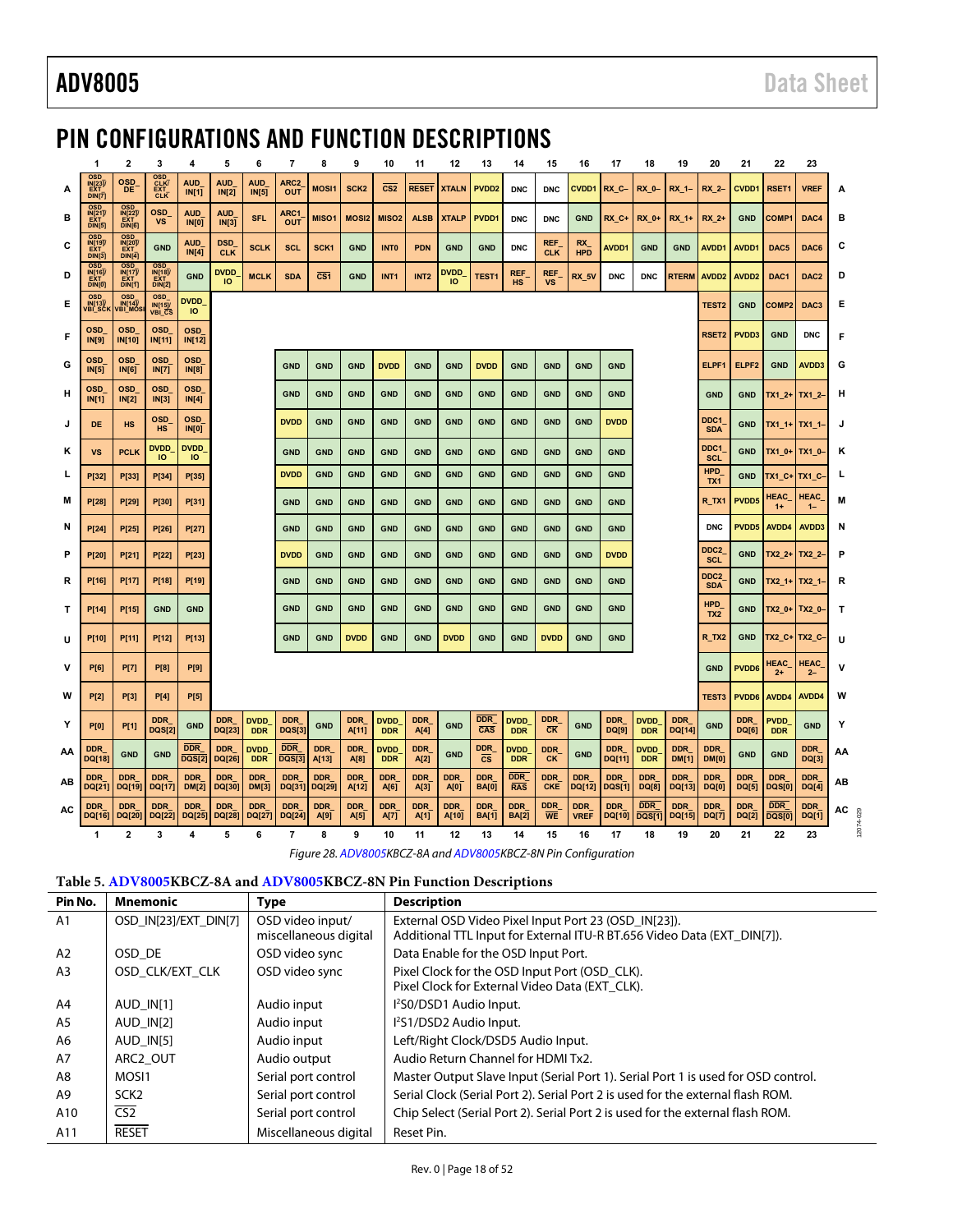| Pin No.        | <b>Mnemonic</b>       | <b>Type</b>                                | <b>Description</b>                                                                                                                                                                                 |
|----------------|-----------------------|--------------------------------------------|----------------------------------------------------------------------------------------------------------------------------------------------------------------------------------------------------|
| A12            | <b>XTALN</b>          | Miscellaneous 1.8 V                        | Crystal Output Pin. Leave this pin floating if a clock oscillator is used.                                                                                                                         |
|                |                       | Analog <sup>1</sup>                        |                                                                                                                                                                                                    |
| A13            | PVDD <sub>2</sub>     | Power                                      | PLL Digital Supply Voltage (1.8 V).                                                                                                                                                                |
| A14            | <b>DNC</b>            | Not applicable                             | Do Not Connect. Do not connect to this pin.                                                                                                                                                        |
| A15            | <b>DNC</b>            | Not applicable                             | Do Not Connect. Do not connect to this pin.                                                                                                                                                        |
| A16            | CVDD1                 | Power                                      | Comparator Supply Voltage (1.8 V).                                                                                                                                                                 |
| A17            | $RX_C -$              | Rx input                                   | Rx Clock Complement Input.                                                                                                                                                                         |
| A18            | $RX_0 -$              | Rx input                                   | Rx Channel 0 Complement Input.                                                                                                                                                                     |
| A19            | $RX_1$ -              | Rx input                                   | Rx Channel 1 Complement Input.                                                                                                                                                                     |
| A20            | $RX_2-$               | Rx input                                   | Rx Channel 2 Complement Input.                                                                                                                                                                     |
| A21            | CVDD1                 | Power                                      | Comparator Supply Voltage (1.8 V).                                                                                                                                                                 |
| A22            | RSET1                 | Miscellaneous analog <sup>1</sup>          | Resistor Current Setting for DAC1, DAC2, and DAC3. Place the RSET1 resistor as close<br>as possible to the ADV8005.                                                                                |
| A23            | <b>VREF</b>           | Miscellaneous analog <sup>1</sup>          | Optional External Voltage Reference Input for DACx or Voltage Reference Output. Place<br>VREF voltage components as close as possible to the ADV8005.                                              |
| В1             | OSD_IN[21]/EXT_DIN[5] | OSD video input/<br>miscellaneous digital  | External OSD Video Pixel Input Port 21 (OSD_IN[21]).<br>Additional TTL Input for External ITU-R BT.656 Video Data (EXT_DIN[5]).                                                                    |
| <b>B2</b>      | OSD IN[22]/EXT DIN[6] | OSD video input/<br>miscellaneous digital  | External OSD Video Pixel Input Port 22 (OSD_IN[22]).<br>Additional TTL Input for External ITU-R BT.656 Video Data (EXT_DIN[6]).                                                                    |
| B3             | OSD_VS                | OSD video sync                             | Vertical Sync for the OSD Input Port.                                                                                                                                                              |
| B4             | AUD_IN[0]             | Audio input                                | S/PDIF/DSD0 Audio Input.                                                                                                                                                                           |
| B5             | AUD_IN[3]             | Audio input                                | l <sup>2</sup> S2/DSD3 Audio Input.                                                                                                                                                                |
| В6             | <b>SFL</b>            | <b>SFL</b>                                 | Subcarrier Frequency Lock Signal.                                                                                                                                                                  |
| В7             | ARC1_OUT              | Audio output                               | Audio Return Channel for HDMI Tx1.                                                                                                                                                                 |
| B8             | MISO1                 | Serial port control                        | Master Input Slave Output (Serial Port 1). Serial Port 1 is used for OSD control.                                                                                                                  |
| B9             | MOSI2                 | Serial port control                        | Master Output Slave Input (Serial Port 2). Serial Port 2 is used for the external flash ROM.                                                                                                       |
| B10            | MISO <sub>2</sub>     | Serial port control                        | Master Input Slave Output (Serial Port 2). Serial Port 2 is used for the external flash ROM.                                                                                                       |
| B11            | ALSB                  | <sup>2</sup> C control                     | This pin sets the LSB of the I <sup>2</sup> C address. When the ALSB pin is set low, the I <sup>2</sup> C address is<br>0x18; when the ALSB pin is set high, the I <sup>2</sup> C address is 0x1A. |
| B12            | <b>XTALP</b>          | Miscellaneous 1.8 V<br>Analog <sup>1</sup> | Input Pin for 27 MHz Crystal or an External 1.8 V, 27 MHz Clock Oscillator Source to<br>Clock the ADV8005.                                                                                         |
| B13            | PVDD1                 | Power                                      | PLL Analog Supply Voltage (1.8 V).                                                                                                                                                                 |
| B14            | <b>DNC</b>            | Not applicable                             | Do Not Connect. Do not connect to this pin.                                                                                                                                                        |
| B15            | <b>DNC</b>            | Not applicable                             | Do Not Connect. Do not connect to this pin.                                                                                                                                                        |
| B16            | <b>GND</b>            | <b>GND</b>                                 | Ground.                                                                                                                                                                                            |
| B17            | $RX_C +$              | Rx input                                   | Rx Clock True Input.                                                                                                                                                                               |
| <b>B18</b>     | $RX_0+$               | Rx input                                   | Rx Channel 0 True Input.                                                                                                                                                                           |
| B19            | $RX_1+$               | Rx input                                   | Rx Channel 1 True Input.                                                                                                                                                                           |
| <b>B20</b>     | $RX_2+$               | Rx input                                   | Rx Channel 2 True Input.                                                                                                                                                                           |
| <b>B21</b>     | <b>GND</b>            | GND                                        | Ground.                                                                                                                                                                                            |
| <b>B22</b>     | COMP1                 | Miscellaneous analog <sup>1</sup>          | Compensation Pin. Connect a 2.2 nF capacitor from COMP1 to AVDD2.                                                                                                                                  |
| <b>B23</b>     | DAC4                  | Analog video output                        | Encoder DAC4 Output.                                                                                                                                                                               |
| C1             | OSD_IN[19]/EXT_DIN[3] | OSD video input/<br>miscellaneous digital  | External OSD Video Pixel Input Port 19 (OSD_IN[19]).<br>Additional TTL Input for External ITU-R BT.656 Video Data (EXT_DIN[3]).                                                                    |
| C <sub>2</sub> | OSD_IN[20]/EXT_DIN[4] | OSD video input/<br>miscellaneous digital  | External OSD Video Pixel Input Port 20 (OSD_IN[20]).<br>Additional TTL Input for External ITU-R BT.656 Video Data (EXT_DIN[4]).                                                                    |
| C3             | <b>GND</b>            | <b>GND</b>                                 | Ground.                                                                                                                                                                                            |
| C <sub>4</sub> | AUD_IN[4]             | Audio input                                | l <sup>2</sup> S3/DSD4 Audio Input.                                                                                                                                                                |
| C <sub>5</sub> | DSD_CLK               | Audio input                                | DSD Audio Clock Input.                                                                                                                                                                             |
| C <sub>6</sub> | <b>SCLK</b>           | Audio input                                | 1 <sup>2</sup> S Bit Clock Input.                                                                                                                                                                  |
| C7             | SCL                   | $I2C$ control                              | $l^2C$ Clock Input. SCL is open drain; use a 4.7 k $\Omega$ resistor to connect this pin to a 3.3 V supply.                                                                                        |
| C8             | SCK1                  | Serial port control                        | Serial Clock (Serial Port 1). Serial Port 1 is used for OSD control.                                                                                                                               |
| C <sub>9</sub> | <b>GND</b>            | <b>GND</b>                                 | Ground.                                                                                                                                                                                            |
| C10            | <b>INTO</b>           | Miscellaneous digital                      | Interrupt Pin 0. When the status bits change, this pin is triggered.                                                                                                                               |
| C11            | PDN                   | Miscellaneous digital                      | Power-Down. This pin controls the power state of the ADV8005.                                                                                                                                      |
| C12            | <b>GND</b>            | <b>GND</b>                                 | Ground.                                                                                                                                                                                            |
| C13            | <b>GND</b>            | <b>GND</b>                                 | Ground.                                                                                                                                                                                            |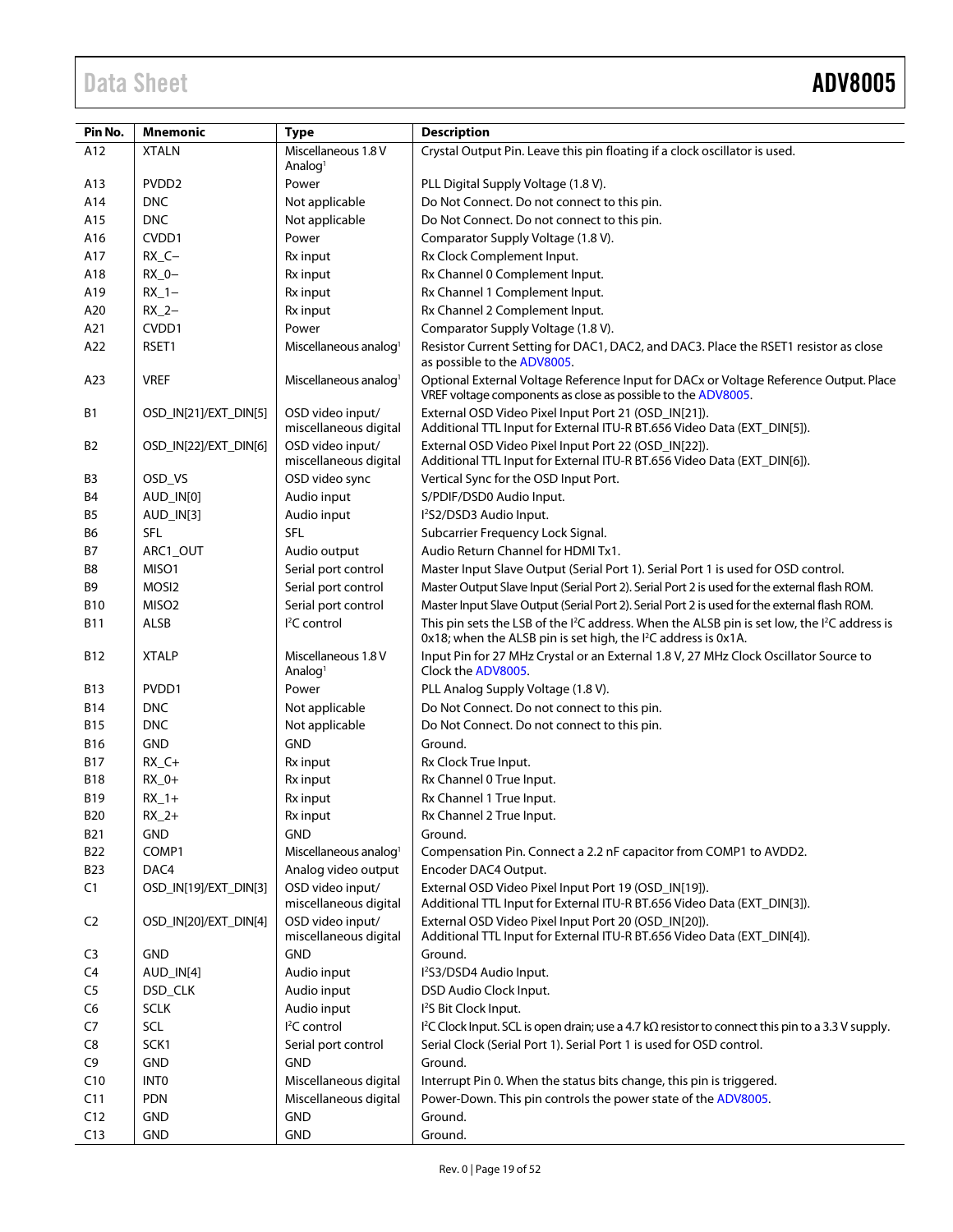| Pin No.         | <b>Mnemonic</b>       | <b>Type</b>                               | <b>Description</b>                                                                                                                                                        |  |  |  |  |
|-----------------|-----------------------|-------------------------------------------|---------------------------------------------------------------------------------------------------------------------------------------------------------------------------|--|--|--|--|
| C <sub>14</sub> | <b>DNC</b>            | Not applicable                            | Do Not Connect. Do not connect to this pin.                                                                                                                               |  |  |  |  |
| C15             | REF_CLK               | Digital input                             | Reference Clock Input for the Master Timing Block.                                                                                                                        |  |  |  |  |
| C16             | RX_HPD                | Rx input                                  | Hot Plug Assert Signal Output for the Rx Input.                                                                                                                           |  |  |  |  |
| C17             | AVDD1                 | Power                                     | HDMI Rx Inputs Analog Supply (3.3 V).                                                                                                                                     |  |  |  |  |
| C18             | <b>GND</b>            | <b>GND</b>                                | Ground.                                                                                                                                                                   |  |  |  |  |
| C19             | <b>GND</b>            | <b>GND</b>                                | Ground.                                                                                                                                                                   |  |  |  |  |
| C <sub>20</sub> | AVDD1                 | Power                                     | HDMI Rx Inputs Analog Supply (3.3 V).                                                                                                                                     |  |  |  |  |
| C <sub>21</sub> | AVDD1                 | Power                                     | HDMI Rx Inputs Analog Supply (3.3 V).                                                                                                                                     |  |  |  |  |
| C <sub>22</sub> | DAC5                  | Analog video output                       | Encoder DAC5 Output.                                                                                                                                                      |  |  |  |  |
| C <sub>23</sub> | DAC6                  | Analog video output                       | Encoder DAC6 Output.                                                                                                                                                      |  |  |  |  |
| D <sub>1</sub>  | OSD_IN[16]/EXT_DIN[0] | OSD video input/<br>miscellaneous digital | External OSD Video Pixel Input Port 16 (OSD_IN[16]).<br>Additional TTL Input for External ITU-R BT.656 Video Data (EXT_DIN[0]).                                           |  |  |  |  |
| D <sub>2</sub>  | OSD_IN[17]/EXT_DIN[1] | OSD video input/<br>miscellaneous digital | External OSD Video Pixel Input Port 17 (OSD_IN[17]).<br>Additional TTL Input for External ITU-R BT.656 Video Data (EXT_DIN[1]).                                           |  |  |  |  |
| D <sub>3</sub>  | OSD_IN[18]/EXT_DIN[2] | OSD video input/<br>miscellaneous digital | External OSD Video Pixel Input Port 18 (OSD_IN[18]).<br>Additional TTL Input for External ITU-R BT.656 Video Data (EXT_DIN[2]).                                           |  |  |  |  |
| D4              | <b>GND</b>            | <b>GND</b>                                | Ground.                                                                                                                                                                   |  |  |  |  |
| D <sub>5</sub>  | DVDD_IO               | Power                                     | Digital Interface Supply (3.3 V).                                                                                                                                         |  |  |  |  |
| D6              | <b>MCLK</b>           | Audio input                               | Master Clock for S/PDIF Input Audio.                                                                                                                                      |  |  |  |  |
| D7              | SDA                   | <sup>2</sup> C control                    | I <sup>2</sup> C Data Input. SDA is open drain; use a 4.7 k $\Omega$ resistor to connect this pin to a 3.3 V supply.                                                      |  |  |  |  |
| D8              | $\overline{CS1}$      | Serial port control                       | Chip Select (Serial Port 1). Serial Port 1 is used for OSD control.                                                                                                       |  |  |  |  |
| D <sub>9</sub>  | <b>GND</b>            | <b>GND</b>                                | Ground.                                                                                                                                                                   |  |  |  |  |
| D <sub>10</sub> | INT1                  | Miscellaneous digital                     | Interrupt Pin for HDMI Transmitter Outputs. When the status bits change, an interrupt                                                                                     |  |  |  |  |
| D11             | INT <sub>2</sub>      | Miscellaneous digital                     | is generated on this pin.<br>Interrupt Pin for HDMI Receiver Inputs. When the status bits change, an interrupt is                                                         |  |  |  |  |
|                 |                       |                                           | generated on this pin.                                                                                                                                                    |  |  |  |  |
| D <sub>12</sub> | DVDD_IO               | Power                                     | Digital Interface Supply (3.3 V).                                                                                                                                         |  |  |  |  |
| D <sub>13</sub> | TEST1                 | Miscellaneous digital                     | Test Pin. Float this pin.                                                                                                                                                 |  |  |  |  |
| D14             | REF_HS                | Digital input                             | Reference Horizontal Sync Input for the Master Timing Block.                                                                                                              |  |  |  |  |
| D15             | REF_VS                | Digital input                             | Reference Vertical Sync Input for the Master Timing Block.                                                                                                                |  |  |  |  |
| D <sub>16</sub> | <b>RX_5V</b>          | Rx input                                  | 5 V Detect Pin for the Receiver Input.                                                                                                                                    |  |  |  |  |
| D17             | <b>DNC</b>            | Not applicable                            | Do Not Connect. Do not connect to this pin.                                                                                                                               |  |  |  |  |
| D18             | <b>DNC</b>            | Not applicable                            | Do Not Connect. Do not connect to this pin.                                                                                                                               |  |  |  |  |
| D19             | <b>RTERM</b>          | <b>HDMI Rx input</b>                      | This pin sets the internal termination resistance. Use a 500 $\Omega$ resistor between this pin<br>and GND. Place the RTERM resistor as close as possible to the ADV8005. |  |  |  |  |
| D <sub>20</sub> | AVDD <sub>2</sub>     | Power                                     | Analog Power Supply (3.3 V).                                                                                                                                              |  |  |  |  |
| D <sub>21</sub> | AVDD <sub>2</sub>     | Power                                     | Analog Power Supply (3.3 V).                                                                                                                                              |  |  |  |  |
| D <sub>22</sub> | DAC1                  | Analog video output                       | Encoder DAC1 Output.                                                                                                                                                      |  |  |  |  |
| D <sub>23</sub> | DAC <sub>2</sub>      | Analog video output                       | Encoder DAC2 Output.                                                                                                                                                      |  |  |  |  |
| E1              | OSD_IN[13]/VBI_SCK    | OSD video input/<br>miscellaneous digital | External OSD Video Pixel Input Port 13 (OSD_IN[13]).<br>Serial Clock for Video Blanking Interval (VBI) Data Serial Port 3 (VBI_SCK).                                      |  |  |  |  |
| E <sub>2</sub>  | OSD_IN[14]/VBI_MOSI   | OSD video input/<br>miscellaneous digital | External OSD Video Pixel Input Port 14 (OSD_IN[14]).<br>Master Output Slave Input for VBI Data Serial Port 3 (VBI_MOSI).                                                  |  |  |  |  |
| E3              | OSD_IN[15]/VBI_CS     | OSD video input/<br>miscellaneous digital | External OSD Video Pixel Input Port 15 (OSD_IN[15]).<br>Chip Select for VBI Data Serial Port 3(VBI_CS).                                                                   |  |  |  |  |
| E4              | DVDD_IO               | Power                                     | Digital Interface Supply (3.3 V).                                                                                                                                         |  |  |  |  |
| E20             | TEST <sub>2</sub>     | Miscellaneous analog                      | Test Pin. Float this pin.                                                                                                                                                 |  |  |  |  |
| E21             | <b>GND</b>            | <b>GND</b>                                | Ground.                                                                                                                                                                   |  |  |  |  |
| E22             | COMP <sub>2</sub>     | Miscellaneous analog <sup>1</sup>         | Compensation Pin. Connect a 2.2 nF capacitor to AVDD2.                                                                                                                    |  |  |  |  |
| E23             | DAC <sub>3</sub>      | Analog video output                       | Encoder DAC3 Output.                                                                                                                                                      |  |  |  |  |
| F1              | OSD_IN[9]             | OSD video input                           | External OSD Video Pixel Input Port 9.                                                                                                                                    |  |  |  |  |
| F <sub>2</sub>  | OSD_IN[10]            | OSD video input                           | External OSD Video Pixel Input Port 10.                                                                                                                                   |  |  |  |  |
| F <sub>3</sub>  | OSD_IN[11]            | OSD video input                           | External OSD Video Pixel Input Port 11.                                                                                                                                   |  |  |  |  |
| F4              | OSD_IN[12]            | OSD video input/<br>miscellaneous digital | External OSD Video Pixel Input Port 12.                                                                                                                                   |  |  |  |  |
| F <sub>20</sub> | RSET <sub>2</sub>     | Miscellaneous analog <sup>1</sup>         | Resistor Current Setting for DAC4, DAC5, and DAC6. Place the RSET2 resistor as close<br>as possible to the ADV8005.                                                       |  |  |  |  |
| F21             | PVDD3                 | Power                                     | PLL Supply (1.8 V).                                                                                                                                                       |  |  |  |  |

Rev. 0 | Page 20 of 52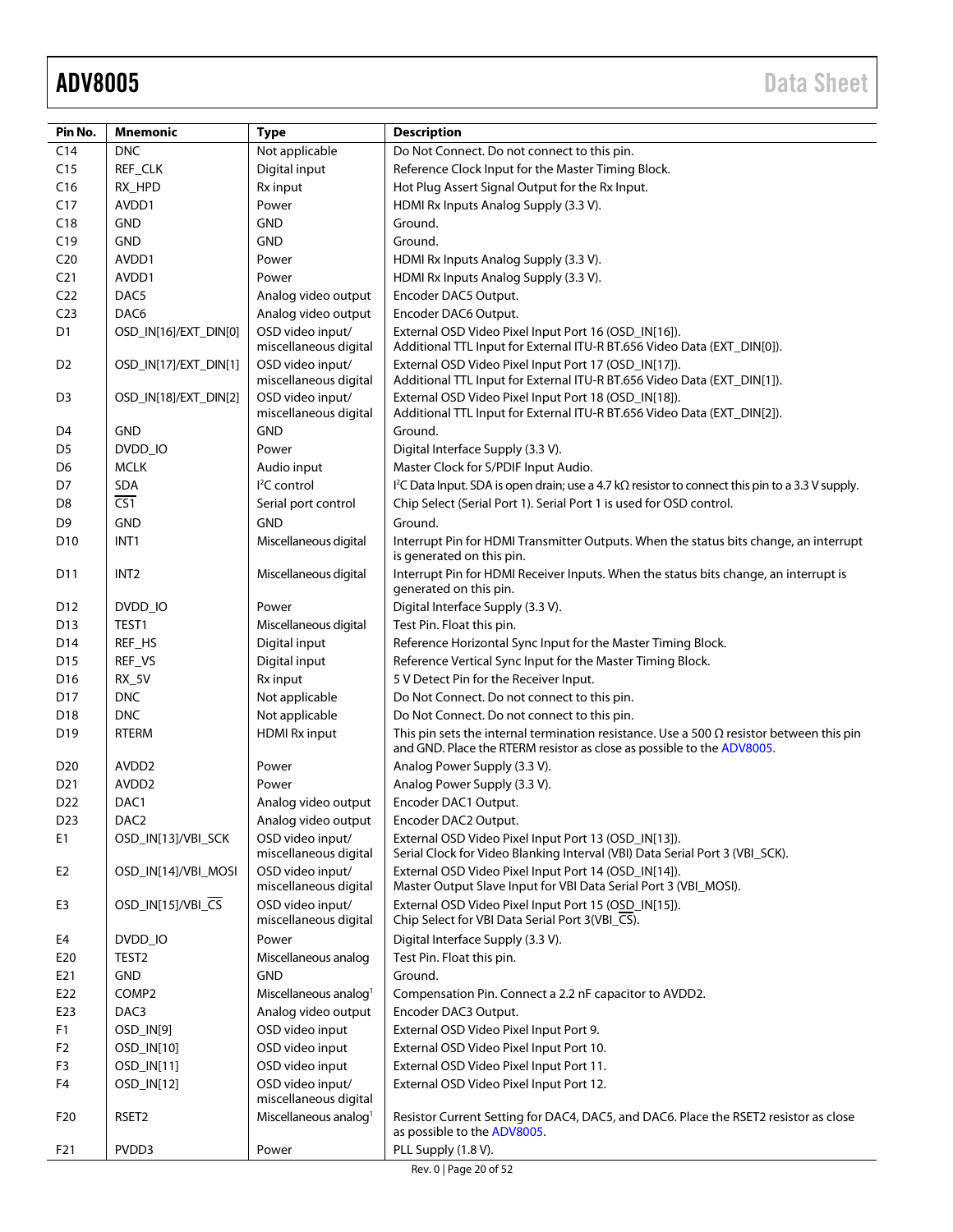Ξ

| Pin No.         | <b>Mnemonic</b> | <b>Type</b>                       | <b>Description</b>                                |
|-----------------|-----------------|-----------------------------------|---------------------------------------------------|
| F22             | <b>GND</b>      | GND                               | Ground.                                           |
| F23             | <b>DNC</b>      | Not applicable                    | Do Not Connect. Do not connect to this pin.       |
| G1              | OSD_IN[5]       | OSD video input                   | External OSD Video Pixel Input Port 5.            |
| G <sub>2</sub>  | OSD_IN[6]       | OSD video input                   | External OSD Video Pixel Input Port 6.            |
| G3              | OSD_IN[7]       | OSD video input                   | External OSD Video Pixel Input Port 7.            |
| G <sub>4</sub>  | OSD_IN[8]       | OSD video input                   | External OSD Video Pixel Input Port 8.            |
| G7              | <b>GND</b>      | <b>GND</b>                        | Ground.                                           |
| G8              | <b>GND</b>      | GND                               | Ground.                                           |
| G9              | GND             | <b>GND</b>                        | Ground.                                           |
| G10             | <b>DVDD</b>     | Power                             | Digital Power Supply (1.8 V).                     |
| G11             | <b>GND</b>      | <b>GND</b>                        | Ground.                                           |
| G12             | <b>GND</b>      | <b>GND</b>                        | Ground.                                           |
| G13             | <b>DVDD</b>     | Power                             | Digital Power Supply (1.8 V).                     |
| G14             | <b>GND</b>      | <b>GND</b>                        | Ground.                                           |
| G15             | <b>GND</b>      | <b>GND</b>                        | Ground.                                           |
| G16             | <b>GND</b>      | <b>GND</b>                        | Ground.                                           |
| G17             | <b>GND</b>      | <b>GND</b>                        | Ground.                                           |
| G20             | ELPF1           | Miscellaneous analog <sup>1</sup> | External Loop Filter for PLL 1. Connect to PVDD3. |
| G <sub>21</sub> | ELPF2           | Miscellaneous analog <sup>1</sup> | External Loop Filter for PLL 2. Connect to PVDD3. |
| G22             | <b>GND</b>      | <b>GND</b>                        | Ground.                                           |
| G <sub>23</sub> | AVDD3           | Power                             | HDMI Tx1 Analog Power Supply (1.8 V).             |
| H1              | OSD_IN[1]       | OSD video input                   | External OSD Video Pixel Input Port 1.            |
| H <sub>2</sub>  | OSD_IN[2]       | OSD video input                   | External OSD Video Pixel Input Port 2.            |
| H3              | OSD_IN[3]       | OSD video input                   | External OSD Video Pixel Input Port 3.            |
| H <sub>4</sub>  | OSD_IN[4]       | OSD video input                   | External OSD Video Pixel Input Port 4.            |
| H7              | GND             | <b>GND</b>                        | Ground.                                           |
| H <sub>8</sub>  | <b>GND</b>      | GND                               | Ground.                                           |
| H <sub>9</sub>  | <b>GND</b>      | <b>GND</b>                        | Ground.                                           |
| H <sub>10</sub> | <b>GND</b>      | <b>GND</b>                        | Ground.                                           |
| H11             | <b>GND</b>      | <b>GND</b>                        | Ground.                                           |
| H <sub>12</sub> | <b>GND</b>      | <b>GND</b>                        | Ground.                                           |
| H13             | <b>GND</b>      | <b>GND</b>                        | Ground.                                           |
| H14             | <b>GND</b>      | <b>GND</b>                        | Ground.                                           |
| H <sub>15</sub> | <b>GND</b>      | <b>GND</b>                        | Ground.                                           |
| H16             | <b>GND</b>      | GND                               | Ground.                                           |
| H17             | <b>GND</b>      | <b>GND</b>                        | Ground.                                           |
| H <sub>20</sub> | <b>GND</b>      | GND                               | Ground.                                           |
| H21             | <b>GND</b>      | GND                               | Ground.                                           |
| H <sub>22</sub> | $TX1_2+$        | HDMITx1                           | HDMI1 Channel 2 True Output.                      |
| H <sub>23</sub> | $TX1_2-$        | HDMITx1                           | HDMI1 Channel 2 Complement Output.                |
| J1              | DE              | Digital video sync                | Data Enable for Digital Input Video.              |
| J2              | HS              | Digital video sync                | Horizontal Sync for Digital Input Video.          |
| J3              | OSD_HS          | Digital video sync                | Horizontal Sync for the OSD Input Port.           |
| J4              | OSD_IN[0]       | OSD video input                   | External OSD Video Pixel Input Port 0.            |
| J7              | <b>DVDD</b>     | Power                             | Digital Power Supply (1.8 V).                     |
| J8              | <b>GND</b>      | GND                               | Ground.                                           |
| J9              | <b>GND</b>      | <b>GND</b>                        | Ground.                                           |
| J10             | <b>GND</b>      | <b>GND</b>                        | Ground.                                           |
| J11             | GND             | <b>GND</b>                        | Ground.                                           |
| J12             | GND             | GND                               | Ground.                                           |
| J13             | <b>GND</b>      | <b>GND</b>                        | Ground.                                           |
| J14             | GND             | <b>GND</b>                        | Ground.                                           |
| J15             | GND             | GND                               | Ground.                                           |
| J16             | GND             | <b>GND</b>                        | Ground.                                           |
| J17             | <b>DVDD</b>     | Power                             | Digital Power Supply (1.8 V).                     |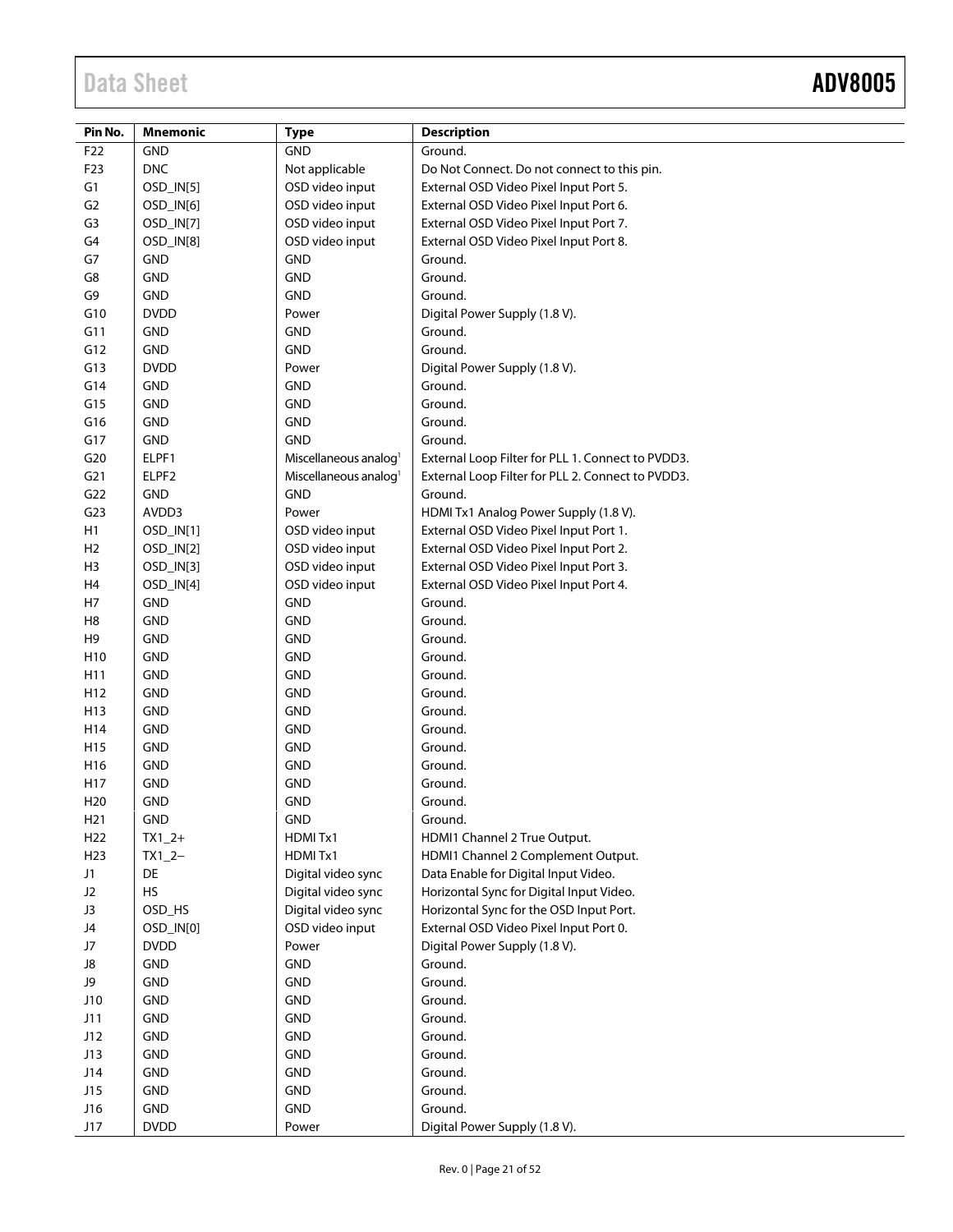| Pin No.         | <b>Mnemonic</b> | <b>Type</b>         | <b>Description</b>                                                                                                                                  |
|-----------------|-----------------|---------------------|-----------------------------------------------------------------------------------------------------------------------------------------------------|
| J20             | DDC1_SDA        | HDMITx1             | HDCP Slave Serial Data for HDMI Tx1. This pin is open drain; use a 2 kΩ resistor to                                                                 |
|                 |                 |                     | connect this pin to the HDMI transmitter 5 V supply.                                                                                                |
| J21             | <b>GND</b>      | <b>GND</b>          | Ground.                                                                                                                                             |
| J22             | $TX1_1+$        | HDMITx1             | HDMI1 Channel 1 True Output.                                                                                                                        |
| J23             | $TX1_1-$        | HDMITx1             | HDMI1 Channel 1 Complement Output.                                                                                                                  |
| K1              | VS              | Digital video sync  | Vertical Sync for Digital Input Video.                                                                                                              |
| K <sub>2</sub>  | <b>PCLK</b>     | Digital video sync  | Pixel Clock for Digital Input Video.                                                                                                                |
| K3              | DVDD_IO         | Power               | Digital Interface Supply (3.3 V).                                                                                                                   |
| K4              | DVDD IO         | Power               | Digital Interface Supply (3.3 V).                                                                                                                   |
| K7              | GND             | <b>GND</b>          | Ground.                                                                                                                                             |
| K8              | <b>GND</b>      | <b>GND</b>          | Ground.                                                                                                                                             |
| K9              | <b>GND</b>      | <b>GND</b>          | Ground.                                                                                                                                             |
| K10             | <b>GND</b>      | <b>GND</b>          | Ground.                                                                                                                                             |
| K11             | <b>GND</b>      | <b>GND</b>          | Ground.                                                                                                                                             |
| K12             | <b>GND</b>      | <b>GND</b>          | Ground.                                                                                                                                             |
| K13             | <b>GND</b>      | <b>GND</b>          | Ground.                                                                                                                                             |
| K14             | <b>GND</b>      | <b>GND</b>          | Ground.                                                                                                                                             |
| K15             | <b>GND</b>      | <b>GND</b>          | Ground.                                                                                                                                             |
| K16             | <b>GND</b>      | <b>GND</b>          | Ground.                                                                                                                                             |
| K17             | <b>GND</b>      | <b>GND</b>          | Ground.                                                                                                                                             |
| K20             | DDC1_SCL        | HDMITx1             | HDCP Slave Serial Clock for HDMI Tx1. This pin is open drain; use a 2 $k\Omega$ resistor to<br>connect this pin to the HDMI transmitter 5 V supply. |
| K <sub>21</sub> | GND             | <b>GND</b>          | Ground.                                                                                                                                             |
| K22             | $TX1_0+$        | HDMITx1             | HDMI1 Channel 0 True Output.                                                                                                                        |
| K23             | $TX1_0 -$       | HDMITx1             | HDMI1 Channel 0 Complement Output.                                                                                                                  |
| L1              | P[32]           | Digital video input | Digital Video Input 32 of Bus (P[35] to P[0]).                                                                                                      |
| L2              | P[33]           | Digital video input | Digital Video Input 33 of Bus (P[35] to P[0]).                                                                                                      |
| L3              | P[34]           | Digital video input | Digital Video Input 34 of Bus (P[35] to P[0]).                                                                                                      |
| L4              | P[35]           | Digital video input | Digital Video Input 35 of Bus (P[35] to P[0]).                                                                                                      |
| L7              | <b>DVDD</b>     | Power               | Digital Power Supply (1.8 V).                                                                                                                       |
| L8              | <b>GND</b>      | <b>GND</b>          | Ground.                                                                                                                                             |
| L9              | <b>GND</b>      | <b>GND</b>          | Ground.                                                                                                                                             |
| L10             | <b>GND</b>      | <b>GND</b>          | Ground.                                                                                                                                             |
| L11             | <b>GND</b>      | <b>GND</b>          | Ground.                                                                                                                                             |
| L12             | <b>GND</b>      | <b>GND</b>          | Ground.                                                                                                                                             |
| L13             | <b>GND</b>      | <b>GND</b>          | Ground.                                                                                                                                             |
| L14             | <b>GND</b>      | <b>GND</b>          | Ground.                                                                                                                                             |
| L15             | <b>GND</b>      | <b>GND</b>          | Ground.                                                                                                                                             |
| L <sub>16</sub> | GND             | <b>GND</b>          | Ground.                                                                                                                                             |
| L17             | GND             | GND                 | Ground.                                                                                                                                             |
| L20             | HPD_TX1         | HDMITx1             | Hot Plug Assert Signal Input for HDMI Tx1.                                                                                                          |
| L21             | GND             | <b>GND</b>          | Ground.                                                                                                                                             |
| L22             | $TX1_C+$        | HDMITx1             | HDMI1 Clock True Output.                                                                                                                            |
| L23             | $TX1_C -$       | HDMITx1             | HDMI1 Clock Complement Output.                                                                                                                      |
| M1              | P[28]           | Digital video input | Digital Video Input 28 of Bus (P[35] to P[0]).                                                                                                      |
| M <sub>2</sub>  | P[29]           | Digital video input | Digital Video Input 29 of Bus (P[35] to P[0]).                                                                                                      |
| M3              | P[30]           | Digital video input | Digital Video Input 30 of Bus (P[35] to P[0]).                                                                                                      |
| M4              | P[31]           | Digital video input | Digital Video Input 31 of Bus (P[35] to P[0]).                                                                                                      |
| M7              | GND             | <b>GND</b>          | Ground.                                                                                                                                             |
| M8              | GND             | <b>GND</b>          | Ground.                                                                                                                                             |
| M9              | GND             | <b>GND</b>          | Ground.                                                                                                                                             |
| M10             | GND             | GND                 | Ground.                                                                                                                                             |
| M11             | GND             | <b>GND</b>          | Ground.                                                                                                                                             |
| M12             | GND             | <b>GND</b>          | Ground.                                                                                                                                             |
| M13             | GND             | <b>GND</b>          | Ground.                                                                                                                                             |
| M14             | <b>GND</b>      | GND                 | Ground.                                                                                                                                             |
|                 |                 |                     |                                                                                                                                                     |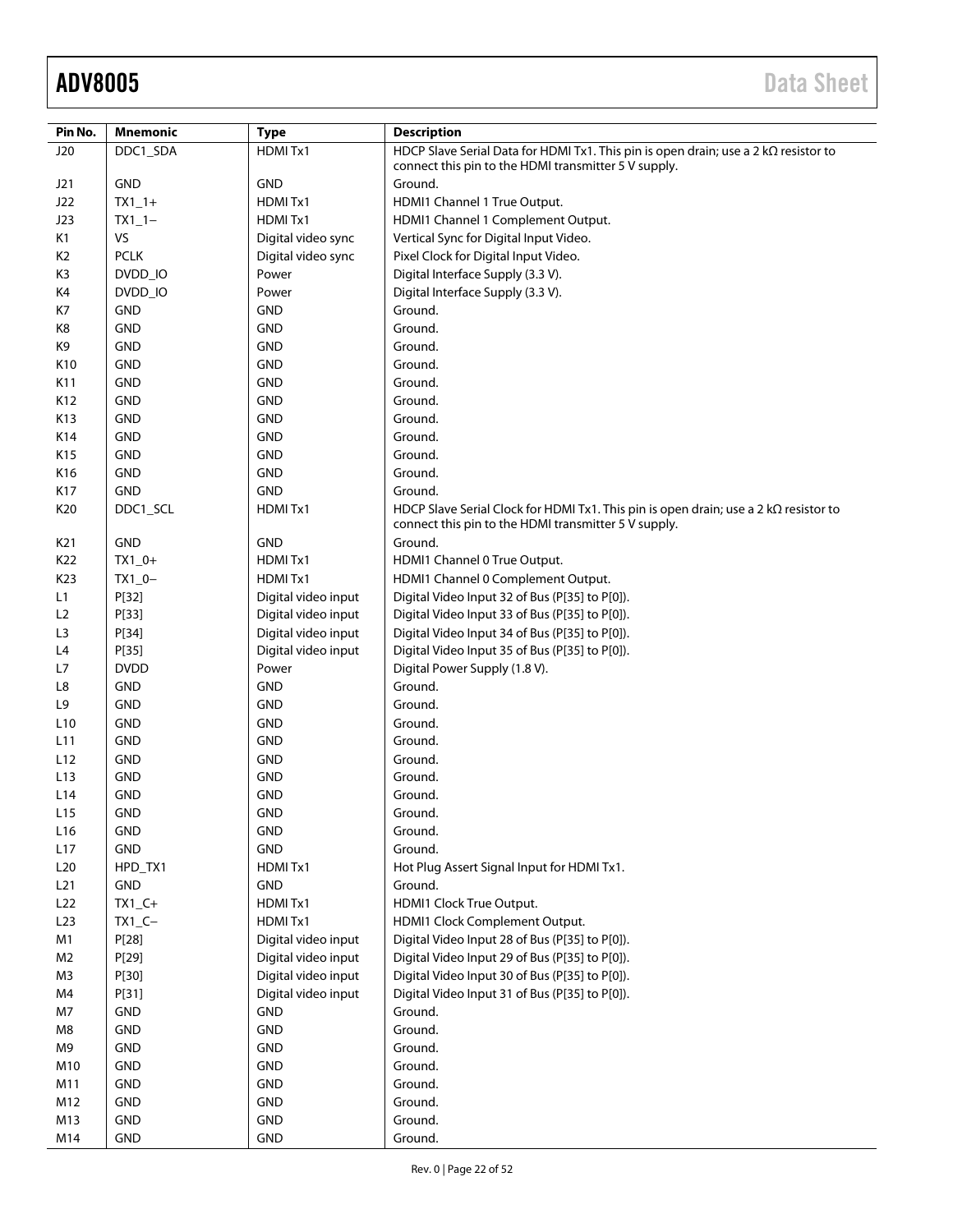| Pin No.         | <b>Mnemonic</b> | <b>Type</b>         | <b>Description</b>                                                                                                                                               |
|-----------------|-----------------|---------------------|------------------------------------------------------------------------------------------------------------------------------------------------------------------|
| M15             | <b>GND</b>      | <b>GND</b>          | Ground.                                                                                                                                                          |
| M16             | <b>GND</b>      | <b>GND</b>          | Ground.                                                                                                                                                          |
| M17             | <b>GND</b>      | <b>GND</b>          | Ground.                                                                                                                                                          |
| M20             | R_TX1           | HDMI Tx11           | This pin sets the internal reference currents. Place a 470 $\Omega$ resistor (1% tolerance) between<br>this pin and ground, as close as possible to the ADV8005. |
| M21             | PVDD5           | Power <sup>1</sup>  | HDMI Transmitter PLL Power Supply (1.845 V).                                                                                                                     |
| M22             | $HEAC_1+$       | HDMITx1             | HDMI Ethernet and Audio Channel Positive Tx1 from the HDMI Connector.                                                                                            |
| M23             | $HEAC$ 1-       | HDMITx1             | HDMI Ethernet and Audio Channel Negative Tx1 from the HDMI Connector.                                                                                            |
| N <sub>1</sub>  | P[24]           | Digital video input | Digital Video Input 24 of Bus (P[35] to P[0]).                                                                                                                   |
| N <sub>2</sub>  | P[25]           | Digital video input | Digital Video Input 25 of Bus (P[35] to P[0]).                                                                                                                   |
| N <sub>3</sub>  | P[26]           | Digital video input | Digital Video Input 26 of Bus (P[35] to P[0]).                                                                                                                   |
| N4              | P[27]           | Digital video input | Digital Video Input 27 of Bus (P[35] to P[0]).                                                                                                                   |
| N7              | <b>GND</b>      | <b>GND</b>          | Ground.                                                                                                                                                          |
| N <sub>8</sub>  | <b>GND</b>      | <b>GND</b>          | Ground.                                                                                                                                                          |
| N <sub>9</sub>  | <b>GND</b>      | <b>GND</b>          | Ground.                                                                                                                                                          |
| N <sub>10</sub> | <b>GND</b>      | <b>GND</b>          | Ground.                                                                                                                                                          |
| N11             | <b>GND</b>      | <b>GND</b>          | Ground.                                                                                                                                                          |
| N12             | <b>GND</b>      | <b>GND</b>          | Ground.                                                                                                                                                          |
| N <sub>13</sub> | <b>GND</b>      | <b>GND</b>          | Ground.                                                                                                                                                          |
| N14             | <b>GND</b>      | <b>GND</b>          | Ground.                                                                                                                                                          |
| N <sub>15</sub> | <b>GND</b>      | <b>GND</b>          | Ground.                                                                                                                                                          |
| N <sub>16</sub> | <b>GND</b>      | <b>GND</b>          | Ground.                                                                                                                                                          |
| N17             | <b>GND</b>      | <b>GND</b>          | Ground.                                                                                                                                                          |
| N20             | <b>DNC</b>      | Not applicable      | Do Not Connect. Do not connect to this pin.                                                                                                                      |
| N21             | PVDD5           | Power <sup>1</sup>  | HDMI Transmitter PLL Power Supply (1.845 V).                                                                                                                     |
| N22             | AVDD4           | Power               | HDMI Tx2 Analog Power Supply (1.8 V).                                                                                                                            |
| N23             | AVDD3           | Power               | HDMI Tx1 Analog Power Supply (1.8 V).                                                                                                                            |
| P1              | P[20]           | Digital video input | Digital Video Input 20 of Bus (P[35] to P[0]).                                                                                                                   |
| P2              | P[21]           | Digital video input | Digital Video Input 21 of Bus (P[35] to P[0]).                                                                                                                   |
| P <sub>3</sub>  | P[22]           | Digital video input | Digital Video Input 22 of Bus (P[35] to P[0]).                                                                                                                   |
| P <sub>4</sub>  | P[23]           | Digital video input | Digital Video Input 23 of Bus (P[35] to P[0]).                                                                                                                   |
| P7              | <b>DVDD</b>     | Power               | Digital Power Supply (1.8 V).                                                                                                                                    |
| P8              | <b>GND</b>      | <b>GND</b>          | Ground.                                                                                                                                                          |
| P <sub>9</sub>  | <b>GND</b>      | <b>GND</b>          | Ground.                                                                                                                                                          |
| P10             | <b>GND</b>      | <b>GND</b>          | Ground.                                                                                                                                                          |
| P11             | <b>GND</b>      | <b>GND</b>          | Ground.                                                                                                                                                          |
| P12             | <b>GND</b>      | <b>GND</b>          | Ground.                                                                                                                                                          |
| P13             | <b>GND</b>      | <b>GND</b>          | Ground.                                                                                                                                                          |
| P14             | <b>GND</b>      | <b>GND</b>          | Ground.                                                                                                                                                          |
| P15             | <b>GND</b>      | <b>GND</b>          | Ground.                                                                                                                                                          |
| P16             | GND             | <b>GND</b>          | Ground.                                                                                                                                                          |
| P17             | <b>DVDD</b>     | Power               | Digital Power Supply (1.8 V).                                                                                                                                    |
| P <sub>20</sub> | DDC2_SCL        | HDMITx2             | HDCP Slave Serial Clock for HDMI Tx2. This pin is open drain; use a 2 $k\Omega$ resistor to<br>connect this pin to the HDMI transmitter 5 V supply.              |
| P21             | <b>GND</b>      | <b>GND</b>          | Ground.                                                                                                                                                          |
| P <sub>22</sub> | $TX2_2+$        | HDMITx2             | HDMI2 Channel 2 True Output.                                                                                                                                     |
| P23             | $TX2_2-$        | HDMITx2             | HDMI2 Channel 2 Complement Output.                                                                                                                               |
| R <sub>1</sub>  | P[16]           | Digital video input | Digital Video Input 16 of Bus (P[35] to P[0]).                                                                                                                   |
| R <sub>2</sub>  | P[17]           | Digital video input | Digital Video Input 17 of Bus (P[35] to P[0]).                                                                                                                   |
| R <sub>3</sub>  | P[18]           | Digital video input | Digital Video Input 18 of Bus (P[35] to P[0]).                                                                                                                   |
| R4              | P[19]           | Digital video input | Digital Video Input 19 of Bus (P[35] to P[0]).                                                                                                                   |
| R7              | <b>GND</b>      | <b>GND</b>          | Ground.                                                                                                                                                          |
| R8              | <b>GND</b>      | <b>GND</b>          | Ground.                                                                                                                                                          |
| R9              | <b>GND</b>      | <b>GND</b>          | Ground.                                                                                                                                                          |
| R <sub>10</sub> | GND             | <b>GND</b>          | Ground.                                                                                                                                                          |
| R <sub>11</sub> | <b>GND</b>      | <b>GND</b>          | Ground.                                                                                                                                                          |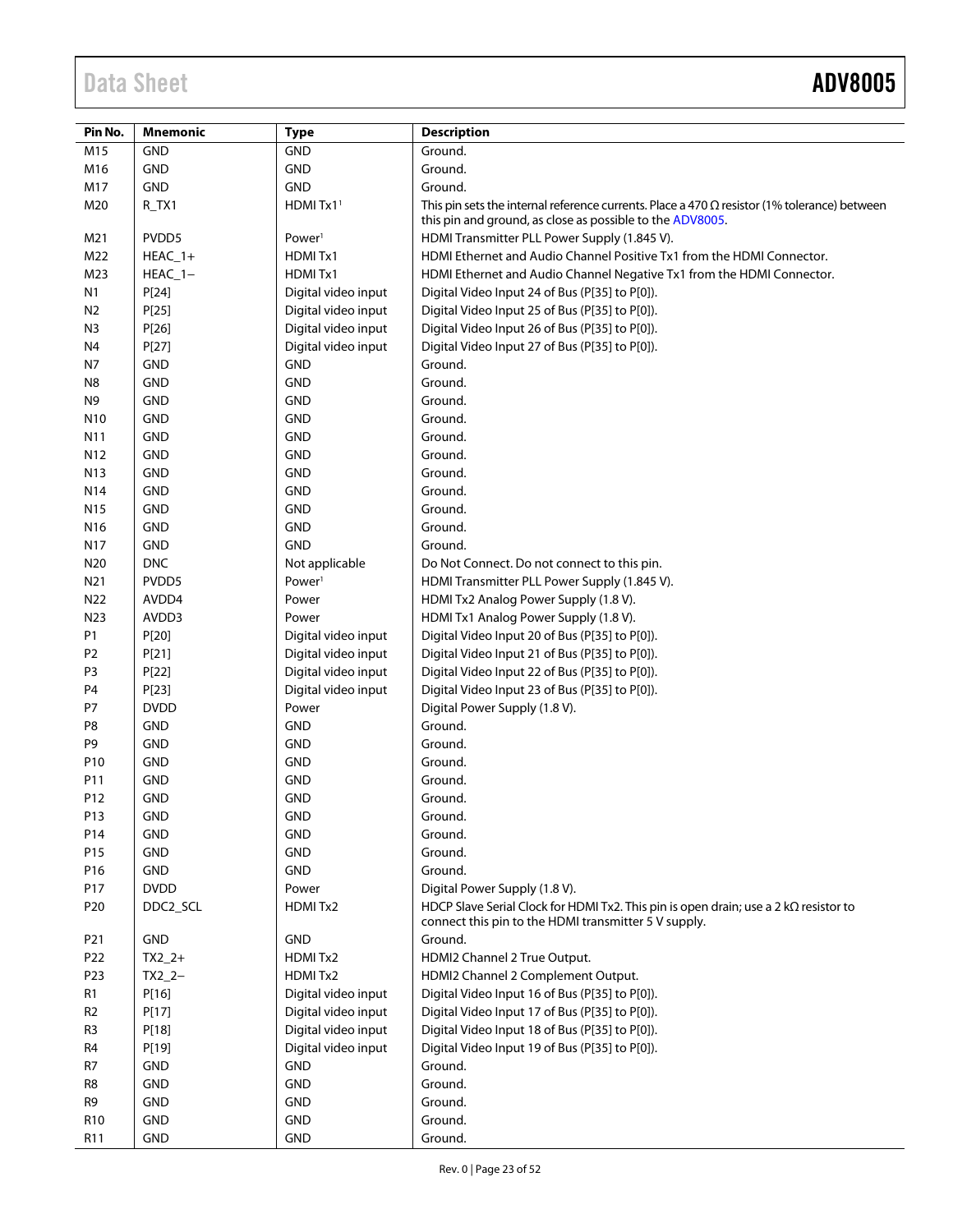| Pin No.         | <b>Mnemonic</b> | <b>Type</b>           | <b>Description</b>                                                                                                                                               |
|-----------------|-----------------|-----------------------|------------------------------------------------------------------------------------------------------------------------------------------------------------------|
| R12             | <b>GND</b>      | <b>GND</b>            | Ground.                                                                                                                                                          |
| R <sub>13</sub> | <b>GND</b>      | <b>GND</b>            | Ground.                                                                                                                                                          |
| R <sub>14</sub> | <b>GND</b>      | <b>GND</b>            | Ground.                                                                                                                                                          |
| <b>R15</b>      | <b>GND</b>      | <b>GND</b>            | Ground.                                                                                                                                                          |
| R <sub>16</sub> | <b>GND</b>      | <b>GND</b>            | Ground.                                                                                                                                                          |
| <b>R17</b>      | <b>GND</b>      | <b>GND</b>            | Ground.                                                                                                                                                          |
| R <sub>20</sub> | DDC2_SDA        | HDMITx2               | HDCP Slave Serial Data for HDMI Tx2. This pin is open drain; use a 2 $k\Omega$ resistor to                                                                       |
|                 |                 |                       | connect this pin to the HDMI transmitter 5 V supply.                                                                                                             |
| R <sub>21</sub> | <b>GND</b>      | <b>GND</b>            | Ground.                                                                                                                                                          |
| R <sub>22</sub> | $TX2_1+$        | HDMITx2               | HDMI2 Channel 1 True Output.                                                                                                                                     |
| R <sub>23</sub> | $TX2_1-$        | HDMITx2               | HDMI2 Channel 1 Complement Output.                                                                                                                               |
| T1              | P[14]           | Digital video input   | Digital Video Input 14 of Bus (P[35] to P[0]).                                                                                                                   |
| T <sub>2</sub>  | P[15]           | Digital video input   | Digital Video Input 15 of Bus (P[35] to P[0]).                                                                                                                   |
| T <sub>3</sub>  | <b>GND</b>      | <b>GND</b>            | Ground.                                                                                                                                                          |
| T <sub>4</sub>  | <b>GND</b>      | <b>GND</b>            | Ground.                                                                                                                                                          |
| T7              | <b>GND</b>      | <b>GND</b>            | Ground.                                                                                                                                                          |
| T <sub>8</sub>  | <b>GND</b>      | <b>GND</b>            | Ground.                                                                                                                                                          |
| T <sub>9</sub>  | <b>GND</b>      | <b>GND</b>            | Ground.                                                                                                                                                          |
| T10             | <b>GND</b>      | <b>GND</b>            | Ground.                                                                                                                                                          |
| T11             | <b>GND</b>      | <b>GND</b>            | Ground.                                                                                                                                                          |
| T12             | <b>GND</b>      | <b>GND</b>            | Ground.                                                                                                                                                          |
| T13             | <b>GND</b>      | <b>GND</b>            | Ground.                                                                                                                                                          |
| T14             | <b>GND</b>      | <b>GND</b>            | Ground.                                                                                                                                                          |
| T15             | <b>GND</b>      | <b>GND</b>            | Ground.                                                                                                                                                          |
| T16             | <b>GND</b>      | <b>GND</b>            | Ground.                                                                                                                                                          |
| T17             | <b>GND</b>      | <b>GND</b>            | Ground.                                                                                                                                                          |
| T <sub>20</sub> | HPD_TX2         | HDMITx2               | Hot Plug Assert Signal Input for HDMI Tx2.                                                                                                                       |
| T <sub>21</sub> | <b>GND</b>      | <b>GND</b>            | Ground.                                                                                                                                                          |
| T <sub>22</sub> | $TX2_0+$        | HDMITx2               | HDMI2 Channel 0 True Output.                                                                                                                                     |
| T <sub>23</sub> | $TX2_0-$        | HDMITx2               | HDMI2 Channel 0 Complement Output.                                                                                                                               |
| U1              | P[10]           | Digital video input   | Digital Video Input 10 of Bus (P[35] to P[0]).                                                                                                                   |
| U <sub>2</sub>  | P[11]           | Digital video input   | Digital Video Input 11 of Bus (P[35] to P[0]).                                                                                                                   |
| U3              | P[12]           | Digital video input   | Digital Video Input 12 of Bus (P[35] to P[0]).                                                                                                                   |
| U4              | P[13]           | Digital video input   | Digital Video Input 13 of Bus (P[35] to P[0]).                                                                                                                   |
| U7              | <b>GND</b>      | <b>GND</b>            | Ground.                                                                                                                                                          |
| U8              | <b>GND</b>      | <b>GND</b>            | Ground.                                                                                                                                                          |
| U9              | <b>DVDD</b>     | Power                 | Digital Power Supply (1.8 V).                                                                                                                                    |
| U10             | <b>GND</b>      | <b>GND</b>            | Ground.                                                                                                                                                          |
| U11             | <b>GND</b>      | <b>GND</b>            | Ground.                                                                                                                                                          |
| U12             | <b>DVDD</b>     | Power                 | Digital Power Supply (1.8 V).                                                                                                                                    |
| U13             | <b>GND</b>      | <b>GND</b>            | Ground.                                                                                                                                                          |
| U14             | <b>GND</b>      | <b>GND</b>            | Ground.                                                                                                                                                          |
| U15             | <b>DVDD</b>     | Power                 | Digital Power Supply (1.8 V).                                                                                                                                    |
| U16             | <b>GND</b>      | GND                   | Ground.                                                                                                                                                          |
| U17             | <b>GND</b>      | GND                   | Ground.                                                                                                                                                          |
| U20             | $R_TX2$         | HDMI Tx2 <sup>1</sup> | This pin sets the internal reference currents. Place a 470 $\Omega$ resistor (1% tolerance)<br>between this pin and ground, as close as possible to the ADV8005. |
| U21             | <b>GND</b>      | <b>GND</b>            | Ground.                                                                                                                                                          |
| U22             | $TX2C+$         | HDMITx2 <sup>1</sup>  | HDMI2 Clock True Output.                                                                                                                                         |
| U23             | $TX2_C -$       | HDMITx2 <sup>1</sup>  | HDMI2 Clock Complement Output.                                                                                                                                   |
| V <sub>1</sub>  | P[6]            | Digital video input   | Digital Video Input 6 of Bus (P[35] to P[0]).                                                                                                                    |
| V <sub>2</sub>  | P[7]            | Digital video input   | Digital Video Input 7 of Bus (P[35] to P[0]).                                                                                                                    |
| V3              | P[8]            | Digital video input   | Digital Video Input 8 of Bus (P[35] to P[0]).                                                                                                                    |
| V <sub>4</sub>  | P[9]            | Digital video input   | Digital Video Input 9 of Bus (P[35] to P[0]).                                                                                                                    |
| V20             | <b>GND</b>      | <b>GND</b>            | Ground.                                                                                                                                                          |
| V <sub>21</sub> | PVDD6           | Power <sup>1</sup>    | HDMI Transmitter PLL Power Supply (1.845 V).                                                                                                                     |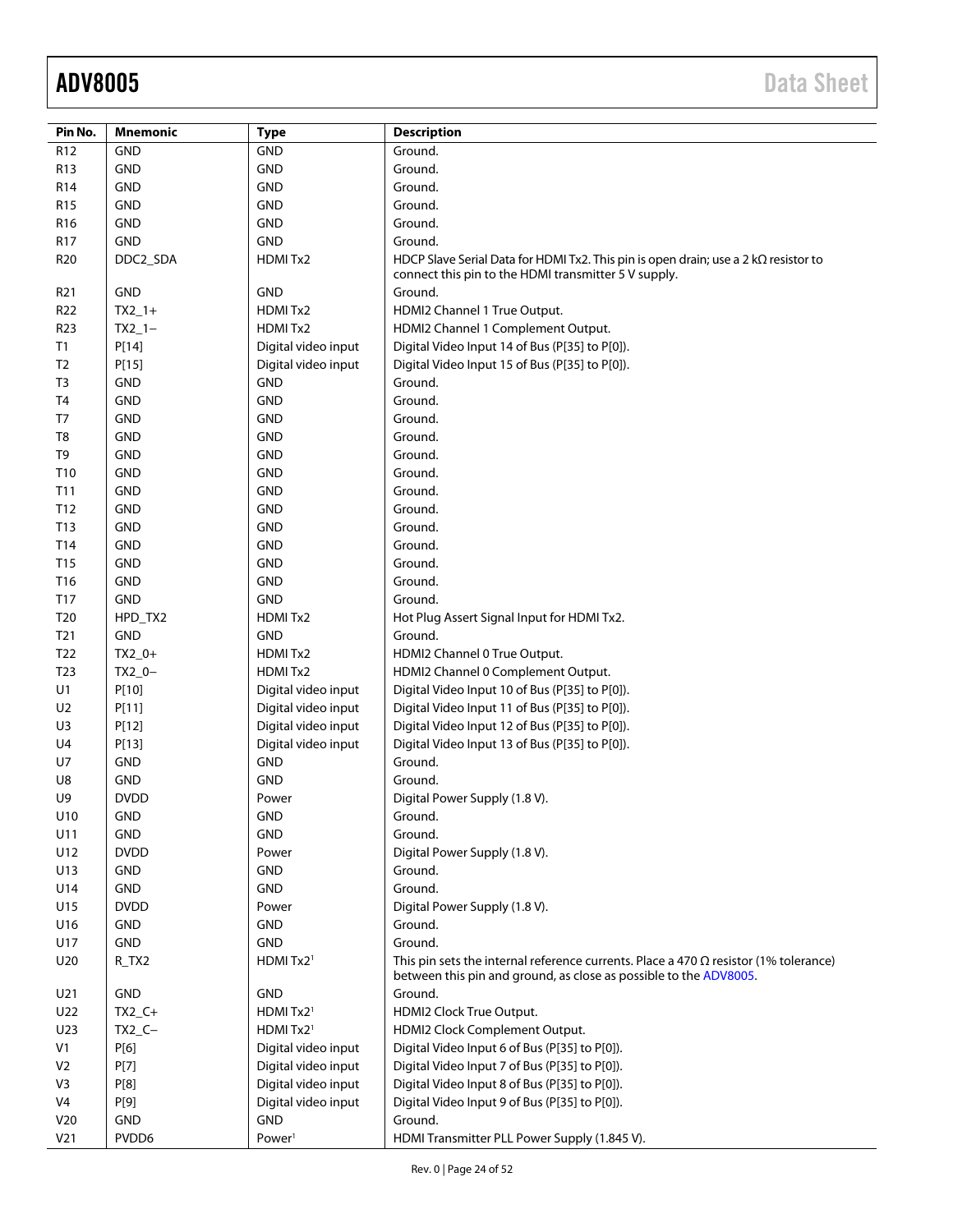| Pin No.         | <b>Mnemonic</b>       | <b>Type</b>                        | <b>Description</b>                                                                                                                                                                        |
|-----------------|-----------------------|------------------------------------|-------------------------------------------------------------------------------------------------------------------------------------------------------------------------------------------|
| V22             | HEAC_2+               | HDMITx2                            | HDMI Ethernet and Audio Channel Positive Tx2 from the HDMI Connector.                                                                                                                     |
| V <sub>23</sub> | HEAC_2-               | HDMITx2                            | HDMI Ethernet and Audio Channel Negative Tx2 from the HDMI Connector.                                                                                                                     |
| W1              | P[2]                  | Digital video input                | Digital Video Input 2 of Bus (P[35] to P[0]).                                                                                                                                             |
| W <sub>2</sub>  | P[3]                  | Digital video input                | Digital Video Input 3 of Bus (P[35] to P[0]).                                                                                                                                             |
| W3              | P[4]                  | Digital video input                | Digital Video Input 4 of Bus (P[35] to P[0]).                                                                                                                                             |
| W4              | P[5]                  | Digital video input                | Digital Video Input 5 of Bus (P[35] to P[0]).                                                                                                                                             |
| W20             | TEST3                 | Miscellaneous digital              | Test Pin. Connect this pin to ground through a 0.1 µF capacitor.                                                                                                                          |
| W21             | PVDD6                 | Power <sup>1</sup>                 | HDMI Transmitter PLL Power Supply (1.845 V).                                                                                                                                              |
| W22             | AVDD4                 | Power                              | HDMI Tx2 Analog Power Supply (1.8 V).                                                                                                                                                     |
| W23             | AVDD4                 | Power                              | HDMI Tx2 Analog Power Supply (1.8 V).                                                                                                                                                     |
| Y1              | P[0]                  | Digital video input                | Digital Video Input 0 of Bus (P[35] to P[0]).                                                                                                                                             |
| Y2              | P[1]                  | Digital video input                | Digital Video Input 1 of Bus (P[35] to P[0]).                                                                                                                                             |
| Y3              | DDR_DQS[2]            | <b>DDR</b> interface               | Data Strobe for DDR Data Bytes[23:16], True.                                                                                                                                              |
| Υ4              | <b>GND</b>            | <b>GND</b>                         | Ground.                                                                                                                                                                                   |
| Y5              | DDR_DQ[23]            | <b>DDR</b> interface               | Data Line 23. Interface to external RAM data lines.                                                                                                                                       |
| Y6              | DVDD DDR              | Power                              | DDR Interface Supply (1.8 V).                                                                                                                                                             |
| <b>Y7</b>       | DDR_DQS[3]            | DDR interface                      | Data Strobe for DDR Data Bytes[31:24], True.                                                                                                                                              |
| Y8<br>Y9        | <b>GND</b>            | <b>GND</b><br><b>DDR</b> interface | Ground.<br>Address Line 11. Interface to external RAM address lines.                                                                                                                      |
|                 | DDR_A[11]             |                                    |                                                                                                                                                                                           |
| Y10<br>Y11      | DVDD_DDR<br>DDR_A[4]  | Power<br><b>DDR</b> interface      | DDR Interface Supply (1.8 V).<br>Address Line 4. Interface to external RAM address lines.                                                                                                 |
| Y12             | <b>GND</b>            | <b>GND</b>                         | Ground.                                                                                                                                                                                   |
| Y13             | <b>DDR_CAS</b>        | <b>DDR</b> interface               | Column Address Strobe for DDR Memory.                                                                                                                                                     |
| Y14             | DVDD_DDR              | Power                              | DDR Interface Supply (1.8 V).                                                                                                                                                             |
| Y15             | DDR_CK                | <b>DDR</b> interface               | DDR Memory Clock. Interface to external DDR RAM clock lines.                                                                                                                              |
|                 |                       |                                    |                                                                                                                                                                                           |
| Y16             | <b>GND</b>            | <b>GND</b><br><b>DDR</b> interface | Ground.<br>Data Line 9. Interface to external RAM data lines.                                                                                                                             |
| Y17<br>Y18      | DDR_DQ[9]<br>DVDD_DDR | Power                              | DDR Interface Supply (1.8 V).                                                                                                                                                             |
| Y19             | DDR_DQ[14]            | <b>DDR</b> interface               | Data Line 14. Interface to external RAM data lines.                                                                                                                                       |
| Y20             | <b>GND</b>            | <b>GND</b>                         | Ground.                                                                                                                                                                                   |
| Y21             | DDR_DQ[6]             | <b>DDR</b> interface               | Data Line 6. Interface to external RAM data lines.                                                                                                                                        |
| Y22             | PVDD_DDR              | Power                              | DDR Interface PLL Supply (1.8 V).                                                                                                                                                         |
| Y23             | <b>GND</b>            | <b>GND</b>                         | Ground.                                                                                                                                                                                   |
| AA1             | DDR_DQ[18]            | DDR interface                      | Data Line 18. Interface to external RAM data lines.                                                                                                                                       |
| AA2             | <b>GND</b>            | <b>GND</b>                         | Ground.                                                                                                                                                                                   |
| AA3             | <b>GND</b>            | <b>GND</b>                         | Ground.                                                                                                                                                                                   |
| AA4             | DDR_DQS[2]            | <b>DDR</b> interface               | Data Strobe for DDR Data Bytes[23:16], Complement.                                                                                                                                        |
| AA5             | DDR_DQ[26]            | <b>DDR</b> interface               | Data Line 26. Interface to external RAM data lines.                                                                                                                                       |
| AA6             | DVDD_DDR              | Power                              | DDR Interface Supply (1.8 V).                                                                                                                                                             |
| AA7             | DDR_DQS[3]            | DDR interface                      | Data Strobe for DDR Data Bytes[31:24], Complement.                                                                                                                                        |
| AA8             | <b>DDR A[13]</b>      | <b>DDR</b> interface               | Address Line 13. Interface to external RAM address lines. For designs that must<br>maintain consistency with the ADV8002 or the ADV8003, this pin can be grounded or<br>left unconnected. |
| AA9             | DDR_A[8]              | DDR interface                      | Address Line 8. Interface to external RAM address lines.                                                                                                                                  |
| AA10            | DVDD_DDR              | Power                              | DDR Interface Supply (1.8 V).                                                                                                                                                             |
| AA11            | DDR_A[2]              | DDR interface                      | Address Line 2. Interface to external RAM address lines.                                                                                                                                  |
| AA12            | <b>GND</b>            | <b>GND</b>                         | Ground.                                                                                                                                                                                   |
| AA13            | DDR_CS                | DDR interface                      | DDR Chip Select. Interface to external DDR RAM chip selects.                                                                                                                              |
| AA14            | DVDD_DDR              | Power                              | DDR Interface Supply (1.8 V).                                                                                                                                                             |
| AA15            | DDR_CK                | DDR interface                      | DDR Memory Clock. Interface to external DDR RAM clock lines.                                                                                                                              |
| AA16            | <b>GND</b>            | <b>GND</b>                         | Ground.                                                                                                                                                                                   |
| AA17            | DDR_DQ[11]            | <b>DDR</b> interface               | Data Line 11. Interface to external RAM data lines.                                                                                                                                       |
| AA18            | DVDD_DDR              | Power                              | DDR Interface Supply (1.8 V).                                                                                                                                                             |
| AA19            | DDR_DM[1]             | DDR interface                      | Data Mask for Data Lines[15:8].                                                                                                                                                           |
| AA20            | DDR_DM[0]             | <b>DDR</b> interface               | Data Mask for Data Lines[7:0].                                                                                                                                                            |
| AA21            | <b>GND</b>            | GND                                | Ground.                                                                                                                                                                                   |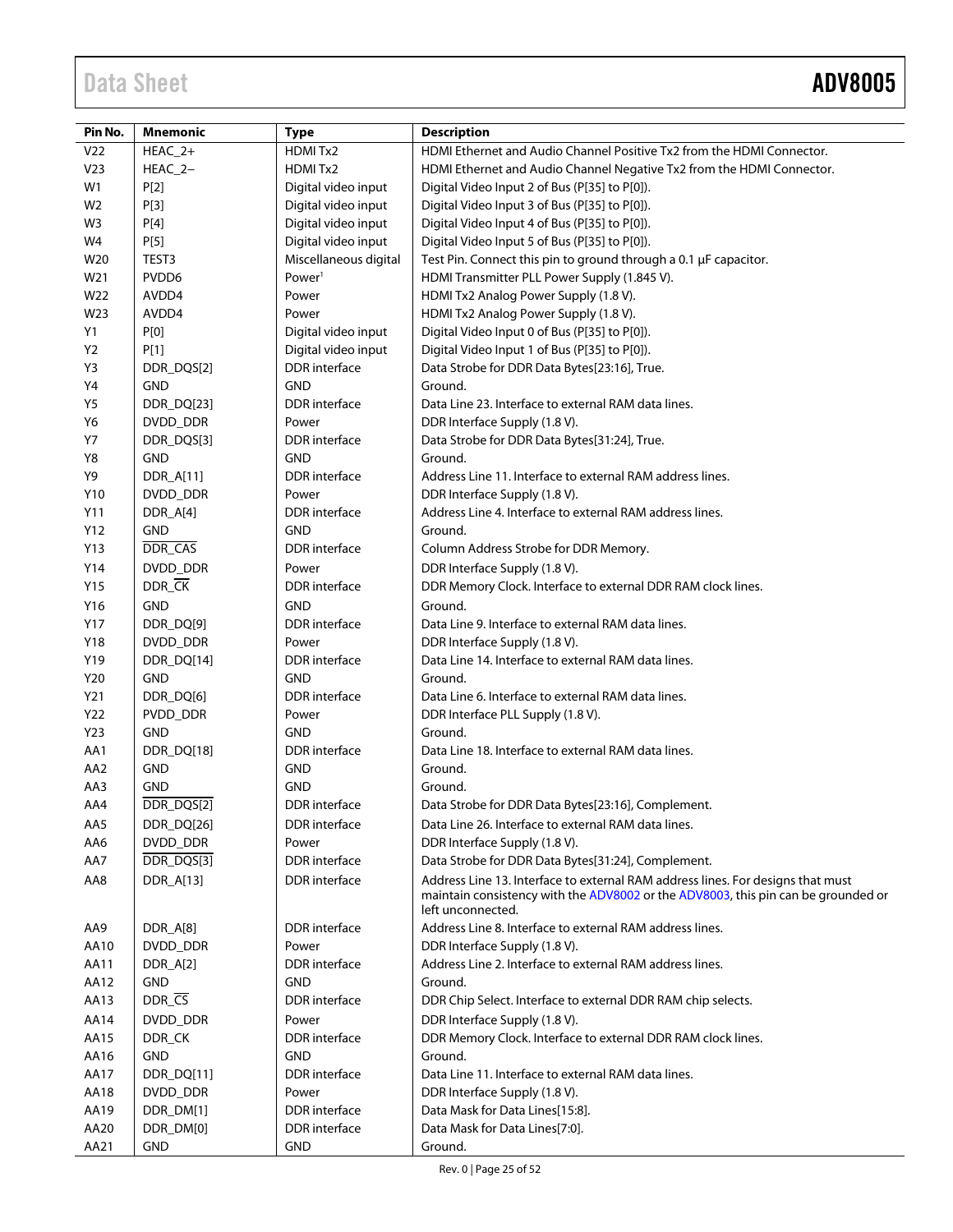<span id="page-25-0"></span>

| Pin No.          | <b>Mnemonic</b> | <b>Type</b>                | <b>Description</b>                                                    |
|------------------|-----------------|----------------------------|-----------------------------------------------------------------------|
| AA22             | <b>GND</b>      | <b>GND</b>                 | Ground.                                                               |
| AA23             | DDR_DQ[3]       | <b>DDR</b> interface       | Data Line 3. Interface to external RAM data lines.                    |
| AB1              | DDR_DQ[21]      | <b>DDR</b> interface       | Data Line 21. Interface to external RAM data lines.                   |
| AB <sub>2</sub>  | DDR_DQ[19]      | DDR interface              | Data Line 19. Interface to external RAM data lines.                   |
| AB <sub>3</sub>  | DDR_DQ[17]      | DDR interface              | Data Line 17. Interface to external RAM data lines.                   |
| AB4              | DDR_DM[2]       | <b>DDR</b> interface       | Data Mask for Data Lines[23:16].                                      |
| AB5              | DDR_DQ[30]      | <b>DDR</b> interface       | Data Line 30. Interface to external RAM data lines.                   |
| AB6              | DDR_DM[3]       | DDR interface              | Data Mask for Data Lines[31: 24].                                     |
| AB7              | DDR_DQ[31]      | DDR interface              | Data Line 31. Interface to external RAM data lines.                   |
| AB8              | DDR_DQ[29]      | DDR interface              | Data Line 29. Interface to external RAM data lines.                   |
| AB9              | DDR_A[12]       | <b>DDR</b> interface       | Address Line 12. Interface to external RAM address lines.             |
| AB10             | DDR_A[6]        | DDR interface              | Address Line 6. Interface to external RAM address lines.              |
| AB11             | DDR_A[3]        | DDR interface              | Address Line 3. Interface to external RAM address lines.              |
| AB12             | DDR_A[0]        | <b>DDR</b> interface       | Address Line 0. Interface to external RAM address lines.              |
| AB13             | DDR_BA[0]       | <b>DDR</b> interface       | Bank Address Line 0. Indicates which data bank to write to/read from. |
| AB14             | DDR_RAS         | <b>DDR</b> interface       | Row Address Strobe for DDR Memory.                                    |
| AB15             | DDR_CKE         | <b>DDR</b> interface       | Clock Enable for External DDR Memory.                                 |
| AB16             | DDR_DQ[12]      | <b>DDR</b> interface       | Data Line 12. Interface to external RAM data lines.                   |
| AB17             | DDR_DQS[1]      | <b>DDR</b> interface       | Data Strobe for DDR Data Bytes[15:8], True.                           |
| AB18             | DDR_DQ[8]       | <b>DDR</b> interface       | Data Line 8. Interface to external RAM data lines.                    |
| AB19             | DDR_DQ[13]      | <b>DDR</b> interface       | Data Line 13. Interface to external RAM data lines.                   |
| AB20             | DDR_DQ[0]       | DDR interface              | Data Line 0. Interface to external RAM data lines.                    |
| AB21             | DDR_DQ[5]       | DDR interface              | Data Line 5. Interface to external RAM data lines.                    |
| AB22             | DDR_DQS[0]      | <b>DDR</b> interface       | Data Strobe for DDR Data Bytes[7:0], True.                            |
| AB <sub>23</sub> | DDR_DQ[4]       | <b>DDR</b> interface       | Data Line 4. Interface to external RAM data lines.                    |
| AC1              | DDR_DQ[16]      | DDR interface              | Data Line 16. Interface to external RAM data lines.                   |
| AC <sub>2</sub>  | DDR_DQ[20]      | DDR interface              | Data Line 20. Interface to external RAM data lines.                   |
| AC3              | DDR_DQ[22]      | DDR interface              | Data Line 22. Interface to external RAM data lines.                   |
| AC4              | DDR_DQ[25]      | <b>DDR</b> interface       | Data Line 25. Interface to external RAM data lines.                   |
| AC5              | DDR_DQ[28]      | DDR interface              | Data Line 28. Interface to external RAM data lines.                   |
| AC6              | DDR_DQ[27]      | DDR interface              | Data Line 27. Interface to external RAM data lines.                   |
| AC7              | DDR_DQ[24]      | <b>DDR</b> interface       | Data Line 24. Interface to external RAM data lines.                   |
| AC <sub>8</sub>  | DDR_A[9]        | <b>DDR</b> interface       | Address Line 9. Interface to external RAM address lines.              |
| AC9              | DDR_A[5]        | <b>DDR</b> interface       | Address Line 5. Interface to external RAM address lines.              |
| AC10             | DDR_A[7]        | <b>DDR</b> interface       | Address Line 7. Interface to external RAM address lines.              |
| AC11             | DDR_A[1]        | <b>DDR</b> interface       | Address Line 1. Interface to external RAM address lines.              |
| AC12             | DDR_A[10]       | <b>DDR</b> interface       | Address Line 10. Interface to external RAM address lines.             |
| AC13             | DDR_BA[1]       | DDR interface              | Bank Address Line 1. Indicates which data bank to write to/read from. |
| AC14             | DDR_BA[2]       | DDR interface              | Bank Address Line 2. Indicates which data bank to write to/read from. |
| AC15             | DDR_WE          | <b>DDR</b> interface       | Write Enable Signal for DDR RAM.                                      |
| AC16             | <b>DDR VREF</b> | DDR interface <sup>1</sup> | Reference Voltage for DDR RAM.                                        |
| AC17             | DDR_DQ[10]      | <b>DDR</b> interface       | Data Line 10. Interface to external RAM data lines.                   |
| AC18             | DDR_DQS[1]      | DDR interface              | Data Strobe for DDR Data Bytes[15:8], Complement.                     |
| AC19             | DDR_DQ[15]      | <b>DDR</b> interface       | Data Line 15. Interface to external RAM data lines.                   |
| AC20             | DDR_DQ[7]       | <b>DDR</b> interface       | Data Line 7. Interface to external RAM data lines.                    |
| AC21             | DDR_DQ[2]       | <b>DDR</b> interface       | Data Line 2. Interface to external RAM data lines.                    |
| AC <sub>22</sub> | DDR_DQS[0]      | DDR interface              | Data Strobe for DDR Data Bytes[7:0], Complement.                      |
| AC <sub>23</sub> | DDR_DQ[1]       | <b>DDR</b> interface       | Data Line 1. Interface to external RAM data lines.                    |

<sup>1</sup> Sensitive node. Careful layout is important. Keep the associated circuitry as close as possible to the ADV8005.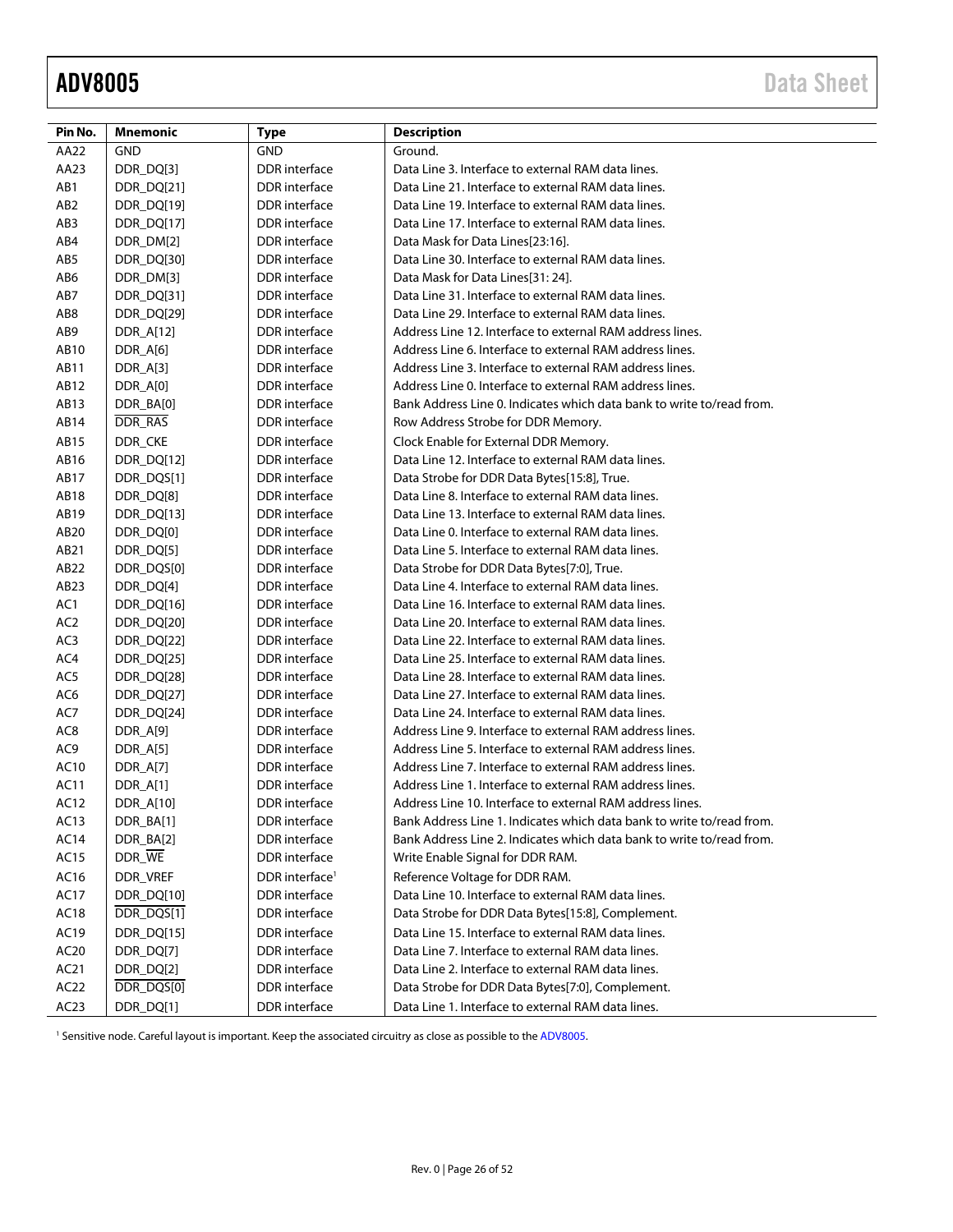|    | 1                                                           | 2                                                                          | 3                                 | 4                           | 5                        | 6                          | 7                           | 8                       | 9                   | 10                        | 11                 | 12                                          | 13                                    | 14                         | 15                                                     | 16                        | 17                   | 18                         | 19                         | 20                         | 21                  | 22                          | 23                         |    |  |
|----|-------------------------------------------------------------|----------------------------------------------------------------------------|-----------------------------------|-----------------------------|--------------------------|----------------------------|-----------------------------|-------------------------|---------------------|---------------------------|--------------------|---------------------------------------------|---------------------------------------|----------------------------|--------------------------------------------------------|---------------------------|----------------------|----------------------------|----------------------------|----------------------------|---------------------|-----------------------------|----------------------------|----|--|
| A  | <b>OSD</b><br><b>IN</b> <sub>23</sub><br>DIN <sub>[7]</sub> | <b>OSD</b><br><b>DE</b>                                                    | OSD<br>CLK/<br>EXT <sub>CLK</sub> | <b>AUD</b><br><b>IN[1]</b>  | <b>AUD</b><br>IN[2]      | <b>AUD</b><br>IN[5]        | TEST4                       | <b>MOSI1</b>            | SCK <sub>2</sub>    | CS <sub>2</sub>           | <b>RESET</b>       | <b>XTALN</b>                                | PVDD <sub>2</sub>                     | <b>DNC</b>                 | <b>DNC</b>                                             | CVDD1                     | RX C-                | <b>RX 0-</b>               | RX 1-                      | RX 2-                      | CVDD1               | <b>DNC</b>                  | <b>DNC</b>                 | A  |  |
| в  | <b>OSD</b><br>IN[21]<br>EXT<br>DIN[5]                       | OSD<br>$\frac{\text{IN}[\overline{22}]}{\text{EXT}}$<br>DIN <sub>[6]</sub> | <b>OSD</b><br><b>VS</b>           | <b>AUD</b><br><b>IN[0]</b>  | <b>AUD</b><br>IN[3]      | <b>SFL</b>                 | ARC1<br><b>OUT</b>          | MISO <sub>1</sub>       | <b>MOSI2</b>        | MISO <sub>2</sub>         | <b>ALSB</b>        | <b>XTALP</b>                                | PVDD1                                 | <b>DNC</b>                 | <b>DNC</b>                                             | <b>GND</b>                | RX C+                | RX 0+                      | RX_1+                      | RX 2+                      | <b>GND</b>          | <b>DNC</b>                  | <b>DNC</b>                 | в  |  |
| С  | OSD<br><b>INI191</b><br>DIN[3]                              | <b>OSD</b><br>IN[20]/<br>EXT<br>DIN[4]                                     | <b>GND</b>                        | <b>AUD</b><br>IN[4]         | <b>DSD</b><br><b>CLK</b> | <b>SCLK</b>                | <b>SCL</b>                  | SCK <sub>1</sub>        | <b>GND</b>          | <b>INTO</b>               | <b>PDN</b>         | <b>GND</b>                                  | <b>GND</b>                            | <b>DNC</b>                 | REF<br><b>CLK</b>                                      | <b>RX</b><br><b>HPD</b>   | <b>AVDD1</b>         | <b>GND</b>                 | <b>GND</b>                 | AVDD1                      | AVDD1               | <b>DNC</b>                  | <b>DNC</b>                 | С  |  |
| D  | <b>OSD</b><br>FÝT<br><b>DIN(0)</b>                          | <b>OSD</b><br>IN[17]<br>DIN[1]                                             | OSD<br>IN[18]<br>DIN[2]           | <b>GND</b>                  | <b>DVDD</b><br>IO        | <b>MCLK</b>                | <b>SDA</b>                  | $\overline{\text{CS1}}$ | <b>GND</b>          | INT <sub>1</sub>          | INT <sub>2</sub>   | <b>DVDD</b><br>IO                           | <b>TEST1</b>                          | <b>REF</b><br><b>HS</b>    | REF<br><b>VS</b>                                       | <b>RX 5V</b>              | <b>DNC</b>           | <b>DNC</b>                 | <b>RTERM</b>               | AVDD <sub>2</sub>          | AVDD <sub>2</sub>   | <b>DNC</b>                  | <b>DNC</b>                 | D  |  |
| Е  | <b>OSD</b><br>IN[13]/<br>VBI_SCK                            | <b>OSD</b><br>IN[14]/<br>VBI_MOS                                           | <b>OSD</b><br>IN[15]<br>VBI CS    | <b>DVDD</b><br>IO           |                          |                            |                             |                         |                     |                           |                    |                                             |                                       |                            |                                                        |                           |                      | TEST <sub>2</sub>          | <b>GND</b>                 | <b>DNC</b>                 | <b>DNC</b>          | Е                           |                            |    |  |
| Е  | <b>OSD</b><br><b>IN[9]</b>                                  | <b>OSD</b><br>IN[10]                                                       | <b>OSD</b><br>IN[11]              | <b>OSD</b><br>IN[12]        |                          |                            |                             |                         |                     |                           |                    |                                             |                                       |                            |                                                        |                           |                      |                            |                            | <b>DNC</b>                 | PVDD3               | <b>GND</b>                  | <b>DNC</b>                 | F  |  |
| G  | <b>OSD</b><br>IN[5]                                         | <b>OSD</b><br><b>IN[6]</b>                                                 | <b>OSD</b><br><b>IN[7]</b>        | <b>OSD</b><br><b>IN[8]</b>  |                          |                            | <b>GND</b>                  | <b>GND</b>              | <b>GND</b>          | <b>DVDD</b>               | <b>GND</b>         | <b>GND</b>                                  | <b>DVDD</b>                           | <b>GND</b>                 | <b>GND</b>                                             | <b>GND</b>                | <b>GND</b>           |                            |                            | ELPF1                      | ELPF <sub>2</sub>   | <b>GND</b>                  | AVDD3                      | G  |  |
| н  | <b>OSD</b><br>IN[1]                                         | <b>OSD</b><br>IN[2]                                                        | <b>OSD</b><br>IN[3]               | <b>OSD</b><br>IN[4]         |                          |                            | <b>GND</b>                  | <b>GND</b>              | <b>GND</b>          | <b>GND</b>                | <b>GND</b>         | <b>GND</b>                                  | <b>GND</b>                            | <b>GND</b>                 | <b>GND</b>                                             | <b>GND</b>                | <b>GND</b>           |                            |                            | <b>GND</b>                 | <b>GND</b>          | TX1_2+ TX1_2-               |                            | н  |  |
|    | DE                                                          | <b>HS</b>                                                                  | <b>OSD</b><br><b>HS</b>           | <b>OSD</b><br><b>IN[0]</b>  |                          |                            | <b>DVDD</b>                 | <b>GND</b>              | <b>GND</b>          | <b>GND</b>                | <b>GND</b>         | <b>GND</b>                                  | <b>GND</b>                            | <b>GND</b>                 | <b>GND</b>                                             | <b>GND</b>                | <b>DVDD</b>          |                            |                            | DDC1<br><b>SDA</b>         | <b>GND</b>          | TX1_1+ TX1_1-               |                            | J  |  |
| κ  | <b>VS</b>                                                   | <b>PCLK</b>                                                                | <b>DVDD</b><br>IO                 | <b>DVDD</b><br>IO           |                          |                            | <b>GND</b>                  | <b>GND</b>              | <b>GND</b>          | <b>GND</b>                | <b>GND</b>         | <b>GND</b>                                  | <b>GND</b>                            | <b>GND</b>                 | <b>GND</b>                                             | <b>GND</b>                | <b>GND</b>           |                            |                            | DDC1<br><b>SCL</b>         | <b>GND</b>          | $TX1_0+$                    | TX1 0-                     | κ  |  |
| L  | P[32]                                                       | P[33]                                                                      | P[34]                             | P[35]                       |                          |                            | <b>DVDD</b>                 | <b>GND</b>              | <b>GND</b>          | <b>GND</b>                | <b>GND</b>         | <b>GND</b>                                  | <b>GND</b>                            | <b>GND</b>                 | <b>GND</b>                                             | <b>GND</b>                | <b>GND</b>           |                            |                            | <b>HPD</b><br>TX1          | <b>GND</b>          | $TX1_C+$                    | TX1 C                      | L  |  |
| M  | P[28]                                                       | P[29]                                                                      | P[30]                             | P[31]                       |                          |                            | <b>GND</b>                  | <b>GND</b>              | <b>GND</b>          | <b>GND</b>                | <b>GND</b>         | <b>GND</b>                                  | <b>GND</b>                            | <b>GND</b>                 | <b>GND</b>                                             | <b>GND</b>                | <b>GND</b>           |                            |                            | R_TX1                      | PVDD5               | <b>HEAC</b><br>$1+$         | <b>HEAC</b><br>$1 -$       | M  |  |
| N  | <b>P[24]</b>                                                | P[25]                                                                      | P[26]                             | P[27]                       |                          |                            | <b>GND</b>                  | <b>GND</b>              | <b>GND</b>          | <b>GND</b>                | <b>GND</b>         | <b>GND</b>                                  | <b>GND</b>                            | <b>GND</b>                 | <b>GND</b>                                             | <b>GND</b>                | <b>GND</b>           |                            |                            | <b>DNC</b>                 | PVDD5               | AVDD4                       | AVDD3                      | N  |  |
| P  | P[20]                                                       | P[21]                                                                      | P[22]                             | P[23]                       |                          |                            | <b>DVDD</b>                 | <b>GND</b>              | <b>GND</b>          | <b>GND</b>                | <b>GND</b>         | <b>GND</b>                                  | <b>GND</b>                            | <b>GND</b>                 | <b>GND</b>                                             | <b>GND</b>                | <b>DVDD</b>          |                            |                            | <b>DNC</b>                 | <b>GND</b>          | <b>DNC</b>                  | <b>DNC</b>                 | P  |  |
| R  | P[16]                                                       | P[17]                                                                      | P[18]                             | P[19]                       |                          |                            | <b>GND</b>                  | <b>GND</b>              | <b>GND</b>          | <b>GND</b>                | <b>GND</b>         | <b>GND</b>                                  | <b>GND</b>                            | <b>GND</b>                 | <b>GND</b>                                             | <b>GND</b>                | <b>GND</b>           |                            |                            | <b>DNC</b>                 | <b>GND</b>          | <b>DNC</b>                  | <b>DNC</b>                 | R  |  |
| т  | P[14]                                                       | P[15]                                                                      | <b>GND</b>                        | <b>GND</b>                  |                          |                            | <b>GND</b>                  | <b>GND</b>              | <b>GND</b>          | <b>GND</b>                | <b>GND</b>         | <b>GND</b>                                  | <b>GND</b>                            | <b>GND</b>                 | <b>GND</b>                                             | <b>GND</b>                | <b>GND</b>           |                            |                            | <b>DNC</b>                 | <b>GND</b>          | <b>DNC</b>                  | <b>DNC</b>                 | т  |  |
| U  | P[10]                                                       | P[11]                                                                      | P[12]                             | P[13]                       |                          |                            | <b>GND</b>                  | <b>GND</b>              | <b>DVDD</b>         | <b>GND</b>                | <b>GND</b>         | <b>DVDD</b>                                 | <b>GND</b>                            | <b>GND</b>                 | <b>DVDD</b>                                            | <b>GND</b>                | <b>GND</b>           |                            |                            | <b>DNC</b>                 | <b>GND</b>          | <b>DNC</b>                  | <b>DNC</b>                 | U  |  |
| v  | <b>P[6]</b>                                                 | <b>P[7]</b>                                                                | <b>P[8]</b>                       | <b>P[9]</b>                 |                          |                            |                             |                         |                     |                           |                    |                                             |                                       |                            |                                                        |                           |                      |                            |                            | <b>GND</b>                 | PVDD6               | <b>DNC</b>                  | <b>DNC</b>                 | ٧  |  |
| W  | <b>P[2]</b>                                                 | <b>P[3]</b>                                                                | <b>P[4]</b>                       | <b>P[5]</b>                 |                          |                            |                             |                         |                     |                           |                    |                                             |                                       |                            |                                                        |                           |                      |                            |                            | TEST3                      | PVDD6               | AVDD4                       | AVDD4                      | W  |  |
| Y  | <b>P[0]</b>                                                 | <b>P[1]</b>                                                                | <b>DDR</b><br><b>DQS[2]</b>       | <b>GND</b>                  | <b>DDR</b><br>DQ[23]     | <b>DVDD</b><br><b>DDR</b>  | <b>DDR</b><br><b>DQS[3]</b> | <b>GND</b>              | <b>DDR</b><br>A[11] | <b>DVDD</b><br><b>DDR</b> | <b>DDR</b><br>A[4] | <b>GND</b>                                  | <b>DDR</b><br>$\overline{\text{CAS}}$ | <b>DVDD</b><br><b>DDR</b>  | <b>DDR</b><br>$\overline{\text{c}}\overline{\text{K}}$ | <b>GND</b>                | <b>DDR</b><br>DQ[9]  | <b>DVDD</b><br><b>DDR</b>  | <b>DDR</b><br>DQ[14]       | <b>GND</b>                 | <b>DDR</b><br>DQ[6] | <b>PVDD</b><br><b>DDR</b>   | <b>GND</b>                 | Υ  |  |
| AA | <b>DDR</b><br>DQ[18]                                        | <b>GND</b>                                                                 | <b>GND</b>                        | <b>DDR</b><br><b>DQS[2]</b> | <b>DDR</b><br>DQ[26]     | <b>DVDD</b><br><b>DDR</b>  | DDR<br><b>DQS[3]</b>        | <b>DDR</b><br>A[13]     | <b>DDR</b><br>A[8]  | <b>DVDD</b><br><b>DDR</b> | <b>DDR</b><br>A[2] | <b>GND</b>                                  | <b>DDR</b><br>$\overline{\text{cs}}$  | <b>DVDD</b><br><b>DDR</b>  | <b>DDR</b><br><b>CK</b>                                | <b>GND</b>                | <b>DDR</b><br>DQ[11] | <b>DVDD</b><br><b>DDR</b>  | <b>DDR</b><br><b>DM[1]</b> | <b>DDR</b><br>DM[0]        | <b>GND</b>          | <b>GND</b>                  | <b>DDR</b><br>DQ[3]        | AA |  |
| AВ | <b>DDR</b><br>DQ[21]                                        | <b>DDR</b><br>DQ[19]                                                       | <b>DDR</b><br>DQ[17]              | <b>DDR</b><br><b>DM[2]</b>  | <b>DDR</b><br>DQ[30]     | <b>DDR</b><br><b>DM[3]</b> | <b>DDR</b><br>DQ[31]        | <b>DDR</b><br>DQ[29]    | <b>DDR</b><br>A[12] | <b>DDR</b><br>A[6]        | <b>DDR</b><br>A[3] | <b>DDR</b><br>A[0]                          | <b>DDR</b><br><b>BA[0]</b>            | <b>DDR</b><br><b>RAS</b>   | <b>DDR</b><br><b>CKE</b>                               | <b>DDR</b><br>DQ[12]      | <b>DDR</b><br>DQS[1] | <b>DDR</b><br><b>DQ[8]</b> | <b>DDR</b><br>DQ[13]       | <b>DDR</b><br><b>DQ[0]</b> | <b>DDR</b><br>DQ[5] | <b>DDR</b><br><b>DQS[0]</b> | <b>DDR</b><br><b>DQ[4]</b> | AВ |  |
| AC | <b>DDR</b><br>DQ[16]                                        | <b>DDR</b><br>DQ[20]                                                       | <b>DDR</b><br>DQ[22]              | <b>DDR</b><br>DQ[25]        | <b>DDR</b><br>DQ[28]     | <b>DDR</b><br>DQ[27]       | <b>DDR</b><br>DQ[24]        | <b>DDR</b><br>A[9]      | <b>DDR</b><br>A[5]  | <b>DDR</b><br>A[7]        | <b>DDR</b><br>A[1] | <b>DDR</b><br>A[10]                         | <b>DDR</b><br><b>BA[1]</b>            | <b>DDR</b><br><b>BA[2]</b> | <b>DDR</b><br><b>WE</b>                                | <b>DDR</b><br><b>VREF</b> | <b>DDR</b><br>DQ[10] | <b>DDR</b><br>DQS[1]       | <b>DDR</b><br>DQ[15]       | <b>DDR</b><br><b>DQ[7]</b> | <b>DDR</b><br>DQ[2] | <b>DDR</b><br>DQST0         | <b>DDR</b><br>DQ[1]        | AC |  |
|    | 1                                                           | $\overline{2}$                                                             | 3                                 | 4                           | 5                        | 6                          | $\overline{\mathbf{r}}$     | 8                       | 9                   | 10                        | 11                 | 12                                          | 13                                    | 14                         | 15                                                     | 16                        | 17                   | 18                         | 19                         | 20                         | 21                  | 22                          | 23                         |    |  |
|    |                                                             |                                                                            |                                   |                             |                          |                            |                             |                         |                     |                           |                    | Figure 29. ADV8005KBCZ-8B Pin Configuration |                                       |                            |                                                        |                           |                      |                            |                            |                            |                     |                             |                            |    |  |

### **Table 6[. ADV8005K](http://www.analog.com/adv8005?doc=adv8005.pdf)BCZ-8B Pin Function Descriptions**

<span id="page-26-0"></span>

| Pin No.        | Mnemonic              | <b>Type</b>           | <b>Description</b>                                                                |
|----------------|-----------------------|-----------------------|-----------------------------------------------------------------------------------|
| A <sub>1</sub> | OSD_IN[23]/EXT_DIN[7] | OSD video input/      | External OSD Video Pixel Input Port 23 (OSD IN[23]).                              |
|                |                       | miscellaneous digital | Additional TTL Input for External ITU-R BT.656 Video Data (EXT DIN[7]).           |
| A2             | OSD DE                | OSD video sync        | Data Enable for the OSD Input Port.                                               |
| A <sub>3</sub> | OSD CLK/EXT CLK       | OSD video sync        | Pixel Clock for the OSD Input Port (OSD CLK).                                     |
|                |                       |                       | Pixel Clock for External Video Data (EXT CLK).                                    |
| A4             | AUD IN[1]             | Audio input           | l <sup>2</sup> S0/DSD1 Audio Input.                                               |
| A5             | AUD IN[2]             | Audio input           | PS1/DSD2 Audio Input.                                                             |
| A6             | $AUD$ $IN[5]$         | Audio input           | Left/Right Clock/DSD5 Audio Input.                                                |
| A7             | TEST4                 | Miscellaneous digital | Test Pin. Connect this pin to ground through a 4.7 $k\Omega$ resistor.            |
| A8             | MOSI1                 | Serial port control   | Master Output Slave Input (Serial Port 1). Serial Port 1 is used for OSD control. |
| A9             | SCK <sub>2</sub>      | Serial port control   | Serial Clock (Serial Port 2). Serial Port 2 is used for the external flash ROM.   |
| A10            | CS <sub>2</sub>       | Serial port control   | Chip Select (Serial Port 2). Serial Port 2 is used for the external flash ROM.    |
| A11            | <b>RESET</b>          | Miscellaneous digital | Reset Pin.                                                                        |
| A12            | <b>XTALN</b>          | Miscellaneous 1.8 V   | Crystal Output Pin. Leave this pin floating if a clock oscillator is used.        |
|                |                       | Analog <sup>1</sup>   |                                                                                   |
| A13            | PVDD <sub>2</sub>     | Power                 | PLL Digital Supply Voltage (1.8 V).                                               |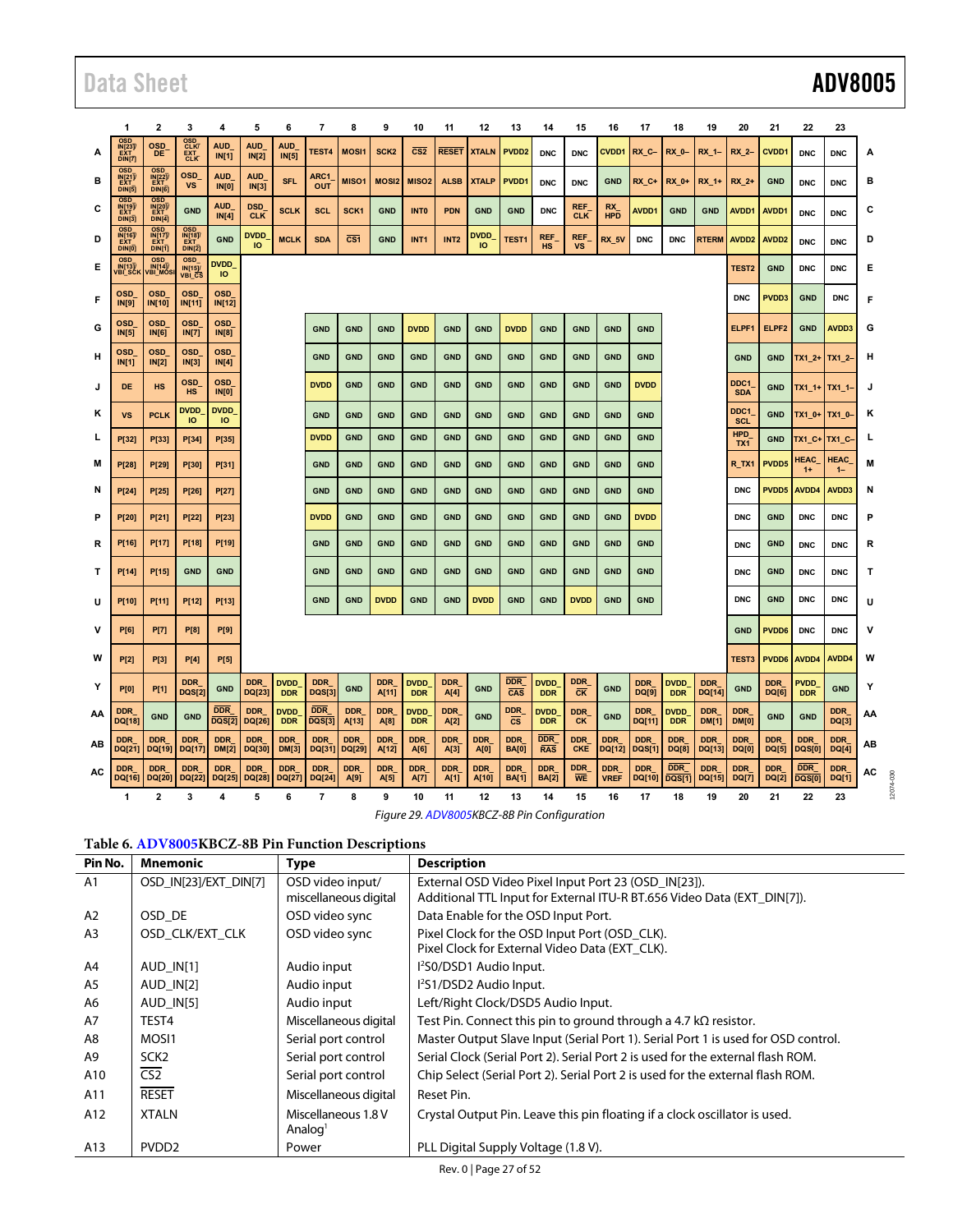| Pin No.        | <b>Mnemonic</b>       | <b>Type</b>                                | <b>Description</b>                                                                                                                                                                                 |
|----------------|-----------------------|--------------------------------------------|----------------------------------------------------------------------------------------------------------------------------------------------------------------------------------------------------|
| A14            | <b>DNC</b>            | Not applicable                             | Do Not Connect. Do not connect to this pin.                                                                                                                                                        |
| A15            | <b>DNC</b>            | Not applicable                             | Do Not Connect. Do not connect to this pin.                                                                                                                                                        |
| A16            | CVDD1                 | Power                                      | Comparator Supply Voltage (1.8 V).                                                                                                                                                                 |
| A17            | $RX_C -$              | Rx input                                   | Rx Clock Complement Input.                                                                                                                                                                         |
| A18            | $RX_0 -$              | Rx input                                   | Rx Channel 0 Complement Input.                                                                                                                                                                     |
| A19            | $RX_1$ -              | Rx input                                   | Rx Channel 1 Complement Input.                                                                                                                                                                     |
| A20            | $RX_2-$               | Rx input                                   | Rx Channel 2 Complement Input.                                                                                                                                                                     |
| A21            | CVDD1                 | Power                                      | Comparator Supply Voltage (1.8 V).                                                                                                                                                                 |
| A22            | <b>DNC</b>            | Not applicable                             | Do Not Connect. Do not connect to this pin.                                                                                                                                                        |
| A23            | <b>DNC</b>            | Not applicable                             | Do Not Connect. Do not connect to this pin.                                                                                                                                                        |
| <b>B1</b>      | OSD_IN[21]/EXT_DIN[5] | OSD video input/<br>miscellaneous digital  | External OSD Video Pixel Input Port 21 (OSD_IN[21]).<br>Additional TTL Input for External ITU-R BT.656 Video Data (EXT_DIN[5]).                                                                    |
| B <sub>2</sub> | OSD_IN[22]/EXT_DIN[6] | OSD video input/<br>miscellaneous digital  | External OSD Video Pixel Input Port 22 (OSD_IN[22]).<br>Additional TTL Input for External ITU-R BT.656 Video Data (EXT_DIN[6]).                                                                    |
| B3             | OSD_VS                | OSD video sync                             | Vertical Sync for the OSD Input Port.                                                                                                                                                              |
| B4             | AUD_IN[0]             | Audio input                                | S/PDIF/DSD0 Audio Input.                                                                                                                                                                           |
| B5             | AUD_IN[3]             | Audio input                                | l <sup>2</sup> S2/DSD3 Audio Input.                                                                                                                                                                |
| B6             | <b>SFL</b>            | <b>SFL</b>                                 | Subcarrier Frequency Lock Signal.                                                                                                                                                                  |
| B7             | ARC1_OUT              | Audio output                               | Audio Return Channel for HDMI Tx1.                                                                                                                                                                 |
| B8             | MISO1                 | Serial port control                        | Master Input Slave Output (Serial Port 1). Serial Port 1 is used for OSD control.                                                                                                                  |
| B9             | MOSI <sub>2</sub>     | Serial port control                        | Master Output Slave Input (Serial Port 2). Serial Port 2 is used for the external flash ROM.                                                                                                       |
| <b>B10</b>     | MISO <sub>2</sub>     | Serial port control                        | Master Input Slave Output (Serial Port 2). Serial Port 2 is used for the external flash ROM.                                                                                                       |
| B11            | <b>ALSB</b>           | <sup>2</sup> C control                     | This pin sets the LSB of the I <sup>2</sup> C address. When the ALSB pin is set low, the I <sup>2</sup> C address is<br>0x18; when the ALSB pin is set high, the I <sup>2</sup> C address is 0x1A. |
| B12            | <b>XTALP</b>          | Miscellaneous 1.8 V<br>Analog <sup>1</sup> | Input Pin for 27 MHz Crystal or an External 1.8 V, 27 MHz Clock Oscillator Source to<br>Clock the ADV8005.                                                                                         |
| <b>B13</b>     | PVDD1                 | Power                                      | PLL Analog Supply Voltage (1.8 V).                                                                                                                                                                 |
| <b>B14</b>     | <b>DNC</b>            | Not applicable                             | Do Not Connect. Do not connect to this pin.                                                                                                                                                        |
| <b>B15</b>     | <b>DNC</b>            | Not applicable                             | Do Not Connect. Do not connect to this pin.                                                                                                                                                        |
| <b>B16</b>     | <b>GND</b>            | <b>GND</b>                                 | Ground.                                                                                                                                                                                            |
| <b>B17</b>     | $RX_C +$              | Rx input                                   | Rx Clock True Input.                                                                                                                                                                               |
| <b>B18</b>     | $RX_0+$               | Rx input                                   | Rx Channel 0 True Input.                                                                                                                                                                           |
| B19            | $RX_1+$               | Rx input                                   | Rx Channel 1 True Input.                                                                                                                                                                           |
| <b>B20</b>     | $RX_2+$               | Rx input                                   | Rx Channel 2 True Input.                                                                                                                                                                           |
| <b>B21</b>     | <b>GND</b>            | <b>GND</b>                                 | Ground.                                                                                                                                                                                            |
| B22            | <b>DNC</b>            | Not applicable                             | Do Not Connect. Do not connect to this pin.                                                                                                                                                        |
| <b>B23</b>     | <b>DNC</b>            | Not applicable                             | Do Not Connect. Do not connect to this pin.                                                                                                                                                        |
| C <sub>1</sub> | OSD_IN[19]/EXT_DIN[3] | OSD video input/<br>miscellaneous digital  | External OSD Video Pixel Input Port 19 (OSD_IN[19]).<br>Additional TTL Input for External ITU-R BT.656 Video Data (EXT_DIN[3]).                                                                    |
| C <sub>2</sub> | OSD_IN[20]/EXT_DIN[4] | OSD video input/<br>miscellaneous digital  | External OSD Video Pixel Input Port 20 (OSD_IN[20]).<br>Additional TTL Input for External ITU-R BT.656 Video Data (EXT_DIN[4]).                                                                    |
| C3             | <b>GND</b>            | <b>GND</b>                                 | Ground.                                                                                                                                                                                            |
| C <sub>4</sub> | AUD_IN[4]             | Audio input                                | l <sup>2</sup> S3/DSD4 Audio Input.                                                                                                                                                                |
| C <sub>5</sub> | DSD_CLK               | Audio input                                | DSD Audio Clock Input.                                                                                                                                                                             |
| C <sub>6</sub> | <b>SCLK</b>           | Audio input                                | I <sup>2</sup> S Bit Clock Input.                                                                                                                                                                  |
| C7             | SCL                   | I <sup>2</sup> C control                   | I <sup>2</sup> C Clock Input. This pin is open drain; use a 4.7 k $\Omega$ resistor to connect this pin to a 3.3 V<br>supply.                                                                      |
| C8             | SCK1                  | Serial port control                        | Serial Clock (Serial Port 1). Serial Port 1 is used for OSD control.                                                                                                                               |
| C9             | <b>GND</b>            | <b>GND</b>                                 | Ground.                                                                                                                                                                                            |
| C10            | <b>INTO</b>           | Miscellaneous digital                      | Interrupt Pin 0. When status bits change, this pin is triggered.                                                                                                                                   |
| C11            | <b>PDN</b>            | Miscellaneous digital                      | Power-Down. This pin controls the power state of the ADV8005.                                                                                                                                      |
| C12            | GND                   | <b>GND</b>                                 | Ground.                                                                                                                                                                                            |
| C13            | <b>GND</b>            | <b>GND</b>                                 | Ground.                                                                                                                                                                                            |
| C14            | <b>DNC</b>            | Not applicable                             | Do Not Connect. Do not connect to this pin.                                                                                                                                                        |
| C15            | REF_CLK               | Digital input                              | Reference Clock Input for the Master Timing Block.                                                                                                                                                 |
| C16            | RX_HPD                | Rx input                                   | Hot Plug Assert Signal Output for the Rx Input.                                                                                                                                                    |
| C17            | AVDD1                 | Power                                      | HDMI Rx Inputs Analog Supply (3.3 V).                                                                                                                                                              |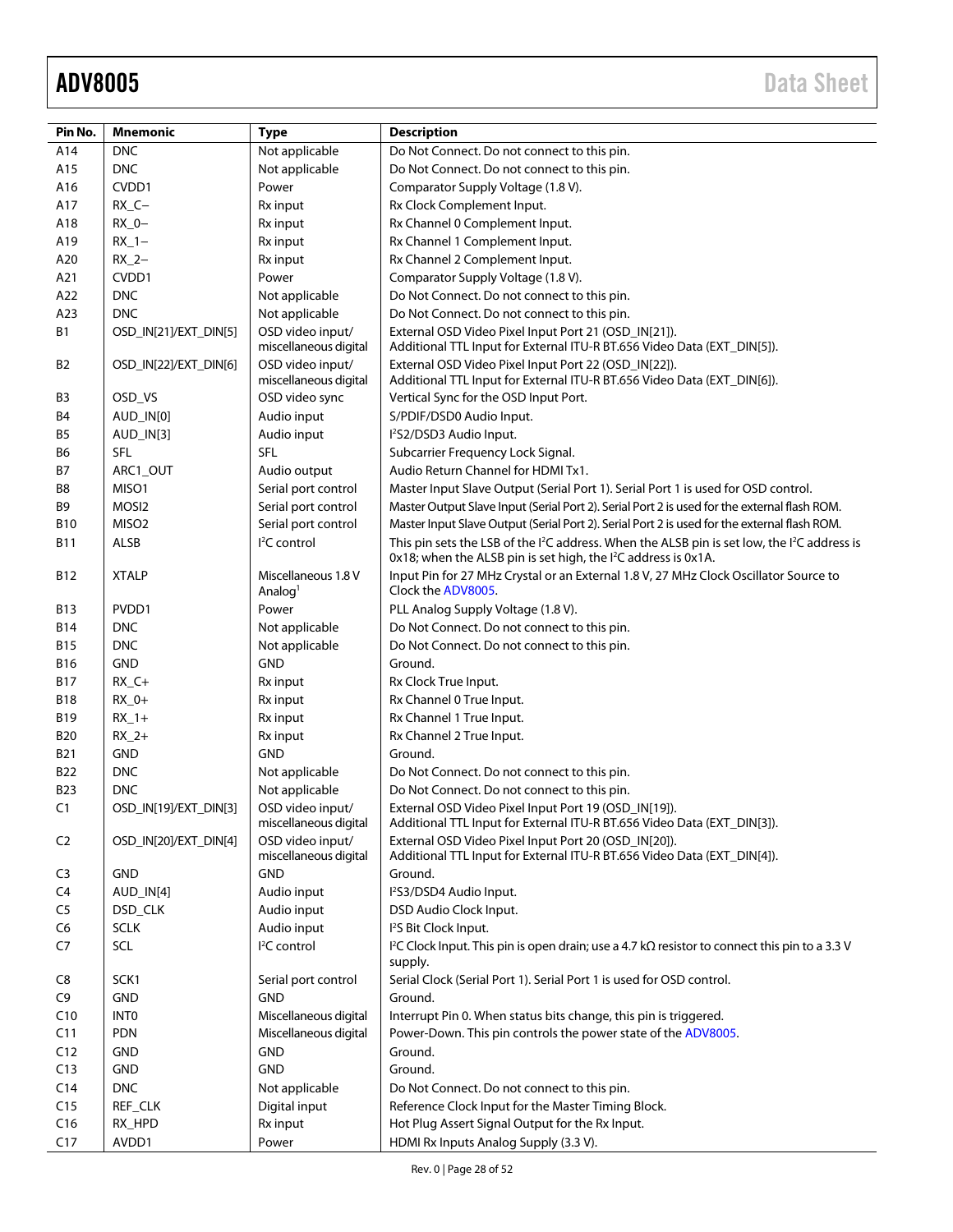| Pin No.         | <b>Mnemonic</b>       | <b>Type</b>                               | <b>Description</b>                                                                                                                                                        |
|-----------------|-----------------------|-------------------------------------------|---------------------------------------------------------------------------------------------------------------------------------------------------------------------------|
| C18             | <b>GND</b>            | <b>GND</b>                                | Ground.                                                                                                                                                                   |
| C19             | <b>GND</b>            | <b>GND</b>                                | Ground.                                                                                                                                                                   |
| C <sub>20</sub> | AVDD1                 | Power                                     | HDMI Rx Inputs, Analog Supply (3.3 V).                                                                                                                                    |
| C <sub>21</sub> | AVDD1                 | Power                                     | HDMI Rx Inputs, Analog Supply (3.3 V).                                                                                                                                    |
| C <sub>22</sub> | <b>DNC</b>            | Not applicable                            | Do Not Connect. Do not connect to this pin.                                                                                                                               |
| C <sub>23</sub> | <b>DNC</b>            | Not applicable                            | Do Not Connect. Do not connect to this pin.                                                                                                                               |
| D <sub>1</sub>  | OSD_IN[16]/EXT_DIN[0] | OSD video input/                          | External OSD Video Pixel Input Port 16 (OSD_IN[16]).                                                                                                                      |
|                 |                       | miscellaneous digital                     | Additional TTL Input for External ITU-R BT.656 Video Data (EXT_DIN[0]).                                                                                                   |
| D <sub>2</sub>  | OSD_IN[17]/EXT_DIN[1] | OSD video input/<br>miscellaneous digital | External OSD Video Pixel Input Port 17 (OSD_IN[17]).<br>Additional TTL Input for External ITU-R BT.656 Video Data (EXT_DIN[1]).                                           |
| D <sub>3</sub>  | OSD_IN[18]/EXT_DIN[2] | OSD video input/<br>miscellaneous digital | External OSD Video Pixel Input Port 18 (OSD_IN[18]).<br>Additional TTL Input for External ITU-R BT.656 Video Data (EXT_DIN[2]).                                           |
| D4              | <b>GND</b>            | <b>GND</b>                                | Ground.                                                                                                                                                                   |
| D <sub>5</sub>  | DVDD_IO               | Power                                     | Digital Interface Supply (3.3 V).                                                                                                                                         |
| D6              | <b>MCLK</b>           | Audio input                               | MCLK for S/PDIF Input Audio.                                                                                                                                              |
| D7              | <b>SDA</b>            | $I2C$ control                             | $1^2$ C Data Input. SDA is open drain; use a 4.7 k $\Omega$ resistor to connect this pin to a 3.3 V supply.                                                               |
| D8              | $\overline{CS1}$      | Serial port control                       | Chip Select (Serial Port 1). Serial Port 1 is used for OSD control.                                                                                                       |
| D9              | <b>GND</b>            | <b>GND</b>                                | Ground.                                                                                                                                                                   |
| D <sub>10</sub> | INT <sub>1</sub>      | Miscellaneous<br>digital                  | Interrupt Pin for HDMI Transmitter Outputs. When the status bits change, an interrupt<br>is generated on this pin.                                                        |
| D <sub>11</sub> | INT <sub>2</sub>      | Miscellaneous<br>digital                  | Interrupt Pin for HDMI Receiver Inputs. When the status bits change, an interrupt is<br>generated on this pin.                                                            |
| D <sub>12</sub> | DVDD IO               | Power                                     | Digital Interface Supply (3.3 V).                                                                                                                                         |
| D <sub>13</sub> | TEST1                 | Miscellaneous<br>digital                  | Test Pin. Float this pin.                                                                                                                                                 |
| D14             | REF_HS                | Digital input                             | Reference Horizontal Sync Input for the Master Timing Block.                                                                                                              |
| D <sub>15</sub> | REF_VS                | Digital input                             | Reference Vertical Sync Input for the Master Timing Block.                                                                                                                |
| D <sub>16</sub> | <b>RX_5V</b>          | Rx input                                  | 5 V Detect Pin for the Rx Input.                                                                                                                                          |
| D17             | <b>DNC</b>            | Not applicable                            | Do Not Connect. Do not connect to this pin.                                                                                                                               |
| D <sub>18</sub> | <b>DNC</b>            | Not applicable                            | Do Not Connect. Do not connect to this pin.                                                                                                                               |
| D <sub>19</sub> | <b>RTERM</b>          | <b>HDMI Rx input</b>                      | This pin sets the internal termination resistance. Use a 500 $\Omega$ resistor between this pin<br>and GND. Place the RTERM resistor as close as possible to the ADV8005. |
| D <sub>20</sub> | AVDD <sub>2</sub>     | Power                                     | Analog Power Supply (3.3 V).                                                                                                                                              |
| D <sub>21</sub> | AVDD <sub>2</sub>     | Power                                     | Analog Power Supply (3.3 V).                                                                                                                                              |
| D22             | <b>DNC</b>            | Not applicable                            | Do Not Connect. Do not connect to this pin.                                                                                                                               |
| D <sub>23</sub> | <b>DNC</b>            | Not applicable                            | Do Not Connect. Do not connect to this pin.                                                                                                                               |
| E1              | OSD_IN[13]/VBI_SCK    | OSD video input/<br>miscellaneous digital | External OSD Video Pixel Input Port 13 (OSD_IN[13]).<br>Serial Clock for Video Blanking Interval (VBI) Data Serial Port 3 (VBI_SCK).                                      |
| E <sub>2</sub>  | OSD_IN[14]/VBI_MOSI   | OSD video input/<br>miscellaneous digital | External OSD Video Pixel Input Port 14 (OSD_IN[14]).<br>Master Output Slave Input for VBI Data Serial Port 3 (VBI_MOSI).                                                  |
| E <sub>3</sub>  | OSD_IN[15]/VBI_CS     | OSD video input/<br>miscellaneous digital | External OSD Video Pixel Input Port 15 (OSD_IN[15]).<br>Chip Select for VBI Data Serial Port 3 (VBI_CS).                                                                  |
| E4              | DVDD_IO               | Power                                     | Digital Interface Supply (3.3 V).                                                                                                                                         |
| E20             | TEST <sub>2</sub>     | Miscellaneous analog                      | Test Pin. Float this pin.                                                                                                                                                 |
| E21             | GND                   | <b>GND</b>                                | Ground.                                                                                                                                                                   |
| E22             | <b>DNC</b>            | Not applicable                            | Do Not Connect. Do not connect to this pin.                                                                                                                               |
| E23             | <b>DNC</b>            | Not applicable                            | Do Not Connect. Do not connect to this pin.                                                                                                                               |
| F <sub>1</sub>  | OSD_IN[9]             | OSD video input                           | External OSD Video Pixel Input Port 9.                                                                                                                                    |
| F <sub>2</sub>  | OSD_IN[10]            | OSD video input                           | External OSD Video Pixel Input Port 10.                                                                                                                                   |
| F3              | OSD_IN[11]            | OSD video input                           | External OSD Video Pixel Input Port 11.                                                                                                                                   |
| F4              | OSD_IN[12]            | OSD video input/<br>miscellaneous digital | External OSD Video Pixel Input Port 12.                                                                                                                                   |
| F <sub>20</sub> | <b>DNC</b>            | Not applicable                            | Do Not Connect. Do not connect to this pin.                                                                                                                               |
| F21             | PVDD3                 | Power                                     | PLL Supply (1.8 V).                                                                                                                                                       |
| F22             | <b>GND</b>            | <b>GND</b>                                | Ground.                                                                                                                                                                   |
| F <sub>23</sub> | <b>DNC</b>            | Not applicable                            | Do Not Connect. Do not connect to this pin.                                                                                                                               |
| G1              | OSD_IN[5]             | OSD video input                           | External OSD Video Pixel Input Port 5.                                                                                                                                    |
| G <sub>2</sub>  | OSD_IN[6]             | OSD video input                           | External OSD Video Pixel Input Port 6.                                                                                                                                    |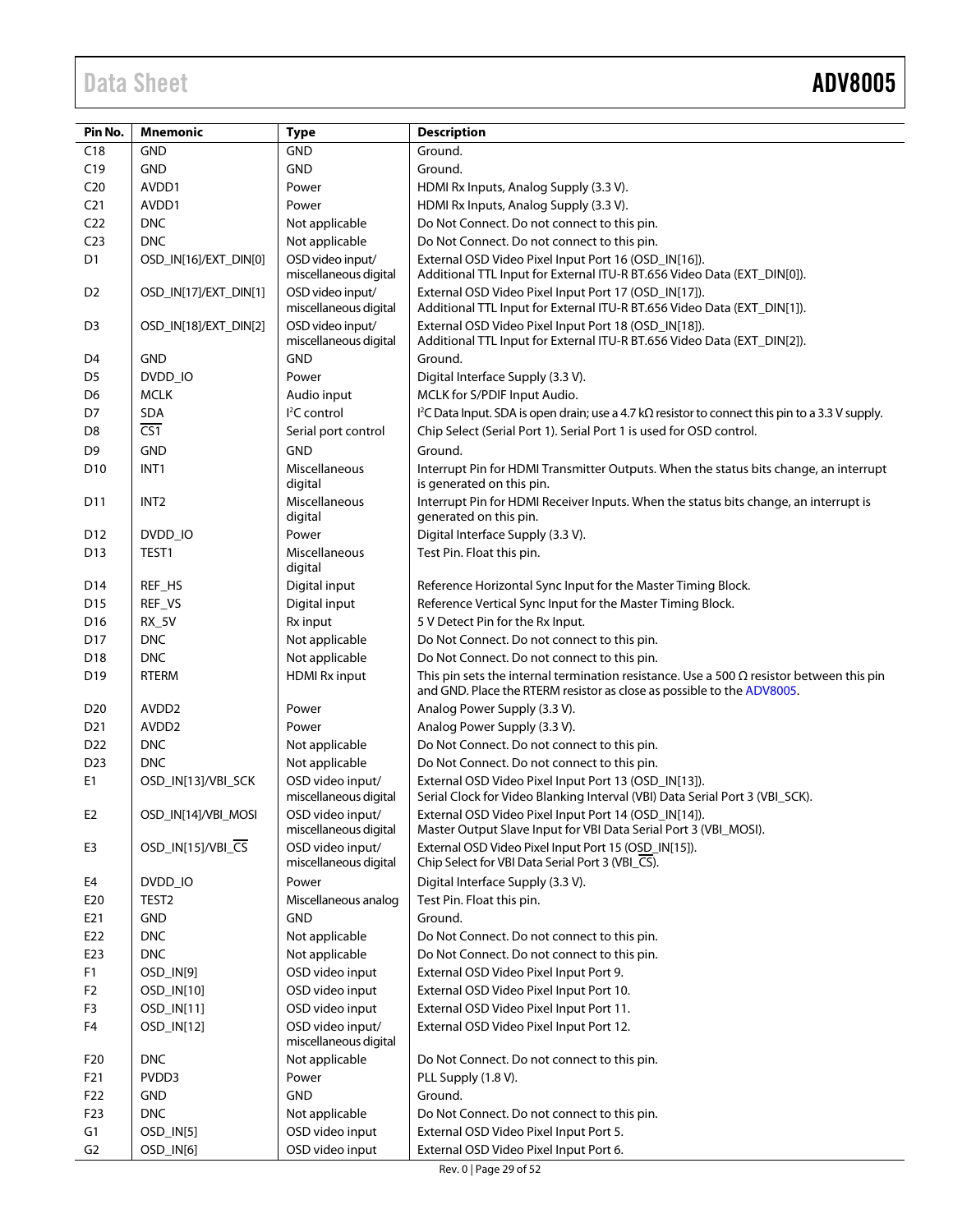| Pin No.         | <b>Mnemonic</b> | <b>Type</b>                 | <b>Description</b>                                                                  |
|-----------------|-----------------|-----------------------------|-------------------------------------------------------------------------------------|
| G <sub>3</sub>  | OSD_IN[7]       | OSD video input             | External OSD Video Pixel Input Port 7.                                              |
| G4              | OSD_IN[8]       | OSD video input             | External OSD Video Pixel Input Port 8.                                              |
| G7              | GND             | <b>GND</b>                  | Ground.                                                                             |
| G8              | <b>GND</b>      | <b>GND</b>                  | Ground.                                                                             |
| G9              | GND             | <b>GND</b>                  | Ground.                                                                             |
|                 |                 |                             |                                                                                     |
| G10             | <b>DVDD</b>     | Power                       | Digital Power Supply (1.8 V).<br>Ground.                                            |
| G11             | <b>GND</b>      | <b>GND</b>                  |                                                                                     |
| G12             | GND             | <b>GND</b>                  | Ground.                                                                             |
| G13             | <b>DVDD</b>     | Power                       | Digital Power Supply (1.8 V).                                                       |
| G14             | <b>GND</b>      | <b>GND</b>                  | Ground.                                                                             |
| G15             | <b>GND</b>      | GND                         | Ground.                                                                             |
| G16             | <b>GND</b>      | GND                         | Ground.                                                                             |
| G17             | GND             | <b>GND</b>                  | Ground.                                                                             |
| G20             | ELPF1           | Miscellaneous<br>analog $1$ | External Loop Filter for PLL 1. Connect to PVDD3.                                   |
| G <sub>21</sub> | ELPF2           | Miscellaneous<br>analog $1$ | External Loop Filter for PLL 2. Connect to PVDD3.                                   |
| G22             | <b>GND</b>      | GND                         | Ground.                                                                             |
| G <sub>23</sub> | AVDD3           | Power                       | HDMI Tx1 Analog Power Supply (1.8 V).                                               |
| H1              | OSD_IN[1]       | OSD video input             | External OSD Video Pixel Input Port 1.                                              |
| H <sub>2</sub>  | OSD_IN[2]       | OSD video input             | External OSD Video Pixel Input Port 2.                                              |
| H <sub>3</sub>  | OSD_IN[3]       | OSD video input             | External OSD Video Pixel Input Port 3.                                              |
| H4              | OSD_IN[4]       | OSD video input             | External OSD Video Pixel Input Port 4.                                              |
| H7              | <b>GND</b>      | <b>GND</b>                  | Ground.                                                                             |
| H <sub>8</sub>  | <b>GND</b>      | <b>GND</b>                  | Ground.                                                                             |
| H <sub>9</sub>  | GND             | <b>GND</b>                  | Ground.                                                                             |
| H10             | GND             | <b>GND</b>                  | Ground.                                                                             |
| H11             | <b>GND</b>      | <b>GND</b>                  | Ground.                                                                             |
| H <sub>12</sub> | GND             | <b>GND</b>                  | Ground.                                                                             |
| H <sub>13</sub> | <b>GND</b>      | GND                         | Ground.                                                                             |
| H14             | <b>GND</b>      | GND                         | Ground.                                                                             |
| H <sub>15</sub> | <b>GND</b>      | GND                         | Ground.                                                                             |
| H <sub>16</sub> | GND             | GND                         | Ground.                                                                             |
| H17             | <b>GND</b>      | GND                         | Ground.                                                                             |
| H <sub>20</sub> | <b>GND</b>      | GND                         | Ground.                                                                             |
| H <sub>21</sub> | <b>GND</b>      | <b>GND</b>                  | Ground.                                                                             |
| H <sub>22</sub> | $TX1_2+$        | HDMITx1                     | HDMI1 Channel 2 True Output.                                                        |
| H <sub>23</sub> | $TX1_2-$        | HDMITx1                     | HDMI1 Channel 2 Complement Output.                                                  |
| J1              | DE              | Digital video sync          | Data Enable for Digital Input Video.                                                |
| J2              | <b>HS</b>       | Digital video sync          | Horizontal Sync for Digital Input Video.                                            |
| J3              | OSD_HS          | Digital video sync          | Horizontal Sync for the OSD Input Port.                                             |
| J4              | OSD_IN[0]       | OSD video input             | External OSD Video Pixel Input Port 0.                                              |
| J7              | <b>DVDD</b>     | Power                       | Digital Power Supply (1.8 V).                                                       |
| J8              | GND             | <b>GND</b>                  | Ground.                                                                             |
| J9              | GND             | <b>GND</b>                  | Ground.                                                                             |
| J10             | GND             | <b>GND</b>                  | Ground.                                                                             |
| J11             | GND             | <b>GND</b>                  | Ground.                                                                             |
| J12             | GND             | <b>GND</b>                  | Ground.                                                                             |
| J13             | GND             | <b>GND</b>                  | Ground.                                                                             |
| J14             | GND             | <b>GND</b>                  | Ground.                                                                             |
| J15             | <b>GND</b>      | <b>GND</b>                  | Ground.                                                                             |
| J16             | GND             | <b>GND</b>                  | Ground.                                                                             |
| J17             | <b>DVDD</b>     | Power                       | Digital Power Supply (1.8 V).                                                       |
| J20             | DDC1_SDA        | HDMITx1                     | HDCP Slave Serial Data for HDMI Tx1. This pin is open drain; use a 2 kΩ resistor to |
| J21             | GND             | <b>GND</b>                  | connect this pin to the HDMI transmitter 5 V supply.<br>Ground.                     |
|                 |                 |                             |                                                                                     |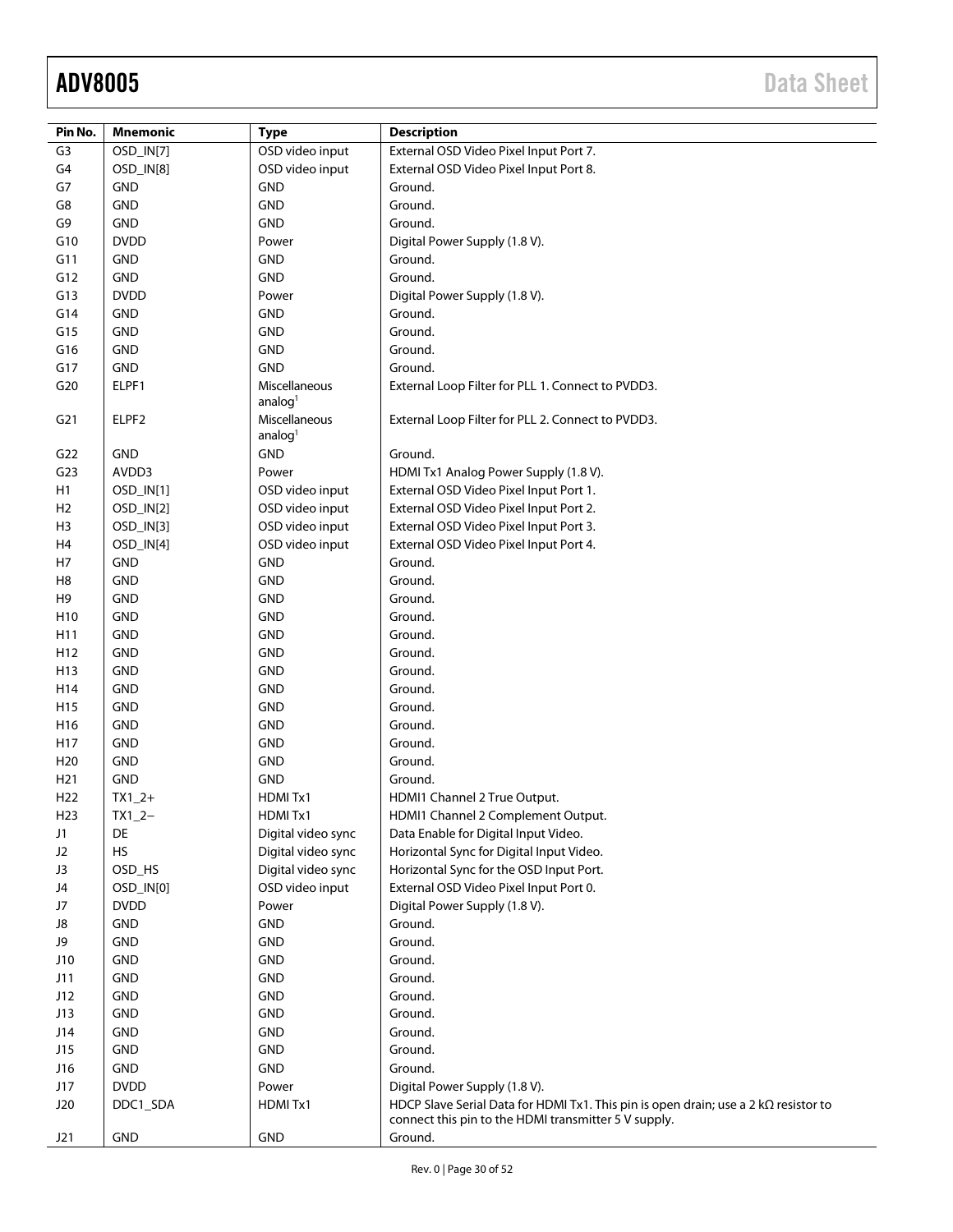| Pin No.         | <b>Mnemonic</b> | <b>Type</b>         | <b>Description</b>                                                                           |
|-----------------|-----------------|---------------------|----------------------------------------------------------------------------------------------|
| J22             | $TX1_1+$        | HDMITx1             | HDMI1 Channel 1 True Output.                                                                 |
| J23             | $TX1_1-$        | HDMITx1             | HDMI1 Channel 1 Complement Output.                                                           |
| K1              | VS              | Digital video sync  | Vertical Sync for Digital Input Video.                                                       |
| K <sub>2</sub>  | <b>PCLK</b>     | Digital video sync  | Pixel Clock for Digital Input Video.                                                         |
| K <sub>3</sub>  | DVDD IO         | Power               | Digital Interface Supply (3.3 V).                                                            |
| K4              | DVDD_IO         | Power               | Digital Interface Supply (3.3 V).                                                            |
| K7              | <b>GND</b>      | <b>GND</b>          | Ground.                                                                                      |
| K8              | <b>GND</b>      | <b>GND</b>          | Ground.                                                                                      |
| K9              | <b>GND</b>      | <b>GND</b>          | Ground.                                                                                      |
| K10             | <b>GND</b>      | <b>GND</b>          | Ground.                                                                                      |
| K11             | <b>GND</b>      | <b>GND</b>          | Ground.                                                                                      |
| K12             | <b>GND</b>      | <b>GND</b>          | Ground.                                                                                      |
| K13             | <b>GND</b>      | <b>GND</b>          | Ground.                                                                                      |
| K14             | <b>GND</b>      | <b>GND</b>          | Ground.                                                                                      |
| K15             | <b>GND</b>      | <b>GND</b>          | Ground.                                                                                      |
| K16             | <b>GND</b>      | <b>GND</b>          | Ground.                                                                                      |
| K17             | <b>GND</b>      | <b>GND</b>          | Ground.                                                                                      |
| K20             | DDC1_SCL        | HDMITx1             | HDCP Slave Serial Clock for HDMI Tx1. This pin is open drain; use a 2 k $\Omega$ resistor to |
|                 |                 |                     | connect this pin to the HDMI transmitter 5 V supply.                                         |
| K21             | <b>GND</b>      | <b>GND</b>          | Ground.                                                                                      |
| K22             | $TX1_0+$        | HDMITx1             | HDMI1 Channel 0 True Output.                                                                 |
| K23             | $TX1_0-$        | HDMITx1             | HDMI1 Channel 0 Complement Output.                                                           |
| L1              | P[32]           | Digital video input | Digital Video Input 32 of Bus (P[35] to P[0]).                                               |
| L2              | P[33]           | Digital video input | Digital Video Input 33 of Bus (P[35] to P[0]).                                               |
| L3              | P[34]           | Digital video input | Digital Video Input 34 of Bus (P[35] to P[0]).                                               |
| L4              | P[35]           | Digital video input | Digital Video Input 35 of Bus (P[35] to P[0]).                                               |
| L7              | <b>DVDD</b>     | Power               | Digital Power Supply (1.8 V).                                                                |
| L8              | <b>GND</b>      | <b>GND</b>          | Ground.                                                                                      |
| L9              | <b>GND</b>      | <b>GND</b>          | Ground.                                                                                      |
| L <sub>10</sub> | <b>GND</b>      | <b>GND</b>          | Ground.                                                                                      |
| L11             | <b>GND</b>      | <b>GND</b>          | Ground.                                                                                      |
| L12             | <b>GND</b>      | <b>GND</b>          | Ground.                                                                                      |
| L13             | <b>GND</b>      | <b>GND</b>          | Ground.                                                                                      |
| L14             | <b>GND</b>      | <b>GND</b>          | Ground.                                                                                      |
| L <sub>15</sub> | <b>GND</b>      | <b>GND</b>          | Ground.                                                                                      |
| L <sub>16</sub> | <b>GND</b>      | <b>GND</b>          | Ground.                                                                                      |
| L17             | <b>GND</b>      | <b>GND</b>          | Ground.                                                                                      |
| L20             | HPD_TX1         | HDMITx1             | Hot Plug Assert Signal Input for HDMI Tx1.                                                   |
| L21             | <b>GND</b>      | <b>GND</b>          | Ground.                                                                                      |
| L22             | $TX1_C+$        | HDMITx1             | HDMI1 Clock True Output.                                                                     |
| L23             | $TX1_C -$       | HDMITx1             | HDMI1 Clock Complement Output.                                                               |
| M1              | P[28]           | Digital video input | Digital Video Input 28 of Bus (P[35] to P[0]).                                               |
| M <sub>2</sub>  | P[29]           | Digital video input | Digital Video Input 29 of Bus (P[35] to P[0]).                                               |
| M <sub>3</sub>  | P[30]           | Digital video input | Digital Video Input 30 of Bus (P[35] to P[0]).                                               |
| M4              | P[31]           | Digital video input | Digital Video Input 31 of Bus (P[35] to P[0]).                                               |
| M7              | GND             | <b>GND</b>          | Ground.                                                                                      |
| M8              | GND             | <b>GND</b>          | Ground.                                                                                      |
| M9              | GND             | <b>GND</b>          | Ground.                                                                                      |
| M10             | <b>GND</b>      | <b>GND</b>          | Ground.                                                                                      |
| M11             | <b>GND</b>      | <b>GND</b>          | Ground.                                                                                      |
| M12             | <b>GND</b>      | <b>GND</b>          | Ground.                                                                                      |
| M13             | <b>GND</b>      | <b>GND</b>          | Ground.                                                                                      |
| M14             | <b>GND</b>      | <b>GND</b>          | Ground.                                                                                      |
| M15             | <b>GND</b>      | <b>GND</b>          | Ground.                                                                                      |
| M16             | GND             | <b>GND</b>          | Ground.                                                                                      |
| M17             | <b>GND</b>      | <b>GND</b>          | Ground.                                                                                      |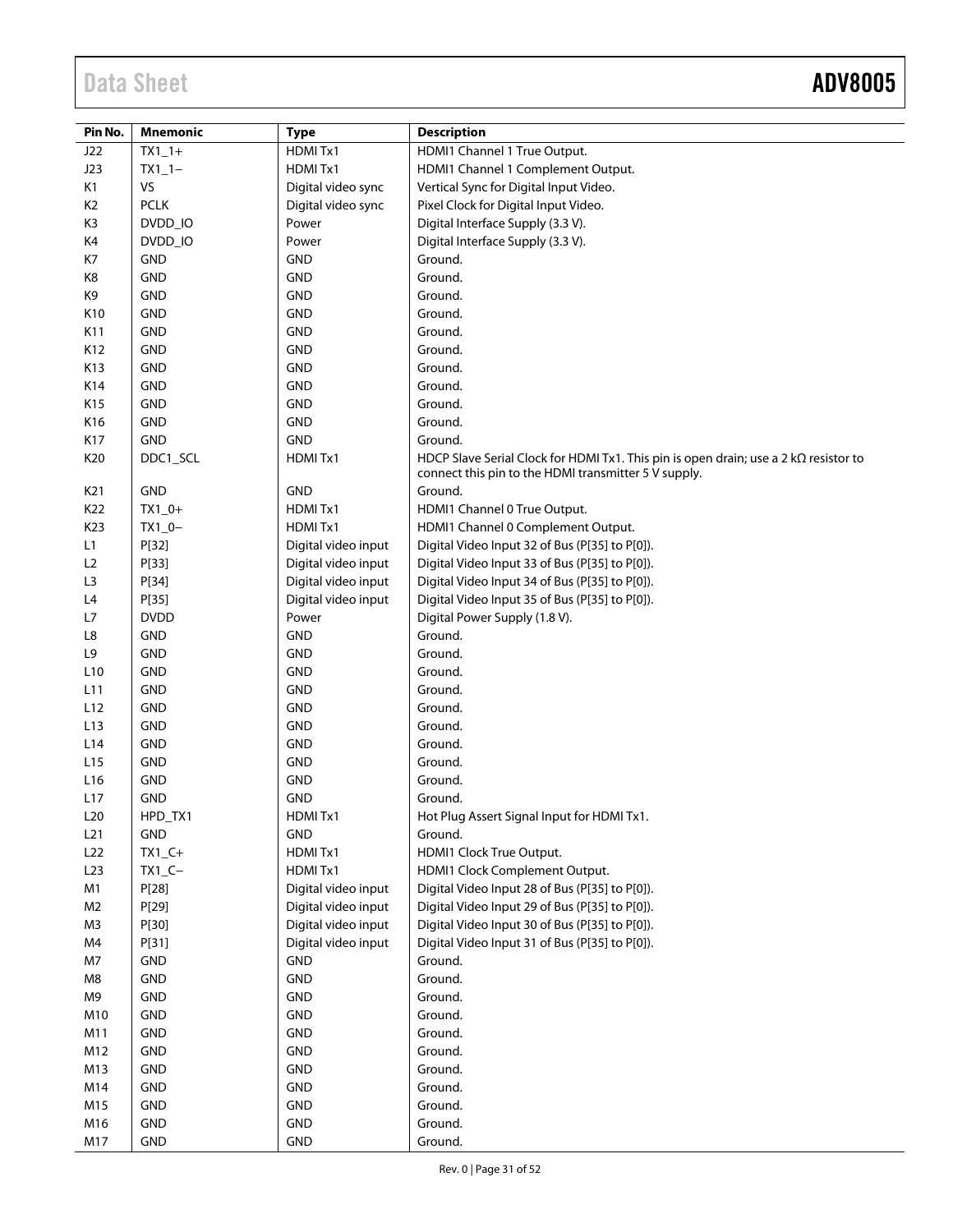| Pin No.         | Mnemonic    | <b>Type</b>         | <b>Description</b>                                                                                                                                               |
|-----------------|-------------|---------------------|------------------------------------------------------------------------------------------------------------------------------------------------------------------|
| M20             | R_TX1       | HDMI $Tx11$         | This pin sets the internal reference currents. Place a 470 $\Omega$ resistor (1% tolerance) between<br>this pin and ground, as close as possible to the ADV8005. |
| M21             | PVDD5       | Power <sup>1</sup>  | HDMI Transmitter PLL Power Supply (1.845 V).                                                                                                                     |
| M22             | $HEAC_1+$   | HDMITx1             | HDMI Ethernet and Audio Channel Positive Tx1 from the HDMI Connector.                                                                                            |
| M23             | $HEAC_1-$   | HDMITx1             | HDMI Ethernet and Audio Channel Negative Tx1 from the HDMI Connector.                                                                                            |
| N1              | P[24]       | Digital video input | Digital Video Input 24 of Bus (P[35] to P[0]).                                                                                                                   |
| N <sub>2</sub>  | P[25]       | Digital video input | Digital Video Input 25 of Bus (P[35] to P[0]).                                                                                                                   |
| N <sub>3</sub>  | P[26]       | Digital video input | Digital Video Input 26 of Bus (P[35] to P[0]).                                                                                                                   |
| N4              | P[27]       | Digital video input | Digital Video Input 27 of Bus (P[35] to P[0]).                                                                                                                   |
| N7              | <b>GND</b>  | <b>GND</b>          | Ground.                                                                                                                                                          |
| N8              | <b>GND</b>  | <b>GND</b>          | Ground.                                                                                                                                                          |
| N9              | <b>GND</b>  | <b>GND</b>          | Ground.                                                                                                                                                          |
| N <sub>10</sub> | <b>GND</b>  | <b>GND</b>          | Ground.                                                                                                                                                          |
| N11             | <b>GND</b>  | <b>GND</b>          | Ground.                                                                                                                                                          |
| N <sub>12</sub> | <b>GND</b>  | <b>GND</b>          | Ground.                                                                                                                                                          |
| N13             | <b>GND</b>  | <b>GND</b>          | Ground.                                                                                                                                                          |
| N14             | <b>GND</b>  | <b>GND</b>          | Ground.                                                                                                                                                          |
| N <sub>15</sub> | <b>GND</b>  | <b>GND</b>          | Ground.                                                                                                                                                          |
| N <sub>16</sub> | <b>GND</b>  | <b>GND</b>          | Ground.                                                                                                                                                          |
| N17             | <b>GND</b>  | <b>GND</b>          | Ground.                                                                                                                                                          |
| N20             | <b>DNC</b>  | Not applicable      | Do Not Connect. Do not connect to this pin.                                                                                                                      |
| N21             | PVDD5       | Power <sup>1</sup>  | HDMI Transmitter PLL Power Supply (1.845 V).                                                                                                                     |
| N22             | AVDD4       | Power               | HDMI Tx2 Analog Power Supply (1.8 V).                                                                                                                            |
| N23             | AVDD3       | Power               | HDMI Tx1 Analog Power Supply (1.8 V).                                                                                                                            |
| P1              | P[20]       | Digital video input | Digital Video Input 20 of Bus (P[35] to P[0]).                                                                                                                   |
| P <sub>2</sub>  | P[21]       | Digital video input | Digital Video Input 21 of Bus (P[35] to P[0]).                                                                                                                   |
| P <sub>3</sub>  | P[22]       | Digital video input | Digital Video Input 22 of Bus (P[35] to P[0]).                                                                                                                   |
| P4              | P[23]       | Digital video input | Digital Video Input 23 of Bus (P[35] to P[0]).                                                                                                                   |
| P7              | <b>DVDD</b> | Power               | Digital Power Supply (1.8 V).                                                                                                                                    |
| P8              | <b>GND</b>  | <b>GND</b>          | Ground.                                                                                                                                                          |
| P9              | <b>GND</b>  | <b>GND</b>          | Ground.                                                                                                                                                          |
| P10             | <b>GND</b>  | <b>GND</b>          | Ground.                                                                                                                                                          |
| P11             | <b>GND</b>  | <b>GND</b>          | Ground.                                                                                                                                                          |
| P12             | <b>GND</b>  | <b>GND</b>          | Ground.                                                                                                                                                          |
| P13             | <b>GND</b>  | <b>GND</b>          | Ground.                                                                                                                                                          |
| P14             | <b>GND</b>  | <b>GND</b>          | Ground.                                                                                                                                                          |
| P15             | <b>GND</b>  | <b>GND</b>          | Ground.                                                                                                                                                          |
| P <sub>16</sub> | <b>GND</b>  | <b>GND</b>          | Ground.                                                                                                                                                          |
| P17             | <b>DVDD</b> | Power               | Digital Power Supply (1.8 V).                                                                                                                                    |
| P <sub>20</sub> | <b>DNC</b>  | Not applicable      | Do Not Connect. Do not connect to this pin.                                                                                                                      |
| P21             | GND         | <b>GND</b>          | Ground.                                                                                                                                                          |
| P22             | <b>DNC</b>  | Not applicable      | Do Not Connect. Do not connect to this pin.                                                                                                                      |
| P23             | <b>DNC</b>  | Not applicable      | Do Not Connect. Do not connect to this pin.                                                                                                                      |
| R <sub>1</sub>  | P[16]       | Digital video input | Digital Video Input 16 of Bus (P[35] to P[0]).                                                                                                                   |
| R <sub>2</sub>  | P[17]       | Digital video input | Digital Video Input 17 of Bus (P[35] to P[0]).                                                                                                                   |
| R <sub>3</sub>  | P[18]       | Digital video input | Digital Video Input 18 of Bus (P[35] to P[0]).                                                                                                                   |
| R <sub>4</sub>  | P[19]       | Digital video input | Digital Video Input 19 of Bus (P[35] to P[0]).                                                                                                                   |
| R7              | GND         | <b>GND</b>          | Ground.                                                                                                                                                          |
| R8              | <b>GND</b>  | <b>GND</b>          | Ground.                                                                                                                                                          |
| R9              | <b>GND</b>  | <b>GND</b>          | Ground.                                                                                                                                                          |
| R <sub>10</sub> | <b>GND</b>  | <b>GND</b>          | Ground.                                                                                                                                                          |
| R <sub>11</sub> | <b>GND</b>  | <b>GND</b>          | Ground.                                                                                                                                                          |
| R12             | <b>GND</b>  | <b>GND</b>          | Ground.                                                                                                                                                          |
| R13             | GND         | <b>GND</b>          | Ground.                                                                                                                                                          |
| R <sub>14</sub> | GND         | GND                 | Ground.                                                                                                                                                          |
| R <sub>15</sub> | <b>GND</b>  | <b>GND</b>          | Ground.                                                                                                                                                          |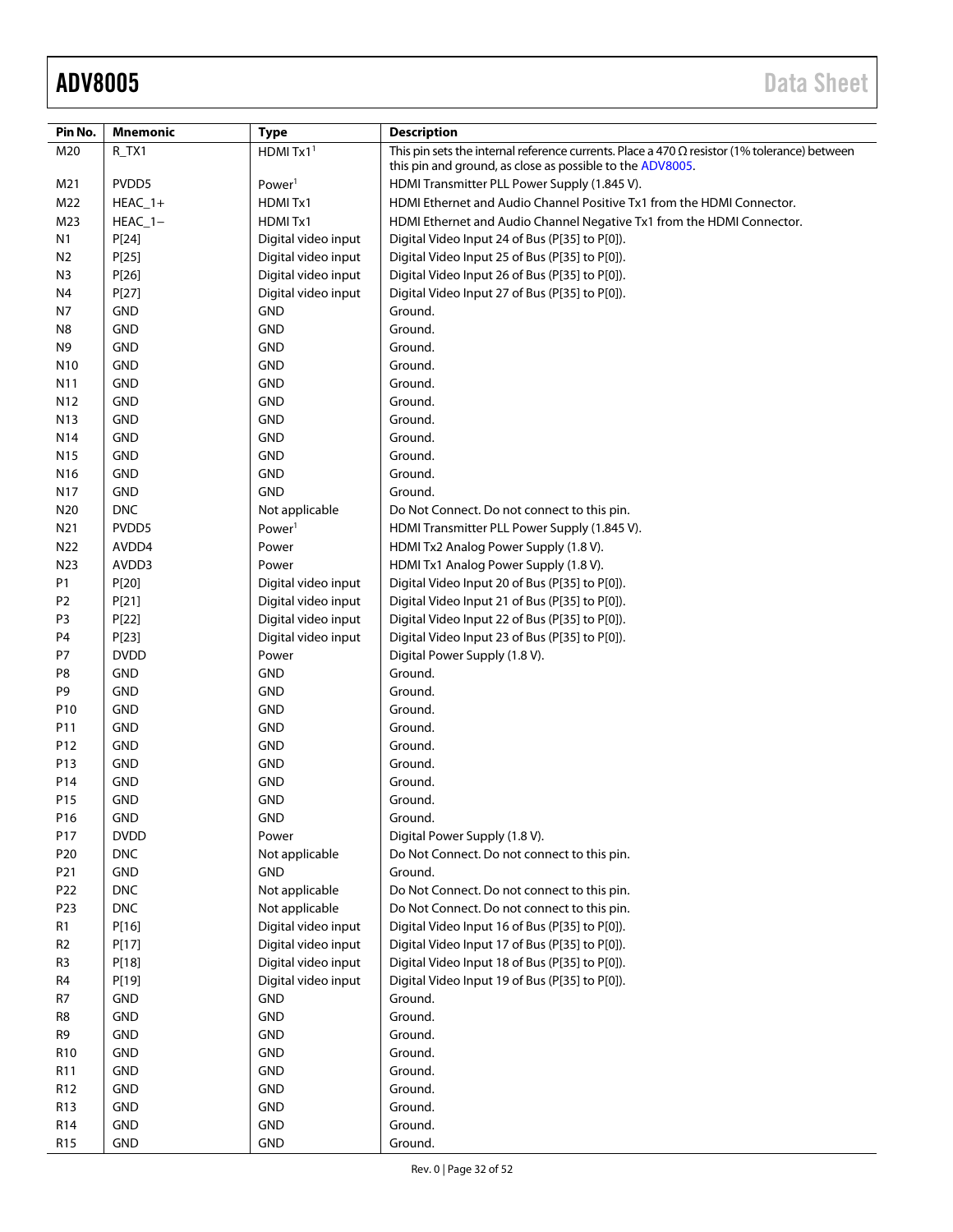—<br>—

| Pin No.         | <b>Mnemonic</b> | <b>Type</b>         | <b>Description</b>                             |
|-----------------|-----------------|---------------------|------------------------------------------------|
| R <sub>16</sub> | <b>GND</b>      | <b>GND</b>          | Ground.                                        |
| <b>R17</b>      | <b>GND</b>      | <b>GND</b>          | Ground.                                        |
| R <sub>20</sub> | <b>DNC</b>      | Not applicable      | Do Not Connect. Do not connect to this pin.    |
| R <sub>21</sub> | <b>GND</b>      | <b>GND</b>          | Ground.                                        |
| <b>R22</b>      | <b>DNC</b>      | Not applicable      | Do Not Connect. Do not connect to this pin.    |
| <b>R23</b>      | <b>DNC</b>      | Not applicable      | Do Not Connect. Do not connect to this pin.    |
| <b>T1</b>       | P[14]           | Digital video input | Digital Video Input 14 of Bus (P[35] to P[0]). |
| T <sub>2</sub>  | P[15]           | Digital video input | Digital Video Input 15 of Bus (P[35] to P[0]). |
| T <sub>3</sub>  | <b>GND</b>      | <b>GND</b>          | Ground.                                        |
| T <sub>4</sub>  | <b>GND</b>      | <b>GND</b>          | Ground.                                        |
| T7              | <b>GND</b>      | <b>GND</b>          | Ground.                                        |
| T <sub>8</sub>  | <b>GND</b>      | <b>GND</b>          | Ground.                                        |
| T <sub>9</sub>  | <b>GND</b>      | <b>GND</b>          | Ground.                                        |
| T10             | <b>GND</b>      | <b>GND</b>          | Ground.                                        |
| T11             | <b>GND</b>      | <b>GND</b>          | Ground.                                        |
| T12             | <b>GND</b>      | <b>GND</b>          | Ground.                                        |
| T13             | <b>GND</b>      | <b>GND</b>          | Ground.                                        |
| T14             | <b>GND</b>      | <b>GND</b>          | Ground.                                        |
| T <sub>15</sub> | <b>GND</b>      | <b>GND</b>          | Ground.                                        |
| T <sub>16</sub> | <b>GND</b>      | <b>GND</b>          | Ground.                                        |
| T17             | <b>GND</b>      | <b>GND</b>          | Ground.                                        |
| T <sub>20</sub> | <b>DNC</b>      | Not applicable      | Do Not Connect. Do not connect to this pin.    |
| T <sub>21</sub> | <b>GND</b>      | <b>GND</b>          | Ground.                                        |
| T <sub>22</sub> | <b>DNC</b>      | Not applicable      | Do Not Connect. Do not connect to this pin.    |
| T <sub>23</sub> | <b>DNC</b>      | Not applicable      | Do Not Connect. Do not connect to this pin.    |
| U1              | P[10]           | Digital video input | Digital Video Input 10 of Bus (P[35] to P[0]). |
| U <sub>2</sub>  | P[11]           | Digital video input | Digital Video Input 11 of Bus (P[35] to P[0]). |
| U3              | P[12]           | Digital video input | Digital Video Input 12 of Bus (P[35] to P[0]). |
| U <sub>4</sub>  | P[13]           | Digital video input | Digital Video Input 13 of Bus (P[35] to P[0]). |
| U7              | <b>GND</b>      | <b>GND</b>          | Ground.                                        |
| U8              | <b>GND</b>      | <b>GND</b>          | Ground.                                        |
| U9              | <b>DVDD</b>     | Power               | Digital Power Supply (1.8 V).                  |
| U10             | <b>GND</b>      | <b>GND</b>          | Ground.                                        |
| U11             | <b>GND</b>      | <b>GND</b>          | Ground.                                        |
| U12             | <b>DVDD</b>     | Power               | Digital Power Supply (1.8 V).                  |
| U13             | <b>GND</b>      | <b>GND</b>          | Ground.                                        |
| U14             | <b>GND</b>      | <b>GND</b>          | Ground.                                        |
| U15             | <b>DVDD</b>     | Power               | Digital Power Supply (1.8 V).                  |
| U16             | <b>GND</b>      | <b>GND</b>          | Ground.                                        |
| U17             | GND             | GND                 | Ground.                                        |
| U20             | <b>DNC</b>      | Not applicable      | Do Not Connect. Do not connect to this pin.    |
| U21             | <b>GND</b>      | GND                 | Ground.                                        |
| U22             | <b>DNC</b>      | Not applicable      | Do Not Connect. Do not connect to this pin.    |
| U23             | <b>DNC</b>      | Not applicable      | Do Not Connect. Do not connect to this pin.    |
| V1              | P[6]            | Digital video input | Digital Video Input 6 of Bus (P[35] to P[0]).  |
| V <sub>2</sub>  | P[7]            | Digital video input | Digital Video Input 7 of Bus (P[35] to P[0]).  |
| V3              | <b>P[8]</b>     | Digital video input | Digital Video Input 8 of Bus (P[35] to P[0]).  |
| V4              | P[9]            | Digital video input | Digital Video Input 9 of Bus (P[35] to P[0]).  |
| V20             | GND             | <b>GND</b>          | Ground.                                        |
| V <sub>21</sub> | PVDD6           | Power <sup>1</sup>  | HDMI Transmitter PLL Power Supply (1.845 V).   |
| V <sub>22</sub> | <b>DNC</b>      | Not applicable      | Do Not Connect. Do not connect to this pin.    |
| V <sub>23</sub> | <b>DNC</b>      | Not applicable      | Do Not Connect. Do not connect to this pin.    |
| W1              | P[2]            | Digital video input | Digital Video Input 2 of Bus (P[35] to P[0]).  |
| W <sub>2</sub>  | P[3]            | Digital video input | Digital Video Input 3 of Bus (P[35] to P[0]).  |
| W3              | P[4]            | Digital video input | Digital Video Input 4 of Bus (P[35] to P[0]).  |
| W4              | P[5]            | Digital video input | Digital Video Input 5 of Bus (P[35] to P[0]).  |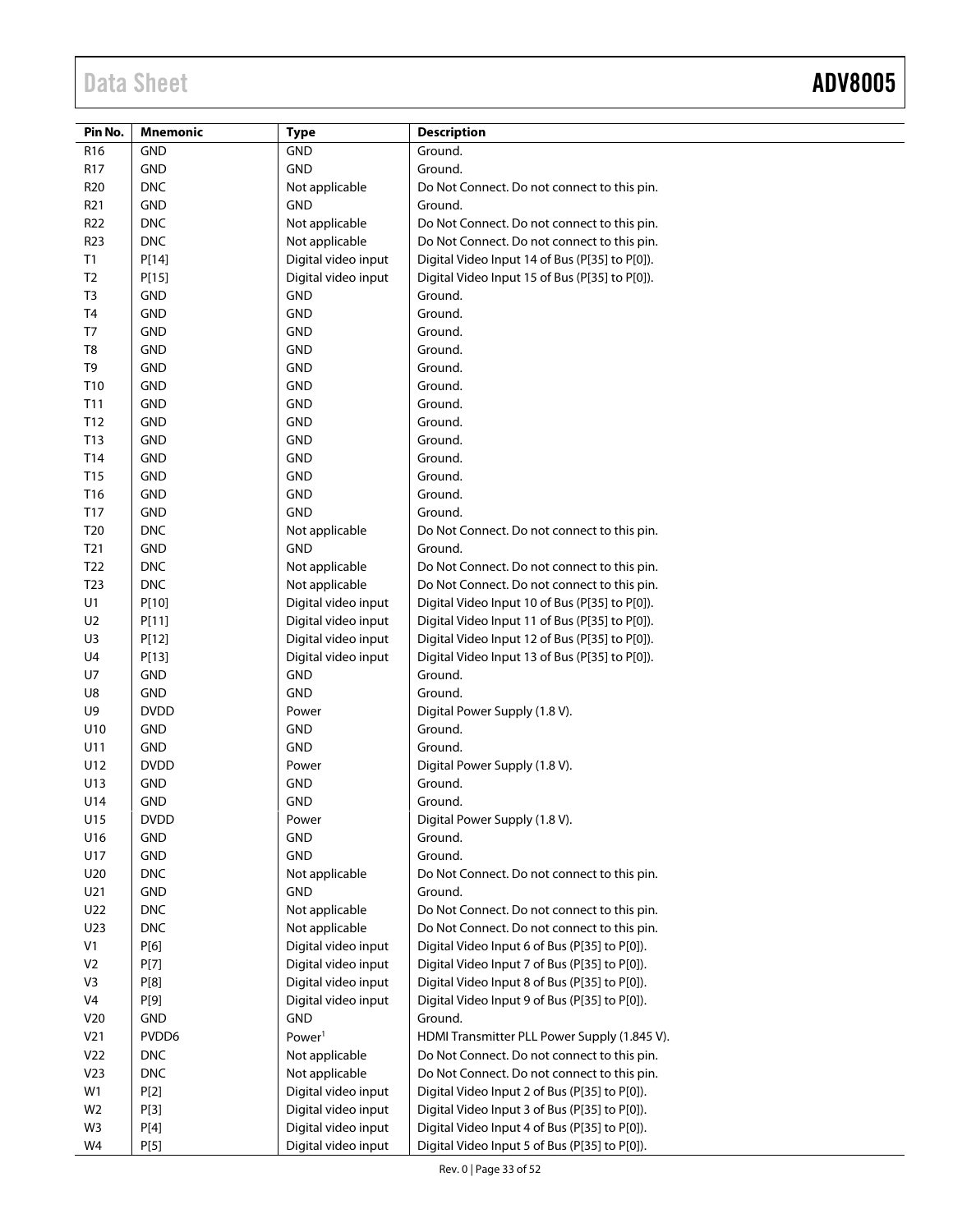| Pin No.         | <b>Mnemonic</b>  | <b>Type</b>           | <b>Description</b>                                                                                                                                                                        |
|-----------------|------------------|-----------------------|-------------------------------------------------------------------------------------------------------------------------------------------------------------------------------------------|
| W20             | TEST3            | Miscellaneous digital | Test Pin. Connect this pin to ground through a 0.1 µF capacitor.                                                                                                                          |
| W21             | PVDD6            | Power <sup>1</sup>    | HDMI Transmitter PLL Power Supply (1.845 V).                                                                                                                                              |
| W22             | AVDD4            | Power                 | HDMI Tx2 Analog Power Supply (1.8 V).                                                                                                                                                     |
| W23             | AVDD4            | Power                 | HDMI Tx2 Analog Power Supply (1.8 V).                                                                                                                                                     |
| Y1              | P[0]             | Digital video input   | Digital Video Input 0 of Bus (P[35] to P[0]).                                                                                                                                             |
| Y <sub>2</sub>  | P[1]             | Digital video input   | Digital Video Input 1 of Bus (P[35] to P[0]).                                                                                                                                             |
| Y3              | DDR_DQS[2]       | <b>DDR</b> interface  | Data Strobe for DDR Data Bytes[23:16], True.                                                                                                                                              |
| Υ4              | <b>GND</b>       | <b>GND</b>            | Ground.                                                                                                                                                                                   |
| <b>Y5</b>       | DDR_DQ[23]       | <b>DDR</b> interface  | Data Line 23. Interface to external RAM data lines.                                                                                                                                       |
| Y6              | DVDD_DDR         | Power                 | DDR Interface Supply (1.8 V).                                                                                                                                                             |
| Y7              | DDR_DQS[3]       | DDR interface         | Data Strobe for DDR Data Bytes[31:24], True.                                                                                                                                              |
| Y8              | <b>GND</b>       | <b>GND</b>            | Ground.                                                                                                                                                                                   |
| Y9              | <b>DDR_A[11]</b> | DDR interface         | Address Line 11. Interface to external RAM address lines.                                                                                                                                 |
| Y10             | DVDD_DDR         | Power                 | DDR Interface Supply (1.8 V).                                                                                                                                                             |
| Y11             | DDR_A[4]         | DDR interface         | Address Line 4. Interface to external RAM address lines.                                                                                                                                  |
| Y12             | <b>GND</b>       | <b>GND</b>            | Ground.                                                                                                                                                                                   |
| Y13             | DDR_CAS          | DDR interface         | Column Address Strobe for DDR Memory.                                                                                                                                                     |
| Y14             | DVDD DDR         | Power                 | DDR Interface Supply (1.8 V).                                                                                                                                                             |
| Y15             | DDR_CK           | <b>DDR</b> interface  | DDR Memory Clock. Interface to external DDR RAM clock lines.                                                                                                                              |
| Y16             | <b>GND</b>       | <b>GND</b>            | Ground.                                                                                                                                                                                   |
| Y17             | DDR_DQ[9]        | <b>DDR</b> interface  | Data Line 9. Interface to external RAM data lines.                                                                                                                                        |
| Y18             | DVDD_DDR         | Power                 | DDR Interface Supply (1.8 V).                                                                                                                                                             |
| Y19             | DDR_DQ[14]       | DDR interface         | Data Line 14. Interface to external RAM data lines.                                                                                                                                       |
| Y20             | <b>GND</b>       | <b>GND</b>            | Ground.                                                                                                                                                                                   |
| Y21             | DDR_DQ[6]        | <b>DDR</b> interface  | Data Line 6. Interface to external RAM data lines.                                                                                                                                        |
| Y22             | PVDD_DDR         | Power                 | DDR Interface PLL Supply (1.8 V).                                                                                                                                                         |
| Y23             | <b>GND</b>       | <b>GND</b>            | Ground.                                                                                                                                                                                   |
| AA1             | DDR_DQ[18]       | <b>DDR</b> interface  | Data Line 18. Interface to external RAM data lines.                                                                                                                                       |
| AA2             | <b>GND</b>       | <b>GND</b>            | Ground.                                                                                                                                                                                   |
| AA3             | <b>GND</b>       | <b>GND</b>            | Ground.                                                                                                                                                                                   |
| AA4             | DDR_DQS[2]       | <b>DDR</b> interface  | Data Strobe for DDR Data Bytes[23:16], Complement.                                                                                                                                        |
| AA5             | DDR_DQ[26]       | <b>DDR</b> interface  | Data Line 26. Interface to external RAM data lines.                                                                                                                                       |
| AA6             | DVDD_DDR         | Power                 | DDR Interface Supply (1.8 V).                                                                                                                                                             |
| AA7             | DDR DQS[3]       | <b>DDR</b> interface  | Data Strobe for DDR Data Bytes[31:24], Complement.                                                                                                                                        |
| AA8             | <b>DDR A[13]</b> | DDR interface         | Address Line 13. Interface to external RAM address lines. For designs that must<br>maintain consistency with the ADV8002 or the ADV8003, this pin can be grounded or<br>left unconnected. |
| AA9             | DDR_A[8]         | DDR interface         | Address Line 8. Interface to external RAM address lines.                                                                                                                                  |
| AA10            | DVDD_DDR         | Power                 | DDR Interface Supply (1.8 V).                                                                                                                                                             |
| AA11            | DDR_A[2]         | <b>DDR</b> interface  | Address Line 2. Interface to external RAM address lines.                                                                                                                                  |
| AA12            | GND              | <b>GND</b>            | Ground.                                                                                                                                                                                   |
| AA13            | DDR_CS           | <b>DDR</b> interface  | DDR Chip Select. Interface to external DDR RAM chip selects.                                                                                                                              |
| AA14            | DVDD_DDR         | Power                 | DDR Interface Supply (1.8 V).                                                                                                                                                             |
| AA15            | DDR_CK           | <b>DDR</b> interface  | DDR Memory Clock. Interface to external DDR RAM clock lines.                                                                                                                              |
| AA16            | GND              | <b>GND</b>            | Ground.                                                                                                                                                                                   |
| AA17            | DDR_DQ[11]       | <b>DDR</b> interface  | Data Line 11. Interface to external RAM data lines.                                                                                                                                       |
| AA18            | DVDD_DDR         | Power                 | DDR Interface Supply (1.8 V).                                                                                                                                                             |
| AA19            | DDR_DM[1]        | DDR interface         | Data Mask for Data Lines[15:8].                                                                                                                                                           |
| AA20            | DDR_DM[0]        | DDR interface         | Data Mask for Data Lines[7:0].                                                                                                                                                            |
| AA21            | <b>GND</b>       | <b>GND</b>            | Ground.                                                                                                                                                                                   |
| AA22            | <b>GND</b>       | <b>GND</b>            | Ground.                                                                                                                                                                                   |
| AA23            | DDR_DQ[3]        | DDR interface         | Data Line 3. Interface to external RAM data lines.                                                                                                                                        |
| AB1             | DDR_DQ[21]       | <b>DDR</b> interface  | Data Line 21. Interface to external RAM data lines.                                                                                                                                       |
| AB <sub>2</sub> | DDR_DQ[19]       | <b>DDR</b> interface  | Data Line 19. Interface to external RAM data lines.                                                                                                                                       |
| AB3             | DDR_DQ[17]       | <b>DDR</b> interface  | Data Line 17. Interface to external RAM data lines.                                                                                                                                       |
| AB4             | DDR_DM[2]        | DDR interface         | Data Mask for Data Lines[23:16].                                                                                                                                                          |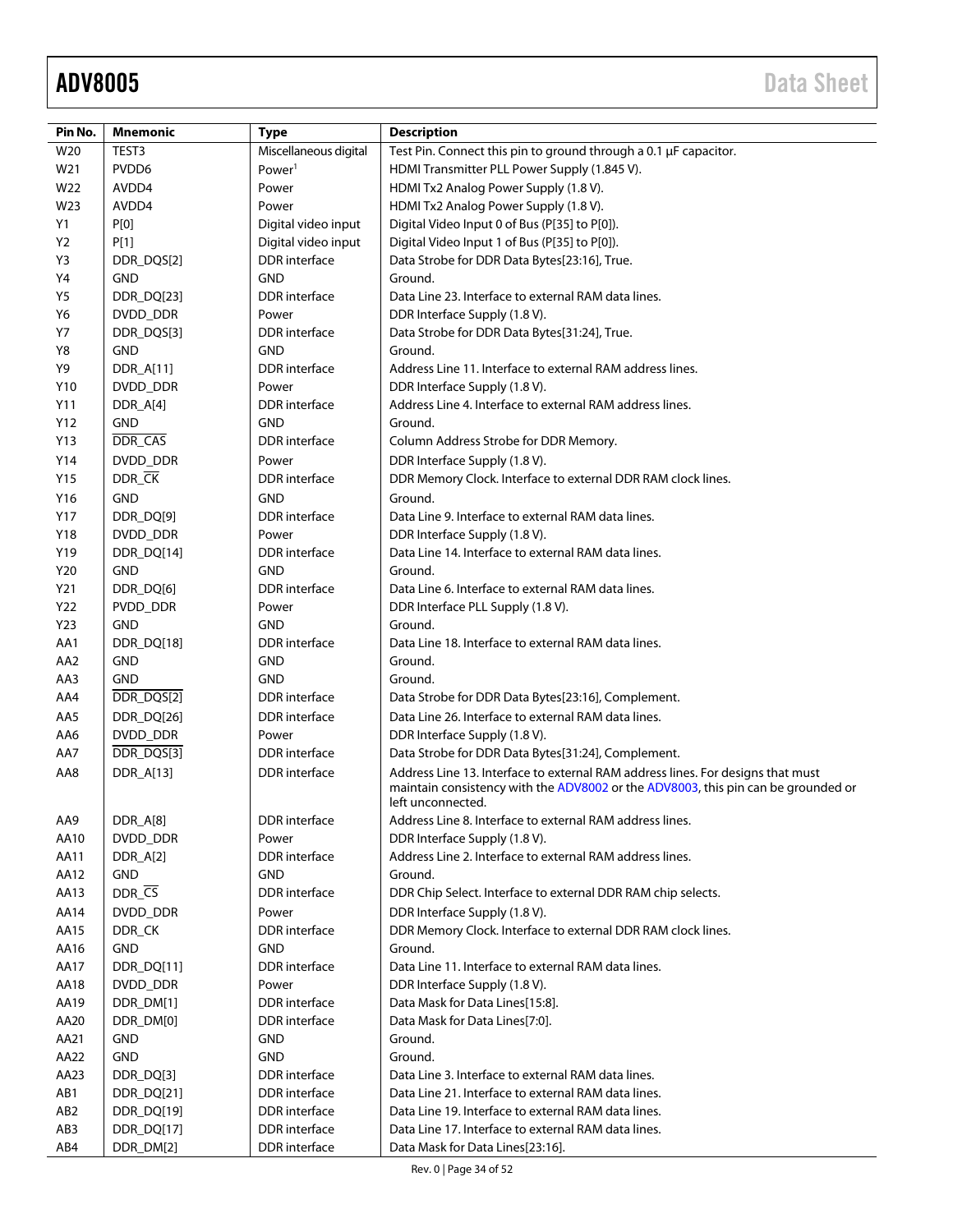<span id="page-34-0"></span>

| Pin No.          | <b>Mnemonic</b> | <b>Type</b>                | <b>Description</b>                                                    |
|------------------|-----------------|----------------------------|-----------------------------------------------------------------------|
| AB5              | DDR DQ[30]      | <b>DDR</b> interface       | Data Line 30. Interface to external RAM data lines.                   |
| AB6              | DDR_DM[3]       | <b>DDR</b> interface       | Data Mask for Data Lines[31: 24].                                     |
| AB7              | DDR_DQ[31]      | DDR interface              | Data Line 31. Interface to external RAM data lines.                   |
| AB <sub>8</sub>  | DDR_DQ[29]      | DDR interface              | Data Line 29. Interface to external RAM data lines.                   |
| AB9              | DDR_A[12]       | <b>DDR</b> interface       | Address Line 12. Interface to external RAM address lines.             |
| AB10             | DDR_A[6]        | <b>DDR</b> interface       | Address Line 6. Interface to external RAM address lines.              |
| AB11             | DDR_A[3]        | <b>DDR</b> interface       | Address Line 3. Interface to external RAM address lines.              |
| AB12             | DDR_A[0]        | <b>DDR</b> interface       | Address Line 0. Interface to external RAM address lines.              |
| AB13             | DDR_BA[0]       | DDR interface              | Bank Address Line 0. Indicates which data bank to write to/read from. |
| AB14             | DDR_RAS         | <b>DDR</b> interface       | Row Address Strobe for DDR Memory.                                    |
| AB15             | DDR_CKE         | <b>DDR</b> interface       | Clock Enable for External DDR Memory.                                 |
| AB16             | DDR_DQ[12]      | <b>DDR</b> interface       | Data Line 12. Interface to external RAM data lines.                   |
| AB17             | DDR_DQS[1]      | <b>DDR</b> interface       | Data Strobe for DDR Data Bytes[15:8], True.                           |
| AB18             | DDR_DQ[8]       | <b>DDR</b> interface       | Data Line 8. Interface to external RAM data lines.                    |
| AB19             | DDR_DQ[13]      | DDR interface              | Data Line 13. Interface to external RAM data lines.                   |
| AB20             | DDR_DQ[0]       | <b>DDR</b> interface       | Data Line 0. Interface to external RAM data lines.                    |
| AB21             | DDR_DQ[5]       | <b>DDR</b> interface       | Data Line 5. Interface to external RAM data lines.                    |
| AB22             | DDR_DQS[0]      | <b>DDR</b> interface       | Data Strobe for DDR Data Bytes[7:0], True.                            |
| AB23             | DDR_DQ[4]       | <b>DDR</b> interface       | Data Line 4. Interface to external RAM data lines.                    |
| AC1              | DDR_DQ[16]      | <b>DDR</b> interface       | Data Line 16. Interface to external RAM data lines.                   |
| AC <sub>2</sub>  | DDR_DQ[20]      | <b>DDR</b> interface       | Data Line 20. Interface to external RAM data lines.                   |
| AC3              | DDR_DQ[22]      | DDR interface              | Data Line 22. Interface to external RAM data lines.                   |
| AC4              | DDR_DQ[25]      | <b>DDR</b> interface       | Data Line 25. Interface to external RAM data lines.                   |
| AC5              | DDR_DQ[28]      | <b>DDR</b> interface       | Data Line 28. Interface to external RAM data lines.                   |
| AC6              | DDR_DQ[27]      | DDR interface              | Data Line 27, Interface to external RAM data lines.                   |
| AC7              | DDR_DQ[24]      | <b>DDR</b> interface       | Data Line 24. Interface to external RAM data lines.                   |
| AC <sub>8</sub>  | DDR_A[9]        | <b>DDR</b> interface       | Address Line 9. Interface to external RAM address lines.              |
| AC9              | DDR_A[5]        | DDR interface              | Address Line 5. Interface to external RAM address lines.              |
| AC10             | DDR_A[7]        | <b>DDR</b> interface       | Address Line 7. Interface to external RAM address lines.              |
| AC11             | DDR_A[1]        | <b>DDR</b> interface       | Address Line 1. Interface to external RAM address lines.              |
| AC12             | DDR_A[10]       | <b>DDR</b> interface       | Address Line 10. Interface to external RAM address lines.             |
| AC13             | DDR_BA[1]       | <b>DDR</b> interface       | Bank Address Line 1. Indicates which data bank to write to/read from. |
| AC14             | DDR_BA[2]       | DDR interface              | Bank Address Line 2. Indicates which data bank to write to/read from. |
| AC15             | DDR_WE          | <b>DDR</b> interface       | Write Enable Signal for DDR RAM.                                      |
| AC16             | DDR_VREF        | DDR interface <sup>1</sup> | Reference Voltage for DDR RAM.                                        |
| AC17             | DDR_DQ[10]      | <b>DDR</b> interface       | Data Line 10. Interface to external RAM data lines.                   |
| AC18             | DDR_DQS[1]      | <b>DDR</b> interface       | Data Strobe for DDR Data Bytes[15:8], Complement.                     |
| AC19             | DDR_DQ[15]      | <b>DDR</b> interface       | Data Line 15. Interface to external RAM data lines.                   |
| AC <sub>20</sub> | DDR_DQ[7]       | DDR interface              | Data Line 7. Interface to external RAM data lines.                    |
| AC21             | DDR_DQ[2]       | <b>DDR</b> interface       | Data Line 2. Interface to external RAM data lines.                    |
| AC22             | DDR_DQS[0]      | <b>DDR</b> interface       | Data Strobe for DDR Data Bytes[7:0], Complement.                      |
| AC23             | DDR_DQ[1]       | <b>DDR</b> interface       | Data Line 1. Interface to external RAM data lines.                    |

<sup>1</sup> Sensitive node. Careful layout is important. Keep the associated circuitry as close as possible to the ADV8005.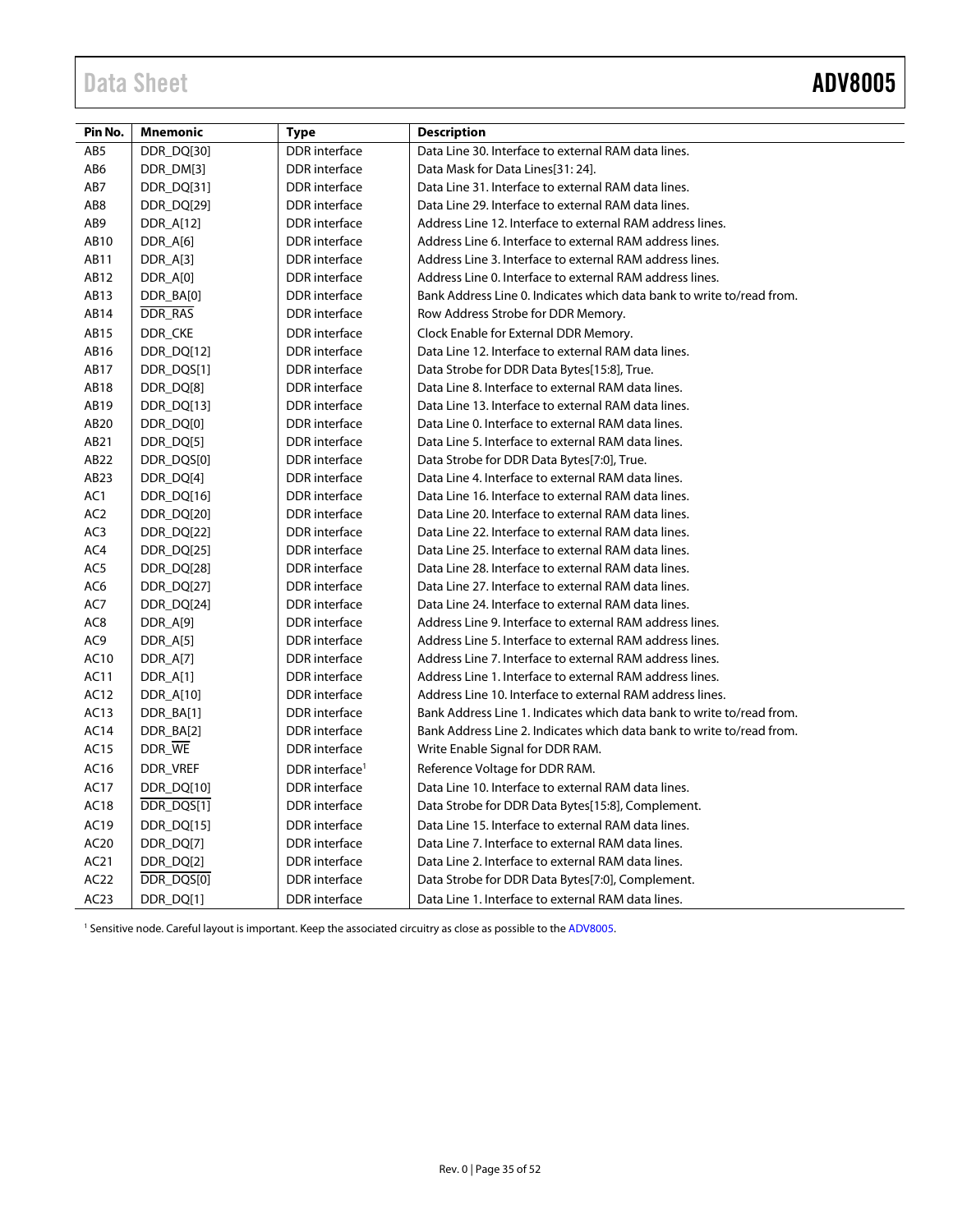|    | 1                                                                                        | 2                                                                                                        | 3                                      | 4                           | 5                        | 6                         | 7                       | 8                                                     | 9                   | 10                        | 11                 | 12                  | 13                                                | 14                         | 15                                   | 16                        | 17                          | 18                        | 19                   | 20                             | 21                  | 22                          | 23                   |    |  |
|----|------------------------------------------------------------------------------------------|----------------------------------------------------------------------------------------------------------|----------------------------------------|-----------------------------|--------------------------|---------------------------|-------------------------|-------------------------------------------------------|---------------------|---------------------------|--------------------|---------------------|---------------------------------------------------|----------------------------|--------------------------------------|---------------------------|-----------------------------|---------------------------|----------------------|--------------------------------|---------------------|-----------------------------|----------------------|----|--|
| A  | <b>OSD</b><br>IN[23]<br>DIN <sub>[7]</sub>                                               | <b>OSD</b><br>DE                                                                                         | OSD<br>CLK <sub>U</sub><br>EXT_<br>CLK | <b>AUD</b><br>IN[1]         | <b>AUD</b><br>IN[2]      | <b>AUD</b><br>IN[5]       | ARC <sub>2</sub><br>OUT | MOSI1                                                 | SCK <sub>2</sub>    | $\overline{\text{CS2}}$   | <b>RESET</b>       | <b>XTALN</b>        | PVDD <sub>2</sub>                                 | <b>DNC</b>                 | <b>DNC</b>                           | <b>CVDD1</b>              | RX_C-                       | <b>RX_0-</b>              | $RX_1$ -             | RX_2-                          | <b>CVDD1</b>        | <b>DNC</b>                  | <b>DNC</b>           | А  |  |
| в  | <b>OSD</b><br>$\begin{array}{r} \hline W[21]\bar{y} \\ \hline EXT \\ DIN[5] \end{array}$ | <b>OSD</b><br>$\begin{array}{r} \bar{N}[22] \\ \bar{E}X \bar{T} \\ \bar{D} \bar{N}[\bar{6}] \end{array}$ | <b>OSD</b><br>VS                       | <b>AUD</b><br><b>IN[0]</b>  | <b>AUD</b><br>IN[3]      | <b>SFL</b>                | ARC1<br>OUT             | MISO1                                                 | <b>MOSI2</b>        | MISO <sub>2</sub>         | <b>ALSB</b>        | <b>XTALP</b>        | PVDD1                                             | <b>DNC</b>                 | <b>DNC</b>                           | <b>GND</b>                | RX_C+                       | RX_0+                     | RX 1+                | RX 2+                          | <b>GND</b>          | <b>DNC</b>                  | <b>DNC</b>           | в  |  |
| С  | <b>OSD</b><br>IN[19]/<br>EXT<br>DIN[3]                                                   | <b>OSD</b><br><b>IN[20]</b><br>DIN[4]                                                                    | <b>GND</b>                             | AUD<br>IN[4]                | <b>DSD</b><br><b>CLK</b> | <b>SCLK</b>               | <b>SCL</b>              | SCK <sub>1</sub>                                      | <b>GND</b>          | <b>INTO</b>               | <b>PDN</b>         | <b>GND</b>          | <b>GND</b>                                        | <b>DNC</b>                 | <b>REF</b><br><b>CLK</b>             | RX<br><b>HPD</b>          | <b>AVDD1</b>                | <b>GND</b>                | <b>GND</b>           | <b>AVDD1</b>                   | AVDD1               | <b>DNC</b>                  | <b>DNC</b>           | С  |  |
| D  | <b>OSD</b><br>$\frac{IN[16]}{EXT}$<br>DIN(0)                                             | <b>OSD</b><br>IN[17]<br>DIN[1]                                                                           | <b>OSD</b><br>IN[18]<br>DIN[2]         | <b>GND</b>                  | <b>DVDD</b><br>ю         | <b>MCLK</b>               | <b>SDA</b>              | $\overline{\text{c}}\overline{\text{s}}$ <sub>1</sub> | <b>GND</b>          | INT <sub>1</sub>          | INT <sub>2</sub>   | <b>DVDD</b><br>IО   | TEST1                                             | <b>REF</b><br><b>HS</b>    | REF<br><b>VS</b>                     | RX_5V                     | <b>DNC</b>                  | <b>DNC</b>                | <b>RTERM</b>         | AVDD <sub>2</sub>              | AVDD <sub>2</sub>   | <b>DNC</b>                  | <b>DNC</b>           | D  |  |
| Е  | <b>OSD</b><br>IN[13]/<br>VBI_SCK                                                         | <b>OSD</b><br><b>IN[14]/</b><br>VBI_MOS                                                                  | <b>OSD</b><br>$IN[15]$<br>VBI_CS       | <b>DVDD</b><br><b>IO</b>    |                          |                           |                         |                                                       |                     |                           |                    |                     |                                                   |                            |                                      |                           |                             |                           |                      | <b>TEST2</b>                   | <b>GND</b>          | <b>DNC</b>                  | <b>DNC</b>           | Е  |  |
| F  | <b>OSD</b><br><b>IN[9]</b>                                                               | <b>OSD</b><br>IN[10]                                                                                     | <b>OSD</b><br>IN[11]                   | <b>OSD</b><br>IN[12]        |                          |                           |                         |                                                       |                     |                           |                    |                     |                                                   |                            |                                      |                           |                             |                           |                      | <b>DNC</b>                     | PVDD3               | <b>GND</b>                  | <b>DNC</b>           | F  |  |
| G  | <b>OSD</b><br>IN[5]                                                                      | <b>OSD</b><br><b>IN[6]</b>                                                                               | <b>OSD</b><br>IN[7]                    | <b>OSD</b><br><b>IN[8]</b>  |                          |                           | <b>GND</b>              | <b>GND</b>                                            | <b>GND</b>          | <b>DVDD</b>               | <b>GND</b>         | <b>GND</b>          | <b>DVDD</b>                                       | <b>GND</b>                 | <b>GND</b>                           | <b>GND</b>                | <b>GND</b>                  |                           |                      | ELPF1                          | ELPF <sub>2</sub>   | <b>GND</b>                  | AVDD3                | G  |  |
| н  | <b>OSD</b><br>IN[1]                                                                      | <b>OSD</b><br>IN[2]                                                                                      | <b>OSD</b><br><b>IN[3]</b>             | <b>OSD</b><br>IN[4]         |                          |                           | <b>GND</b>              | <b>GND</b>                                            | <b>GND</b>          | <b>GND</b>                | <b>GND</b>         | <b>GND</b>          | <b>GND</b>                                        | <b>GND</b>                 | <b>GND</b>                           | <b>GND</b>                | <b>GND</b>                  |                           |                      | <b>GND</b>                     | <b>GND</b>          | $TX1_2+$ TX1_2-             |                      | н  |  |
| J  | DE                                                                                       | <b>HS</b>                                                                                                | <b>OSD</b><br><b>HS</b>                | <b>OSD</b><br><b>IN[0]</b>  |                          |                           | <b>DVDD</b>             | <b>GND</b>                                            | <b>GND</b>          | <b>GND</b>                | <b>GND</b>         | <b>GND</b>          | <b>GND</b>                                        | <b>GND</b>                 | <b>GND</b>                           | <b>GND</b>                | <b>DVDD</b>                 |                           |                      | DDC1<br><b>SDA</b>             | <b>GND</b>          | TX1_1+ TX1_1-               |                      | J  |  |
| κ  | <b>VS</b>                                                                                | <b>PCLK</b>                                                                                              | <b>DVDD</b><br>ю                       | <b>DVDD</b><br>ю            |                          |                           | <b>GND</b>              | <b>GND</b>                                            | <b>GND</b>          | <b>GND</b>                | <b>GND</b>         | <b>GND</b>          | <b>GND</b>                                        | <b>GND</b>                 | <b>GND</b>                           | <b>GND</b>                | <b>GND</b>                  |                           |                      | DDC1<br><b>SCL</b>             | <b>GND</b>          | $TX1_0+$                    | TX1_0-               | κ  |  |
| L  | P[32]                                                                                    | P[33]                                                                                                    | P[34]                                  | P[35]                       |                          |                           | <b>DVDD</b>             | <b>GND</b>                                            | <b>GND</b>          | <b>GND</b>                | <b>GND</b>         | <b>GND</b>          | <b>GND</b>                                        | <b>GND</b>                 | <b>GND</b>                           | <b>GND</b>                | <b>GND</b>                  |                           |                      | <b>HPD</b><br>TX1              | <b>GND</b>          | TX1_C+ TX1_C-               |                      | L  |  |
| м  | P[28]                                                                                    | P[29]                                                                                                    | P[30]                                  | P[31]                       |                          |                           | <b>GND</b>              | <b>GND</b>                                            | <b>GND</b>          | <b>GND</b>                | <b>GND</b>         | <b>GND</b>          | <b>GND</b>                                        | <b>GND</b>                 | <b>GND</b>                           | <b>GND</b>                | <b>GND</b>                  |                           |                      | R_TX1                          | <b>PVDD5</b>        | HEAC_<br>$1+$               | HEAC_<br>$1 -$       | M  |  |
| N  | P[24]                                                                                    | P[25]                                                                                                    | P[26]                                  | P[27]                       |                          |                           | <b>GND</b>              | <b>GND</b>                                            | <b>GND</b>          | <b>GND</b>                | <b>GND</b>         | <b>GND</b>          | <b>GND</b>                                        | <b>GND</b>                 | <b>GND</b>                           | <b>GND</b>                | <b>GND</b>                  |                           |                      | <b>DNC</b>                     | PVDD5               | AVDD4                       | AVDD3                | N  |  |
| P  | P[20]                                                                                    | P[21]                                                                                                    | P[22]                                  | P[23]                       |                          |                           | <b>DVDD</b>             | <b>GND</b>                                            | <b>GND</b>          | <b>GND</b>                | <b>GND</b>         | <b>GND</b>          | <b>GND</b>                                        | <b>GND</b>                 | <b>GND</b>                           | <b>GND</b>                | <b>DVDD</b>                 |                           |                      | DDC <sub>2</sub><br><b>SCL</b> | <b>GND</b>          | $TX2_2+$                    | TX2 2-               | P  |  |
| R  | P[16]                                                                                    | P[17]                                                                                                    | P[18]                                  | P[19]                       |                          |                           | <b>GND</b>              | <b>GND</b>                                            | <b>GND</b>          | <b>GND</b>                | <b>GND</b>         | <b>GND</b>          | <b>GND</b>                                        | <b>GND</b>                 | <b>GND</b>                           | <b>GND</b>                | <b>GND</b>                  |                           |                      | DDC <sub>2</sub><br><b>SDA</b> | <b>GND</b>          | TX2_1+                      | TX2_1-               | R  |  |
| т  | P[14]                                                                                    | P[15]                                                                                                    | <b>GND</b>                             | <b>GND</b>                  |                          |                           | <b>GND</b>              | <b>GND</b>                                            | <b>GND</b>          | <b>GND</b>                | <b>GND</b>         | <b>GND</b>          | <b>GND</b>                                        | <b>GND</b>                 | <b>GND</b>                           | <b>GND</b>                | <b>GND</b>                  |                           |                      | <b>HPD</b><br>TX <sub>2</sub>  | <b>GND</b>          | $TX2_0+$                    | TX2_0-               | T  |  |
| U  | P[10]                                                                                    | P[11]                                                                                                    | P[12]                                  | P[13]                       |                          |                           | <b>GND</b>              | <b>GND</b>                                            | <b>DVDD</b>         | <b>GND</b>                | <b>GND</b>         | <b>DVDD</b>         | <b>GND</b>                                        | <b>GND</b>                 | <b>DVDD</b>                          | <b>GND</b>                | <b>GND</b>                  |                           |                      | R_TX2                          | <b>GND</b>          | TX2_C+ TX2_C-               |                      | U  |  |
| ۷  | <b>P[6]</b>                                                                              | <b>P[7]</b>                                                                                              | <b>P[8]</b>                            | <b>P[9]</b>                 |                          |                           |                         |                                                       |                     |                           |                    |                     |                                                   |                            |                                      |                           |                             |                           |                      | <b>GND</b>                     | PVDD6               | <b>HEAC</b><br>$2+$         | <b>HEAC</b><br>$2 -$ | v  |  |
| W  | <b>P[2]</b>                                                                              | <b>P[3]</b>                                                                                              | P[4]                                   | <b>P[5]</b>                 |                          |                           |                         |                                                       |                     |                           |                    |                     |                                                   |                            |                                      |                           |                             |                           |                      | <b>TEST3</b>                   | PVDD6               | AVDD4                       | AVDD4                | W  |  |
| Y  | <b>P[0]</b>                                                                              | <b>P[1]</b>                                                                                              | <b>DDR</b><br><b>DQS[2]</b>            | <b>GND</b>                  | <b>DDR</b><br>DQ[23]     | <b>DVDD</b><br><b>DDR</b> | <b>DDR</b><br>DQS[3]    | <b>GND</b>                                            | <b>DDR</b><br>A[11] | <b>DVDD</b><br><b>DDR</b> | <b>DDR</b><br>A[4] | <b>GND</b>          | <b>DDR</b><br>$\overline{CAS}$                    | <b>DVDD</b><br><b>DDR</b>  | <b>DDR</b><br>$\overline{\text{CK}}$ | <b>GND</b>                | <b>DDR</b><br>DQ[9]         | <b>DVDD</b><br><b>DDR</b> | <b>DDR</b><br>DQ[14] | <b>GND</b>                     | <b>DDR</b><br>DQ[6] | <b>PVDD</b><br><b>DDR</b>   | <b>GND</b>           | Y  |  |
| AA | <b>DDR</b><br>DQ[18]                                                                     | <b>GND</b>                                                                                               | <b>GND</b>                             | <b>DDR</b><br><b>DQS[2]</b> | <b>DDR</b><br>DQ[26]     | <b>DVDD</b><br><b>DDR</b> | <b>DDR</b><br>DQS[3]    | <b>DDR</b><br>A[13]                                   | <b>DDR</b><br>A[8]  | <b>DVDD</b><br><b>DDR</b> | <b>DDR</b><br>A[2] | <b>GND</b>          | <b>DDR</b><br>$\overline{\text{cs}}$              | <b>DVDD</b><br><b>DDR</b>  | <b>DDR</b><br><b>CK</b>              | <b>GND</b>                | <b>DDR</b><br>DQ[11]        | <b>DVDD</b><br><b>DDR</b> | <b>DDR</b><br>DM[1]  | <b>DDR</b><br><b>DM[0]</b>     | <b>GND</b>          | <b>GND</b>                  | <b>DDR</b><br>DQ[3]  | AA |  |
| AВ | <b>DDR</b><br>DQ[21]                                                                     | <b>DDR</b><br>DQ[19]                                                                                     | <b>DDR</b><br>DQ[17]                   | <b>DDR</b><br>DM[2]         | <b>DDR</b><br>DQ[30]     | <b>DDR</b><br>DM[3]       | <b>DDR</b><br>DQ[31]    | <b>DDR</b><br>DQ[29]                                  | <b>DDR</b><br>A[12] | <b>DDR</b><br>A[6]        | <b>DDR</b><br>A[3] | <b>DDR</b><br>A[0]  | <b>DDR</b><br><b>BA[0]</b>                        | <b>DDR</b><br><b>RAS</b>   | <b>DDR</b><br><b>CKE</b>             | <b>DDR</b><br>DQ[12]      | <b>DDR</b><br><b>DQS[1]</b> | <b>DDR</b><br>DQ[8]       | <b>DDR</b><br>DQ[13] | <b>DDR</b><br>DQ[0]            | <b>DDR</b><br>DQ[5] | <b>DDR</b><br>DQS[0]        | <b>DDR</b><br>DQ[4]  | AВ |  |
| AC | <b>DDR</b><br>DQ[16]                                                                     | <b>DDR</b><br>DQ[20]                                                                                     | <b>DDR</b><br>DQ[22]                   | <b>DDR</b><br>DQ[25]        | <b>DDR</b><br>DQ[28]     | <b>DDR</b><br>DQ[27]      | <b>DDR</b><br>DQ[24]    | <b>DDR</b><br>A[9]                                    | <b>DDR</b><br>A[5]  | <b>DDR</b><br>A[7]        | <b>DDR</b><br>A[1] | <b>DDR</b><br>A[10] | <b>DDR</b><br><b>BA[1]</b>                        | <b>DDR</b><br><b>BA[2]</b> | <b>DDR</b><br><b>WE</b>              | <b>DDR</b><br><b>VREF</b> | <b>DDR</b><br>DQ[10]        | <b>DDR</b><br>DQS[1]      | <b>DDR</b><br>DQ[15] | <b>DDR</b><br><b>DQ[7]</b>     | <b>DDR</b><br>DQ[2] | <b>DDR</b><br><b>DQS[0]</b> | <b>DDR</b><br>DQ[1]  | AC |  |
|    | $\mathbf{1}$                                                                             | $\overline{2}$                                                                                           | 3                                      | 4                           | 5                        | 6                         | $\overline{7}$          | 8                                                     | 9                   | 10                        | 11                 | 12                  | 13<br>Figure 30. ADV8005KBCZ-8C Pin Configuration | 14                         | 15                                   | 16                        | 17                          | 18                        | 19                   | 20                             | 21                  | 22                          | 23                   |    |  |

**Table 7[. ADV8005K](http://www.analog.com/adv8005?doc=adv8005.pdf)BCZ-8C Pin Function Descriptions** 

| Pin No.        | Mnemonic              | <b>Type</b>           | <b>Description</b>                                                                |
|----------------|-----------------------|-----------------------|-----------------------------------------------------------------------------------|
| A <sub>1</sub> | OSD IN[23]/EXT DIN[7] | OSD video input/      | External OSD Video Pixel Input Port 23 (OSD IN[23]).                              |
|                |                       | miscellaneous digital | Additional TTL Input for External ITU-R BT.656 Video Data (EXT DIN[7]).           |
| A2             | OSD DE                | OSD video sync        | Data Enable for the OSD Input Port.                                               |
| A <sub>3</sub> | OSD CLK/EXT CLK       | OSD video sync        | Pixel Clock for the OSD Input Port (OSD CLK).                                     |
|                |                       |                       | Pixel Clock for External Video Data (EXT CLK).                                    |
| A4             | AUD IN[1]             | Audio input           | l <sup>2</sup> S0/DSD1 Audio Input.                                               |
| A5             | AUD IN[2]             | Audio input           | l <sup>2</sup> S1/DSD2 Audio Input.                                               |
| A6             | AUD IN[5]             | Audio input           | Left/Right Clock/DSD5 Audio Input.                                                |
| A7             | ARC2 OUT              | Audio output          | Audio Return Channel for HDMI Tx2.                                                |
| A8             | MOSI1                 | Serial port control   | Master Output Slave Input (Serial Port 1). Serial Port 1 is used for OSD control. |
| A9             | SCK <sub>2</sub>      | Serial port control   | Serial Clock (Serial Port 2). Serial Port 2 is used for the external flash ROM.   |
| A10            | $\overline{CS2}$      | Serial port control   | Chip Select (Serial Port 2). Serial Port 2 is used for the external flash ROM.    |
| A11            | <b>RESET</b>          | Miscellaneous digital | Reset Pin.                                                                        |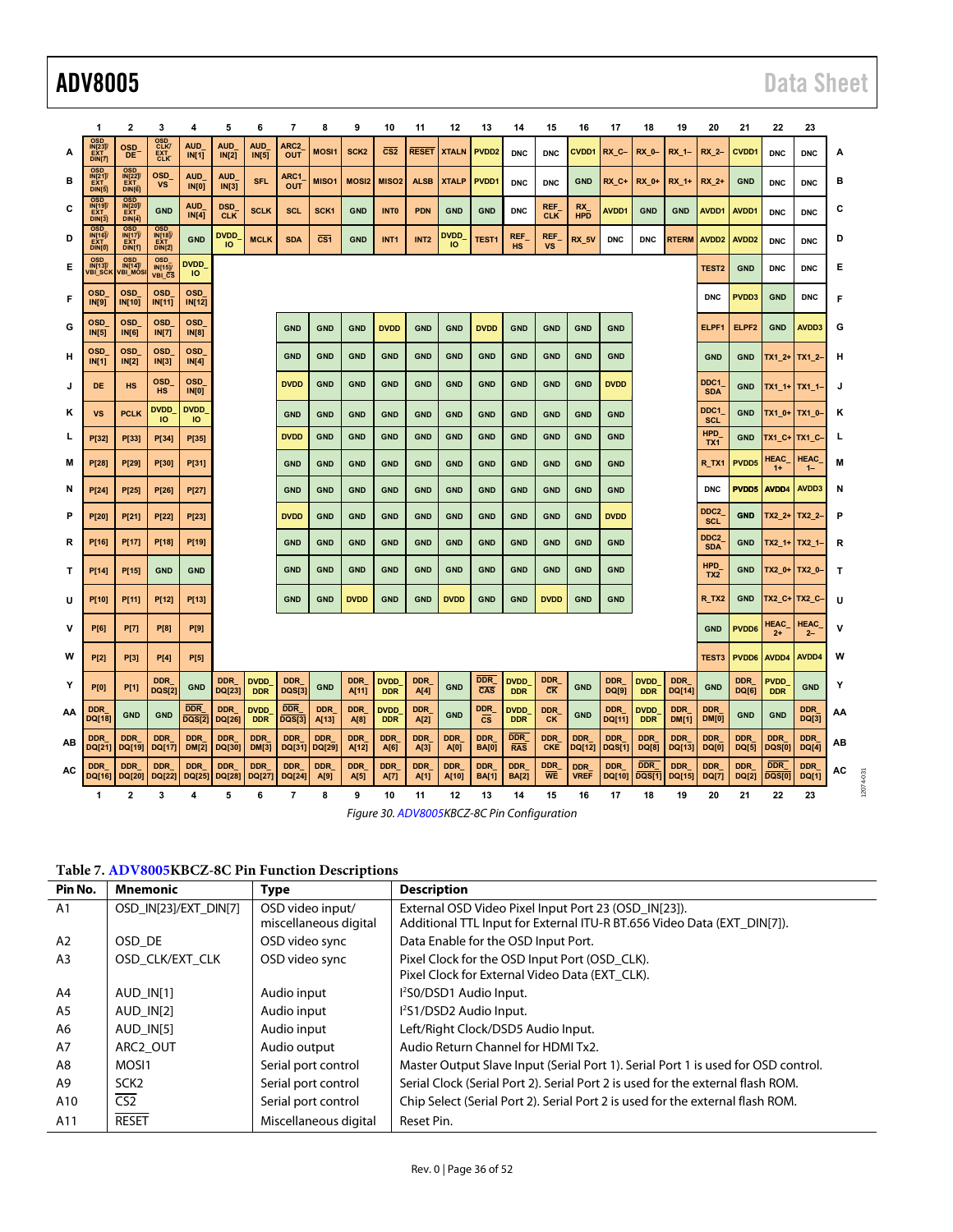| Pin No.        | <b>Mnemonic</b>       | <b>Type</b>                                | <b>Description</b>                                                                                                                                                                                 |
|----------------|-----------------------|--------------------------------------------|----------------------------------------------------------------------------------------------------------------------------------------------------------------------------------------------------|
| A12            | <b>XTALN</b>          | Miscellaneous 1.8 V                        | Crystal Output Pin. Leave this pin floating if a clock oscillator is used.                                                                                                                         |
|                |                       | Analog <sup>1</sup>                        |                                                                                                                                                                                                    |
| A13            | PVDD <sub>2</sub>     | Power                                      | PLL Digital Supply Voltage (1.8 V).                                                                                                                                                                |
| A14            | <b>DNC</b>            | Not applicable                             | Do Not Connect. Do not connect to this pin.                                                                                                                                                        |
| A15            | <b>DNC</b>            | Not applicable                             | Do Not Connect. Do not connect to this pin.                                                                                                                                                        |
| A16            | CVDD1                 | Power                                      | Comparator Supply Voltage (1.8 V).                                                                                                                                                                 |
| A17            | $RX_C -$              | Rx input                                   | Rx Clock Complement Input.                                                                                                                                                                         |
| A18            | $RX_0 -$              | Rx input                                   | Rx Channel 0 Complement Input.                                                                                                                                                                     |
| A19            | $RX_1 -$              | Rx input                                   | Rx Channel 1 Complement Input.                                                                                                                                                                     |
| A20            | $RX_2-$               | Rx input                                   | Rx Channel 2 Complement Input.                                                                                                                                                                     |
| A21            | CVDD1                 | Power                                      | Comparator Supply Voltage (1.8 V).                                                                                                                                                                 |
| A22            | <b>DNC</b>            | Not applicable                             | Do Not Connect. Do not connect to this pin.                                                                                                                                                        |
| A23            | <b>DNC</b>            | Not applicable                             | Do Not Connect. Do not connect to this pin.                                                                                                                                                        |
| <b>B1</b>      | OSD_IN[21]/EXT_DIN[5] | OSD video input/<br>miscellaneous digital  | External OSD Video Pixel Input Port 21 (OSD_IN[21]).<br>Additional TTL Input for External ITU-R BT.656 Video Data (EXT_DIN[5]).                                                                    |
| B2             | OSD_IN[22]/EXT_DIN[6] | OSD video input/<br>miscellaneous digital  | External OSD Video Pixel Input Port 22 (OSD_IN[22]).<br>Additional TTL Input for External ITU-R BT.656 Video Data (EXT_DIN[6]).                                                                    |
| B3             | OSD_VS                | OSD video sync                             | Vertical Sync for the OSD Input Port.                                                                                                                                                              |
| Β4             | AUD IN[0]             | Audio input                                | S/PDIF/DSD0 Audio Input.                                                                                                                                                                           |
| B <sub>5</sub> | AUD_IN[3]             | Audio input                                | I <sup>2</sup> S2/DSD3 Audio Input.                                                                                                                                                                |
| В6             | <b>SFL</b>            | <b>SFL</b>                                 | Subcarrier Frequency Lock Signal.                                                                                                                                                                  |
| В7             | ARC1_OUT              | Audio output                               | Audio Return Channel for HDMI Tx1.                                                                                                                                                                 |
| B8             | MISO1                 | Serial port control                        | Master Input Slave Output (Serial Port 1). Serial Port 1 is used for OSD control.                                                                                                                  |
| B9             | MOSI <sub>2</sub>     | Serial port control                        | Master Output Slave Input (Serial Port 2). Serial Port 2 is used for the external flash ROM.                                                                                                       |
| <b>B10</b>     | MISO <sub>2</sub>     | Serial port control                        | Master Input Slave Output (Serial Port 2). Serial Port 2 is used for the external flash ROM.                                                                                                       |
| B11            | ALSB                  | <sup>2</sup> C control                     | This pin sets the LSB of the I <sup>2</sup> C address. When the ALSB pin is set low, the I <sup>2</sup> C address<br>is 0x18; when the ALSB pin is set high, the I <sup>2</sup> C address is 0x1A. |
| <b>B12</b>     | <b>XTALP</b>          | Miscellaneous 1.8 V<br>Analog <sup>1</sup> | Input Pin for 27 MHz Crystal or an External 1.8 V, 27 MHz Clock Oscillator Source to<br>Clock the ADV8005.                                                                                         |
| B13            | PVDD1                 | Power                                      | PLL Analog Supply Voltage (1.8 V).                                                                                                                                                                 |
| B14            | <b>DNC</b>            | Not applicable                             | Do Not Connect. Do not connect to this pin.                                                                                                                                                        |
| <b>B15</b>     | <b>DNC</b>            | Not applicable                             | Do Not Connect. Do not connect to this pin.                                                                                                                                                        |
| B16            | <b>GND</b>            | <b>GND</b>                                 | Ground.                                                                                                                                                                                            |
| <b>B17</b>     | $RX_C +$              | Rx input                                   | Rx Clock True Input.                                                                                                                                                                               |
| B18            | $RX_0+$               | Rx input                                   | Rx Channel 0 True Input.                                                                                                                                                                           |
| B19            | $RX_1+$               | Rx input                                   | Rx Channel 1 True Input.                                                                                                                                                                           |
| B20            | $RX_2+$               | Rx input                                   | Rx Channel 2 True Input.                                                                                                                                                                           |
| <b>B21</b>     | <b>GND</b>            | <b>GND</b>                                 | Ground.                                                                                                                                                                                            |
| <b>B22</b>     | <b>DNC</b>            | Not applicable                             | Do Not Connect. Do not connect to this pin.                                                                                                                                                        |
| B23            | <b>DNC</b>            | Not applicable                             | Do Not Connect. Do not connect to this pin.                                                                                                                                                        |
| C1             | OSD_IN[19]/EXT_DIN[3] | OSD video input/<br>miscellaneous digital  | External OSD Video Pixel Input Port 19 (OSD_IN[19]).<br>Additional TTL Input for External ITU-R BT.656 Video Data (EXT_DIN[3]).                                                                    |
| C <sub>2</sub> | OSD IN[20]/EXT DIN[4] | OSD video input/<br>miscellaneous digital  | External OSD Video Pixel Input Port 20 (OSD_IN[20]).<br>Additional TTL Input for External ITU-R BT.656 Video Data (EXT_DIN[4]).                                                                    |
| C <sub>3</sub> | <b>GND</b>            | <b>GND</b>                                 | Ground.                                                                                                                                                                                            |
| C <sub>4</sub> | AUD_IN[4]             | Audio input                                | I <sup>2</sup> S3/DSD4 Audio Input.                                                                                                                                                                |
| C5             | DSD_CLK               | Audio input                                | DSD Audio Clock Input.                                                                                                                                                                             |
| C <sub>6</sub> | <b>SCLK</b>           | Audio input                                | I <sup>2</sup> S Bit Clock Input.                                                                                                                                                                  |
| C7             | SCL                   | <sup>2</sup> C control                     | I <sup>2</sup> C Clock Input. SCL is open drain; use a 4.7 k $\Omega$ resistor to connect this pin to a 3.3 V supply.                                                                              |
| C8             | SCK1                  | Serial port control                        | Serial Clock (Serial Port 1). Serial Port 1 is used for OSD control.                                                                                                                               |
| C <sub>9</sub> | <b>GND</b>            | <b>GND</b>                                 | Ground.                                                                                                                                                                                            |
| C10            | <b>INTO</b>           | Miscellaneous digital                      | Interrupt Pin 0. When the status bits change, this pin is triggered.                                                                                                                               |
| C11            | <b>PDN</b>            | Miscellaneous digital                      | Power-Down. This pin controls the power state of the ADV8005.                                                                                                                                      |
| C12            | GND                   | <b>GND</b>                                 | Ground.                                                                                                                                                                                            |
| C13            | <b>GND</b>            | <b>GND</b>                                 | Ground.                                                                                                                                                                                            |
| C14            | <b>DNC</b>            | Not applicable                             | Do Not Connect. Do not connect to this pin.                                                                                                                                                        |
| C15            | REF_CLK               | Digital input                              | Reference Clock Input for the Master Timing Block.                                                                                                                                                 |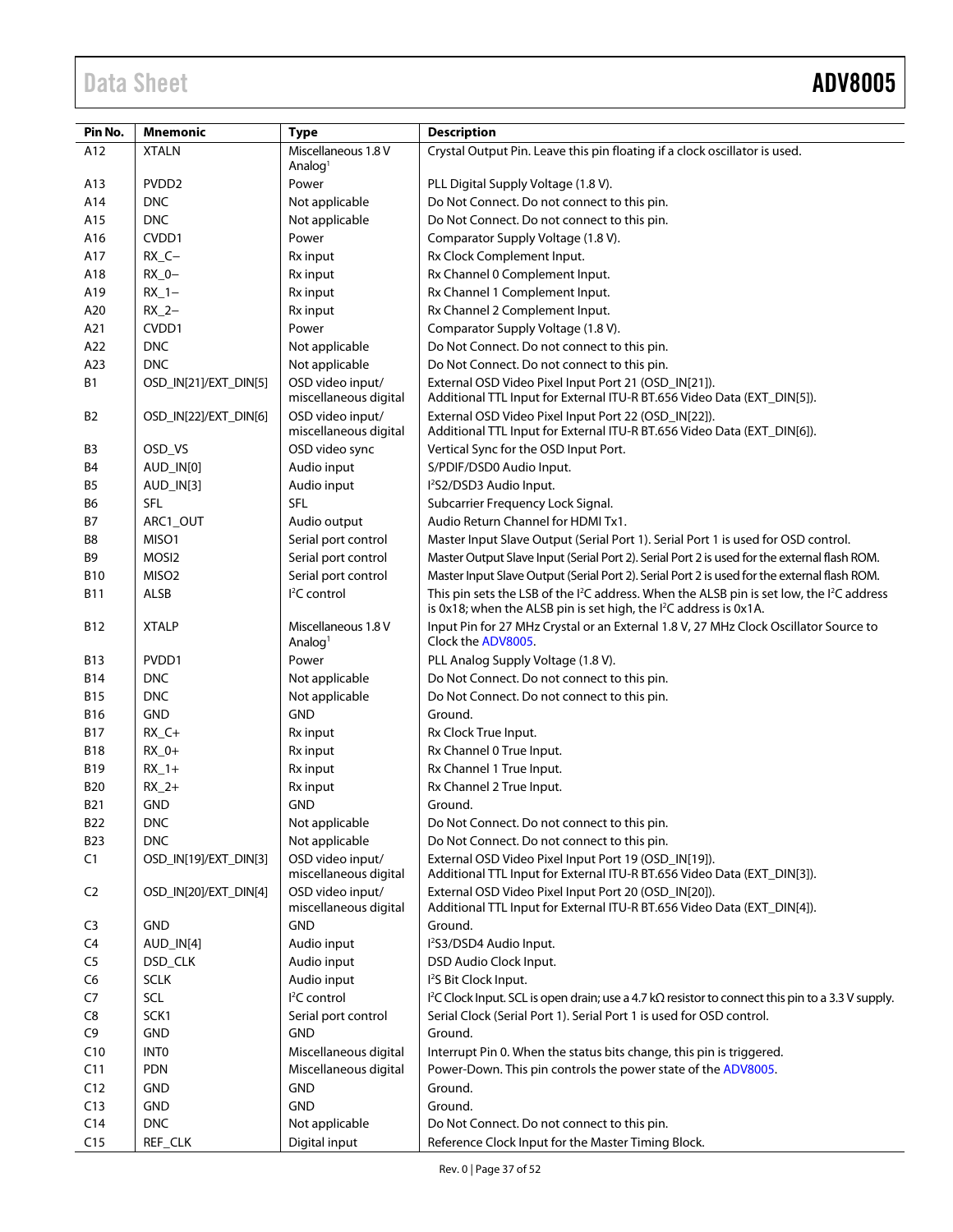| Pin No.         | <b>Mnemonic</b>       | <b>Type</b>                               | <b>Description</b>                                                                                                                                                        |
|-----------------|-----------------------|-------------------------------------------|---------------------------------------------------------------------------------------------------------------------------------------------------------------------------|
| C16             | RX_HPD                | Rx input                                  | Hot Plug Assert Signal Output for the Rx Input.                                                                                                                           |
| C17             | AVDD1                 | Power                                     | HDMI Rx Inputs Analog Supply (3.3 V).                                                                                                                                     |
| C18             | <b>GND</b>            | <b>GND</b>                                | Ground.                                                                                                                                                                   |
| C19             | <b>GND</b>            | <b>GND</b>                                | Ground.                                                                                                                                                                   |
| C <sub>20</sub> | AVDD1                 | Power                                     | HDMI Rx Inputs Analog Supply (3.3 V).                                                                                                                                     |
| C <sub>21</sub> | AVDD1                 | Power                                     | HDMI Rx Inputs Analog Supply (3.3 V).                                                                                                                                     |
| C <sub>22</sub> | <b>DNC</b>            | Not applicable                            | Do Not Connect. Do not connect to this pin.                                                                                                                               |
| C <sub>23</sub> | <b>DNC</b>            | Not applicable                            | Do Not Connect. Do not connect to this pin.                                                                                                                               |
| D1              | OSD IN[16]/EXT DIN[0] | OSD video input/<br>miscellaneous digital | External OSD Video Pixel Input Port 16 (OSD IN[16]).<br>Additional TTL Input for External ITU-R BT.656 Video Data (EXT_DIN[0]).                                           |
| D <sub>2</sub>  | OSD IN[17]/EXT DIN[1] | OSD video input/<br>miscellaneous digital | External OSD Video Pixel Input Port 17 (OSD_IN[17]).<br>Additional TTL Input for External ITU-R BT.656 Video Data (EXT_DIN[1]).                                           |
| D3              | OSD_IN[18]/EXT_DIN[2] | OSD video input/<br>miscellaneous digital | External OSD Video Pixel Input Port 18 (OSD_IN[18]).<br>Additional TTL Input for External ITU-R BT.656 Video Data (EXT_DIN[2]).                                           |
| D4              | <b>GND</b>            | <b>GND</b>                                | Ground.                                                                                                                                                                   |
| D <sub>5</sub>  | DVDD_IO               | Power                                     | Digital Interface Supply (3.3 V).                                                                                                                                         |
| D <sub>6</sub>  | <b>MCLK</b>           | Audio input                               | MCLK for S/PDIF Input Audio.                                                                                                                                              |
| D7              | <b>SDA</b>            | <sup>2</sup> C control                    | I <sup>2</sup> C Data Input. SDA is open drain; use a 4.7 k $\Omega$ resistor to connect this pin to a 3.3 V supply.                                                      |
| D <sub>8</sub>  | $\overline{CS1}$      | Serial port control                       | Chip Select (Serial Port 1). Serial Port 1 is used for OSD control.                                                                                                       |
| D <sub>9</sub>  | <b>GND</b>            | <b>GND</b>                                | Ground.                                                                                                                                                                   |
| D <sub>10</sub> | INT1                  | Miscellaneous digital                     | Interrupt Pin for HDMI Transmitter Outputs. When the status bits change, an<br>interrupt is generated on this pin.                                                        |
| D <sub>11</sub> | INT <sub>2</sub>      | Miscellaneous digital                     | Interrupt Pin for HDMI Receiver Inputs. When the status bits change, an interrupt is<br>generated on this pin.                                                            |
| D12             | DVDD_IO               | Power                                     | Digital Interface Supply (3.3 V).                                                                                                                                         |
| D <sub>13</sub> | TEST1                 | Miscellaneous digital                     | Test Pin. Float this pin.                                                                                                                                                 |
| D14             | REF_HS                | Digital input                             | Reference Horizontal Sync Input for the Master Timing Block.                                                                                                              |
| D <sub>15</sub> | REF_VS                | Digital input                             | Reference Vertical Sync Input for the Master Timing Block.                                                                                                                |
| D <sub>16</sub> | <b>RX_5V</b>          | Rx input                                  | 5 V Detect Pin for the Rx Input.                                                                                                                                          |
| D <sub>17</sub> | <b>DNC</b>            | Not applicable                            | Do Not Connect. Do not connect to this pin.                                                                                                                               |
| D <sub>18</sub> | <b>DNC</b>            | Not applicable                            | Do Not Connect. Do not connect to this pin.                                                                                                                               |
| D <sub>19</sub> | RTERM                 | <b>HDMI Rx input</b>                      | This pin sets the internal termination resistance. Use a 500 $\Omega$ resistor between this pin<br>and GND. Place the RTERM resistor as close as possible to the ADV8005. |
| D <sub>20</sub> | AVDD <sub>2</sub>     | Power                                     | Analog Power Supply (3.3 V).                                                                                                                                              |
| D <sub>21</sub> | AVDD <sub>2</sub>     | Power                                     | Analog Power Supply (3.3 V).                                                                                                                                              |
| D22             | <b>DNC</b>            | Not applicable                            | Do Not Connect. Do not connect to this pin.                                                                                                                               |
| D <sub>23</sub> | <b>DNC</b>            | Not applicable                            | Do Not Connect. Do not connect to this pin.                                                                                                                               |
| E1              | OSD IN[13]/VBI SCK    | OSD video input/<br>miscellaneous digital | External OSD Video Pixel Input Port 13 (OSD_IN[13]).<br>Serial Clock for Video Blanking Interval (VBI) Data Serial Port 3 (VBI_SCK).                                      |
| E <sub>2</sub>  | OSD_IN[14]/VBI_MOSI   | OSD video input/<br>miscellaneous digital | External OSD Video Pixel Input Port 14 (OSD_IN[14]).<br>Master Output Slave Input for VBI Data Serial Port 3 (VBI_MOSI).                                                  |
| E3              | OSD_IN[15]/VBI_CS     | OSD video input/<br>miscellaneous digital | External OSD Video Pixel Input Port 15 (OSD_IN[15]).<br>Chip Select for VBI Data Serial Port 3 (VBI_CS).                                                                  |
| E4              | DVDD_IO               | Power                                     | Digital Interface Supply (3.3 V).                                                                                                                                         |
| E20             | TEST <sub>2</sub>     | Miscellaneous analog                      | Test Pin. Float this pin.                                                                                                                                                 |
| E21             | <b>GND</b>            | <b>GND</b>                                | Ground.                                                                                                                                                                   |
| E22             | <b>DNC</b>            | Not applicable                            | Do Not Connect. Do not connect to this pin.                                                                                                                               |
| E23             | <b>DNC</b>            | Not applicable                            | Do Not Connect. Do not connect to this pin.                                                                                                                               |
| F <sub>1</sub>  | OSD_IN[9]             | OSD video input                           | External OSD Video Pixel Input Port 9.                                                                                                                                    |
| F <sub>2</sub>  | OSD_IN[10]            | OSD video input                           | External OSD Video Pixel Input Port 10.                                                                                                                                   |
| F <sub>3</sub>  | OSD_IN[11]            | OSD video input                           | External OSD Video Pixel Input Port 11.                                                                                                                                   |
| F4              | OSD_IN[12]            | OSD video input/<br>miscellaneous digital | External OSD Video Pixel Input Port 12.                                                                                                                                   |
| F20             | <b>DNC</b>            | Not applicable                            | Do Not Connect. Do not connect to this pin.                                                                                                                               |
| F21             | PVDD3                 | Power                                     | PLL Supply (1.8 V).                                                                                                                                                       |
| F <sub>22</sub> | <b>GND</b>            | <b>GND</b>                                | Ground.                                                                                                                                                                   |
| F <sub>23</sub> | <b>DNC</b>            | Not applicable                            | Do Not Connect. Do not connect to this pin.                                                                                                                               |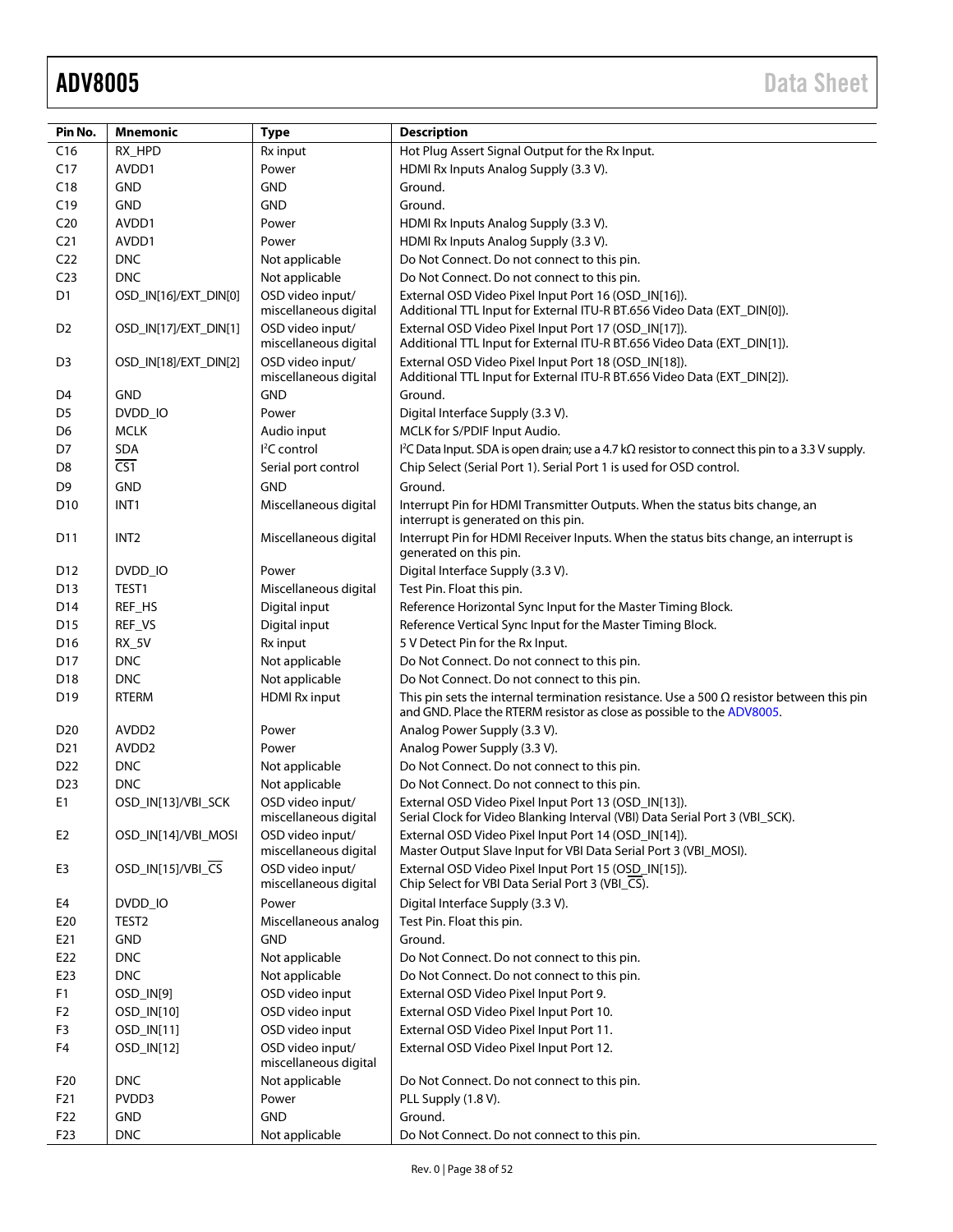| Pin No.         | Mnemonic    |                                   |                                                                                                                                                    |
|-----------------|-------------|-----------------------------------|----------------------------------------------------------------------------------------------------------------------------------------------------|
|                 |             | <b>Type</b>                       | <b>Description</b>                                                                                                                                 |
| G <sub>1</sub>  | OSD_IN[5]   | OSD video input                   | External OSD Video Pixel Input Port 5.                                                                                                             |
| G <sub>2</sub>  | OSD_IN[6]   | OSD video input                   | External OSD Video Pixel Input Port 6.                                                                                                             |
| G3              | OSD_IN[7]   | OSD video input                   | External OSD Video Pixel Input Port 7.                                                                                                             |
| G4              | OSD_IN[8]   | OSD video input                   | External OSD Video Pixel Input Port.                                                                                                               |
| G7              | <b>GND</b>  | <b>GND</b>                        | Ground.                                                                                                                                            |
| G8              | GND         | <b>GND</b>                        | Ground.                                                                                                                                            |
| G9              | GND         | <b>GND</b>                        | Ground.                                                                                                                                            |
| G10             | <b>DVDD</b> | Power                             | Digital Power Supply (1.8 V).                                                                                                                      |
| G11             | <b>GND</b>  | <b>GND</b>                        | Ground.                                                                                                                                            |
| G12             | GND         | <b>GND</b>                        | Ground.                                                                                                                                            |
| G13             | <b>DVDD</b> | Power                             | Digital Power Supply (1.8 V).                                                                                                                      |
| G14             | <b>GND</b>  | <b>GND</b>                        | Ground.                                                                                                                                            |
| G15             | <b>GND</b>  | <b>GND</b>                        | Ground.                                                                                                                                            |
| G16             | <b>GND</b>  | <b>GND</b>                        | Ground.                                                                                                                                            |
| G17             | GND         | <b>GND</b>                        | Ground.                                                                                                                                            |
| G20             | ELPF1       | Miscellaneous analog <sup>1</sup> | External Loop Filter for PLL 1. Connect to PVDD3.                                                                                                  |
| G <sub>21</sub> | ELPF2       | Miscellaneous analog <sup>1</sup> | External Loop Filter for PLL 2. Connect to PVDD3.                                                                                                  |
|                 | <b>GND</b>  | <b>GND</b>                        | Ground.                                                                                                                                            |
| G22             |             |                                   |                                                                                                                                                    |
| G <sub>23</sub> | AVDD3       | Power                             | HDMI Tx1 Analog Power Supply (1.8 V).                                                                                                              |
| H1              | OSD_IN[1]   | OSD video input                   | External OSD Video Pixel Input Port 1.                                                                                                             |
| H <sub>2</sub>  | OSD_IN[2]   | OSD video input                   | External OSD Video Pixel Input Port 2.                                                                                                             |
| H <sub>3</sub>  | OSD_IN[3]   | OSD video input                   | External OSD Video Pixel Input Port 3.                                                                                                             |
| H <sub>4</sub>  | OSD_IN[4]   | OSD video input                   | External OSD Video Pixel Input Port 4.                                                                                                             |
| H7              | <b>GND</b>  | <b>GND</b>                        | Ground.                                                                                                                                            |
| H <sub>8</sub>  | <b>GND</b>  | <b>GND</b>                        | Ground.                                                                                                                                            |
| H <sub>9</sub>  | <b>GND</b>  | <b>GND</b>                        | Ground.                                                                                                                                            |
| H <sub>10</sub> | <b>GND</b>  | <b>GND</b>                        | Ground.                                                                                                                                            |
| H11             | <b>GND</b>  | <b>GND</b>                        | Ground.                                                                                                                                            |
| H <sub>12</sub> | <b>GND</b>  | <b>GND</b>                        | Ground.                                                                                                                                            |
| H13             | <b>GND</b>  | <b>GND</b>                        | Ground.                                                                                                                                            |
| H14             | <b>GND</b>  | <b>GND</b>                        | Ground.                                                                                                                                            |
| H <sub>15</sub> | <b>GND</b>  | <b>GND</b>                        | Ground.                                                                                                                                            |
| H <sub>16</sub> | <b>GND</b>  | <b>GND</b>                        | Ground.                                                                                                                                            |
| H17             | <b>GND</b>  | <b>GND</b>                        | Ground.                                                                                                                                            |
| H <sub>20</sub> | <b>GND</b>  | <b>GND</b>                        | Ground.                                                                                                                                            |
| H <sub>21</sub> | <b>GND</b>  | <b>GND</b>                        | Ground.                                                                                                                                            |
| H <sub>22</sub> | $TX1_2+$    | HDMITx1                           | HDMI1 Channel 2 True Output.                                                                                                                       |
| H <sub>23</sub> | $TX1_2-$    | HDMITx1                           | HDMI1 Channel 2 Complement Output.                                                                                                                 |
| J1              | DE          | Digital video sync                | Data Enable for Digital Input Video.                                                                                                               |
| J2              | <b>HS</b>   | Digital video sync                | Horizontal Sync for Digital Input Video.                                                                                                           |
| J3              | OSD_HS      | Digital video sync                | Horizontal Sync for the OSD Input Port.                                                                                                            |
| J4              | OSD_IN[0]   | OSD video input                   | External OSD Video Pixel Input Port.                                                                                                               |
| J7              | <b>DVDD</b> | Power                             | Digital Power Supply (1.8 V).                                                                                                                      |
| J8              | <b>GND</b>  | <b>GND</b>                        | Ground.                                                                                                                                            |
| J9              | GND         | <b>GND</b>                        | Ground.                                                                                                                                            |
| J10             | GND         | <b>GND</b>                        | Ground.                                                                                                                                            |
| J11             | GND         | <b>GND</b>                        | Ground.                                                                                                                                            |
| J12             | GND         | <b>GND</b>                        | Ground.                                                                                                                                            |
| J13             | GND         | <b>GND</b>                        | Ground.                                                                                                                                            |
| J14             | <b>GND</b>  | <b>GND</b>                        | Ground.                                                                                                                                            |
| J15             | <b>GND</b>  | <b>GND</b>                        | Ground.                                                                                                                                            |
| J16             | GND         | <b>GND</b>                        | Ground.                                                                                                                                            |
| J17             | <b>DVDD</b> | Power                             | Digital Power Supply (1.8 V).                                                                                                                      |
|                 |             |                                   |                                                                                                                                                    |
| J20             | DDC1_SDA    | HDMITx1                           | HDCP Slave Serial Data for HDMI Tx1. This pin is open drain; use a 2 $k\Omega$ resistor to<br>connect this pin to the HDMI transmitter 5 V supply. |
| J21             | <b>GND</b>  | <b>GND</b>                        | Ground.                                                                                                                                            |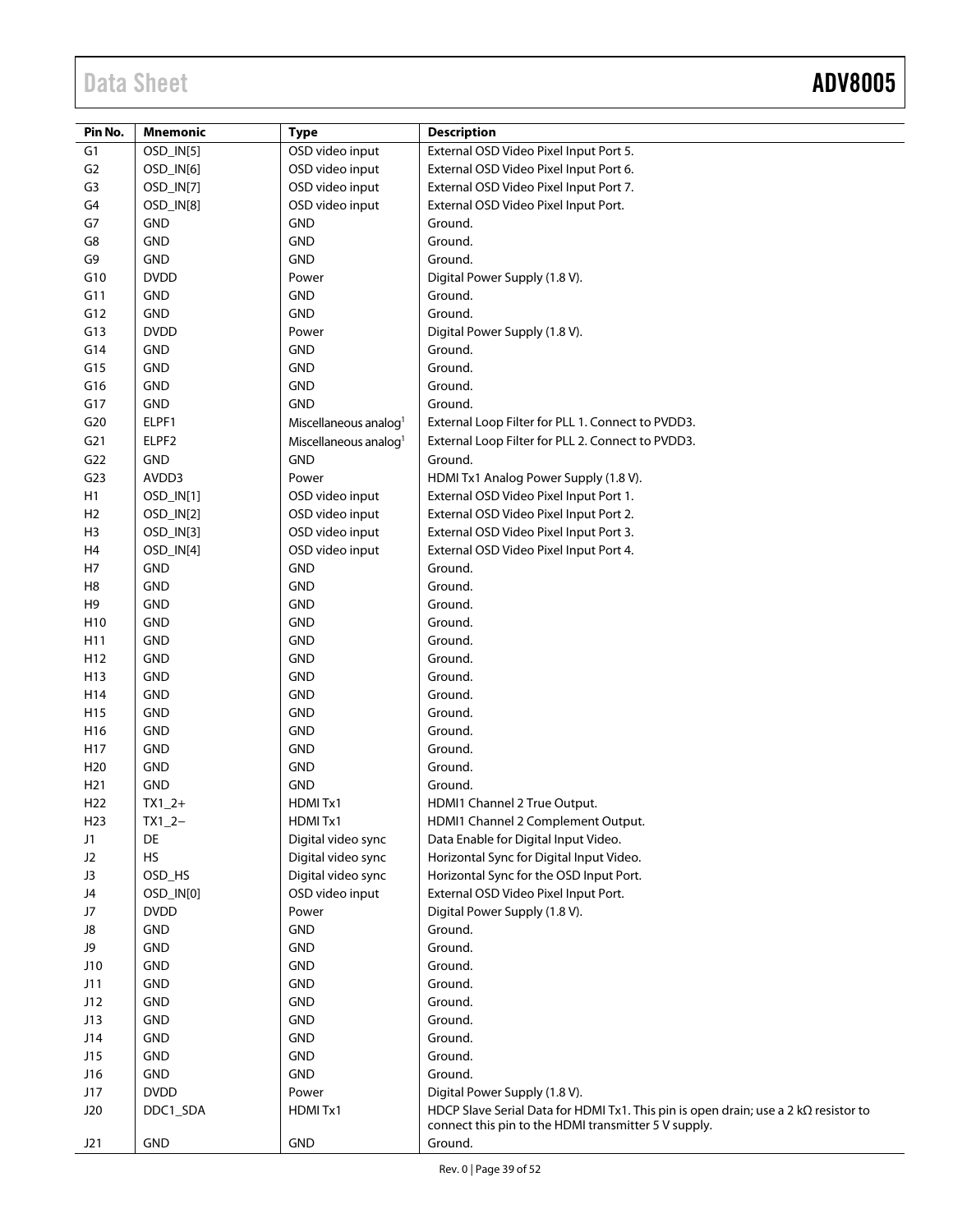| Pin No.         | <b>Mnemonic</b> | <b>Type</b>         | <b>Description</b>                                                                                                                                  |
|-----------------|-----------------|---------------------|-----------------------------------------------------------------------------------------------------------------------------------------------------|
| J22             | $TX1_1+$        | HDMITx1             | HDMI1 Channel 1 True Output.                                                                                                                        |
| J23             | $TX1_1-$        | HDMITx1             | HDMI1 Channel 1 Complement Output.                                                                                                                  |
| K1              | VS              | Digital video sync  | Vertical Sync for Digital Input Video.                                                                                                              |
| K <sub>2</sub>  | <b>PCLK</b>     | Digital video sync  | Pixel Clock for Digital Input Video.                                                                                                                |
| K3              | DVDD_IO         | Power               | Digital Interface Supply (3.3 V).                                                                                                                   |
| K4              | DVDD_IO         | Power               | Digital Interface Supply (3.3 V).                                                                                                                   |
| K7              | <b>GND</b>      | <b>GND</b>          | Ground.                                                                                                                                             |
| K8              | <b>GND</b>      | <b>GND</b>          | Ground.                                                                                                                                             |
| K9              | <b>GND</b>      | <b>GND</b>          | Ground.                                                                                                                                             |
| K10             | <b>GND</b>      | <b>GND</b>          | Ground.                                                                                                                                             |
| K11             | <b>GND</b>      | <b>GND</b>          | Ground.                                                                                                                                             |
| K12             | <b>GND</b>      | <b>GND</b>          | Ground.                                                                                                                                             |
| K13             | <b>GND</b>      | <b>GND</b>          | Ground.                                                                                                                                             |
| K14             | <b>GND</b>      | <b>GND</b>          | Ground.                                                                                                                                             |
| K15             | <b>GND</b>      | <b>GND</b>          | Ground.                                                                                                                                             |
| K16             | <b>GND</b>      | <b>GND</b>          | Ground.                                                                                                                                             |
| K17             | GND             | <b>GND</b>          | Ground.                                                                                                                                             |
| K20             | DDC1 SCL        | HDMITx1             | HDCP Slave Serial Clock for HDMI Tx1. This pin is open drain; use a 2 $k\Omega$ resistor to<br>connect this pin to the HDMI transmitter 5 V supply. |
| K21             | <b>GND</b>      | <b>GND</b>          | Ground.                                                                                                                                             |
| K22             | $TX1_0+$        | HDMITx1             | HDMI1 Channel 0 True Output.                                                                                                                        |
| K23             | $TX1_0-$        | HDMITx1             | HDMI1 Channel 0 Complement Output.                                                                                                                  |
| L1              | P[32]           | Digital video input | Digital Video Input 32 of Bus (P[35] to P[0]).                                                                                                      |
| L2              | P[33]           | Digital video input | Digital Video Input 33 of Bus (P[35] to P[0]).                                                                                                      |
| L3              | P[34]           | Digital video input | Digital Video Input 34 of Bus (P[35] to P[0]).                                                                                                      |
| L4              | P[35]           | Digital video input | Digital Video Input 35 of Bus (P[35] to P[0]).                                                                                                      |
| L7              | <b>DVDD</b>     | Power               | Digital Power Supply (1.8 V).                                                                                                                       |
| L8              | GND             | <b>GND</b>          | Ground.                                                                                                                                             |
| L9              | <b>GND</b>      | GND                 | Ground.                                                                                                                                             |
| L <sub>10</sub> | <b>GND</b>      | <b>GND</b>          | Ground.                                                                                                                                             |
| L11             | <b>GND</b>      | <b>GND</b>          | Ground.                                                                                                                                             |
| L12             | <b>GND</b>      | <b>GND</b>          | Ground.                                                                                                                                             |
| L <sub>13</sub> | <b>GND</b>      | <b>GND</b>          | Ground.                                                                                                                                             |
| L14             | <b>GND</b>      | <b>GND</b>          | Ground.                                                                                                                                             |
| L15             | <b>GND</b>      | <b>GND</b>          | Ground.                                                                                                                                             |
| L <sub>16</sub> | <b>GND</b>      | <b>GND</b>          | Ground.                                                                                                                                             |
| L17             | <b>GND</b>      | <b>GND</b>          | Ground.                                                                                                                                             |
| L <sub>20</sub> | HPD TX1         | HDMIT <sub>x1</sub> | Hot Plug Assert Signal Input for HDMI Tx1.                                                                                                          |
| L21             | <b>GND</b>      | <b>GND</b>          | Ground.                                                                                                                                             |
| L22             | $TX1_C+$        | HDMITx1             | HDMI1 Clock True Output.                                                                                                                            |
| L23             | $TX1_C -$       | HDMITx1             | HDMI1 Clock Complement Output.                                                                                                                      |
| M1              | P[28]           | Digital video input | Digital Video Input 28 of Bus (P[35] to P[0]).                                                                                                      |
| M <sub>2</sub>  | P[29]           | Digital video input | Digital Video Input 29 of Bus (P[35] to P[0]).                                                                                                      |
| M3              | P[30]           | Digital video input | Digital Video Input 30 of Bus (P[35] to P[0]).                                                                                                      |
| M4              | P[31]           | Digital video input | Digital Video Input 31 of Bus (P[35] to P[0]).                                                                                                      |
| M7              | GND             | <b>GND</b>          | Ground.                                                                                                                                             |
| M8              | GND             | GND                 | Ground.                                                                                                                                             |
| M9              | GND             | GND                 | Ground.                                                                                                                                             |
| M10             | GND             | <b>GND</b>          | Ground.                                                                                                                                             |
| M11             | <b>GND</b>      | <b>GND</b>          | Ground.                                                                                                                                             |
| M12             | GND             | <b>GND</b>          | Ground.                                                                                                                                             |
| M13             | <b>GND</b>      | GND                 | Ground.                                                                                                                                             |
| M14             | <b>GND</b>      | <b>GND</b>          | Ground.                                                                                                                                             |
| M15             | <b>GND</b>      | <b>GND</b>          | Ground.                                                                                                                                             |
| M16             | <b>GND</b>      | GND                 | Ground.                                                                                                                                             |
| M17             | <b>GND</b>      | GND                 | Ground.                                                                                                                                             |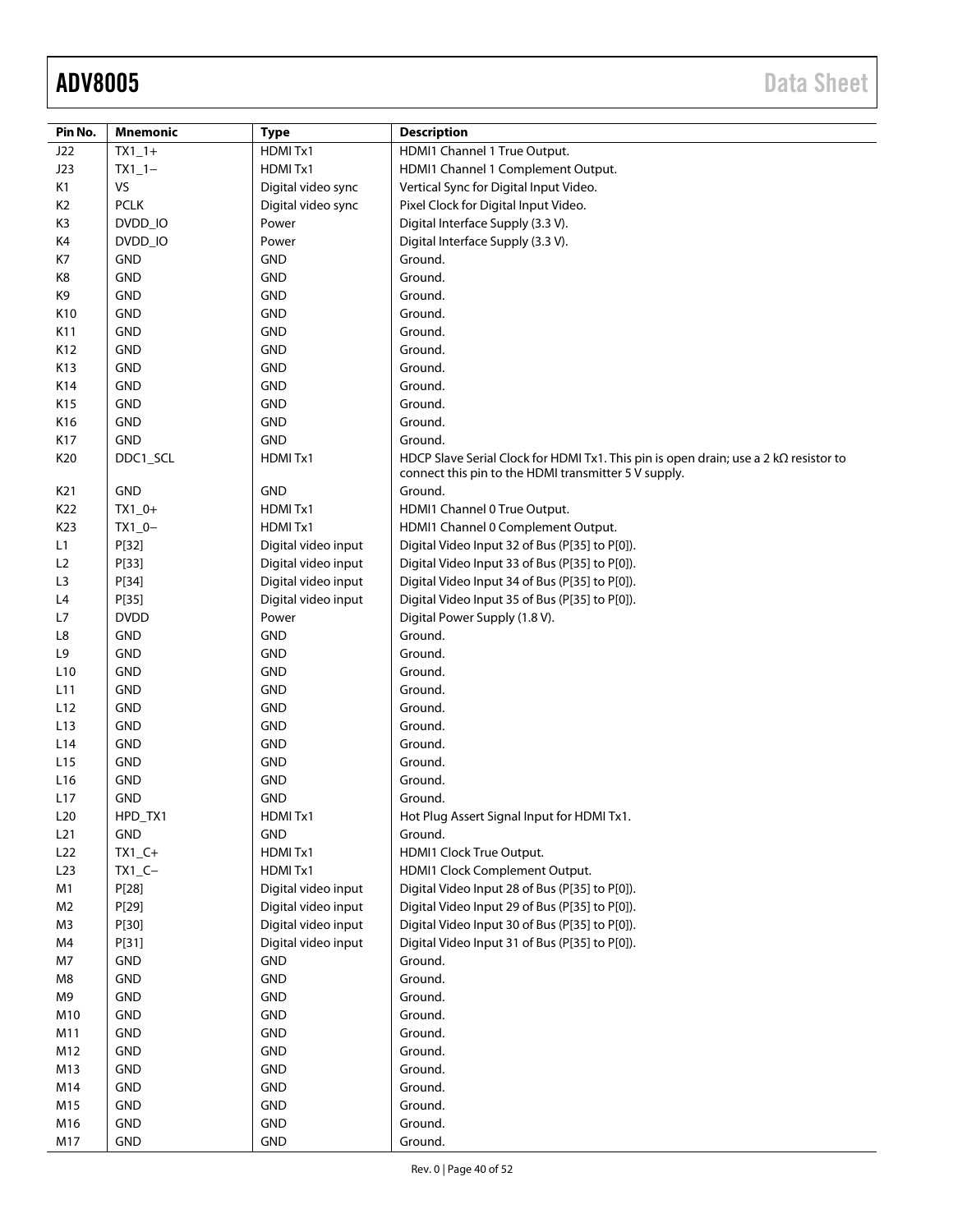| Pin No.         | <b>Mnemonic</b> | <b>Type</b>          | <b>Description</b>                                                                                                                                   |  |  |
|-----------------|-----------------|----------------------|------------------------------------------------------------------------------------------------------------------------------------------------------|--|--|
| M20             | $R_TX1$         | HDMITx1 <sup>1</sup> | This pin sets the internal reference currents. Place a 470 $\Omega$ resistor (1% tolerance) between                                                  |  |  |
|                 |                 |                      | this pin and ground, as close as possible to the ADV8005.                                                                                            |  |  |
| M21             | PVDD5           | Power <sup>1</sup>   | HDMI Tx PLL Power Supply (1.845 V).                                                                                                                  |  |  |
| M22             | $HEAC_1+$       | HDMITx1              | HDMI Ethernet and Audio Channel Positive Tx1 from the HDMI Connector.                                                                                |  |  |
| M23             | $HEAC_1-$       | HDMITx1              | HDMI Ethernet and Audio Channel Negative Tx1 from the HDMI Connector.                                                                                |  |  |
| N <sub>1</sub>  | P[24]           | Digital video input  | Digital Video Input 24 of Bus (P[35] to P[0]).                                                                                                       |  |  |
| N2              | P[25]           | Digital video input  | Digital Video Input 25 of Bus (P[35] to P[0]).                                                                                                       |  |  |
| N3              | P[26]           | Digital video input  | Digital Video Input 26 of Bus (P[35] to P[0]).                                                                                                       |  |  |
| N <sub>4</sub>  | P[27]           | Digital video input  | Digital Video Input 27 of Bus (P[35] to P[0]).                                                                                                       |  |  |
| N7              | <b>GND</b>      | <b>GND</b>           | Ground.                                                                                                                                              |  |  |
| N8              | <b>GND</b>      | <b>GND</b>           | Ground.                                                                                                                                              |  |  |
| N9              | <b>GND</b>      | <b>GND</b>           | Ground.                                                                                                                                              |  |  |
| N <sub>10</sub> | GND             | <b>GND</b>           | Ground.                                                                                                                                              |  |  |
| N11             | <b>GND</b>      | <b>GND</b>           | Ground.                                                                                                                                              |  |  |
| N <sub>12</sub> | <b>GND</b>      | <b>GND</b>           | Ground.                                                                                                                                              |  |  |
| N <sub>13</sub> | <b>GND</b>      | <b>GND</b>           | Ground.                                                                                                                                              |  |  |
| N <sub>14</sub> | <b>GND</b>      | <b>GND</b>           | Ground.                                                                                                                                              |  |  |
| N15             | <b>GND</b>      | <b>GND</b>           | Ground.                                                                                                                                              |  |  |
| N <sub>16</sub> | <b>GND</b>      | <b>GND</b>           | Ground.                                                                                                                                              |  |  |
| N <sub>17</sub> | <b>GND</b>      | <b>GND</b>           | Ground.                                                                                                                                              |  |  |
| N <sub>20</sub> | <b>DNC</b>      | Not applicable       | Do Not Connect. Do not connect to this pin.                                                                                                          |  |  |
| N21             | PVDD5           | Power <sup>1</sup>   | HDMI Transmitter PLL Power Supply (1.845 V).                                                                                                         |  |  |
| N22             | AVDD4           | Power                | HDMI Tx2 Analog Power Supply (1.8 V).                                                                                                                |  |  |
| N23             | AVDD3           | Power                | HDMI Tx1 Analog Power Supply (1.8 V).                                                                                                                |  |  |
| P1              | P[20]           | Digital video input  | Digital Video Input 20 of Bus (P[35] to P[0]).                                                                                                       |  |  |
| P <sub>2</sub>  | P[21]           | Digital video input  | Digital Video Input 21 of Bus (P[35] to P[0]).                                                                                                       |  |  |
| P3              | P[22]           | Digital video input  | Digital Video Input 22 of Bus (P[35] to P[0]).                                                                                                       |  |  |
| P <sub>4</sub>  | P[23]           | Digital video input  | Digital Video Input 23 of Bus (P[35] to P[0]).                                                                                                       |  |  |
| P7              | <b>DVDD</b>     | Power                | Digital Power Supply (1.8 V).                                                                                                                        |  |  |
| P8              | <b>GND</b>      | <b>GND</b>           | Ground.                                                                                                                                              |  |  |
| P9              | <b>GND</b>      | <b>GND</b>           | Ground.                                                                                                                                              |  |  |
| P10             | <b>GND</b>      | <b>GND</b>           | Ground.                                                                                                                                              |  |  |
| P11             | <b>GND</b>      | <b>GND</b>           | Ground.                                                                                                                                              |  |  |
| P12             | <b>GND</b>      | <b>GND</b>           | Ground.                                                                                                                                              |  |  |
| P13             | <b>GND</b>      | <b>GND</b>           | Ground.                                                                                                                                              |  |  |
| P14             | <b>GND</b>      | <b>GND</b>           | Ground.                                                                                                                                              |  |  |
| P <sub>15</sub> | <b>GND</b>      | <b>GND</b>           | Ground.                                                                                                                                              |  |  |
| P16             | GND             | GND                  | Ground.                                                                                                                                              |  |  |
| P17             | <b>DVDD</b>     | Power                | Digital Power Supply (1.8 V).                                                                                                                        |  |  |
| P20             | DDC2_SCL        | HDMITx2              | HDCP Slave Serial Clock for HDMI Tx2. This pin is open drain; use a 2 k $\Omega$ resistor to<br>connect this pin to the HDMI transmitter 5 V supply. |  |  |
| P21             | GND             | <b>GND</b>           | Ground.                                                                                                                                              |  |  |
| P22             | $TX2_2+$        | HDMI Tx2             | HDMI2 Channel 2 True Output.                                                                                                                         |  |  |
| P <sub>23</sub> | $TX2 -$         | HDMI Tx2             | HDMI2 Channel 2 Complement Output.                                                                                                                   |  |  |
| R1              | P[16]           | Digital video input  | Digital Video Input 16 of Bus (P[35] to P[0]).                                                                                                       |  |  |
| R <sub>2</sub>  | P[17]           | Digital video input  | Digital Video Input 17 of Bus (P[35] to P[0]).                                                                                                       |  |  |
| R3              | P[18]           | Digital video input  | Digital Video Input 18 of Bus (P[35] to P[0]).                                                                                                       |  |  |
| R4              | P[19]           | Digital video input  | Digital Video Input 19 of Bus (P[35] to P[0]).                                                                                                       |  |  |
| R7              | <b>GND</b>      | <b>GND</b>           | Ground.                                                                                                                                              |  |  |
| R8              | <b>GND</b>      | <b>GND</b>           | Ground.                                                                                                                                              |  |  |
| R9              | <b>GND</b>      | GND                  | Ground.                                                                                                                                              |  |  |
| R <sub>10</sub> | <b>GND</b>      | <b>GND</b>           | Ground.                                                                                                                                              |  |  |
| R11             | <b>GND</b>      | <b>GND</b>           | Ground.                                                                                                                                              |  |  |
| R12             | <b>GND</b>      | GND                  | Ground.                                                                                                                                              |  |  |
| R13             | <b>GND</b>      | <b>GND</b>           | Ground.                                                                                                                                              |  |  |
| R14             | <b>GND</b>      | <b>GND</b>           | Ground.                                                                                                                                              |  |  |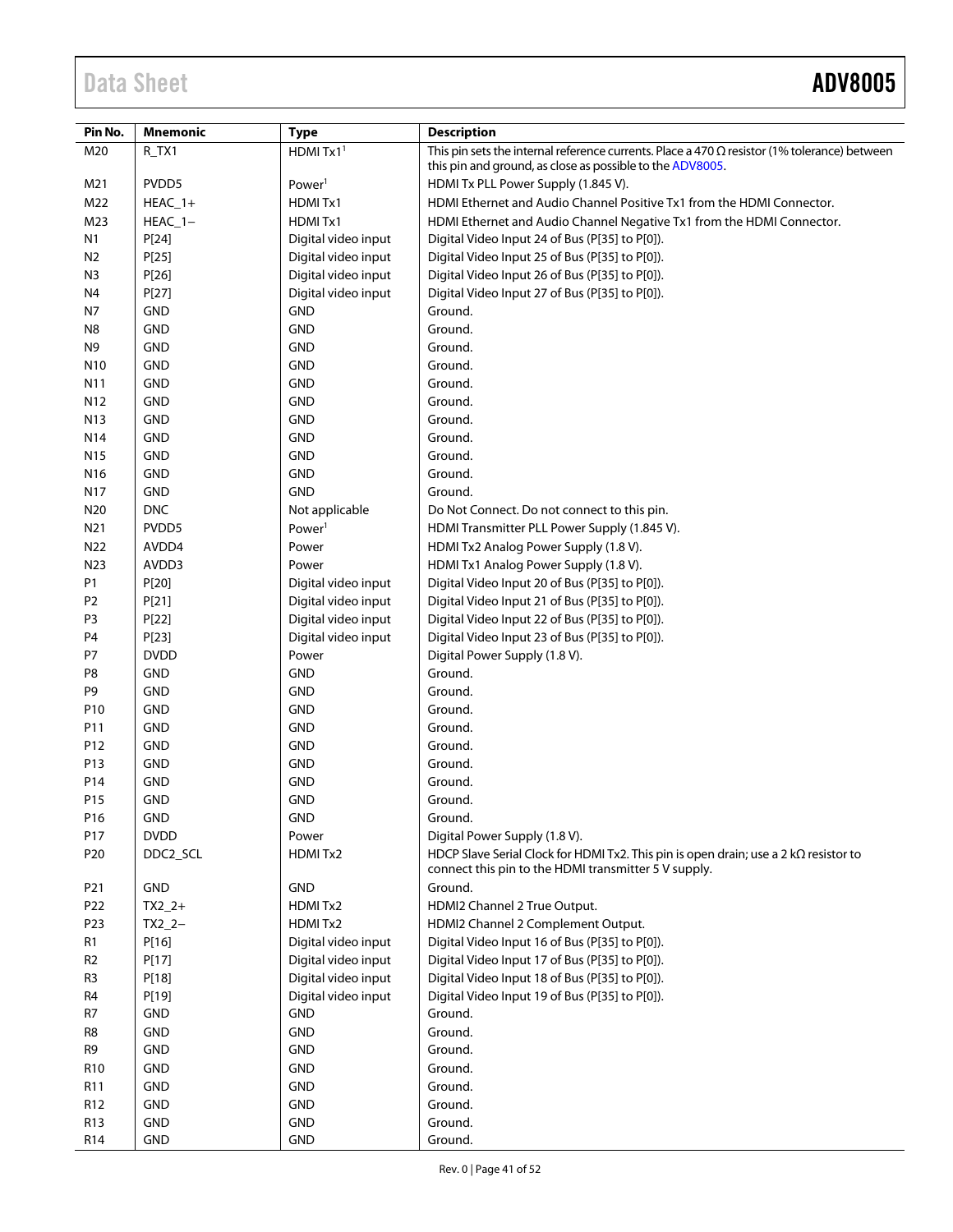| Pin No.         | <b>Mnemonic</b>           | <b>Type</b>           | <b>Description</b>                                                                                                                                               |  |  |
|-----------------|---------------------------|-----------------------|------------------------------------------------------------------------------------------------------------------------------------------------------------------|--|--|
| R <sub>15</sub> | <b>GND</b>                | <b>GND</b>            | Ground.                                                                                                                                                          |  |  |
| R <sub>16</sub> | <b>GND</b>                | <b>GND</b>            | Ground.                                                                                                                                                          |  |  |
| R17             | GND                       | <b>GND</b>            | Ground.                                                                                                                                                          |  |  |
| R <sub>20</sub> | DDC2_SDA                  | HDMITx2               | HDCP Slave Serial Data for HDMI Tx2. This pin is open drain; use a $2 k\Omega$ resistor to<br>connect this pin to the HDMI transmitter 5 V supply.               |  |  |
| R <sub>21</sub> | <b>GND</b>                | <b>GND</b>            | Ground.                                                                                                                                                          |  |  |
| R <sub>22</sub> | $TX2_1+$                  | HDMITx2               | HDMI2 Channel 1 True Output.                                                                                                                                     |  |  |
| R <sub>23</sub> | $TX2_1-$                  | HDMITx2               | HDMI2 Channel 1 Complement Output.                                                                                                                               |  |  |
| T1              | P[14]                     | Digital video input   | Digital Video Input 14 of Bus (P[35] to P[0]).                                                                                                                   |  |  |
| T <sub>2</sub>  | P[15]                     | Digital video input   | Digital Video Input 15 of Bus (P[35] to P[0]).                                                                                                                   |  |  |
| T <sub>3</sub>  | <b>GND</b>                | <b>GND</b>            | Ground.                                                                                                                                                          |  |  |
| T <sub>4</sub>  | <b>GND</b>                | <b>GND</b>            | Ground.                                                                                                                                                          |  |  |
| T7              | <b>GND</b>                | GND                   | Ground.                                                                                                                                                          |  |  |
| T8              | <b>GND</b>                | <b>GND</b>            | Ground.                                                                                                                                                          |  |  |
| T9              | <b>GND</b>                | <b>GND</b>            | Ground.                                                                                                                                                          |  |  |
| T10             | <b>GND</b>                | <b>GND</b>            | Ground.                                                                                                                                                          |  |  |
| T11             | <b>GND</b>                | <b>GND</b>            | Ground.                                                                                                                                                          |  |  |
| T12             | <b>GND</b>                | <b>GND</b>            | Ground.                                                                                                                                                          |  |  |
| T13             | <b>GND</b>                | <b>GND</b>            | Ground.                                                                                                                                                          |  |  |
| T14             | <b>GND</b>                | GND                   | Ground.                                                                                                                                                          |  |  |
| T15             | <b>GND</b>                | <b>GND</b>            | Ground.                                                                                                                                                          |  |  |
| T16             | <b>GND</b>                | <b>GND</b>            | Ground.                                                                                                                                                          |  |  |
| T17             | <b>GND</b>                | <b>GND</b>            | Ground.                                                                                                                                                          |  |  |
| T <sub>20</sub> | HPD_TX2                   | HDMI Tx2              | Hot Plug Assert Signal Input for HDMI Tx2.                                                                                                                       |  |  |
| T <sub>21</sub> | <b>GND</b>                | <b>GND</b>            | Ground.                                                                                                                                                          |  |  |
| T <sub>22</sub> | $TX2_0+$                  | HDMI Tx2              | HDMI2 Channel 0 True Output.                                                                                                                                     |  |  |
| T <sub>23</sub> | $TX2_0-$                  | HDMI Tx2              | HDMI2 Channel 0 Complement Output.                                                                                                                               |  |  |
| U1              | P[10]                     | Digital video input   | Digital Video Input 10 of Bus (P[35] to P[0]).                                                                                                                   |  |  |
| U <sub>2</sub>  | P[11]                     | Digital video input   | Digital Video Input 11 of Bus (P[35] to P[0]).                                                                                                                   |  |  |
| U3              | P[12]                     | Digital video input   | Digital Video Input 12 of Bus (P[35] to P[0]).                                                                                                                   |  |  |
| U4              | P[13]                     | Digital video input   | Digital Video Input 13 of Bus (P[35] to P[0]).                                                                                                                   |  |  |
| U7              | <b>GND</b>                | <b>GND</b>            | Ground.                                                                                                                                                          |  |  |
| U8<br>U9        | <b>GND</b><br><b>DVDD</b> | <b>GND</b>            | Ground.                                                                                                                                                          |  |  |
|                 | <b>GND</b>                | Power<br><b>GND</b>   | Digital Power Supply (1.8 V).<br>Ground.                                                                                                                         |  |  |
| U10<br>U11      | <b>GND</b>                | <b>GND</b>            | Ground.                                                                                                                                                          |  |  |
| U12             | <b>DVDD</b>               | Power                 | Digital Power Supply (1.8 V).                                                                                                                                    |  |  |
| U13             | <b>GND</b>                | <b>GND</b>            | Ground.                                                                                                                                                          |  |  |
| U14             | <b>GND</b>                | <b>GND</b>            | Ground.                                                                                                                                                          |  |  |
| U15             | <b>DVDD</b>               | Power                 | Digital Power Supply (1.8 V).                                                                                                                                    |  |  |
| U16             | <b>GND</b>                | <b>GND</b>            | Ground.                                                                                                                                                          |  |  |
| U17             | <b>GND</b>                | <b>GND</b>            | Ground.                                                                                                                                                          |  |  |
| U20             | R_TX2                     | HDMI Tx2 <sup>1</sup> | This pin sets the internal reference currents. Place a 470 $\Omega$ resistor (1% tolerance)<br>between this pin and ground, as close as possible to the ADV8005. |  |  |
| U21             | <b>GND</b>                | <b>GND</b>            | Ground.                                                                                                                                                          |  |  |
| U22             | $TX2_C+$                  | HDMITx2               | HDMI2 Clock True Output.                                                                                                                                         |  |  |
| U23             | $TX2_C -$                 | HDMIT <sub>x2</sub>   | HDMI2 Clock Complement Output.                                                                                                                                   |  |  |
| V1              | P[6]                      | Digital video input   | Digital Video Input 6 of Bus (P[35] to P[0]).                                                                                                                    |  |  |
| V <sub>2</sub>  | P[7]                      | Digital video input   | Digital Video Input 7 of Bus (P[35] to P[0]).                                                                                                                    |  |  |
| V3              | P[8]                      | Digital video input   | Digital Video Input 8 of Bus (P[35] to P[0]).                                                                                                                    |  |  |
| V4              | P[9]                      | Digital video input   | Digital Video Input 9 of Bus (P[35] to P[0]).                                                                                                                    |  |  |
| V <sub>20</sub> | <b>GND</b>                | <b>GND</b>            | Ground.                                                                                                                                                          |  |  |
| V <sub>21</sub> | PVDD6                     | Power <sup>1</sup>    | HDMI Transmitter PLL Power Supply (1.8 V).                                                                                                                       |  |  |
| V <sub>22</sub> | $HEAC_2+$                 | HDMITx2               | HDMI Ethernet and Audio Channel Positive Tx2 from the HDMI Connector.                                                                                            |  |  |
| V <sub>23</sub> | HEAC_2-                   | HDMITx2               | HDMI Ethernet and Audio Channel Negative Tx2 from the HDMI Connector.                                                                                            |  |  |
| W1              | P[2]                      | Digital video input   | Digital Video Input 2 of Bus (P[35] to P[0]).                                                                                                                    |  |  |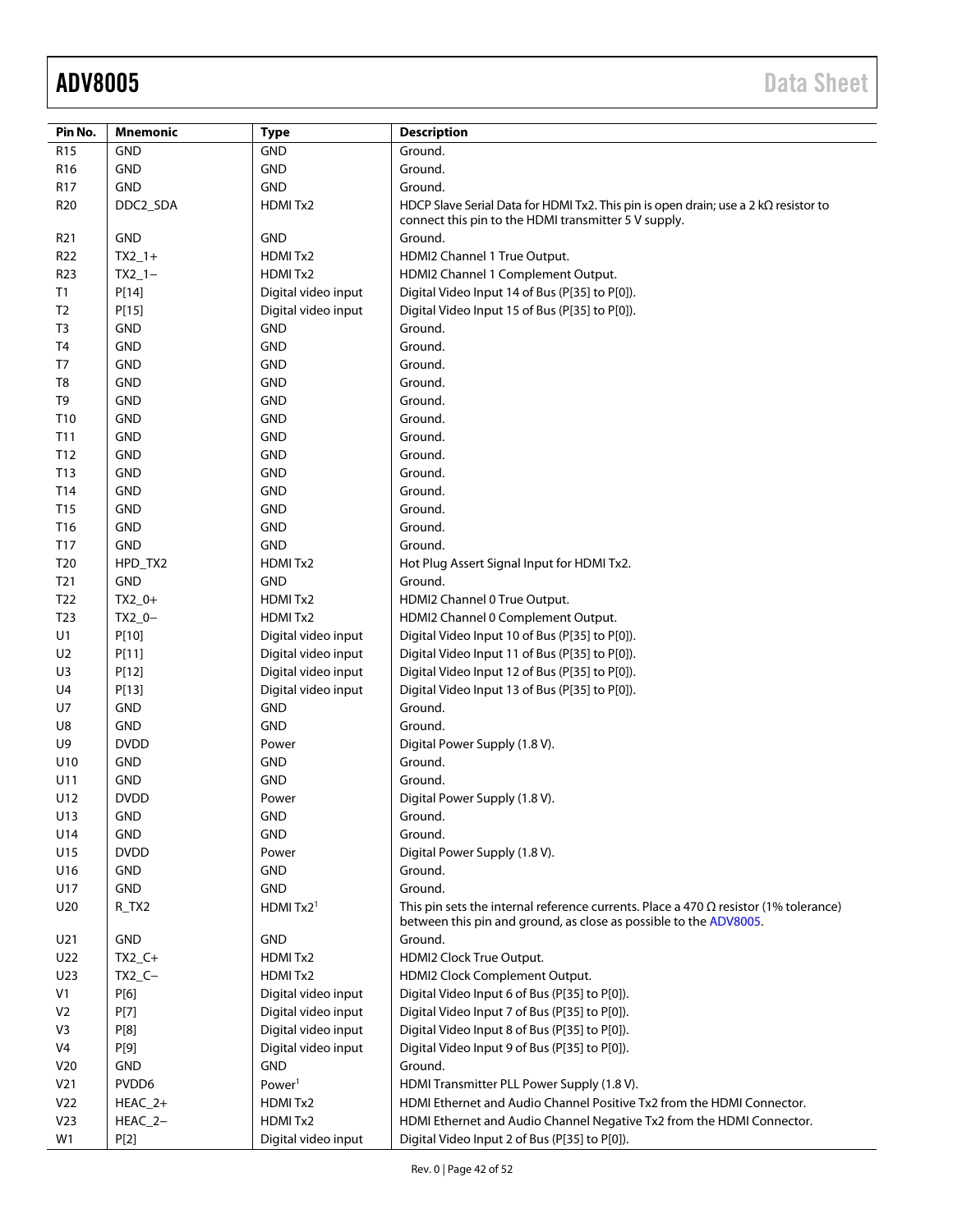| Pin No.<br><b>Mnemonic</b><br><b>Type</b> |                         |                       | <b>Description</b>                                                                                                                                                                        |  |  |  |
|-------------------------------------------|-------------------------|-----------------------|-------------------------------------------------------------------------------------------------------------------------------------------------------------------------------------------|--|--|--|
| W <sub>2</sub>                            | P[3]                    | Digital video input   | Digital Video Input 3 of Bus (P[35] to P[0]).                                                                                                                                             |  |  |  |
| W <sub>3</sub>                            | P[4]                    | Digital video input   | Digital Video Input 4 of Bus (P[35] to P[0]).                                                                                                                                             |  |  |  |
| W4                                        | P[5]                    | Digital video input   | Digital Video Input 5 of Bus (P[35] to P[0]).                                                                                                                                             |  |  |  |
| W20                                       | TEST3                   | Miscellaneous digital | Test Pin. Connect this pin to ground through a 0.1 µF capacitor.                                                                                                                          |  |  |  |
| W21                                       | PVDD6                   | Power <sup>1</sup>    | HDMI Transmitter PLL Power Supply (1.845 V).                                                                                                                                              |  |  |  |
| W22                                       | AVDD4                   | Power                 | HDMI Tx2 Analog Power Supply (1.8 V).                                                                                                                                                     |  |  |  |
| W23                                       | AVDD4                   | Power                 | HDMI Tx2 Analog Power Supply (1.8 V).                                                                                                                                                     |  |  |  |
| Y1                                        | <b>P[0]</b>             | Digital video input   | Digital Video Input 0 of Bus (P[35] to P[0]).                                                                                                                                             |  |  |  |
| Y <sub>2</sub>                            | P[1]                    | Digital video input   | Digital Video Input 1 of Bus (P[35] to P[0]).                                                                                                                                             |  |  |  |
| Y3                                        | DDR_DQS[2]              | <b>DDR</b> interface  | Data Strobe for DDR Data Bytes[23:16], True.                                                                                                                                              |  |  |  |
| Y4                                        | <b>GND</b>              | <b>GND</b>            | Ground.                                                                                                                                                                                   |  |  |  |
| Y5                                        | DDR_DQ[23]              | <b>DDR</b> interface  | Data Line 23. Interface to external RAM data lines.                                                                                                                                       |  |  |  |
| Y6                                        | DVDD_DDR                | Power                 | DDR Interface Supply (1.8 V).                                                                                                                                                             |  |  |  |
| <b>Y7</b>                                 | DDR_DQS[3]              | DDR interface         | Data Strobe for DDR Data Bytes[31:24], True.                                                                                                                                              |  |  |  |
| Y8                                        | <b>GND</b>              | <b>GND</b>            | Ground.                                                                                                                                                                                   |  |  |  |
| Y9                                        | DDR_A[11]               | <b>DDR</b> interface  | Address Line 11. Interface to external RAM address lines.                                                                                                                                 |  |  |  |
| Y10                                       | DVDD_DDR                | Power                 | DDR Interface Supply (1.8 V).                                                                                                                                                             |  |  |  |
| Y11                                       | DDR_A[4]                | DDR interface         | Address Line 4. Interface to external RAM address lines.                                                                                                                                  |  |  |  |
| Y12                                       | <b>GND</b>              | <b>GND</b>            | Ground.                                                                                                                                                                                   |  |  |  |
| Y13                                       | DDR_CAS                 | <b>DDR</b> interface  | Column Address Strobe for DDR Memory.                                                                                                                                                     |  |  |  |
| Y14                                       | DVDD_DDR                | Power                 | DDR Interface Supply (1.8 V).                                                                                                                                                             |  |  |  |
| Y15                                       | $DDR$ <sub>_</sub> $CK$ | <b>DDR</b> interface  | DDR Memory Clock. Interface to external DDR RAM clock lines.                                                                                                                              |  |  |  |
| Y16                                       | <b>GND</b>              | <b>GND</b>            | Ground.                                                                                                                                                                                   |  |  |  |
| Y17                                       | DDR_DQ[9]               | <b>DDR</b> interface  | Data Line 9. Interface to external RAM data lines.                                                                                                                                        |  |  |  |
| Y18                                       | DVDD_DDR                | Power                 | DDR Interface Supply (1.8 V).                                                                                                                                                             |  |  |  |
| Y19                                       | DDR_DQ[14]              | <b>DDR</b> interface  | Data Line 14. Interface to external RAM data lines.                                                                                                                                       |  |  |  |
| Y20                                       | <b>GND</b>              | <b>GND</b>            | Ground.                                                                                                                                                                                   |  |  |  |
| Y21                                       | DDR_DQ[6]               | <b>DDR</b> interface  | Data Line 6. Interface to external RAM data lines.                                                                                                                                        |  |  |  |
| Y22                                       | PVDD_DDR                | Power                 | DDR Interface PLL Supply (1.8 V).                                                                                                                                                         |  |  |  |
| Y23                                       | <b>GND</b>              | <b>GND</b>            | Ground.                                                                                                                                                                                   |  |  |  |
| AA1                                       | DDR_DQ[18]              | <b>DDR</b> interface  | Data Line 18. Interface to external RAM data lines.                                                                                                                                       |  |  |  |
| AA <sub>2</sub>                           | <b>GND</b>              | <b>GND</b>            | Ground.                                                                                                                                                                                   |  |  |  |
| AA3                                       | <b>GND</b>              | <b>GND</b>            | Ground.                                                                                                                                                                                   |  |  |  |
| AA4                                       | DDR_DQS[2]              | <b>DDR</b> interface  | Data Strobe for DDR Data Bytes[23:16], Complement.                                                                                                                                        |  |  |  |
| AA5                                       | DDR_DQ[26]              | <b>DDR</b> interface  | Data Line 26. Interface to external RAM data lines.                                                                                                                                       |  |  |  |
| AA6                                       | DVDD_DDR                | Power                 | DDR Interface Supply (1.8 V).                                                                                                                                                             |  |  |  |
| AA7                                       | DDR_DQS[3]              | DDR interface         | Data Strobe for DDR Data Bytes[31:24], Complement.                                                                                                                                        |  |  |  |
| AA8                                       | DDR_A[13]               | <b>DDR</b> interface  | Address Line 13. Interface to external RAM address lines. For designs that must<br>maintain consistency with the ADV8002 or the ADV8003, this pin can be grounded or<br>left unconnected. |  |  |  |
| AA9                                       | DDR_A[8]                | DDR interface         | Address Line 8. Interface to external RAM address lines.                                                                                                                                  |  |  |  |
| AA10                                      | DVDD_DDR                | Power                 | DDR Interface Supply (1.8 V).                                                                                                                                                             |  |  |  |
| AA11                                      | DDR_A[2]                | DDR interface         | Address Line 2. Interface to external RAM address lines.                                                                                                                                  |  |  |  |
| AA12                                      | GND                     | <b>GND</b>            | Ground.                                                                                                                                                                                   |  |  |  |
| AA13                                      | DDR_CS                  | DDR interface         | DDR Chip Select. Interface to external DDR RAM chip selects.                                                                                                                              |  |  |  |
| AA14                                      | DVDD_DDR                | Power                 | DDR Interface Supply (1.8 V).                                                                                                                                                             |  |  |  |
| AA15                                      | DDR_CK                  | <b>DDR</b> interface  | DDR Memory Clock. Interface to external DDR RAM clock lines.                                                                                                                              |  |  |  |
| AA16                                      | GND                     | <b>GND</b>            | Ground.                                                                                                                                                                                   |  |  |  |
| AA17                                      | DDR_DQ[11]              | DDR interface         | Data Line 11. Interface to external RAM data lines.                                                                                                                                       |  |  |  |
| AA18                                      | DVDD_DDR                | Power                 | DDR Interface Supply (1.8 V).                                                                                                                                                             |  |  |  |
| AA19                                      | DDR_DM[1]               | <b>DDR</b> interface  | Data Mask for Data Lines[15:8].                                                                                                                                                           |  |  |  |
| AA20                                      | DDR_DM[0]               | DDR interface         | Data Mask for Data Lines[7:0].                                                                                                                                                            |  |  |  |
| AA21                                      | <b>GND</b>              | <b>GND</b>            | Ground.                                                                                                                                                                                   |  |  |  |
| AA22                                      | GND                     | <b>GND</b>            | Ground.                                                                                                                                                                                   |  |  |  |
| AA23                                      | DDR_DQ[3]               | DDR interface         | Data Line 3. Interface to external RAM data lines.                                                                                                                                        |  |  |  |
| AB1                                       | DDR_DQ[21]              | DDR interface         | Data Line 21. Interface to external RAM data lines.                                                                                                                                       |  |  |  |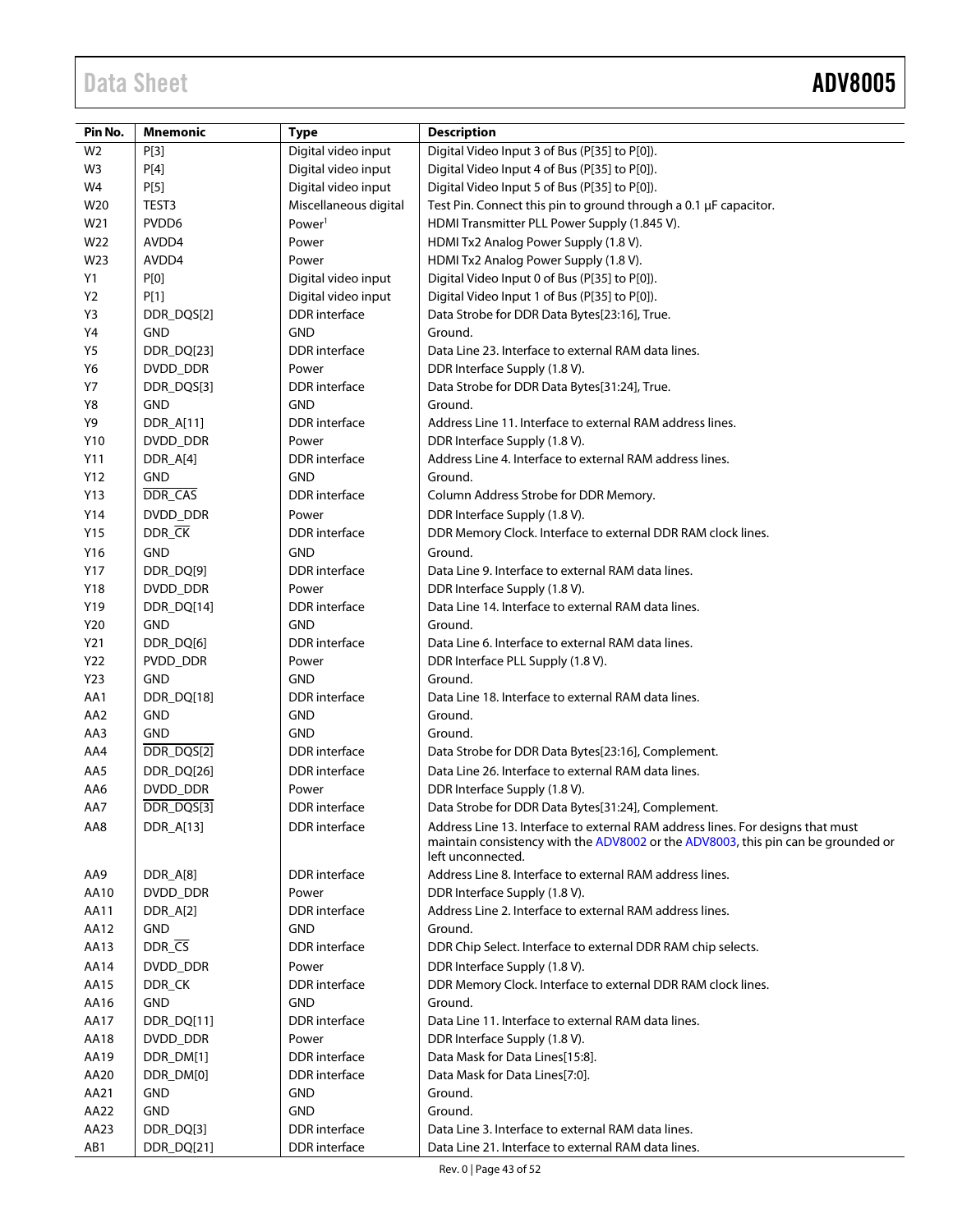<span id="page-43-0"></span>

| <b>DDR</b> interface<br>AB <sub>2</sub><br>DDR_DQ[19]<br>Data Line 19. Interface to external RAM data lines.<br><b>DDR</b> interface<br>Data Line 17. Interface to external RAM data lines.<br>AB <sub>3</sub><br>DDR_DQ[17]<br>AB4<br>DDR_DM[2]<br><b>DDR</b> interface<br>Data Mask for Data Lines[23:16].<br>AB5<br>DDR_DQ[30]<br><b>DDR</b> interface<br>Data Line 30. Interface to external RAM data lines.<br>AB6<br>DDR_DM[3]<br>DDR interface<br>Data Mask for Data Lines[31:24].<br>DDR interface<br>AB7<br>DDR_DQ[31]<br>Data Line 31. Interface to external RAM data lines.<br>Data Line 29. Interface to external RAM data lines.<br>AB8<br>DDR_DQ[29]<br><b>DDR</b> interface<br>Address Line 12. Interface to external RAM address lines.<br>AB9<br>DDR_A[12]<br><b>DDR</b> interface<br>DDR_A[6]<br><b>DDR</b> interface<br>AB10<br>Address Line 6. Interface to external RAM address lines.<br><b>DDR</b> interface<br>Address Line 3. Interface to external RAM address lines.<br>AB11<br>DDR_A[3]<br>AB12<br>DDR_A[0]<br><b>DDR</b> interface<br>Address Line 0. Interface to external RAM address lines.<br>AB13<br>DDR_BA[0]<br><b>DDR</b> interface<br>Bank Address Line 0. Indicates which data bank to write to/read from.<br>DDR_RAS<br><b>DDR</b> interface<br>AB14<br>Row Address Strobe for DDR Memory.<br>DDR_CKE<br><b>DDR</b> interface<br>AB15<br>Clock Enable for External DDR Memory.<br><b>DDR</b> interface<br>Data Line 12. Interface to external RAM data lines.<br>AB16<br>DDR_DQ[12]<br><b>DDR</b> interface<br>AB17<br>DDR_DQS[1]<br>Data Strobe for DDR Data Bytes[15:8], True.<br>Data Line 8. Interface to external RAM data lines.<br>AB18<br>DDR_DQ[8]<br><b>DDR</b> interface<br>Data Line 13. Interface to external RAM data lines.<br>AB19<br>DDR_DQ[13]<br><b>DDR</b> interface<br><b>DDR</b> interface<br>Data Line 0. Interface to external RAM data lines.<br>AB20<br>DDR_DQ[0]<br><b>DDR</b> interface<br>Data Line 5. Interface to external RAM data lines.<br>AB21<br>DDR_DQ[5]<br><b>DDR</b> interface<br>AB22<br>DDR_DQS[0]<br>Data Strobe for DDR Data Bytes[7:0], True.<br>AB <sub>23</sub><br>DDR_DQ[4]<br><b>DDR</b> interface<br>Data Line 4. Interface to external RAM data lines.<br>AC1<br>DDR interface<br>Data Line 16. Interface to external RAM data lines.<br>DDR_DQ[16]<br>AC <sub>2</sub><br><b>DDR</b> interface<br>DDR_DQ[20]<br>Data Line 20. Interface to external RAM data lines.<br>AC3<br>DDR_DQ[22]<br><b>DDR</b> interface<br>Data Line 22. Interface to external RAM data lines.<br>Data Line 25. Interface to external RAM data lines.<br>AC4<br>DDR_DQ[25]<br><b>DDR</b> interface<br>Data Line 28. Interface to external RAM data lines.<br>AC5<br>DDR_DQ[28]<br><b>DDR</b> interface<br>Data Line 27. Interface to external RAM data lines.<br>AC6<br>DDR_DQ[27]<br><b>DDR</b> interface<br>AC7<br>DDR_DQ[24]<br><b>DDR</b> interface<br>Data Line 24. Interface to external RAM data lines.<br>AC <sub>8</sub><br>DDR_A[9]<br><b>DDR</b> interface<br>Address Line 9. Interface to external RAM address lines.<br>AC9<br>Address Line 5. Interface to external RAM address lines.<br>DDR_A[5]<br><b>DDR</b> interface<br><b>DDR</b> interface<br>Address Line 7. Interface to external RAM address lines.<br>AC10<br>DDR_A[7]<br>Address Line 1. Interface to external RAM address lines.<br>AC11<br>DDR_A[1]<br><b>DDR</b> interface<br>Address Line 10. Interface to external RAM address lines.<br>AC12<br>DDR_A[10]<br><b>DDR</b> interface<br><b>DDR</b> interface<br>AC13<br>DDR_BA[1]<br>Bank Address Line 1. Indicates which data bank to write to/read from. |
|--------------------------------------------------------------------------------------------------------------------------------------------------------------------------------------------------------------------------------------------------------------------------------------------------------------------------------------------------------------------------------------------------------------------------------------------------------------------------------------------------------------------------------------------------------------------------------------------------------------------------------------------------------------------------------------------------------------------------------------------------------------------------------------------------------------------------------------------------------------------------------------------------------------------------------------------------------------------------------------------------------------------------------------------------------------------------------------------------------------------------------------------------------------------------------------------------------------------------------------------------------------------------------------------------------------------------------------------------------------------------------------------------------------------------------------------------------------------------------------------------------------------------------------------------------------------------------------------------------------------------------------------------------------------------------------------------------------------------------------------------------------------------------------------------------------------------------------------------------------------------------------------------------------------------------------------------------------------------------------------------------------------------------------------------------------------------------------------------------------------------------------------------------------------------------------------------------------------------------------------------------------------------------------------------------------------------------------------------------------------------------------------------------------------------------------------------------------------------------------------------------------------------------------------------------------------------------------------------------------------------------------------------------------------------------------------------------------------------------------------------------------------------------------------------------------------------------------------------------------------------------------------------------------------------------------------------------------------------------------------------------------------------------------------------------------------------------------------------------------------------------------------------------------------------------------------------------------------------------------------------------------------------------------------------------------------------------------------------------------------------------------------------------------------------------------------------------------------------------------------------------------------------------------------------------------------------------------------------------------------------------------------------------------|
|                                                                                                                                                                                                                                                                                                                                                                                                                                                                                                                                                                                                                                                                                                                                                                                                                                                                                                                                                                                                                                                                                                                                                                                                                                                                                                                                                                                                                                                                                                                                                                                                                                                                                                                                                                                                                                                                                                                                                                                                                                                                                                                                                                                                                                                                                                                                                                                                                                                                                                                                                                                                                                                                                                                                                                                                                                                                                                                                                                                                                                                                                                                                                                                                                                                                                                                                                                                                                                                                                                                                                                                                                                                              |
|                                                                                                                                                                                                                                                                                                                                                                                                                                                                                                                                                                                                                                                                                                                                                                                                                                                                                                                                                                                                                                                                                                                                                                                                                                                                                                                                                                                                                                                                                                                                                                                                                                                                                                                                                                                                                                                                                                                                                                                                                                                                                                                                                                                                                                                                                                                                                                                                                                                                                                                                                                                                                                                                                                                                                                                                                                                                                                                                                                                                                                                                                                                                                                                                                                                                                                                                                                                                                                                                                                                                                                                                                                                              |
|                                                                                                                                                                                                                                                                                                                                                                                                                                                                                                                                                                                                                                                                                                                                                                                                                                                                                                                                                                                                                                                                                                                                                                                                                                                                                                                                                                                                                                                                                                                                                                                                                                                                                                                                                                                                                                                                                                                                                                                                                                                                                                                                                                                                                                                                                                                                                                                                                                                                                                                                                                                                                                                                                                                                                                                                                                                                                                                                                                                                                                                                                                                                                                                                                                                                                                                                                                                                                                                                                                                                                                                                                                                              |
|                                                                                                                                                                                                                                                                                                                                                                                                                                                                                                                                                                                                                                                                                                                                                                                                                                                                                                                                                                                                                                                                                                                                                                                                                                                                                                                                                                                                                                                                                                                                                                                                                                                                                                                                                                                                                                                                                                                                                                                                                                                                                                                                                                                                                                                                                                                                                                                                                                                                                                                                                                                                                                                                                                                                                                                                                                                                                                                                                                                                                                                                                                                                                                                                                                                                                                                                                                                                                                                                                                                                                                                                                                                              |
|                                                                                                                                                                                                                                                                                                                                                                                                                                                                                                                                                                                                                                                                                                                                                                                                                                                                                                                                                                                                                                                                                                                                                                                                                                                                                                                                                                                                                                                                                                                                                                                                                                                                                                                                                                                                                                                                                                                                                                                                                                                                                                                                                                                                                                                                                                                                                                                                                                                                                                                                                                                                                                                                                                                                                                                                                                                                                                                                                                                                                                                                                                                                                                                                                                                                                                                                                                                                                                                                                                                                                                                                                                                              |
|                                                                                                                                                                                                                                                                                                                                                                                                                                                                                                                                                                                                                                                                                                                                                                                                                                                                                                                                                                                                                                                                                                                                                                                                                                                                                                                                                                                                                                                                                                                                                                                                                                                                                                                                                                                                                                                                                                                                                                                                                                                                                                                                                                                                                                                                                                                                                                                                                                                                                                                                                                                                                                                                                                                                                                                                                                                                                                                                                                                                                                                                                                                                                                                                                                                                                                                                                                                                                                                                                                                                                                                                                                                              |
|                                                                                                                                                                                                                                                                                                                                                                                                                                                                                                                                                                                                                                                                                                                                                                                                                                                                                                                                                                                                                                                                                                                                                                                                                                                                                                                                                                                                                                                                                                                                                                                                                                                                                                                                                                                                                                                                                                                                                                                                                                                                                                                                                                                                                                                                                                                                                                                                                                                                                                                                                                                                                                                                                                                                                                                                                                                                                                                                                                                                                                                                                                                                                                                                                                                                                                                                                                                                                                                                                                                                                                                                                                                              |
|                                                                                                                                                                                                                                                                                                                                                                                                                                                                                                                                                                                                                                                                                                                                                                                                                                                                                                                                                                                                                                                                                                                                                                                                                                                                                                                                                                                                                                                                                                                                                                                                                                                                                                                                                                                                                                                                                                                                                                                                                                                                                                                                                                                                                                                                                                                                                                                                                                                                                                                                                                                                                                                                                                                                                                                                                                                                                                                                                                                                                                                                                                                                                                                                                                                                                                                                                                                                                                                                                                                                                                                                                                                              |
|                                                                                                                                                                                                                                                                                                                                                                                                                                                                                                                                                                                                                                                                                                                                                                                                                                                                                                                                                                                                                                                                                                                                                                                                                                                                                                                                                                                                                                                                                                                                                                                                                                                                                                                                                                                                                                                                                                                                                                                                                                                                                                                                                                                                                                                                                                                                                                                                                                                                                                                                                                                                                                                                                                                                                                                                                                                                                                                                                                                                                                                                                                                                                                                                                                                                                                                                                                                                                                                                                                                                                                                                                                                              |
|                                                                                                                                                                                                                                                                                                                                                                                                                                                                                                                                                                                                                                                                                                                                                                                                                                                                                                                                                                                                                                                                                                                                                                                                                                                                                                                                                                                                                                                                                                                                                                                                                                                                                                                                                                                                                                                                                                                                                                                                                                                                                                                                                                                                                                                                                                                                                                                                                                                                                                                                                                                                                                                                                                                                                                                                                                                                                                                                                                                                                                                                                                                                                                                                                                                                                                                                                                                                                                                                                                                                                                                                                                                              |
|                                                                                                                                                                                                                                                                                                                                                                                                                                                                                                                                                                                                                                                                                                                                                                                                                                                                                                                                                                                                                                                                                                                                                                                                                                                                                                                                                                                                                                                                                                                                                                                                                                                                                                                                                                                                                                                                                                                                                                                                                                                                                                                                                                                                                                                                                                                                                                                                                                                                                                                                                                                                                                                                                                                                                                                                                                                                                                                                                                                                                                                                                                                                                                                                                                                                                                                                                                                                                                                                                                                                                                                                                                                              |
|                                                                                                                                                                                                                                                                                                                                                                                                                                                                                                                                                                                                                                                                                                                                                                                                                                                                                                                                                                                                                                                                                                                                                                                                                                                                                                                                                                                                                                                                                                                                                                                                                                                                                                                                                                                                                                                                                                                                                                                                                                                                                                                                                                                                                                                                                                                                                                                                                                                                                                                                                                                                                                                                                                                                                                                                                                                                                                                                                                                                                                                                                                                                                                                                                                                                                                                                                                                                                                                                                                                                                                                                                                                              |
|                                                                                                                                                                                                                                                                                                                                                                                                                                                                                                                                                                                                                                                                                                                                                                                                                                                                                                                                                                                                                                                                                                                                                                                                                                                                                                                                                                                                                                                                                                                                                                                                                                                                                                                                                                                                                                                                                                                                                                                                                                                                                                                                                                                                                                                                                                                                                                                                                                                                                                                                                                                                                                                                                                                                                                                                                                                                                                                                                                                                                                                                                                                                                                                                                                                                                                                                                                                                                                                                                                                                                                                                                                                              |
|                                                                                                                                                                                                                                                                                                                                                                                                                                                                                                                                                                                                                                                                                                                                                                                                                                                                                                                                                                                                                                                                                                                                                                                                                                                                                                                                                                                                                                                                                                                                                                                                                                                                                                                                                                                                                                                                                                                                                                                                                                                                                                                                                                                                                                                                                                                                                                                                                                                                                                                                                                                                                                                                                                                                                                                                                                                                                                                                                                                                                                                                                                                                                                                                                                                                                                                                                                                                                                                                                                                                                                                                                                                              |
|                                                                                                                                                                                                                                                                                                                                                                                                                                                                                                                                                                                                                                                                                                                                                                                                                                                                                                                                                                                                                                                                                                                                                                                                                                                                                                                                                                                                                                                                                                                                                                                                                                                                                                                                                                                                                                                                                                                                                                                                                                                                                                                                                                                                                                                                                                                                                                                                                                                                                                                                                                                                                                                                                                                                                                                                                                                                                                                                                                                                                                                                                                                                                                                                                                                                                                                                                                                                                                                                                                                                                                                                                                                              |
|                                                                                                                                                                                                                                                                                                                                                                                                                                                                                                                                                                                                                                                                                                                                                                                                                                                                                                                                                                                                                                                                                                                                                                                                                                                                                                                                                                                                                                                                                                                                                                                                                                                                                                                                                                                                                                                                                                                                                                                                                                                                                                                                                                                                                                                                                                                                                                                                                                                                                                                                                                                                                                                                                                                                                                                                                                                                                                                                                                                                                                                                                                                                                                                                                                                                                                                                                                                                                                                                                                                                                                                                                                                              |
|                                                                                                                                                                                                                                                                                                                                                                                                                                                                                                                                                                                                                                                                                                                                                                                                                                                                                                                                                                                                                                                                                                                                                                                                                                                                                                                                                                                                                                                                                                                                                                                                                                                                                                                                                                                                                                                                                                                                                                                                                                                                                                                                                                                                                                                                                                                                                                                                                                                                                                                                                                                                                                                                                                                                                                                                                                                                                                                                                                                                                                                                                                                                                                                                                                                                                                                                                                                                                                                                                                                                                                                                                                                              |
|                                                                                                                                                                                                                                                                                                                                                                                                                                                                                                                                                                                                                                                                                                                                                                                                                                                                                                                                                                                                                                                                                                                                                                                                                                                                                                                                                                                                                                                                                                                                                                                                                                                                                                                                                                                                                                                                                                                                                                                                                                                                                                                                                                                                                                                                                                                                                                                                                                                                                                                                                                                                                                                                                                                                                                                                                                                                                                                                                                                                                                                                                                                                                                                                                                                                                                                                                                                                                                                                                                                                                                                                                                                              |
|                                                                                                                                                                                                                                                                                                                                                                                                                                                                                                                                                                                                                                                                                                                                                                                                                                                                                                                                                                                                                                                                                                                                                                                                                                                                                                                                                                                                                                                                                                                                                                                                                                                                                                                                                                                                                                                                                                                                                                                                                                                                                                                                                                                                                                                                                                                                                                                                                                                                                                                                                                                                                                                                                                                                                                                                                                                                                                                                                                                                                                                                                                                                                                                                                                                                                                                                                                                                                                                                                                                                                                                                                                                              |
|                                                                                                                                                                                                                                                                                                                                                                                                                                                                                                                                                                                                                                                                                                                                                                                                                                                                                                                                                                                                                                                                                                                                                                                                                                                                                                                                                                                                                                                                                                                                                                                                                                                                                                                                                                                                                                                                                                                                                                                                                                                                                                                                                                                                                                                                                                                                                                                                                                                                                                                                                                                                                                                                                                                                                                                                                                                                                                                                                                                                                                                                                                                                                                                                                                                                                                                                                                                                                                                                                                                                                                                                                                                              |
|                                                                                                                                                                                                                                                                                                                                                                                                                                                                                                                                                                                                                                                                                                                                                                                                                                                                                                                                                                                                                                                                                                                                                                                                                                                                                                                                                                                                                                                                                                                                                                                                                                                                                                                                                                                                                                                                                                                                                                                                                                                                                                                                                                                                                                                                                                                                                                                                                                                                                                                                                                                                                                                                                                                                                                                                                                                                                                                                                                                                                                                                                                                                                                                                                                                                                                                                                                                                                                                                                                                                                                                                                                                              |
|                                                                                                                                                                                                                                                                                                                                                                                                                                                                                                                                                                                                                                                                                                                                                                                                                                                                                                                                                                                                                                                                                                                                                                                                                                                                                                                                                                                                                                                                                                                                                                                                                                                                                                                                                                                                                                                                                                                                                                                                                                                                                                                                                                                                                                                                                                                                                                                                                                                                                                                                                                                                                                                                                                                                                                                                                                                                                                                                                                                                                                                                                                                                                                                                                                                                                                                                                                                                                                                                                                                                                                                                                                                              |
|                                                                                                                                                                                                                                                                                                                                                                                                                                                                                                                                                                                                                                                                                                                                                                                                                                                                                                                                                                                                                                                                                                                                                                                                                                                                                                                                                                                                                                                                                                                                                                                                                                                                                                                                                                                                                                                                                                                                                                                                                                                                                                                                                                                                                                                                                                                                                                                                                                                                                                                                                                                                                                                                                                                                                                                                                                                                                                                                                                                                                                                                                                                                                                                                                                                                                                                                                                                                                                                                                                                                                                                                                                                              |
|                                                                                                                                                                                                                                                                                                                                                                                                                                                                                                                                                                                                                                                                                                                                                                                                                                                                                                                                                                                                                                                                                                                                                                                                                                                                                                                                                                                                                                                                                                                                                                                                                                                                                                                                                                                                                                                                                                                                                                                                                                                                                                                                                                                                                                                                                                                                                                                                                                                                                                                                                                                                                                                                                                                                                                                                                                                                                                                                                                                                                                                                                                                                                                                                                                                                                                                                                                                                                                                                                                                                                                                                                                                              |
|                                                                                                                                                                                                                                                                                                                                                                                                                                                                                                                                                                                                                                                                                                                                                                                                                                                                                                                                                                                                                                                                                                                                                                                                                                                                                                                                                                                                                                                                                                                                                                                                                                                                                                                                                                                                                                                                                                                                                                                                                                                                                                                                                                                                                                                                                                                                                                                                                                                                                                                                                                                                                                                                                                                                                                                                                                                                                                                                                                                                                                                                                                                                                                                                                                                                                                                                                                                                                                                                                                                                                                                                                                                              |
|                                                                                                                                                                                                                                                                                                                                                                                                                                                                                                                                                                                                                                                                                                                                                                                                                                                                                                                                                                                                                                                                                                                                                                                                                                                                                                                                                                                                                                                                                                                                                                                                                                                                                                                                                                                                                                                                                                                                                                                                                                                                                                                                                                                                                                                                                                                                                                                                                                                                                                                                                                                                                                                                                                                                                                                                                                                                                                                                                                                                                                                                                                                                                                                                                                                                                                                                                                                                                                                                                                                                                                                                                                                              |
|                                                                                                                                                                                                                                                                                                                                                                                                                                                                                                                                                                                                                                                                                                                                                                                                                                                                                                                                                                                                                                                                                                                                                                                                                                                                                                                                                                                                                                                                                                                                                                                                                                                                                                                                                                                                                                                                                                                                                                                                                                                                                                                                                                                                                                                                                                                                                                                                                                                                                                                                                                                                                                                                                                                                                                                                                                                                                                                                                                                                                                                                                                                                                                                                                                                                                                                                                                                                                                                                                                                                                                                                                                                              |
|                                                                                                                                                                                                                                                                                                                                                                                                                                                                                                                                                                                                                                                                                                                                                                                                                                                                                                                                                                                                                                                                                                                                                                                                                                                                                                                                                                                                                                                                                                                                                                                                                                                                                                                                                                                                                                                                                                                                                                                                                                                                                                                                                                                                                                                                                                                                                                                                                                                                                                                                                                                                                                                                                                                                                                                                                                                                                                                                                                                                                                                                                                                                                                                                                                                                                                                                                                                                                                                                                                                                                                                                                                                              |
|                                                                                                                                                                                                                                                                                                                                                                                                                                                                                                                                                                                                                                                                                                                                                                                                                                                                                                                                                                                                                                                                                                                                                                                                                                                                                                                                                                                                                                                                                                                                                                                                                                                                                                                                                                                                                                                                                                                                                                                                                                                                                                                                                                                                                                                                                                                                                                                                                                                                                                                                                                                                                                                                                                                                                                                                                                                                                                                                                                                                                                                                                                                                                                                                                                                                                                                                                                                                                                                                                                                                                                                                                                                              |
|                                                                                                                                                                                                                                                                                                                                                                                                                                                                                                                                                                                                                                                                                                                                                                                                                                                                                                                                                                                                                                                                                                                                                                                                                                                                                                                                                                                                                                                                                                                                                                                                                                                                                                                                                                                                                                                                                                                                                                                                                                                                                                                                                                                                                                                                                                                                                                                                                                                                                                                                                                                                                                                                                                                                                                                                                                                                                                                                                                                                                                                                                                                                                                                                                                                                                                                                                                                                                                                                                                                                                                                                                                                              |
|                                                                                                                                                                                                                                                                                                                                                                                                                                                                                                                                                                                                                                                                                                                                                                                                                                                                                                                                                                                                                                                                                                                                                                                                                                                                                                                                                                                                                                                                                                                                                                                                                                                                                                                                                                                                                                                                                                                                                                                                                                                                                                                                                                                                                                                                                                                                                                                                                                                                                                                                                                                                                                                                                                                                                                                                                                                                                                                                                                                                                                                                                                                                                                                                                                                                                                                                                                                                                                                                                                                                                                                                                                                              |
|                                                                                                                                                                                                                                                                                                                                                                                                                                                                                                                                                                                                                                                                                                                                                                                                                                                                                                                                                                                                                                                                                                                                                                                                                                                                                                                                                                                                                                                                                                                                                                                                                                                                                                                                                                                                                                                                                                                                                                                                                                                                                                                                                                                                                                                                                                                                                                                                                                                                                                                                                                                                                                                                                                                                                                                                                                                                                                                                                                                                                                                                                                                                                                                                                                                                                                                                                                                                                                                                                                                                                                                                                                                              |
|                                                                                                                                                                                                                                                                                                                                                                                                                                                                                                                                                                                                                                                                                                                                                                                                                                                                                                                                                                                                                                                                                                                                                                                                                                                                                                                                                                                                                                                                                                                                                                                                                                                                                                                                                                                                                                                                                                                                                                                                                                                                                                                                                                                                                                                                                                                                                                                                                                                                                                                                                                                                                                                                                                                                                                                                                                                                                                                                                                                                                                                                                                                                                                                                                                                                                                                                                                                                                                                                                                                                                                                                                                                              |
|                                                                                                                                                                                                                                                                                                                                                                                                                                                                                                                                                                                                                                                                                                                                                                                                                                                                                                                                                                                                                                                                                                                                                                                                                                                                                                                                                                                                                                                                                                                                                                                                                                                                                                                                                                                                                                                                                                                                                                                                                                                                                                                                                                                                                                                                                                                                                                                                                                                                                                                                                                                                                                                                                                                                                                                                                                                                                                                                                                                                                                                                                                                                                                                                                                                                                                                                                                                                                                                                                                                                                                                                                                                              |
|                                                                                                                                                                                                                                                                                                                                                                                                                                                                                                                                                                                                                                                                                                                                                                                                                                                                                                                                                                                                                                                                                                                                                                                                                                                                                                                                                                                                                                                                                                                                                                                                                                                                                                                                                                                                                                                                                                                                                                                                                                                                                                                                                                                                                                                                                                                                                                                                                                                                                                                                                                                                                                                                                                                                                                                                                                                                                                                                                                                                                                                                                                                                                                                                                                                                                                                                                                                                                                                                                                                                                                                                                                                              |
| <b>DDR</b> interface<br>Bank Address Line 2. Indicates which data bank to write to/read from.<br>AC14<br>DDR_BA[2]                                                                                                                                                                                                                                                                                                                                                                                                                                                                                                                                                                                                                                                                                                                                                                                                                                                                                                                                                                                                                                                                                                                                                                                                                                                                                                                                                                                                                                                                                                                                                                                                                                                                                                                                                                                                                                                                                                                                                                                                                                                                                                                                                                                                                                                                                                                                                                                                                                                                                                                                                                                                                                                                                                                                                                                                                                                                                                                                                                                                                                                                                                                                                                                                                                                                                                                                                                                                                                                                                                                                           |
| DDR_WE<br>AC15<br><b>DDR</b> interface<br>Write Enable Signal for DDR RAM.                                                                                                                                                                                                                                                                                                                                                                                                                                                                                                                                                                                                                                                                                                                                                                                                                                                                                                                                                                                                                                                                                                                                                                                                                                                                                                                                                                                                                                                                                                                                                                                                                                                                                                                                                                                                                                                                                                                                                                                                                                                                                                                                                                                                                                                                                                                                                                                                                                                                                                                                                                                                                                                                                                                                                                                                                                                                                                                                                                                                                                                                                                                                                                                                                                                                                                                                                                                                                                                                                                                                                                                   |
| AC16<br>DDR_VREF<br>DDR interface <sup>1</sup><br>Reference Voltage for DDR RAM.                                                                                                                                                                                                                                                                                                                                                                                                                                                                                                                                                                                                                                                                                                                                                                                                                                                                                                                                                                                                                                                                                                                                                                                                                                                                                                                                                                                                                                                                                                                                                                                                                                                                                                                                                                                                                                                                                                                                                                                                                                                                                                                                                                                                                                                                                                                                                                                                                                                                                                                                                                                                                                                                                                                                                                                                                                                                                                                                                                                                                                                                                                                                                                                                                                                                                                                                                                                                                                                                                                                                                                             |
| AC17<br>DDR_DQ[10]<br>DDR interface<br>Data Line 10. Interface to external RAM data lines.                                                                                                                                                                                                                                                                                                                                                                                                                                                                                                                                                                                                                                                                                                                                                                                                                                                                                                                                                                                                                                                                                                                                                                                                                                                                                                                                                                                                                                                                                                                                                                                                                                                                                                                                                                                                                                                                                                                                                                                                                                                                                                                                                                                                                                                                                                                                                                                                                                                                                                                                                                                                                                                                                                                                                                                                                                                                                                                                                                                                                                                                                                                                                                                                                                                                                                                                                                                                                                                                                                                                                                   |
| AC18<br>DDR_DQS[1]<br>DDR interface<br>Data Strobe for DDR Data Bytes[15:8], Complement.                                                                                                                                                                                                                                                                                                                                                                                                                                                                                                                                                                                                                                                                                                                                                                                                                                                                                                                                                                                                                                                                                                                                                                                                                                                                                                                                                                                                                                                                                                                                                                                                                                                                                                                                                                                                                                                                                                                                                                                                                                                                                                                                                                                                                                                                                                                                                                                                                                                                                                                                                                                                                                                                                                                                                                                                                                                                                                                                                                                                                                                                                                                                                                                                                                                                                                                                                                                                                                                                                                                                                                     |
| <b>DDR</b> interface<br>Data Line 15. Interface to external RAM data lines.<br>AC19<br>DDR_DQ[15]                                                                                                                                                                                                                                                                                                                                                                                                                                                                                                                                                                                                                                                                                                                                                                                                                                                                                                                                                                                                                                                                                                                                                                                                                                                                                                                                                                                                                                                                                                                                                                                                                                                                                                                                                                                                                                                                                                                                                                                                                                                                                                                                                                                                                                                                                                                                                                                                                                                                                                                                                                                                                                                                                                                                                                                                                                                                                                                                                                                                                                                                                                                                                                                                                                                                                                                                                                                                                                                                                                                                                            |
| <b>DDR</b> interface<br>Data Line 7. Interface to external RAM data lines.<br>AC20<br>DDR_DQ[7]                                                                                                                                                                                                                                                                                                                                                                                                                                                                                                                                                                                                                                                                                                                                                                                                                                                                                                                                                                                                                                                                                                                                                                                                                                                                                                                                                                                                                                                                                                                                                                                                                                                                                                                                                                                                                                                                                                                                                                                                                                                                                                                                                                                                                                                                                                                                                                                                                                                                                                                                                                                                                                                                                                                                                                                                                                                                                                                                                                                                                                                                                                                                                                                                                                                                                                                                                                                                                                                                                                                                                              |
| DDR interface<br>AC <sub>21</sub><br>DDR_DQ[2]<br>Data Line 2. Interface to external RAM data lines.                                                                                                                                                                                                                                                                                                                                                                                                                                                                                                                                                                                                                                                                                                                                                                                                                                                                                                                                                                                                                                                                                                                                                                                                                                                                                                                                                                                                                                                                                                                                                                                                                                                                                                                                                                                                                                                                                                                                                                                                                                                                                                                                                                                                                                                                                                                                                                                                                                                                                                                                                                                                                                                                                                                                                                                                                                                                                                                                                                                                                                                                                                                                                                                                                                                                                                                                                                                                                                                                                                                                                         |
| DDR_DQS[0]<br>AC <sub>22</sub><br>DDR interface<br>Data Strobe for DDR Data Bytes[7:0], Complement.                                                                                                                                                                                                                                                                                                                                                                                                                                                                                                                                                                                                                                                                                                                                                                                                                                                                                                                                                                                                                                                                                                                                                                                                                                                                                                                                                                                                                                                                                                                                                                                                                                                                                                                                                                                                                                                                                                                                                                                                                                                                                                                                                                                                                                                                                                                                                                                                                                                                                                                                                                                                                                                                                                                                                                                                                                                                                                                                                                                                                                                                                                                                                                                                                                                                                                                                                                                                                                                                                                                                                          |
| AC <sub>23</sub><br>DDR_DQ[1]<br><b>DDR</b> interface<br>Data Line 1. Interface to external RAM data lines.                                                                                                                                                                                                                                                                                                                                                                                                                                                                                                                                                                                                                                                                                                                                                                                                                                                                                                                                                                                                                                                                                                                                                                                                                                                                                                                                                                                                                                                                                                                                                                                                                                                                                                                                                                                                                                                                                                                                                                                                                                                                                                                                                                                                                                                                                                                                                                                                                                                                                                                                                                                                                                                                                                                                                                                                                                                                                                                                                                                                                                                                                                                                                                                                                                                                                                                                                                                                                                                                                                                                                  |

<sup>1</sup> Sensitive node. Careful layout is important. Keep the associated circuitry as close as possible to the ADV8005.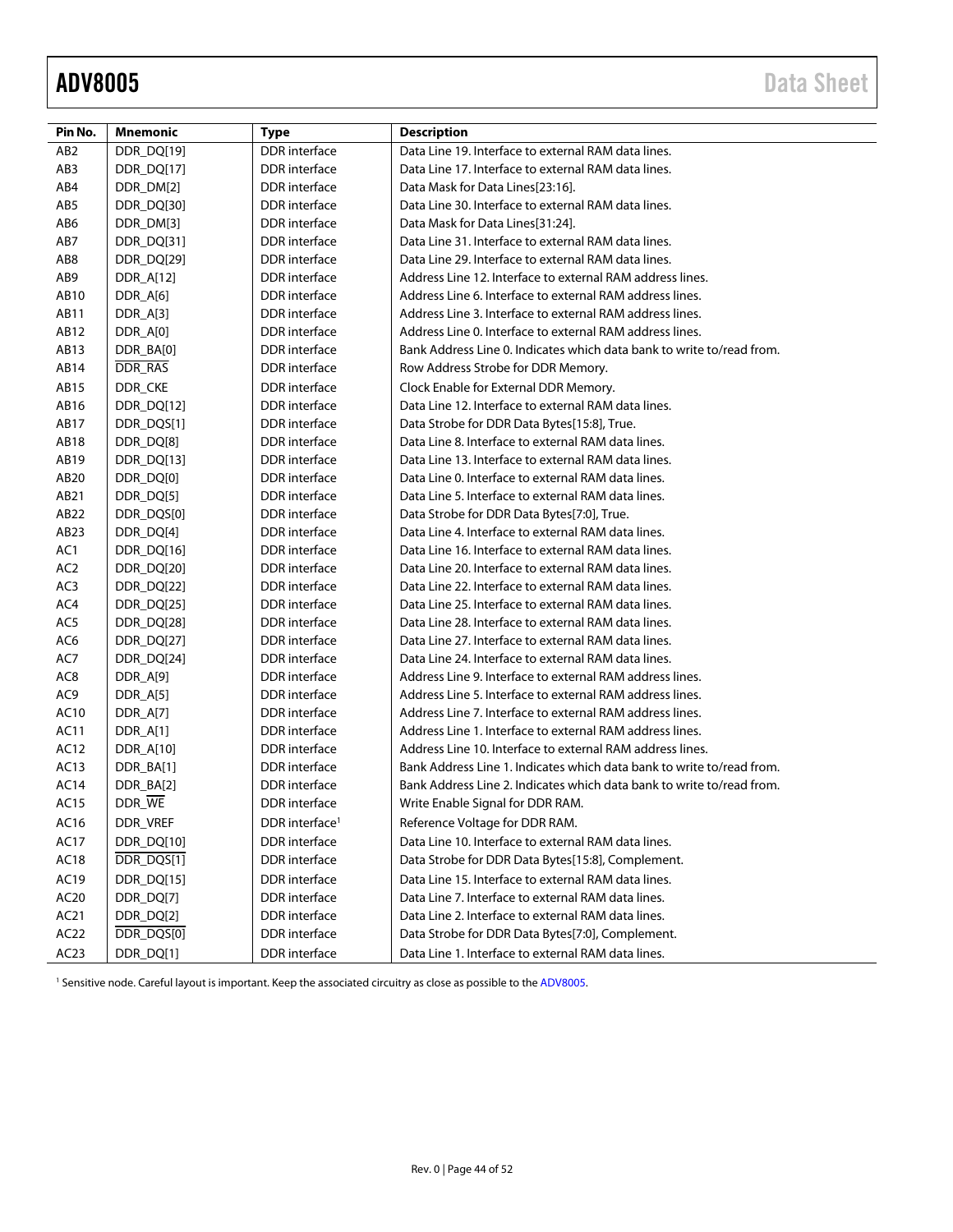## <span id="page-44-1"></span><span id="page-44-0"></span>THEORY OF OPERATION **VIDEO INPUT**



Figure 31. Digital Video Interface

12074-033

The [ADV8005 c](http://www.analog.com/adv8005?doc=adv8005.pdf)an receive data via the 48-bit input pixel port, the 24-bit OSD input port, or from the output of an HDMI transmitter.

The 48-bit input pixel port can receive data from an upstream analog/HDMI front-end device such as the [ADV7619.](http://www.analog.com/ADV7619?doc=adv8005.pdf) This bus can accept multiple input formats in both RGB and YPrPb color spaces. Single data rate (SDR) and double data rate (DDR) input formats are supported.

The 24-bit input pixel port can also receive video data from an upstream analog/HDMI front-end device such as th[e ADV7844](http://www.analog.com/ADV7844?doc=adv8005.pdf) or OSD data from an external OSD generator. This bus can accept multiple input formats up to UXGA. SDR and DDR input formats are supported. The video input on the 24-bit pixel port can be scaled and overlaid onto the main video path.

The serial video receiver can accept the output of an HDMI transmitter such as th[e ADV7850 o](http://www.analog.com/ADV7850?doc=adv8005.pdf)[r ADV7623.](http://www.analog.com/ADV7623?doc=adv8005.pdf) Using this configuration, the front-end device can extract HDMI audio for processing before reinserting the audio into th[e ADV8005 v](http://www.analog.com/adv8005?doc=adv8005.pdf)ia the audio pins, for output through the HDMI transmitters. Audio can also be passed through the serial video link from the HDMI transmitter. This input, however, does not support EDID or HDCP operations.

Picture-in-picture (PiP) support is possible when receiving video data on more than one of the video inputs, such as the 48-bit pixel port and the serial video receiver.

The 60-pin TTL video interface supports the following features:

- Up to 48-bit pixel input port
- Up to 24-bit pixel port for external OSD, if th[e ADV8005](http://www.analog.com/adv8005?doc=adv8005.pdf) internal OSD is not used
- Up to 36-bit pixel output port
- An SPI interface enabling video blanking interval (VBI) data insertion

### <span id="page-44-2"></span>**PROFESSIONAL CONFIGURATION**

To accommodate professional applications where HDMI and analog video output are not desired, th[e ADV8005 o](http://www.analog.com/adv8005?doc=adv8005.pdf)ffers a 30-bit TTL input, 30-bit TTL output mode. This mode suits applications where a video signal processor is required between two TTL interfaces (for example, an HDMI receiver and an FPGA).

### <span id="page-44-3"></span>**EXTERNAL SYNC MODE**

To alleviate the challenges involved in synchronizing multiple video streams, the ADV8005 supports an external sync mode. In this mode, an external sync (VS and/or HS) is applied to the [ADV8005.](http://www.analog.com/adv8005?doc=adv8005.pdf) The video outputs from the [ADV8005](http://www.analog.com/adv8005?doc=adv8005.pdf) then acts as a slave to the master sync timing. Th[e ADV8005 c](http://www.analog.com/adv8005?doc=adv8005.pdf)an also synchronize two inputs to externally applied reference sync signals. An externally applied master sync signal (VS and/or HS) is. Using this external sync mode, it is possible to synchronize multiple [ADV8005 o](http://www.analog.com/adv8005?doc=adv8005.pdf)utput video streams to an external sync input.

### <span id="page-44-4"></span>**FLEXIBLE DIGITAL CORE**

Th[e ADV8005 h](http://www.analog.com/adv8005?doc=adv8005.pdf)as a flexible digital core that enables many different configurations of single, dual, and triple video processing paths. Video processing can be placed first in the signal chain to ensure that all outputs are processed to the highest quality. OSD can be placed at numerous locations within the signal chain to vary the number of outputs on which the OSD is displayed. PiP can also be supported via the OSD block, using a pixel port input that is connected to the OSD block. Several modes of operation are defined to help the user quickly integrate the [ADV8005 i](http://www.analog.com/adv8005?doc=adv8005.pdf)nto a system.

### <span id="page-44-5"></span>**VIDEO SIGNAL PROCESSOR (VSP)**



Figure 32. Video Processing

The [ADV8005 o](http://www.analog.com/adv8005?doc=adv8005.pdf)ffers video deinterlacing and scaling. The deinterlacer, located in the primary VSP, is motion adaptive and offers high performance on low angle edges. It supports input video resolutions of 480i, 576i, and 1080i.

The dual scalers in the [ADV8005](http://www.analog.com/adv8005?doc=adv8005.pdf) support the Analog Devices proprietary scaling algorithm, which provides very high quality video upscaling and downscaling. This scaling algorithm helps eradicate many of the common problems that are encountered when scaling video data, such as saw tooth, edge blurring, and ringing.

Th[e ADV8005](http://www.analog.com/adv8005?doc=adv8005.pdf) is capable of upscaling and downscaling between a range of SD, HD, and ultra HD video resolutions (for example,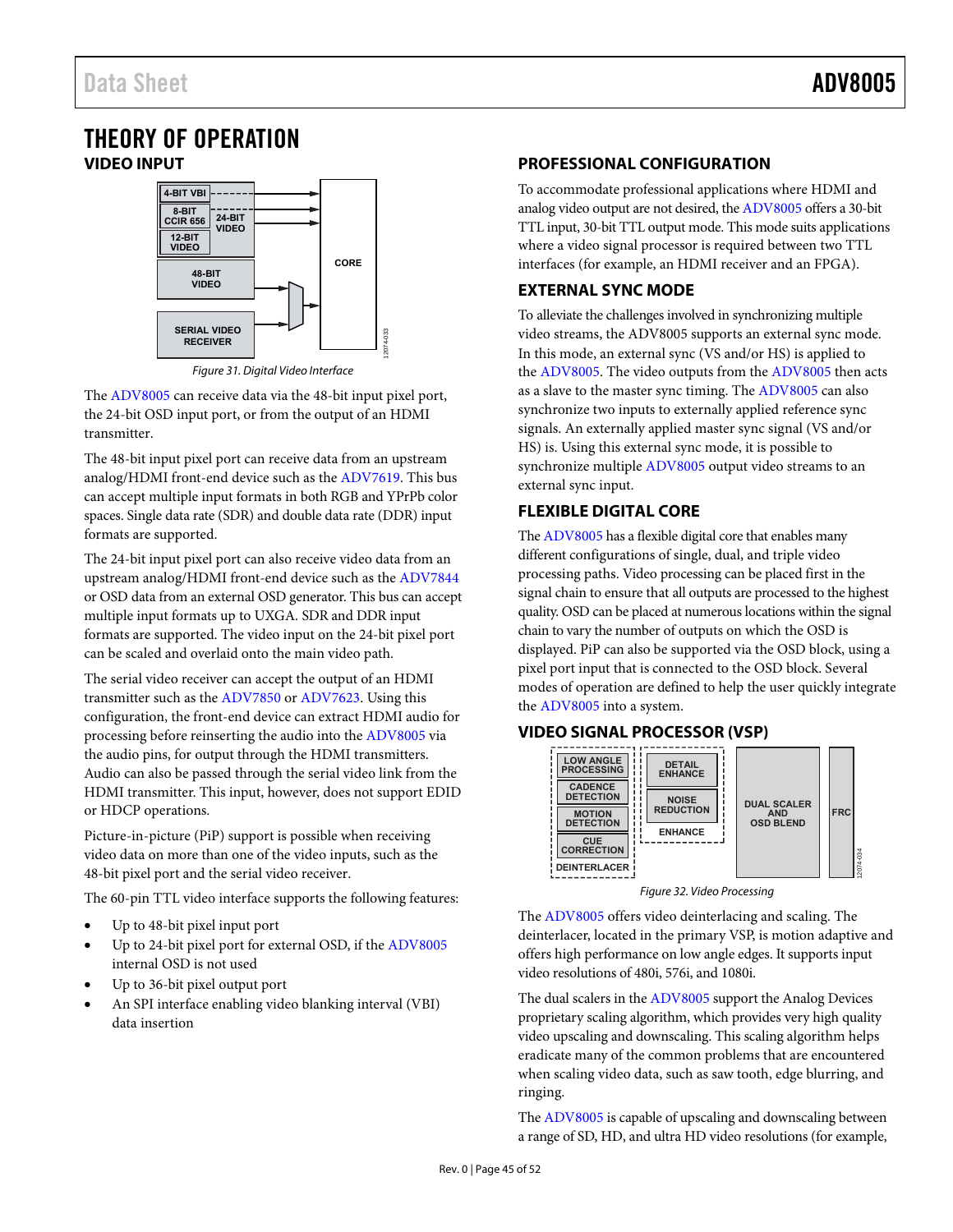480p, 576p, 720p, 1080p, and  $4k \times 2k$ ). The presence of two video scalers allows the generation of multiple different video resolutions on th[e ADV8005 o](http://www.analog.com/adv8005?doc=adv8005.pdf)utputs. The [ADV8005](http://www.analog.com/adv8005?doc=adv8005.pdf) is also capable of upscaling and downscaling to and from a wide range of non-CEA (for example, VESA) formats.

Cadence detection and frame rate conversion are also supported in the [ADV8005,](http://www.analog.com/adv8005?doc=adv8005.pdf) which allows film formats to be displayed at their native frame rate, as well as being converted to the native refresh rate of the TV. Additional video processing in the [ADV8005 h](http://www.analog.com/adv8005?doc=adv8005.pdf)elps with reduction of common video artifacts such as mosquito, random, and block noise. The [ADV8005](http://www.analog.com/adv8005?doc=adv8005.pdf) also includes an aspect ratio converter, as well as a panorama mode feature.

Video metrics readbacks are provided to enable a system application to select the correct phase and frequency for VGAtype graphics inputs. These readbacks can be used to assist in tuning the sampling phase of an ADC front-end device.

The following VSP features are included:

- High performance motion adaptive SD/HD deinterlacer and scaler
- Two scalers, allowing independent scaling o[n ADV8005](http://www.analog.com/adv8005?doc=adv8005.pdf) outputs
- Frame rate converter, supporting conversion between multiple frame rates (23.976 Hz, 24 Hz, 25 Hz, 29.97 Hz, 30 Hz, 50 Hz, 59.94 Hz, and 60 Hz)
- Noise reduction, which helps with the reduction of random, block, and mosquito noise
- Six manually programmable color space converters that are distributed between inputs and outputs
- Autophase and frequency readbacks

### <span id="page-45-0"></span>**ON-SCREEN DISPLAY (OSD)**



Figure 33. Bit Map-Based OSD

The [ADV8005 i](http://www.analog.com/adv8005?doc=adv8005.pdf)ncorporates a bit map-based OSD block that allows users to create impressive OSD designs that can include bit map images, as well as motion and animation. Individual regions of the OSD can be alpha blended and prioritized over other regions.

An OSD development tool, Blimp, is provided to assist in the design and development of custom OSDs and to abstract the OSD hardware from the user. This tool automatically generates two design elements: a design resource (containing character sets and images) that must be downloaded to an external SPI flash on the board, and code that must be integrated with

system APIs to link the functionality of the OSD with the functionality of the system.

The OSD design resource is loaded into external DDR2 memories on power-up by the OSD coprocessor of th[e ADV8005.](http://www.analog.com/adv8005?doc=adv8005.pdf) This coprocessor is responsible for handling upper level commands from the user and translating them into lower level operations for the OSD and direct memory access (DMA).

OSD features include the following:

- Pixel-by-pixel alpha blending and priority levels assigned to the different OSD components
- A high performance OSD scaler allows the rendering of OSDs at a single resolution, as well as blending at different resolutions

### <span id="page-45-1"></span>**EXTERNAL DDR2 MEMORY**



External DDR2 memory is required for motion adaptive deinterlacing, scaling, frame rate conversion, and bit map OSD overlay. The bandwidth of external memory required is determined by the input video formats that th[e ADV8005](http://www.analog.com/adv8005?doc=adv8005.pdf) must support, as well as the level of video processing required (scaling, conversion, and OSD). Depending on the exact application requirements, the [ADV8005](http://www.analog.com/adv8005?doc=adv8005.pdf) can support various combinations of memory (single or double memories) and memory sizes (up to two 2 Gb memories).

### <span id="page-45-2"></span>**HDMI TRANSMITTERS**

Th[e ADV8005 f](http://www.analog.com/adv8005?doc=adv8005.pdf)eatures dual HDMI transmitters. The transmitters support all HDTV formats up to  $4k \times 2k$ , all mandatory, and many optional, 3D formats. Each HDMI transmitter features an audio return channel (ARC) receiver and on-chip microprocessor units with display data channel (DDC) I<sup>2</sup>C masters to perform HDCP operations and EDID operations.

HDMI Tx features include the following:

- Support for all formats up to  $4k \times 2k$
- Audio return channel (ARC) support
- Mandatory 3D formats and many optional 3D formats
- HDMI audio interface with support for multiple audio formats (S/PDIF, I<sup>2</sup>S, DSD, HBR); data can be applied externally or passed through from the serial video receiver

### <span id="page-45-3"></span>**VIDEO ENCODER**

The [ADV8005 f](http://www.analog.com/adv8005?doc=adv8005.pdf)eatures a high speed digital-to-analog video encoder. Six 12-bit NSV, 3.3 V video DACs provide support for worldwide composite (CVBS), S-Video (Y/C), and component (YPrPb/RGB) analog outputs in SD, ED, or HD video formats. It is also possible to enable the video encoder of th[e ADV8005 t](http://www.analog.com/adv8005?doc=adv8005.pdf)o work in simultaneous modes where both SD and ED/HD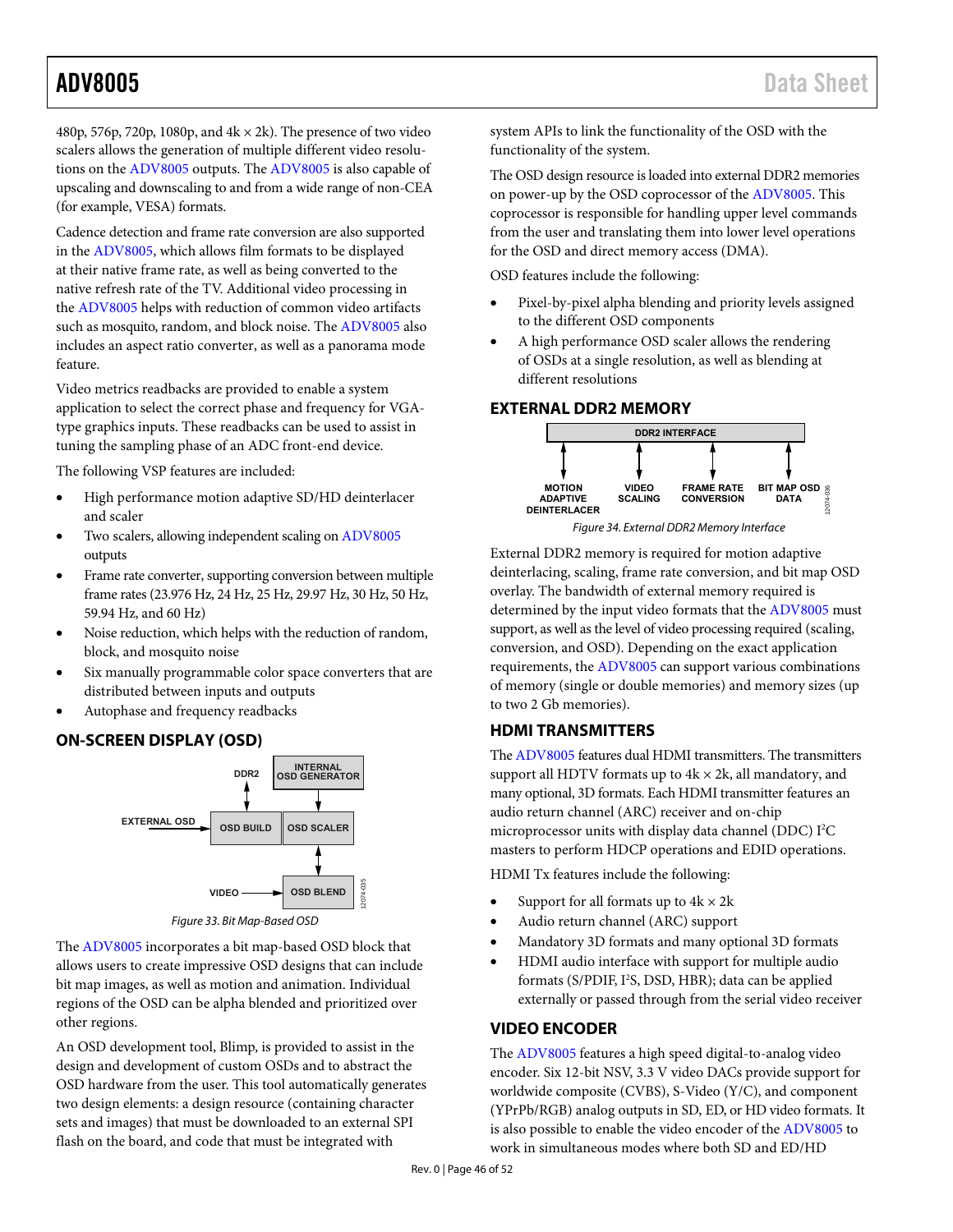formats are output. Rovi [\(ADV8005K](http://www.analog.com/adv8005?doc=adv8005.pdf)BCZ-8A) and non-Rovi [\(ADV8005K](http://www.analog.com/adv8005?doc=adv8005.pdf)BCZ-8N) variants of th[e ADV8005 a](http://www.analog.com/adv8005?doc=adv8005.pdf)re available.

Encoder features include the following:

- Six 12-bit NSV video DACs capable of outputting video standards of up to 1080p with additional oversampling
- Multiformat video output support; composite (CVBS), S-Video (Y/C), component YPrPb (SD, ED and HD), and component RGB (SD, ED and HD)
- Simultaneous SD and ED/HD operation
- Copy generation management system (CGMS)
- Closed captioning and widescreen signaling (WSS)
- Rovi Rev. 7.1.L1 (SD) and Rev. 1.4 (ED) compliant

### <span id="page-46-0"></span>**TYPICAL APPLICATION DIAGRAM**

See [Figure 35 f](#page-46-1)or an example of a typical application diagram.

<span id="page-46-1"></span>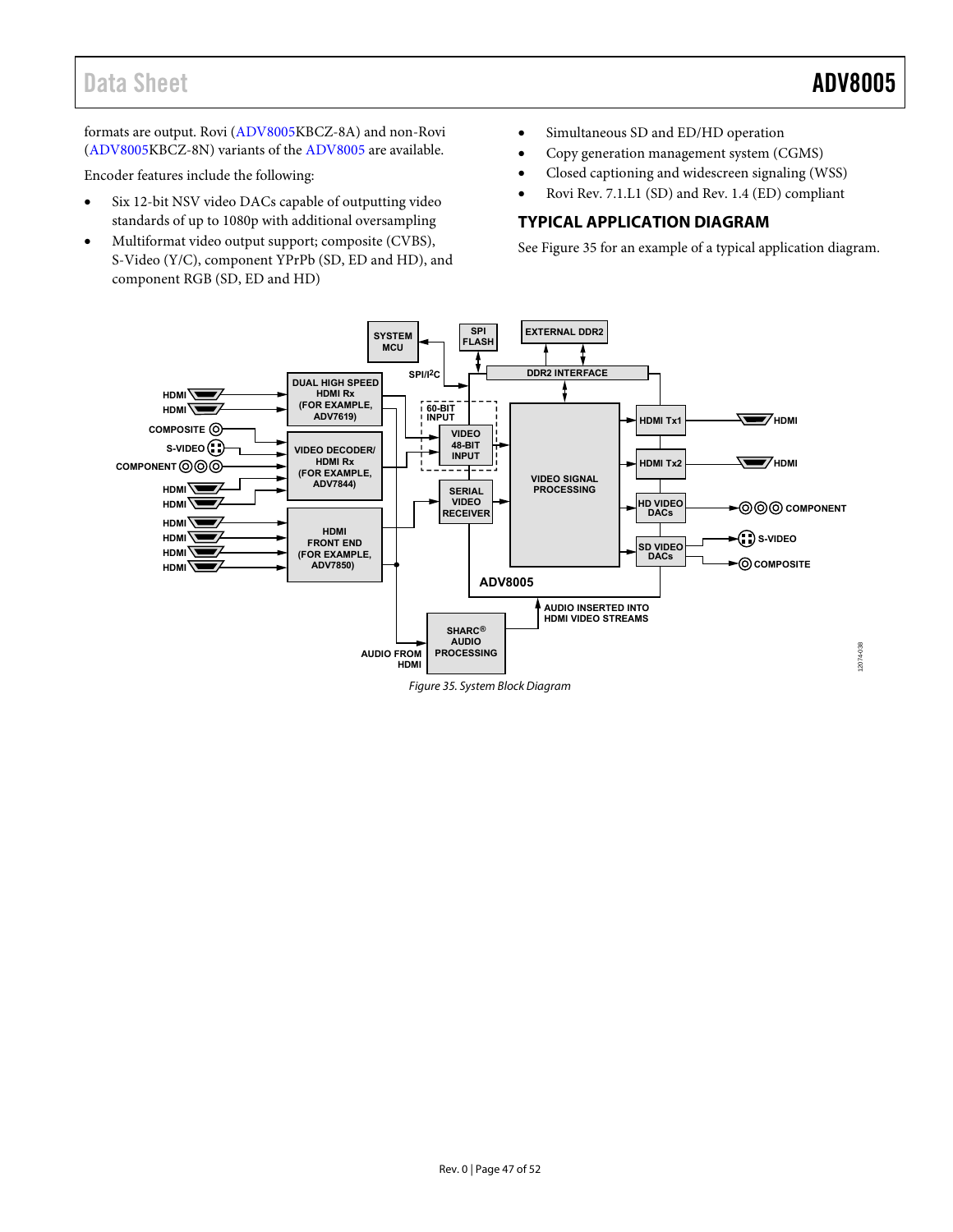## <span id="page-47-0"></span>DESIGN CONSIDERATIONS **POWER-UP SEQUENCE**

<span id="page-47-1"></span>The power-up sequence of the [ADV8005 i](http://www.analog.com/adv8005?doc=adv8005.pdf)s as follows:

- 1. Hold the RESET and PDN pins low.
- 2. Power up the 3.3 V supplies (DVDD\_IO, AVDD1, AVDD2).
- 3. A minimum delay of 20 ms is required from the point at which the 3.3 V reaches its minimum recommended value (that is, 3.14 V) before powering up the 1.8 V supplies.
- 4. Power up the 1.8 V supplies (DVDD, PVDD1, PVDD2, PVDD3, CVDD1, AVDD3, AVDD4, DVDD\_DDR, PVDD\_DDR) and the 1.845 V supplies (PVDD5 and PVDD6). Power these up together, that is, with a difference of less than 0.3 V between them.
- 5. RESET can be pulled high after powering up the supplies.
- 6. A complete reset is recommended after power-up. This can be performed by the system microcontroller.



Figure 36. Supply Power-Up Sequence

### <span id="page-47-2"></span>**THERMAL CONSIDERATIONS**

The thermal performance of the [ADV8005 i](http://www.analog.com/adv8005?doc=adv8005.pdf)s influenced by a number of factors, for example, power dissipation of the [ADV8005,](http://www.analog.com/adv8005?doc=adv8005.pdf) printed circuit board (PCB) design, and ambient temperature.

These factors, along with any other application specific factors that may affect the thermal performance of [ADV8005,](http://www.analog.com/adv8005?doc=adv8005.pdf) must be considered to ensure that the junction temperature of the [ADV8005 d](http://www.analog.com/adv8005?doc=adv8005.pdf)oes not exceed 125°C.

The flexibility of the [ADV8005](http://www.analog.com/adv8005?doc=adv8005.pdf) can, in theory, result in the device being configured in modes where the junction temperature exceeds the maximum rated specification. To ensure that this does not happen, th[e ADV8005](http://www.analog.com/adv8005?doc=adv8005.pdf) must be characterized on the final customer PCB to ensure that the maximum rated specifications are not exceeded in the planned modes of operation. Using fewer internal layers on a PCB reduces the amount of thermal conductivity between the [ADV8005 a](http://www.analog.com/adv8005?doc=adv8005.pdf)nd the PCB itself. This decreased thermal conductivity may necessitate some thermal management effort, or it may affect the modes in which the [ADV8005 c](http://www.analog.com/adv8005?doc=adv8005.pdf)an be configured.

Calculate thermal conductivity as follows:

- 1. Configure the [ADV8005 i](http://www.analog.com/adv8005?doc=adv8005.pdf)n the highest required power mode of operation.
- 2. Measure the ambient temperature of the enclosure.
- 3. Measure the case temperature at the top of the [ADV8005.](http://www.analog.com/adv8005?doc=adv8005.pdf)

 $T_I = T_C + 5$ <sup>o</sup>C

 $T_{JMAX} = T_{A MAX} - T_A$  (actual) +  $T_C$  (actual) + 5°C

where:

 $T_I$  is the junction temperature (inside the [ADV8005\)](http://www.analog.com/adv8005?doc=adv8005.pdf).

*T<sub>C</sub>* is the case temperature (top surface of th[e ADV8005\)](http://www.analog.com/adv8005?doc=adv8005.pdf).

*TA* is the ambient temperature (in the locality of th[e ADV8005\)](http://www.analog.com/adv8005?doc=adv8005.pdf).

Maximum specified  $T_{A MAX}$  for th[e ADV8005 i](http://www.analog.com/adv8005?doc=adv8005.pdf)s 70°C. Depending on the result of the previous calculations/measurement for the specific system, a lower TAMAX limit may need to be specified for that system to ensure that  $T_{JMAX}$  remains safely below 125°C.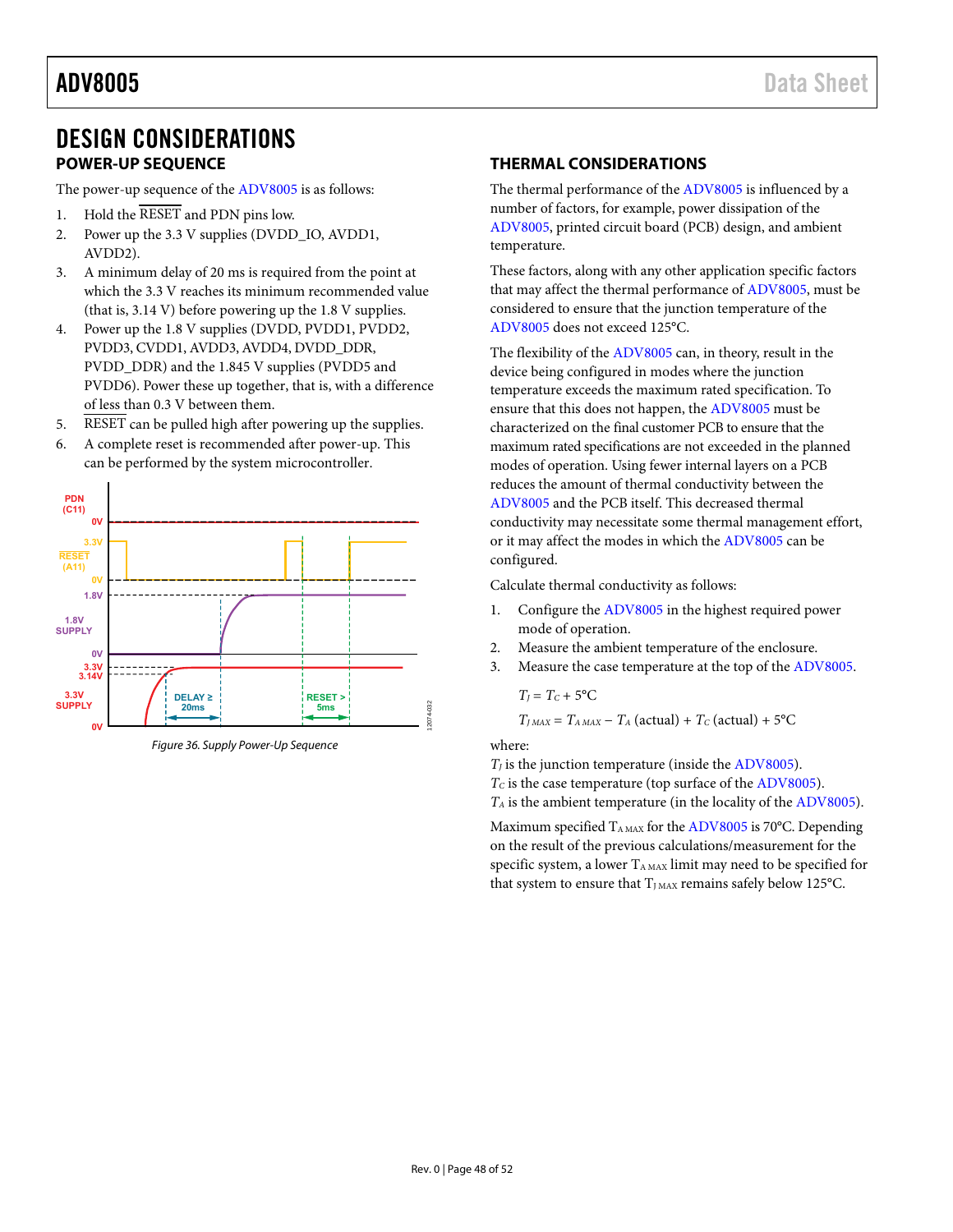## <span id="page-48-0"></span>REGISTER MAP ARCHITECTURE

The registers of the [ADV8005](http://www.analog.com/adv8005?doc=adv8005.pdf) are controlled via a 2-wire serial (I2 C-compatible) interface. Addressing in th[e ADV8005](http://www.analog.com/adv8005?doc=adv8005.pdf) is 16-bit with 8-bit data. This means that I<sup>2</sup>C writes to the device are in the following format: <I<sup>2</sup>C Address>, <Address MSBs>, <Address LSBs>, <Data>.

For example, to write 0xFF to the encoder register map, which is Register  $0xE4AF$ , the bytes sent over the  $I<sup>2</sup>C$  interface are: 0x1A, 0xE4, 0xAF, 0xFF. The addresses are outlined i[n Table 8.](#page-48-1)  [Figure 37 s](#page-48-2)hows the register map architecture for th[e ADV8005.](http://www.analog.com/adv8005?doc=adv8005.pdf) 

The [ADV8005 a](http://www.analog.com/adv8005?doc=adv8005.pdf)lso has a number of SPI register maps used for OSD functions. These are accessed through the APIs defined in the Blimp software tool.

| <b>Register Map Name</b> | <sup>2</sup> C Address                                                      | <b>Register Address</b> |
|--------------------------|-----------------------------------------------------------------------------|-------------------------|
| IO Map                   | 0x1A (when the ALSB pin is set high) or 0x18 (when the ALSB pin is set low) | 0x1A00 to 0x1BFF        |
| Primary VSP Map 1        |                                                                             | 0xE800 to 0xE8FF        |
| Primary VSP Map 2        |                                                                             | 0xE900 to 0xE9FF        |
| Secondary VSP Map        |                                                                             | 0xE600 to 0xE6FF        |
| DPLL Map                 |                                                                             | 0xE000 to 0xE0FF        |
| Rx Main Map              |                                                                             | 0xE200 to 0xE2FF        |
| Rx InfoFrame Map         |                                                                             | 0xE300 to 0xE3FF        |
| Encoder Map              |                                                                             | 0xE400 to 0xE4FF        |
| Tx1 Main Map             |                                                                             | 0xEC00 to 0xECFF        |
| Tx1 EDID Map             |                                                                             | 0xEE00 to 0xEEFF        |
| Tx1 UDP Map              |                                                                             | 0xF200 to 0xF2FF        |
| Tx1 Test Map             |                                                                             | 0xF300 to 0xF3FF        |
| Tx2 Main Map             |                                                                             | 0xF400 to 0xF4FF        |
| Tx2 EDID Map             |                                                                             | 0xF600 to 0xF6FF        |
| Tx2 UDP Map              |                                                                             | 0xFA00 to 0xFAFF        |
| Tx2 Test Map             |                                                                             | 0xFB00 to 0xFBFF        |

### <span id="page-48-1"></span>**Table 8. I2 C Address and Register Address Ranges**

<span id="page-48-2"></span>

Figure 37. Register Map Architecture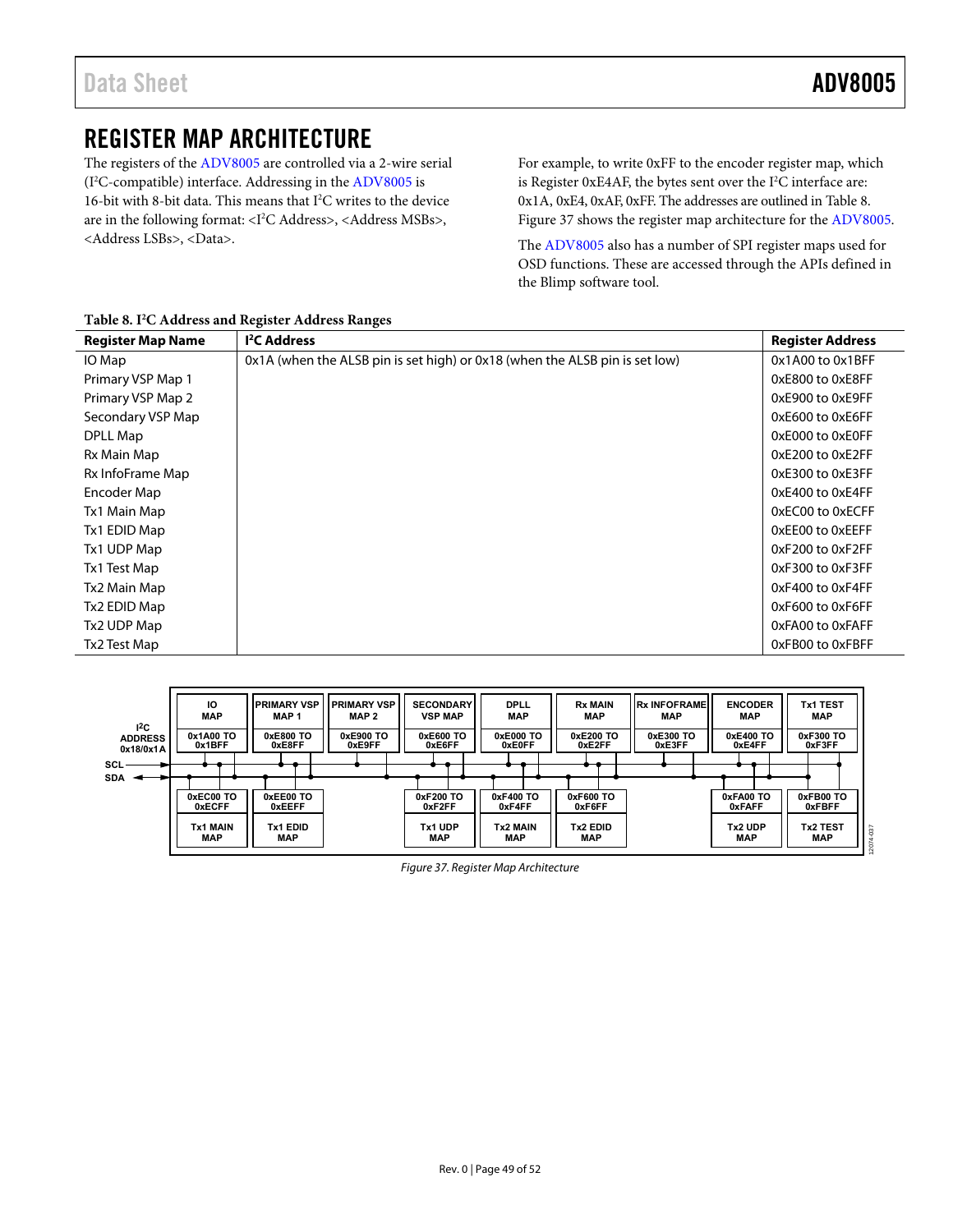## <span id="page-49-0"></span>OUTLINE DIMENSIONS



Figure 38. 425-Ball Chip Scale Package Ball Grid Array [CSP\_BGA]  $(BC-425-1)$ Dimensions shown in millimeters

| Model Number    | <b>Maximum</b><br>Data Rate | Maximum Video Format            | <b>HDMITX</b><br><b>Outputs</b> | Analog<br><b>Outputs</b> | Rovi<br>Output | <b>VSP</b> | OSD | <b>TTL</b><br>Output |
|-----------------|-----------------------------|---------------------------------|---------------------------------|--------------------------|----------------|------------|-----|----------------------|
| ADV8005KBCZ-8A1 | 3 Gbps                      | $4k \times 2k$ at 30 Hz (8-bit) |                                 | Six 12-bit DACs          | Yes            | Yes        | Yes | Yes                  |
| ADV8005KBCZ-8N  | 3 Gbps                      | $4k \times 2k$ at 30 Hz (8-bit) |                                 | Six 12-bit DACs          | No             | Yes        | Yes | Yes                  |
| ADV8005KBCZ-8B  | 3 Gbps                      | $4k \times 2k$ at 30 Hz (8-bit) |                                 | No                       | No             | Yes        | Yes | No                   |
| ADV8005KBCZ-8C  | 3 Gbps                      | $4k \times 2k$ at 30 Hz (8-bit) |                                 | No                       | No             | Yes        | Yes | No                   |

### <span id="page-49-2"></span>**Table 9. Features Sets of th[e ADV8005](http://www.analog.com/adv8005?doc=adv8005.pdf) Models**

<sup>1</sup> Rovi enabled ICs require the buyer to be an approved licensee (authorized buyer) of ICs that are capable of outputting Rovi compliant video. Th[e ADV8005K](http://www.analog.com/adv8005?doc=adv8005.pdf)BCZ-8A incorporates copy protection technology that is protected by U.S. patents and other intellectual property rights of Rovi Corporation. Reverse engineering and disassembly are prohibited.

### <span id="page-49-1"></span>**ORDERING GUIDE**

| Model <sup>1,2</sup> | <b>Temperature Range</b>         | <b>Package Description</b>                            | <b>Package Option</b> |
|----------------------|----------------------------------|-------------------------------------------------------|-----------------------|
| ADV8005KBCZ-8A       | $0^{\circ}$ C to 70 $^{\circ}$ C | 425-Ball Chip Scale Package Ball Grid Array [CSP_BGA] | $BC-425-1$            |
| ADV8005KBCZ-8A-RL    | $0^{\circ}$ C to 70 $^{\circ}$ C | 425-Ball Chip Scale Package Ball Grid Array [CSP_BGA] | $BC-425-1$            |
| ADV8005KBCZ-8N       | $0^{\circ}$ C to 70 $^{\circ}$ C | 425-Ball Chip Scale Package Ball Grid Array [CSP_BGA] | $BC-425-1$            |
| ADV8005KBCZ-8N-RL    | $0^{\circ}$ C to 70 $^{\circ}$ C | 425-Ball Chip Scale Package Ball Grid Array [CSP_BGA] | $BC-425-1$            |
| ADV8005KBCZ-8B       | $0^{\circ}$ C to 70 $^{\circ}$ C | 425-Ball Chip Scale Package Ball Grid Array [CSP_BGA] | $BC-425-1$            |
| ADV8005KBCZ-8B-RL    | $0^{\circ}$ C to 70 $^{\circ}$ C | 425-Ball Chip Scale Package Ball Grid Array [CSP_BGA] | $BC-425-1$            |
| ADV8005KBCZ-8C       | $0^{\circ}$ C to 70 $^{\circ}$ C | 425-Ball Chip Scale Package Ball Grid Array [CSP_BGA] | $BC-425-1$            |
| ADV8005KBCZ-8C-RL    | $0^{\circ}$ C to 70 $^{\circ}$ C | 425-Ball Chip Scale Package Ball Grid Array [CSP_BGA] | $BC-425-1$            |
| EVAL-ADV8005-SMZ     |                                  | <b>Evaluation Board</b>                               |                       |

 $1 Z =$  RoHS Compliant Part.

<sup>2</sup> The -RL versions are supplied on 13" reels. The non-RL versions are supplied on trays.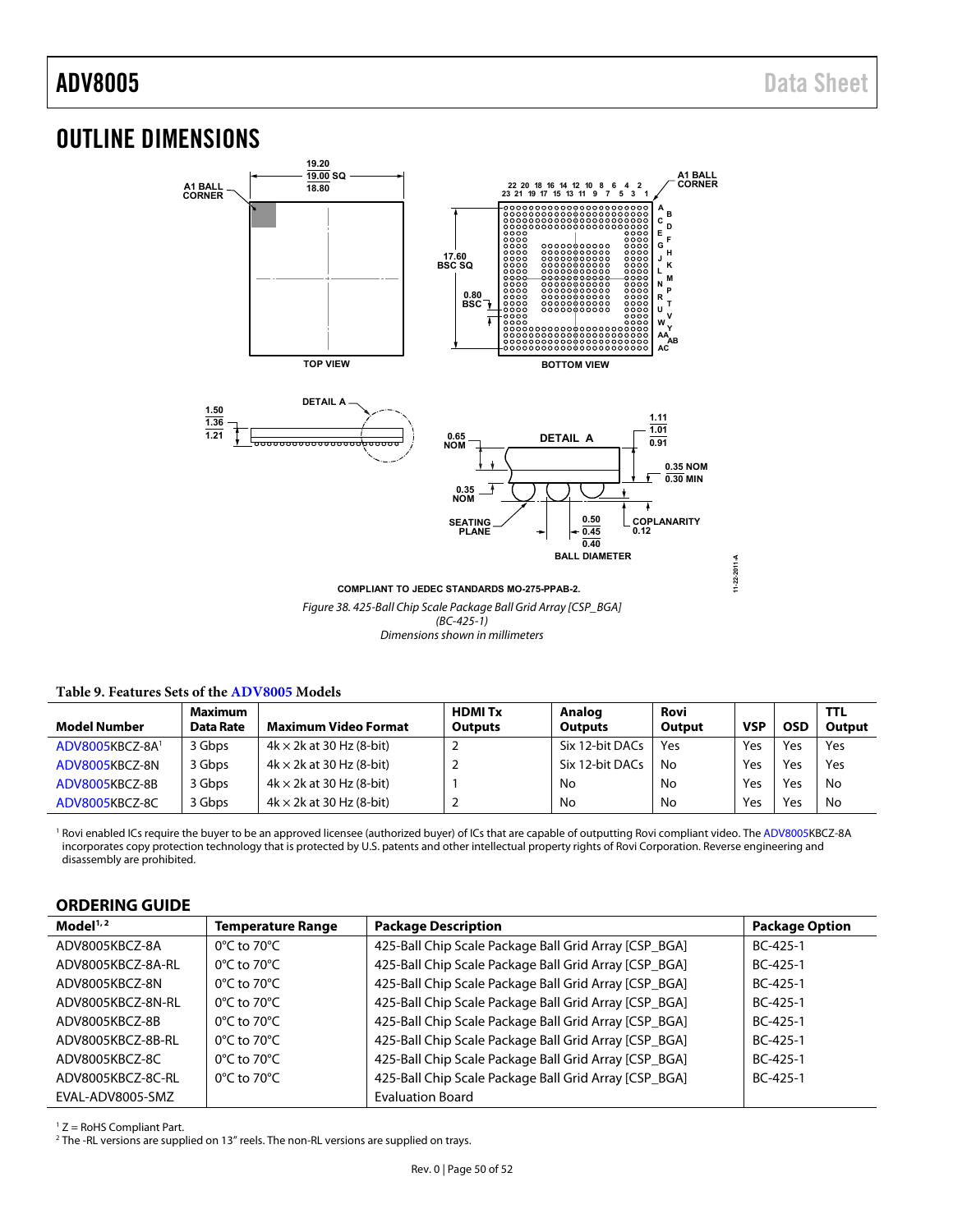## **NOTES**